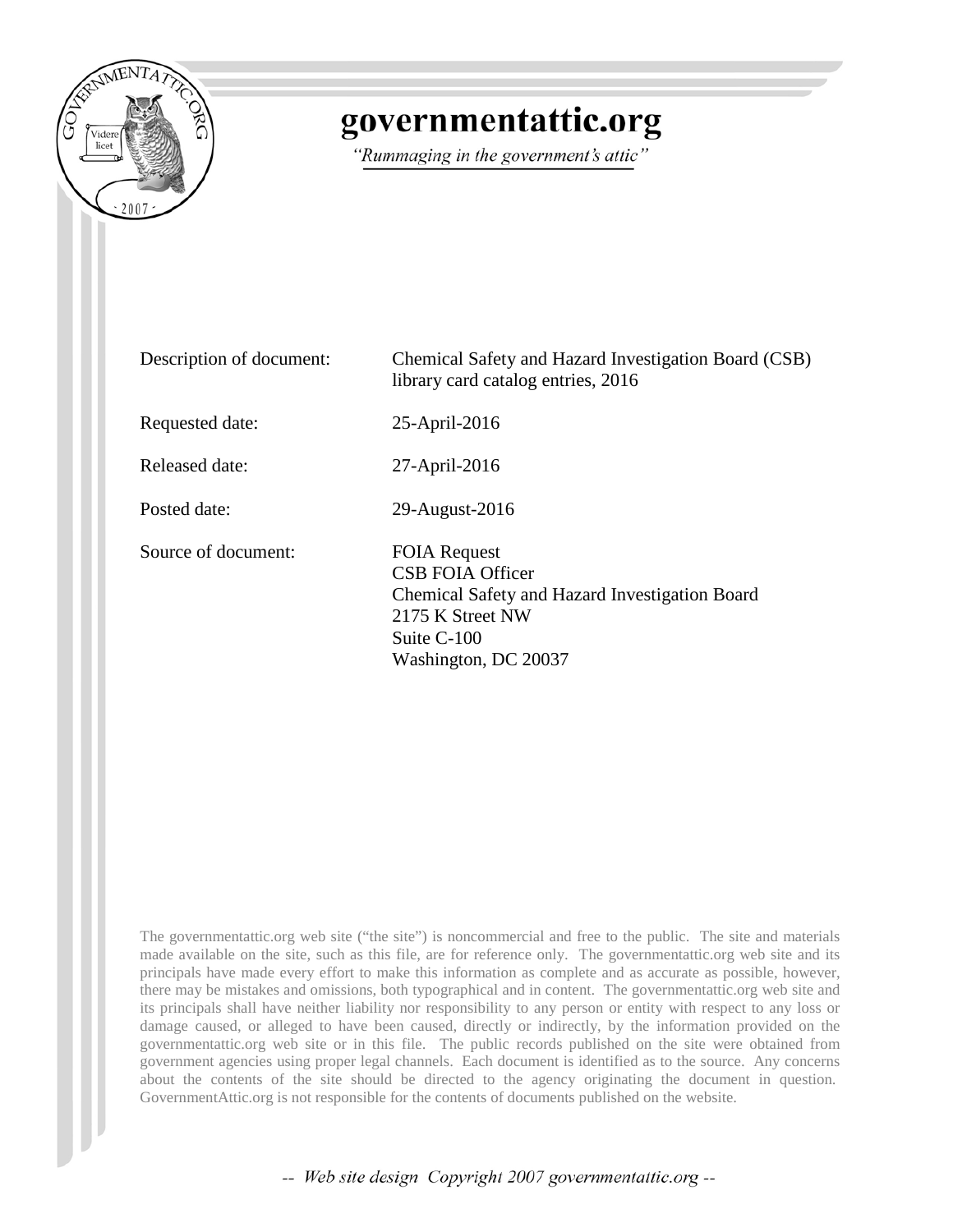## **U.S. Chemical Safety and Hazard Investigation Board**

Vanessa Allen Sutherland Chairperson and Member

Manny Ehrlich, Jr. Board Member

Rick Engler Board Member

Kristen M. Kulinowski, Ph.D. Board Member

April 27, 2016

*E-mail delivery* 

1750 Pennsylvania Avenue NW, Suite 910 J Washington, DC 20006 Phone: (202) 261-7600 J Fax: (202) 261-7650 www.csb.gov



This letter is both an initial and final response to your e-mailed letter of April 24, 2016, in which you made a Freedom of Information Act (FOIA) request for "a copy of the 'card' catalogue holdings database for the CSB Library."

Your request was received by this office on April 25, 2016, and assigned file number R16-030.

Attached to the e-mail containing this letter, please find, in .pdf (Adobe) fonnat, a document listing the CSB library·s card catalog entries. The library·s holdings are identified according to the Library of Congress classification system.

About  $\frac{1}{2}$  of the CSB's collection is located in our Denver office as noted in the list.

The most cost-efficient method of producing this list resulted in some of the entry titles getting cut off. To find out the entry's missing words, try typing the listed entry excerpt into the search engine of the following website: www.worldcat.org. We apologize for the inconvenience.

There is no FOIA processing charge for this FOIA request.

If you believe that this (substantive) FOIA detennination was made in error, you may submit an administrative appeal. Such an appeal must be made in writing and sent within 30 days of your receipt of this letter. An appeal should include a copy of your initial request; a copy of this letter; and a statement of the circumstances, reasons, or arguments supporting your position. To ensure proper handling, you should mark an appeal letter and its envelope as a "FOIA Appeal." FOIA appeals should be submitted to:

Chemical Safety and Hazard Investigation Board ATTN: Office of the General Counsel/FOIA Appeals 1750 Pennsylvania Ave, NW, Suite 910 Washington, DC 20006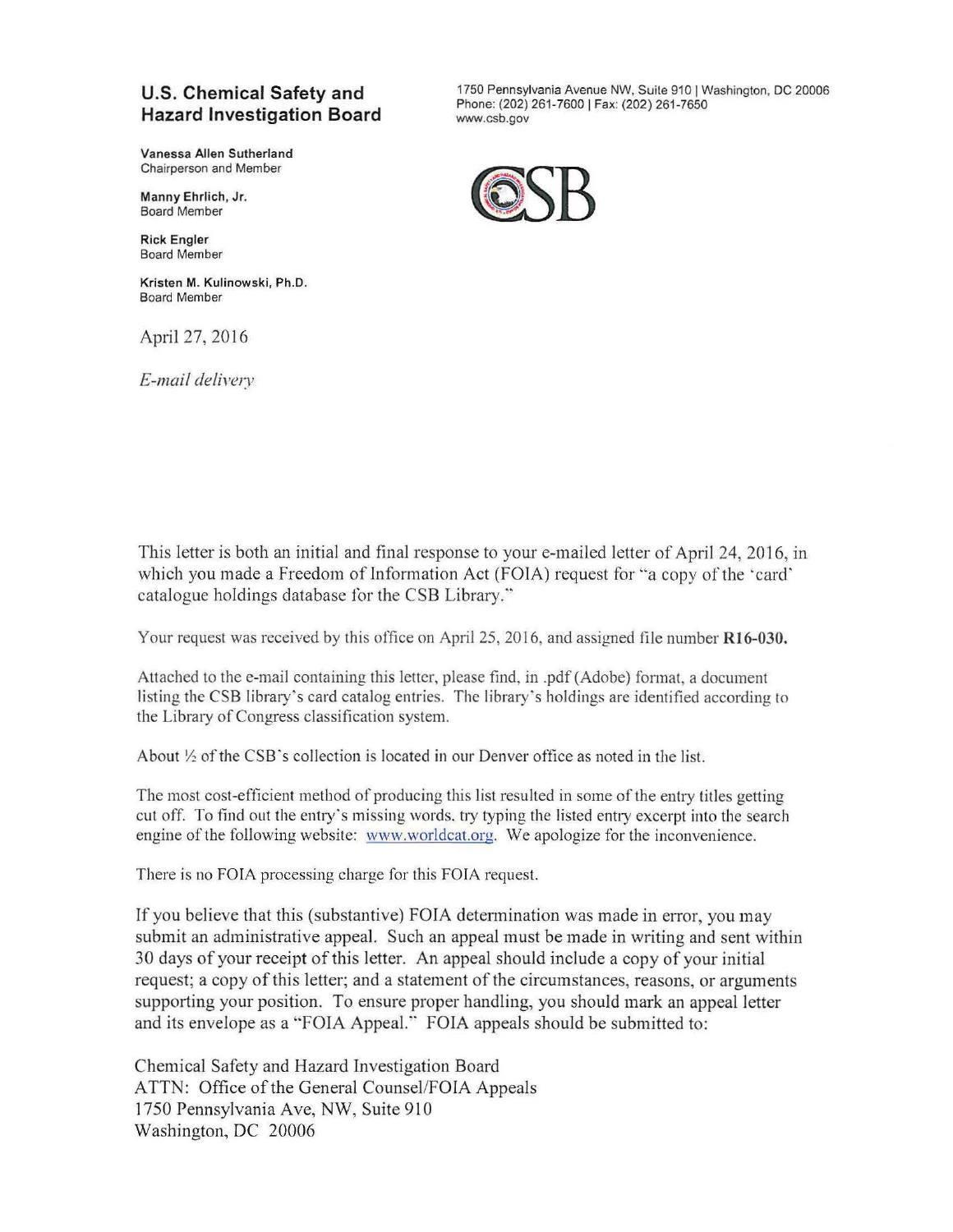## **U.S. Chemical Safety and Hazard Investigation Board**

If you have any questions, feel free to call me at: 202-261-7619.

Sincerely,

l.

Justile Bougane

Michele Bouziane FOIA Officer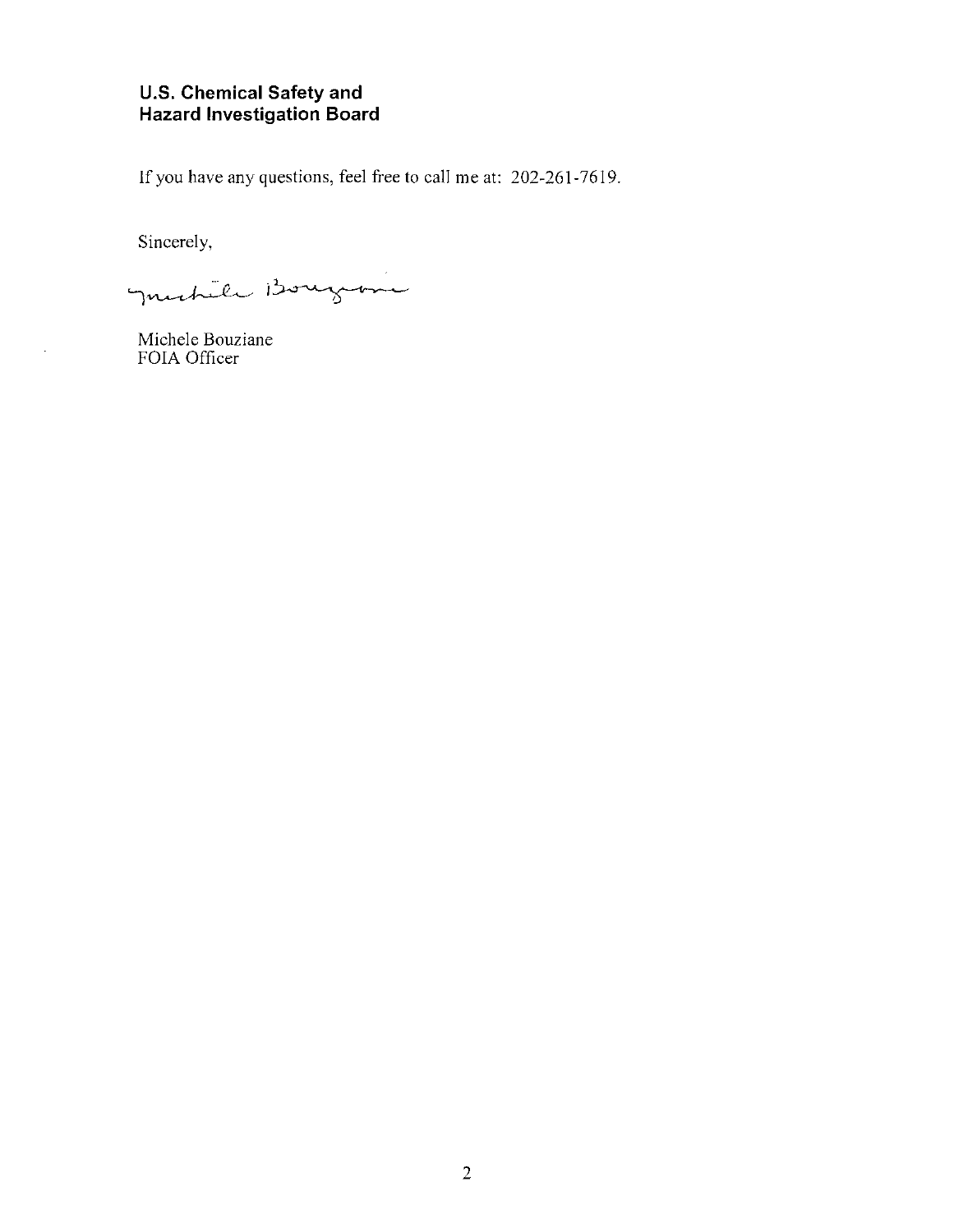## **Barcode List**

| <b>Hire</b> |  |
|-------------|--|

| To: | -5348 |
|-----|-------|
|     |       |
|     |       |
|     |       |
|     | To:   |
|     | To:   |
|     |       |
|     |       |

| Call                  | <b>Author</b><br><b>Title</b>                                      | Format | Location<br><b>Barcode</b> | Cost |
|-----------------------|--------------------------------------------------------------------|--------|----------------------------|------|
| RZ 265 .S64 1990      | Imrie, David.<br>The backpower program /                           |        | 3001                       |      |
| DENVER T 55 .R45 1994 | Rekus, John.<br>Complete confined spaces handbook /                |        | 3002                       |      |
| TH 9446 .D86E34 1997  | Eckhoff, Rolf K.<br>Dust explosions in the process industrie       |        | 3004                       |      |
| TP 155 .I 57 1996     | An Introduction to industrial chemistry                            |        | 3006                       |      |
| TP 692.3 .W46 1999    | Wells, G. Margaret.<br>Handbook of petrochemicals and processes    |        | 3007                       |      |
| HD 9698 .U54M47 1987  | Impacts of hazardous technology:                                   |        | 3008                       |      |
| HD 31 .W244 1998      | Waite, D.A.<br>Integrated performance assurance :                  |        | 3009                       |      |
| T 59.77 .N37 1073     | The industrial environment - its evaluat                           |        | 3011                       |      |
| TH 9198.5 .P73 1997   | Pratt, Thomas H.<br>Electrostatic ignitions of fires and exp       |        | 3012                       |      |
| TA 166 .K53 2001      | Kletz, Trevor A.<br>An engineer's view of human error /            |        | 3013                       |      |
| T 55 .F68 1994        | 14 elements of a successful safety and h                           |        | 3014                       |      |
| T 55 .F53 2000        | Finkel, Martin H.<br>Guidelines for hot work in confined spac      |        | 3015                       |      |
| TP 690 .H34 1997      | Meyers, Robert A., ed.<br>Handbook of petroleum refining processes |        | 3016                       |      |
| HM 131 P382 1993      | Perrow, Charles.<br>Complex organizations :                        |        | 3017                       |      |
| TS 171.4 N67 1990     | Norman, Donald A.<br>The design of everyday things /               |        | 3018                       |      |
| TK 152 .C22 1994      | Cadick, John.<br>Electrical safety handbook /                      |        | 3019                       |      |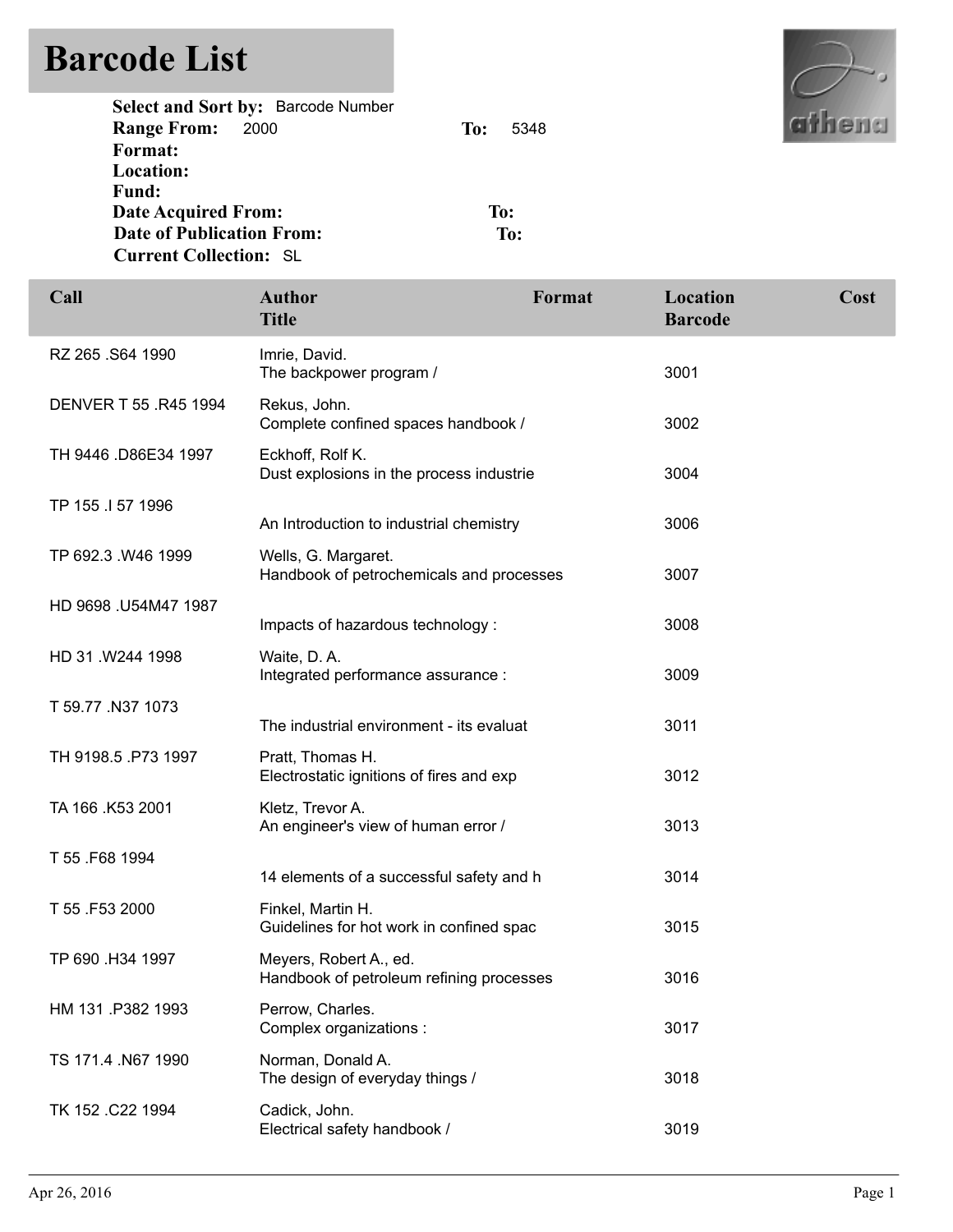| Call                                      | <b>Author</b><br><b>Title</b>                             | Format         | Location<br><b>Barcode</b> | Cost |
|-------------------------------------------|-----------------------------------------------------------|----------------|----------------------------|------|
| TH 9445 .M4L88 1997                       | Lèuttgens, Gèunter.<br>Electrostatic hazards /            |                | 3020                       |      |
| TL 867 .C467 1996                         | Vaughan, Diane.<br>The Challenger launch decision :       |                | 3021                       |      |
| TP 155.7 .S25 1999                        | Sanders, R. E.<br>Chemical process safety:                |                | 3022                       |      |
| T 55.3.H3 .M26 2000                       | Martel, Bernard<br>Chemical risk analysis :               |                | 3023                       |      |
| TH 9446 .H38M48 1998                      | Meyer, Eugene,<br>Chemistry of hazardous materials /      |                | 3024                       |      |
| TP 336 .C87 1992                          | The Life of coke ovens and new coking pr                  |                | 3025                       |      |
| DENVER TP 149 .K55 2000 Kletz, Trevor A.  | By accident :                                             |                | 3026                       |      |
| TL 553.6 .B49 1995                        | Beyond aviation human factors :                           |                | 3027                       |      |
| T 55 .A33 2001                            | Accident prevention manual for business                   |                | 3028                       |      |
| T 55 .A331 2001                           | Petersen, Dan.<br>Analyzing safety system effectiveness / |                | 3029                       |      |
| T 55.3 .H3H425 1997                       | Hazardous materials response handbook /                   |                | 3030                       |      |
| T 55 .H93 2001                            | American national standard accepted prac                  |                | 3031                       |      |
| T 10.68 .C64 1990                         | Communicating risks to the public:                        |                | 3032                       |      |
| DENVER TA 166 .K53 2001 CKletz, Trevor A. | An engineer's view of human error /                       |                | pocket<br>3033             |      |
| TP 149.K55 1989 C.2                       | Kletz, Trevor A.<br>By accident:                          | give to Denver | missg /wrong da<br>3034    |      |
| DENVER TL 867 .C467 1996 Vaughan, Diane.  | The Challenger launch decision:                           |                | pocket<br>3035             |      |
| DENVER HM 131 .P382 1993 Perrow, Charles. | Complex organizations :                                   |                | 3036                       |      |
| HD 7269 .C45K43 2001                      | Kletz, Trevor A.<br>Learning from accidents /             |                | 3037                       |      |
| HD 7262 .K55 1993                         | Kletz, Trevor A.<br>Lessons from disaster:                |                | 3038                       |      |
| DENVER HD 7262 .K55 1993 Kletz, Trevor A. | Lessons from disaster :                                   |                | pocket<br>3039             |      |
| TP 738 .H67 2001 C. 1                     | Hopkins, Andrew.<br>Lessons from Longford :               |                | 3040                       |      |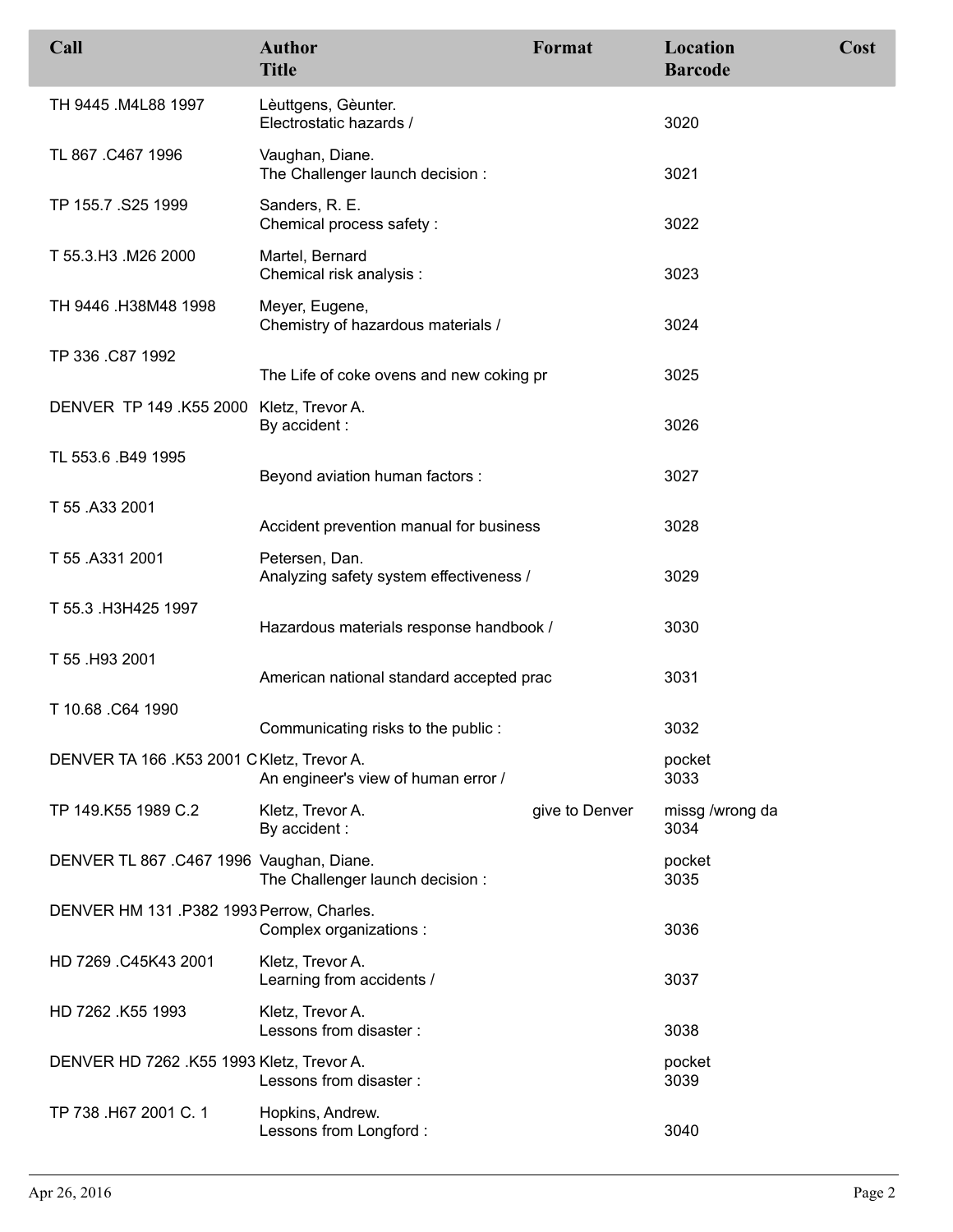| Call                      | <b>Author</b><br><b>Title</b>                                  | Format | Location<br><b>Barcode</b> | Cost |
|---------------------------|----------------------------------------------------------------|--------|----------------------------|------|
| TP 738 .H67 2001 C. 2     | Hopkins, Andrew.<br>Lessons from Longford :                    |        | 3041                       |      |
| U 264.3 .S24 1993         | Sagan, Scott Douglas.<br>The limits of safety:                 |        | 3042                       |      |
| T 55 .K445 2001           | Kelley, Stephen M.<br>Lockout/tagout:                          |        | 3043                       |      |
| T 55 .K446 2001           | Grund, Edward V.<br>Lockout/tagout:                            |        | 3044                       |      |
| TP 155.7 .M35 2001        | Making EHS an integral part of process d                       |        | 3045                       |      |
| HD 58.8 .S885 1998        | Sutton, Ian S.<br>Management of change /                       |        | 3046                       |      |
| T 55.3 .H3M2582 1999 V.2  | Materials selector for hazardous chemica                       |        | 3048                       |      |
| T 55.3 .H3M2582 1999 V.3  | Materials selector for hazardous chemica                       |        | 3049                       |      |
| RC 969 .H43G73 1992       | Grant, Carol Bayly<br>Workplace wellness :                     |        | 3050                       |      |
| T 55 .E3 1996             | Eckenfelder, Donald J.<br>Values-driven safety :               |        | 3051                       |      |
| T 55 .A35 1995            | Adams, Edward E.<br>Total quality safety management :          |        | 3053                       |      |
| TP 155.5 .G67 1994        | Grewer, Theodor.<br>Thermal hazards of chemical reactions /    |        | 3054                       |      |
| T 55 .P37 1998            | Petersen, Dan.<br>Techniques of safety management:             |        | 3055                       |      |
| TP 155.5 .K54 1999        | Kletz, Trevor A.<br>What went wrong:                           |        | 3057                       |      |
| T 55 .B83 1999            | Burns, Thomas,<br>Serious incident prevention :                |        | 3058                       |      |
| HD 9656.A2 S23 2000       | Safety issues in a dynamic business envi                       |        | 3060                       |      |
| TP 155.5 .S24 2000        | Safety integrity:                                              |        | 3061                       |      |
| HD 9656.A2 J32 2000       | Jacobsson, Anders.<br>SHE management systems for small to medi |        | 3062                       |      |
| T 55 .S215 1989 V.1       | Safety design criteria for industrial pl                       |        | 3063                       |      |
| T 55 .S215 1989 V.2       | Safety design criteria for industrial pl                       |        | 3064                       |      |
| DENVER TP 149 .G8378 199! | Guidelines for safe process operations a                       |        | pocket<br>3065             |      |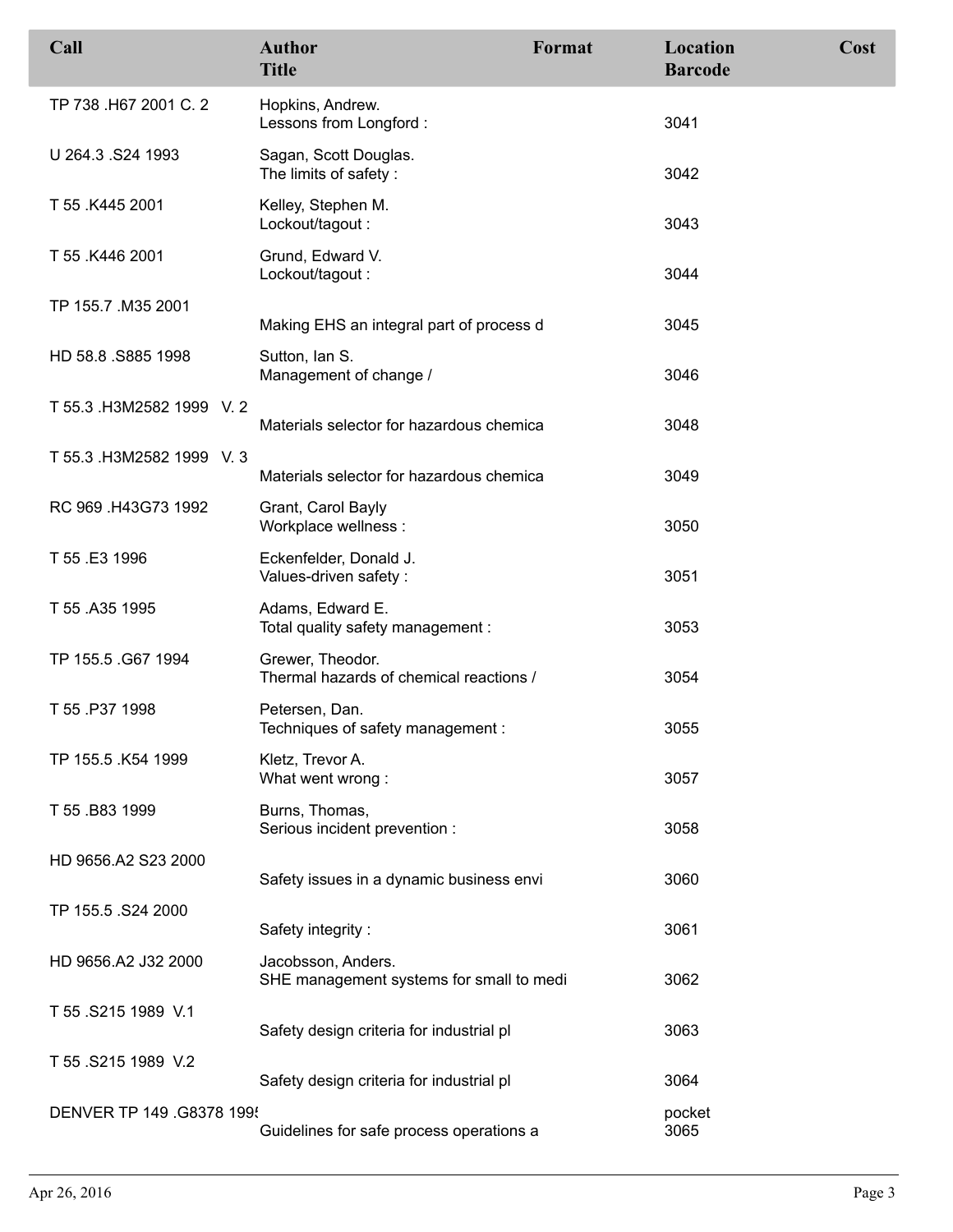| Call                      | <b>Author</b><br><b>Title</b>                                                                              | Format | Location<br><b>Barcode</b> | Cost |
|---------------------------|------------------------------------------------------------------------------------------------------------|--------|----------------------------|------|
| TP 155.7 .G85 1993        | Guidelines for safe automation of chemic                                                                   |        | 3066                       |      |
| TP 157 .G85 1999          | Guidelines for process safety in batch r                                                                   |        | 3067                       |      |
| TP 149 .G837 1995         | Guidelines for process safety fundamenta                                                                   |        | Missing<br>3068            |      |
| TP 149 .G8365 1995        | Guidelines for process safety documentat                                                                   |        | 3069                       |      |
| TP 155.5 .G78 1989        | Guidelines for process equipment reliabi                                                                   |        | 3070                       |      |
| TP 155.5 .G778 1994       | Guidelines for preventing human error in                                                                   |        | 3071                       |      |
| TD 899.C5 G85 1998        | Guidelines for pressure relief and efflu                                                                   |        | 3072                       |      |
| TD 899 .C5G855 1998       | Guidelines for postrelease mitigation te                                                                   |        | 3073                       |      |
| TP 149 .G845 1996         | Guidelines for writing effective operati                                                                   |        | 3074                       |      |
| QC 880.4 .D44H35 1987     | Hanna, Steven R.<br>Guidelines for use of vapor cloud disper                                               |        | 3075                       |      |
| DENVER QC 880.4 .D44G85   | Guidelines for use of vapor cloud disper                                                                   |        | 3076                       |      |
| T 55.3 .H3L48 1988        | LeVine, Richard,<br>Guidelines for safe storage and handling                                               |        | 3077                       |      |
| TP 155.5 .G775 1992 C.1   | Guidelines for investigating chemical pr                                                                   |        | 3078                       |      |
| TP 155.5 .G775 1992 C.2   | Guidelines for investigating chemical pr                                                                   |        | 3079                       |      |
| DENVER TP 155.5 .G775 199 | Guidelines for investigating chemical pr                                                                   |        | pocket<br>3080             |      |
| TP 149 .G8356 1996        | Guidelines for integrating process safet                                                                   |        | 3081                       |      |
| TP 149 .G838 1994         | Guidelines for implementing process safe                                                                   |        | 3082                       |      |
| TP 155.5 .G77 1992        | Guidelines for hazard evaluation procedu                                                                   |        | 3083                       |      |
| TP 155.5 .G94 1985        | Guidelines for hazard evaluation procedu                                                                   |        | 3084                       |      |
| TH 9445 .C47A46 1996      | Guidelines for evaluating process plant                                                                    |        | 3085                       |      |
|                           | DENVER TH 9445 .C47A46 1 American Institute of Chemical Enginee<br>Guidelines for evaluating process plant |        | 3086                       |      |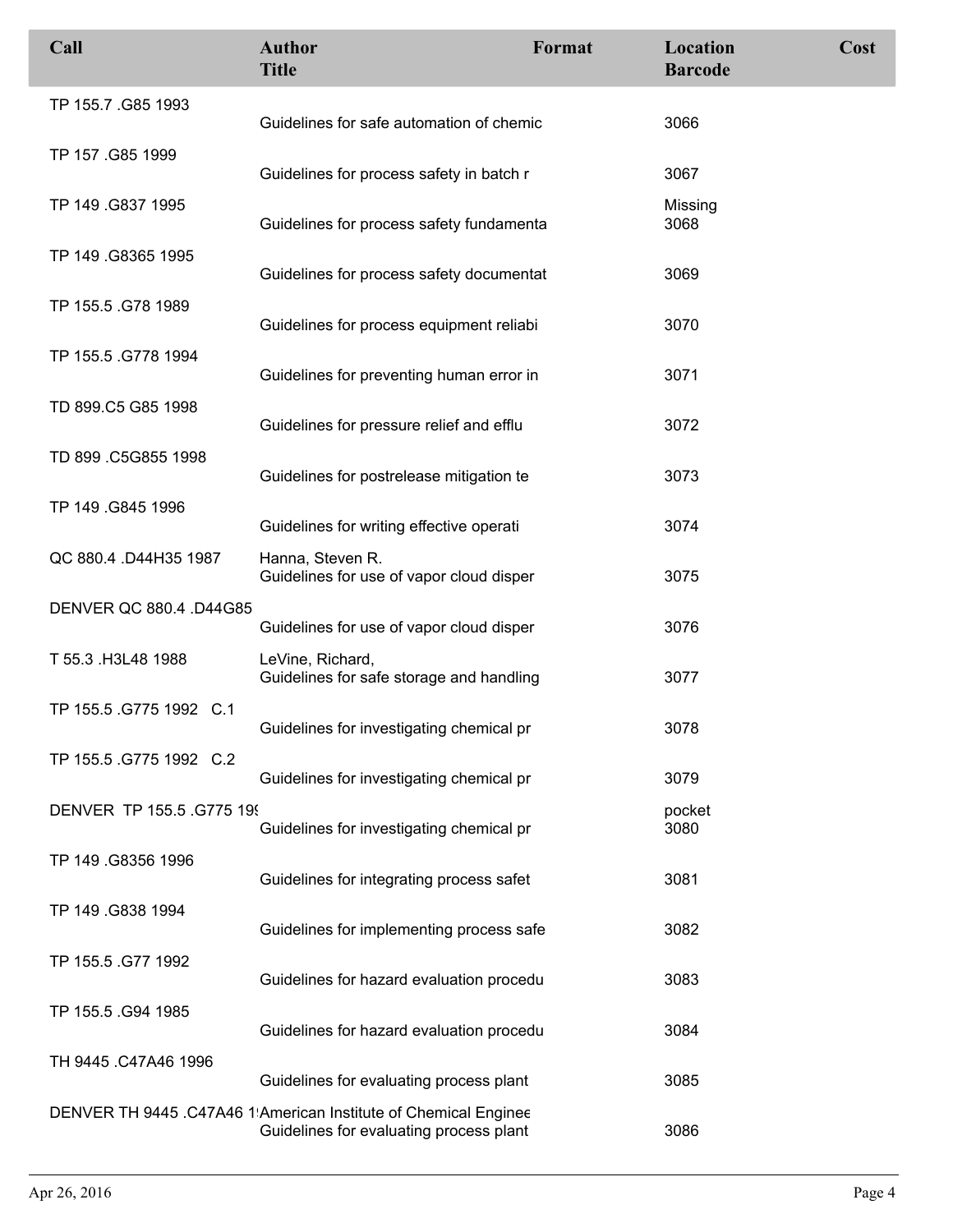| Call                     | <b>Author</b><br><b>Title</b>                                     | Format | Location<br><b>Barcode</b> | Cost |
|--------------------------|-------------------------------------------------------------------|--------|----------------------------|------|
| TP 155.5 .G765 1993      | Guidelines for engineering design for pr                          |        | 3087                       |      |
| TP 155 .G874 1999        | Guidelines for consequence analysis of c                          |        | 3088                       |      |
| TP 155.5 .G784 1998      | Guidelines for design solutions for proc                          |        | 3089                       |      |
| TP 201.G85 1995          | Guidelines for chemical transportation r                          |        | 3090                       |      |
| QC 880.4.D44 W55 1995    | Wilson, David J.<br>Concentration fluctuations and averaging      |        | 3091                       |      |
| TP 155.5 .G76 1989       | Guidelines for chemical process quantita                          |        | 3092                       |      |
| TP 155.5 .G76 2000       | Guidelines for chemical process quantita                          |        | 3093                       |      |
| TP 149.G835 1993         | Guidelines for auditing process safety m                          |        | 3094                       |      |
| DENVER TP 149 .G835 1993 | Guidelines for auditing process safety m                          |        | pocket<br>3096             |      |
| TP 155.5 .B75 1999       | Britton, Laurence G.,<br>Avoiding static ignition hazards in chem |        | 3097                       |      |
| QC 880.4.D44 U53 1995    | Understanding atmospheric dispersion of                           |        | 3098                       |      |
| TP 155.5 .T65 1995       | Tools for making acute risk decisions wi                          |        | 3099                       |      |
| TP 149 .P76 2000         | Process industry incidents :                                      |        | 3100                       |      |
| T 55.3 .H3W36 1999       | Walter, R. J.,<br>Practical compliance with the EPA risk m        |        | 3101                       |      |
| T 55.3 .H3W35 1998       | Walter, R. J.,<br>Local emergency planning committee guide        |        | 3102                       |      |
| TP 155.5 .L287 2001      | Layer of protection analysis :                                    |        | 3103                       |      |
| TP 155.75 .156 1994      | International Symposium and Workshop on                           |        | 3104                       |      |
| QD 516 .1686 1998        | International Symposium on Runaway React                          |        | 3105                       |      |
| QD 516 .1585 1995        | International Symposium on Runaway React                          |        | 3106                       |      |
| TP 149 .16322 1997       | International Conference and Workshop on                          |        | 3107                       |      |
| T 55 .I 5 1998           | International Conference and Workshop on                          |        | 3108                       |      |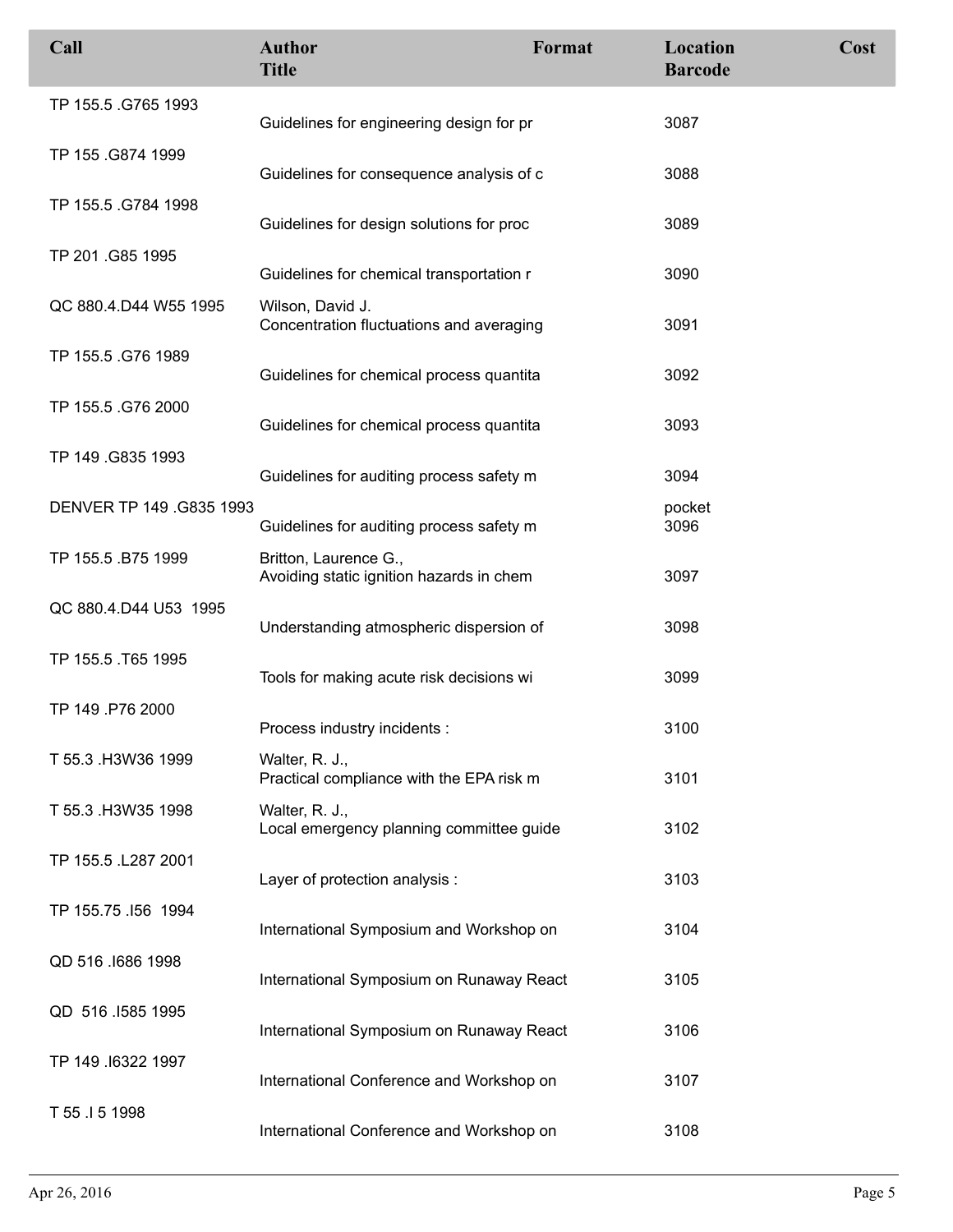| Call                    | <b>Author</b><br><b>Title</b>                                 | Format | Location<br><b>Barcode</b> | Cost |
|-------------------------|---------------------------------------------------------------|--------|----------------------------|------|
| DENVER T 55 .1 5 1998   | International Conference and Workshop on                      |        | 3109                       |      |
| TD 196.C45 I562 1999    | International Conference and Workshop on                      |        | 3110                       |      |
| TD 196.C45 I56 1995     | International Conference and Workshop on                      |        | 3111                       |      |
| TP 149 .E26 1996        | Early, William F.<br>Contractor and client relations to assur |        | 3112                       |      |
| DENVER TP 149 .E26 1996 | Early, William F.<br>Contractor and client relations to assur |        | pocket<br>3113             |      |
| TP 151 .S92 1995        | Sutton, Ian S.<br>Writing operating procedures for process    |        | 3114                       |      |
| TP 155.5 .A68 2000      | Arendt, J. S.<br>Evaluating process safety in the chemica     |        | 3115                       |      |
| TP 155.75 .R638 1995    | Rodgers, B. R.<br>Expert systems in process safety /          |        | 3116                       |      |
| TP 155.7 .G84 1995      | Guidelines for chemical reactivity evalu                      |        | 3117                       |      |
| TP 149 .W45 1996        | Wells, G. L.<br>Hazard identification and risk assessmen      |        | 3118                       |      |
| TP 149 .C54 1997        | Chemical reaction hazards :                                   |        | 3119                       |      |
| TP 155.5 .M345 1992     | Maintenance of process plant:                                 |        | 3120                       |      |
| TS 187 .P76 1994        | Process utility systems :                                     |        | 3121                       |      |
| TP 155.5 P3 1992        | Parry, Cyril F.<br>Relief systems handbook /                  |        | 3123                       |      |
| RA 1229.S9 P47 1993     | Phosgene toxicity.                                            |        | 3124                       |      |
| DENVER T 55 .M343 1995  | Major hazards onshore and offshore II /                       |        | pocket<br>3125             |      |
| T 55.3 H3W455 1997      | Wells, G. L.<br>Major hazards and their management /          |        | 3126                       |      |
| QC 331 .H96 1996        | Hymes, lan.<br>Thermal radiation:                             |        | 3127                       |      |
| RA 577 .S9S85 1996      | Sulphur trioxide, oleum and sulphuric ac                      |        | 3129                       |      |
| T 55 .S344 1996         | Safety performance measurement /                              |        | 3130                       |      |
| T 56.V32 .F32 1995      | Safety management systems :                                   |        | 3131                       |      |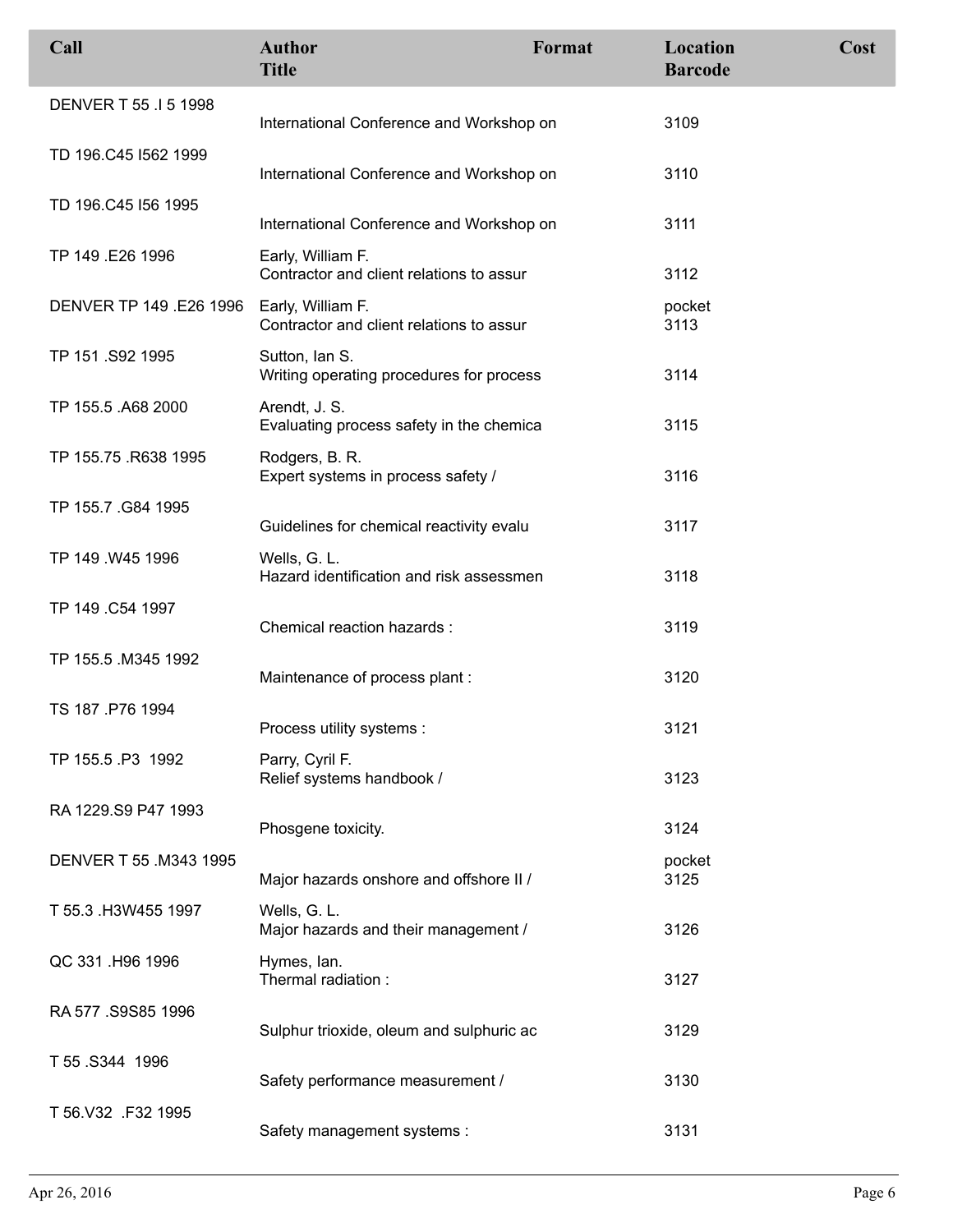| Call                  | <b>Author</b><br><b>Title</b>                                   | Format | Location<br><b>Barcode</b> | Cost |
|-----------------------|-----------------------------------------------------------------|--------|----------------------------|------|
| T 55.3 .H3Y68 1995    | Yoshida, Tadao,<br>Safety of reactive chemicals and pyrotec     |        | 3132                       |      |
| TA 660 .T34P76 2000   | Process vessels subject to explosion ris                        |        | 3133                       |      |
| TS 171.4 .N67 1988    | Norman, Donald A.<br>The psychology of everyday things /        |        | 3134                       |      |
| TP 155.5 .E63 1992    | Emergency relief system design using DIE                        |        | 3135                       |      |
| TR 692.5 .A512 1984   | Photographic techniques for accident inv                        |        | 3136                       |      |
| T 55 .B58 1996        | Bird, Frank E.<br>Safety and the bottom line.                   |        | 3137                       |      |
| T 55 .M39 1999        | McManus, Neil.<br>Safety and health in confined spaces /        |        | 3138                       |      |
| TP 155.7 .R56 1996    | Risk assessment in the process industrie                        |        | 3139                       |      |
| RA 566.3 .C64 1989    | Cohrssen, John J.<br>Risk analysis:                             |        | 3140                       |      |
| T 55.3 .H3R37 2000    | Rapid guide to hazardous chemicals in th                        |        | 3141                       |      |
| TP 149 .15 1993       | Safety in the use of chemicals at work:                         |        | 3142                       |      |
| TP 149 .S57 1997      | Skelton, Bob<br>Process safety analysis : an introductio        |        | 3146                       |      |
| TP 155.5 .K538 1998   | Kletz, Trevor A.<br>Process plants:                             |        | 3147                       |      |
| TA 166 .K53 1991      | Kletz, Trevor A.<br>An engineer's view of human error /         |        | 3148                       |      |
| QC 880.4 .D44W67 1989 | Workbook of test cases for vapor cloud d                        |        | 3149                       |      |
| TP 149 .H395 2000     | Hazards XV [electronic resource] :                              | CD-ROM | CD Rack<br>3156            |      |
| TP 149 .H395 2003     | Hazards XVII [electronic resource] :                            | CD-ROM | CD Rack<br>3171            |      |
| TP 149 .H395 2003     | Hazards XVII:                                                   |        | 3172                       |      |
| TJ 302 .N3 2010       | National Board synopsis of boiler and pr                        |        | 3196                       |      |
| TK 260 .G77 2002      | Grossel, Stanley S.<br>Deflagration and Detonation Flame Arrest |        | 3251                       |      |
| TP 155.7 .I 58 1999   | Fifth International Conference on Founda                        |        | 3291                       |      |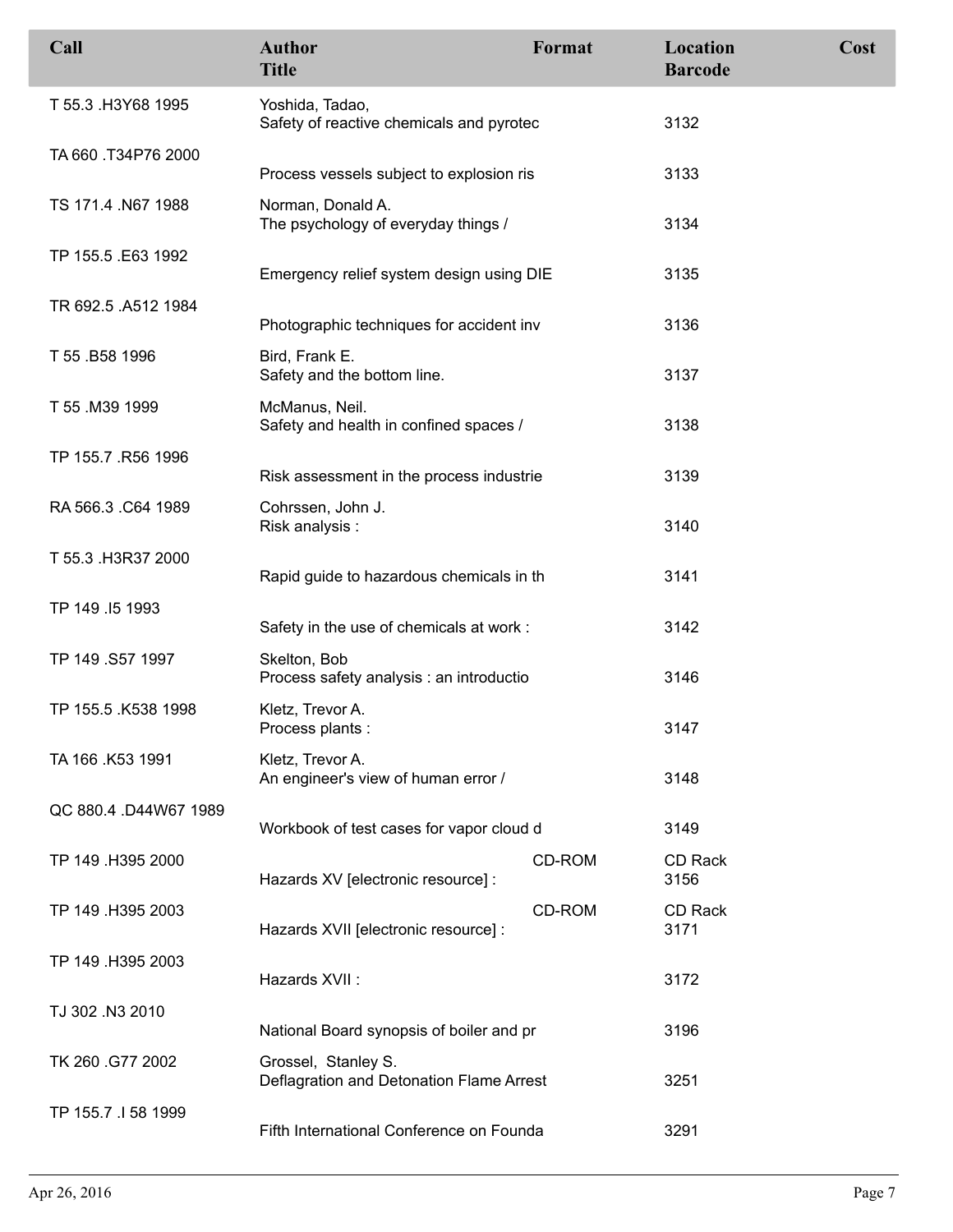| Call                    | <b>Author</b><br><b>Title</b>                                                         | Format | Location<br><b>Barcode</b> | Cost |
|-------------------------|---------------------------------------------------------------------------------------|--------|----------------------------|------|
| DENVER TP 149 .L63 2001 | LPS 2001:                                                                             |        | pocket<br>3292             |      |
| DENVER TP 149 .L63 1998 | LPS 1998 :                                                                            |        | pocket<br>3293             |      |
| DENVER TP 149 .L63 2000 | LPS 2000:                                                                             |        | pocket<br>3294             |      |
| DENVER TP 149 .L63 1997 | LPS 1997 :                                                                            |        | pocket<br>3295             |      |
| TP 155.5 .E631 1986     | Emergency relief systems for runaway che                                              |        | 3296                       |      |
| DENVER TP 149 .L63 1999 | LPS 1999 :                                                                            |        | pocket<br>3297             |      |
| TH 9745 .F3G85 2002     | Guidelines for analyzing and managing th                                              |        | 3298                       |      |
| TP 201.C44 1991         | Fixed equipment inspection guide /                                                    |        | 3299                       |      |
| DENVER TP 201. C44 1991 | Chemical Manufacturers Association (C<br>Fixed equipment inspection guide /           |        | pocket<br>3300             |      |
| TP 149 .C44 1998        | <b>Chemical Manufacturers Association</b><br>Examples of excellence in the chemical i |        | 3303                       |      |
| KF 3775.Z9 C44 1992     | Resource guide for the CAER code of mana                                              |        | 3304                       |      |
| TP 155.7 A733 1993      | Maintenance excellence guide /                                                        |        | 3306                       |      |
| TP 155.7 A733 1993 SUPP | Maintenance excellence guide /                                                        |        | 3307                       |      |
| RC 967 .D54 1997        | DiNardi, S. R.<br>The occupational environment :                                      |        | 3312                       |      |
| TH 9150 .D69 1994       | Dow's fire & explosion index :                                                        |        | 3313                       |      |
| TP 155.5 .P64 1996      | Plant safety /                                                                        |        | 3314                       |      |
| DENVER TP 9.E685 1991   | Encyclopedia of chemical technology /                                                 |        | 3315                       |      |
| DENVER TP 9.E685 1991   | Encyclopedia of chemical technology /                                                 |        | 3316                       |      |
| DENVER TP 9.E685 1991   | Encyclopedia of chemical technology /                                                 |        | 3317                       |      |
| DENVER TP 9.E685 1991   | Encyclopedia of chemical technology /                                                 |        | 3318                       |      |
| DENVER TP 9 .E685 1991  | Encyclopedia of chemical technology /                                                 |        | 3319                       |      |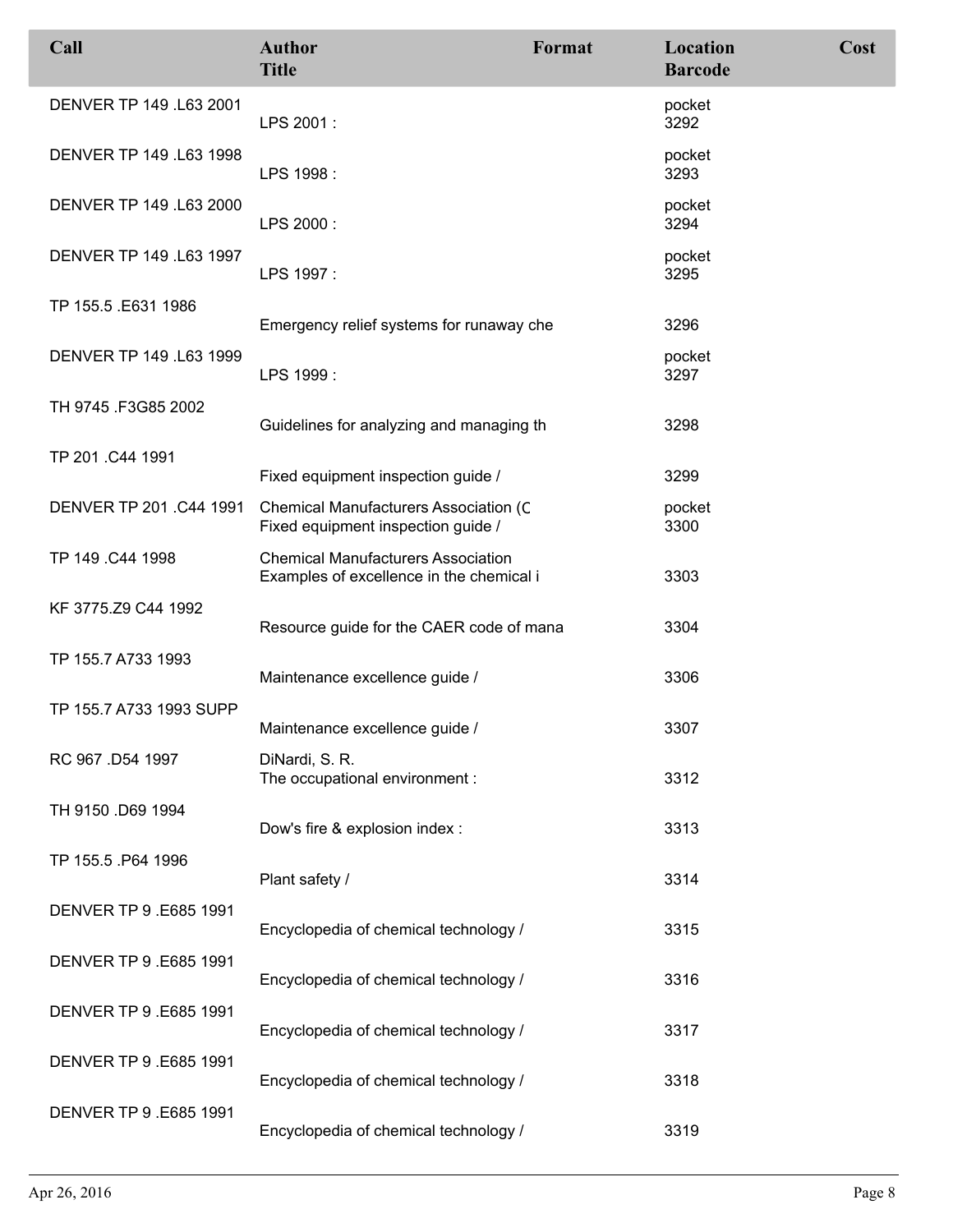| Call                      | <b>Author</b><br><b>Title</b>              | Format | Location<br><b>Barcode</b> | Cost |
|---------------------------|--------------------------------------------|--------|----------------------------|------|
| DENVER TP 9.E685 1991     | Encyclopedia of chemical technology /      |        | 3320                       |      |
| DENVER TP 9.E685 1991     | Encyclopedia of chemical technology /      |        | 3321                       |      |
| DENVER TP 9.E685 1991     | Encyclopedia of chemical technology /      |        | 3322                       |      |
| DENVER TP 9.E685 1991     | Encyclopedia of chemical technology /      |        | 3323                       |      |
| DENVER TP 9.E685 1991     | Encyclopedia of chemical technology /      |        | 3324                       |      |
| DENVER TP 9.E685 1991     | Encyclopedia of chemical technology /      |        | 3325                       |      |
| DENVER TP 9.E685 1991     | A<br>Encyclopedia of chemical technology / |        | 3326                       |      |
| DENVER TP 9.E685 1991     | Encyclopedia of chemical technology /      |        | 3327                       |      |
| DENVER TP 9.E685 1991     | Encyclopedia of chemical technology /      |        | 3328                       |      |
| DENVER TP 9.E685 1991     | Encyclopedia of chemical technology /      |        | 3329                       |      |
| DENVER TP 9.E685 1991     | Encyclopedia of chemical technology /      |        | 3330                       |      |
| DENVER TP 9.E685 1991     | Encyclopedia of chemical technology /      |        | 3331                       |      |
| DENVER TP 9.E685 1991     | Encyclopedia of chemical technology /      |        | 3332                       |      |
| DENVER TP 9.E685 1991     | Encyclopedia of chemical technology /      |        | 3333                       |      |
| DENVER TP 9.E685 1991     | A<br>Encyclopedia of chemical technology / |        | 3334                       |      |
| DENVER TP 9.E685 1991     | Encyclopedia of chemical technology /      |        | 3335                       |      |
| DENVER TP 9.E685 1991     | Encyclopedia of chemical technology /      |        | 3336                       |      |
| DENVER TP 9.E685 1991     | Encyclopedia of chemical technology /      |        | 3337                       |      |
| DENVER TP 9.E685 1991     | Encyclopedia of chemical technology /      |        | 3338                       |      |
| DENVER TP 9.E685 1991     | Encyclopedia of chemical technology /      |        | 3339                       |      |
| DENVER TP 9 .E685 1991 IN | Encyclopedia of chemical technology /      |        | 3340                       |      |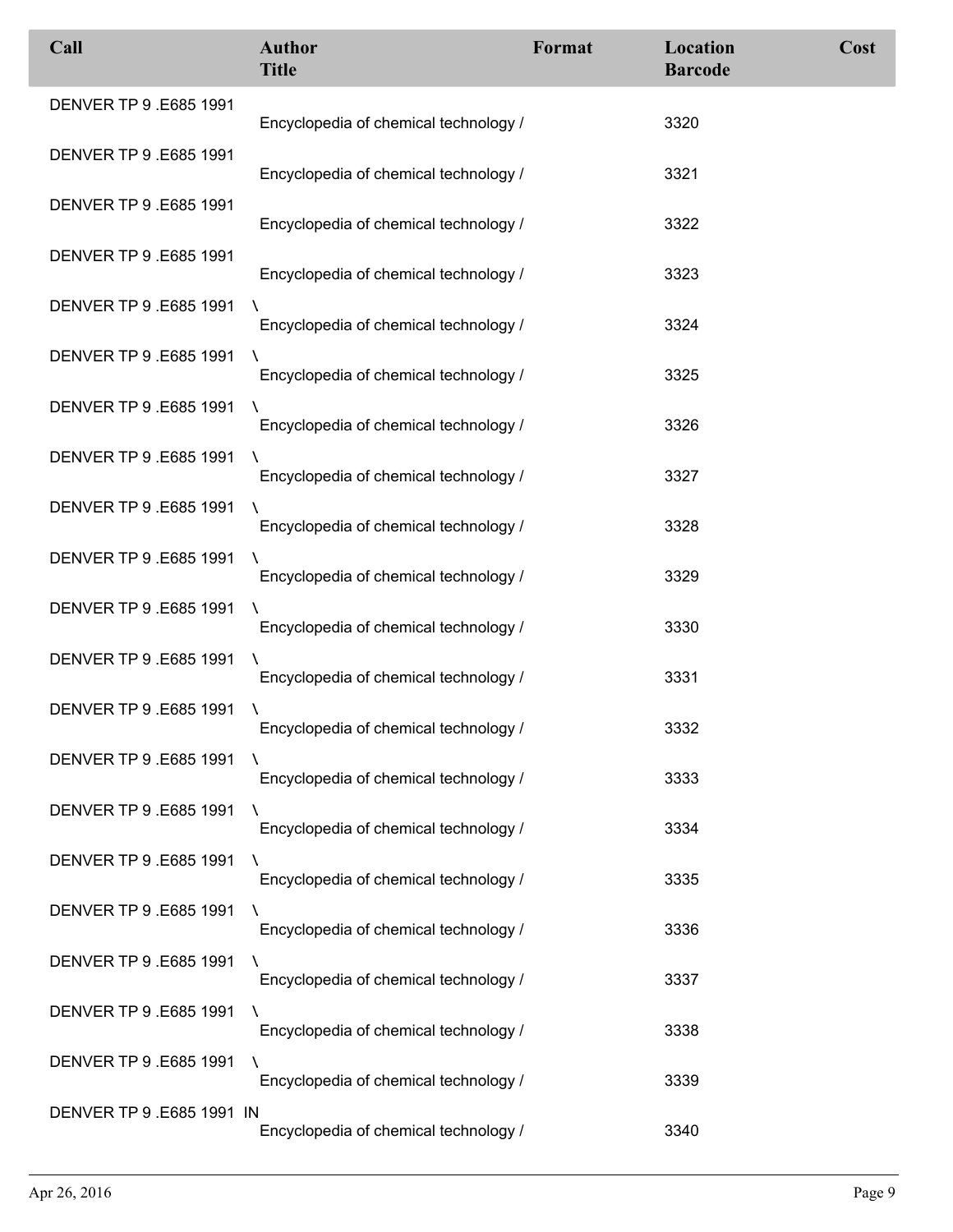| Call                       | <b>Author</b><br><b>Title</b>                                                        | Format | Location<br><b>Barcode</b> | Cost |
|----------------------------|--------------------------------------------------------------------------------------|--------|----------------------------|------|
| DENVER TP 9 .E685 1991 SI  | Encyclopedia of chemical technology /                                                |        | 3341                       |      |
| TP 223 .A67 2000 V.40      | Ammonia plant safety (and related facili                                             |        | 3343                       |      |
| TP 223 .A67 2001 V.41      | Ammonia plant safety (and related facili                                             |        | 3344                       |      |
| TD 886 .035 1997           | Odor thresholds for chemicals with estab                                             |        | 3345                       |      |
| T 55 .K89 2001             | American national standard criteria for                                              |        | 3349                       |      |
| TA 169.7 .A66 1996         | Application of safety instrumented syste                                             |        | 3350                       |      |
| TP 223 .C43 1989           | American national standard safety requir                                             |        | 3351                       |      |
| TP 243 .C66 1980           | Pressure relief device standards.                                                    |        | 3352                       |      |
| T 10.68 .C52 1989          | Risk communication, the CMA workshop:                                                |        | 3355                       |      |
| TS 556 A48 1990            | Recommendations for storage and handling                                             |        | 3356                       |      |
| DENVER T 55.3 .H3 O 83 199 | Adequacy of OSHA protections for chemica                                             |        | pocket<br>3357             |      |
| HC 608 155 1993            | International Iron and Steel Institute<br><b>Bringing Chemicals into Steelworks:</b> |        | 3359                       |      |
| TS 192 A889 1993           | International Iron and Steel Institute<br>Plant Diagnosis for Maintenance:           |        | 3360                       |      |
| TP 186.5 P36 1992          | Pankoff, Jack<br>Developing technical training and certif                            |        | 3363                       |      |
| TS 238 .H43 1993           | Health & safety guides /                                                             |        | 3370                       |      |
| TP 143 .C436 1999          | American Institute of Chemical Enginee<br>Practical solutions that work :            |        | 3373                       |      |
| TP 143 .C437 1999          | American Institute of Chemical Enginee<br>Chemical Engineering Progress (8/99):      |        | 3374                       |      |
| TP 155.5 .M25 1993         | Manager's guide to implementing and impr                                             |        | 3375                       |      |
| TP 155.5 M257 1990<br>C.1  | Lorenzo, D. K.<br>Manager's guide to reducing human errors                           |        | 3377                       |      |
| TP 155.5 .M257 1990<br>C.2 | Lorenzo, D. K.<br>Manager's guide to reducing human errors                           |        | 3378                       |      |
| TP 155.5 .M258 1989        | Evaluating process safety in the chemica                                             |        | 3379                       |      |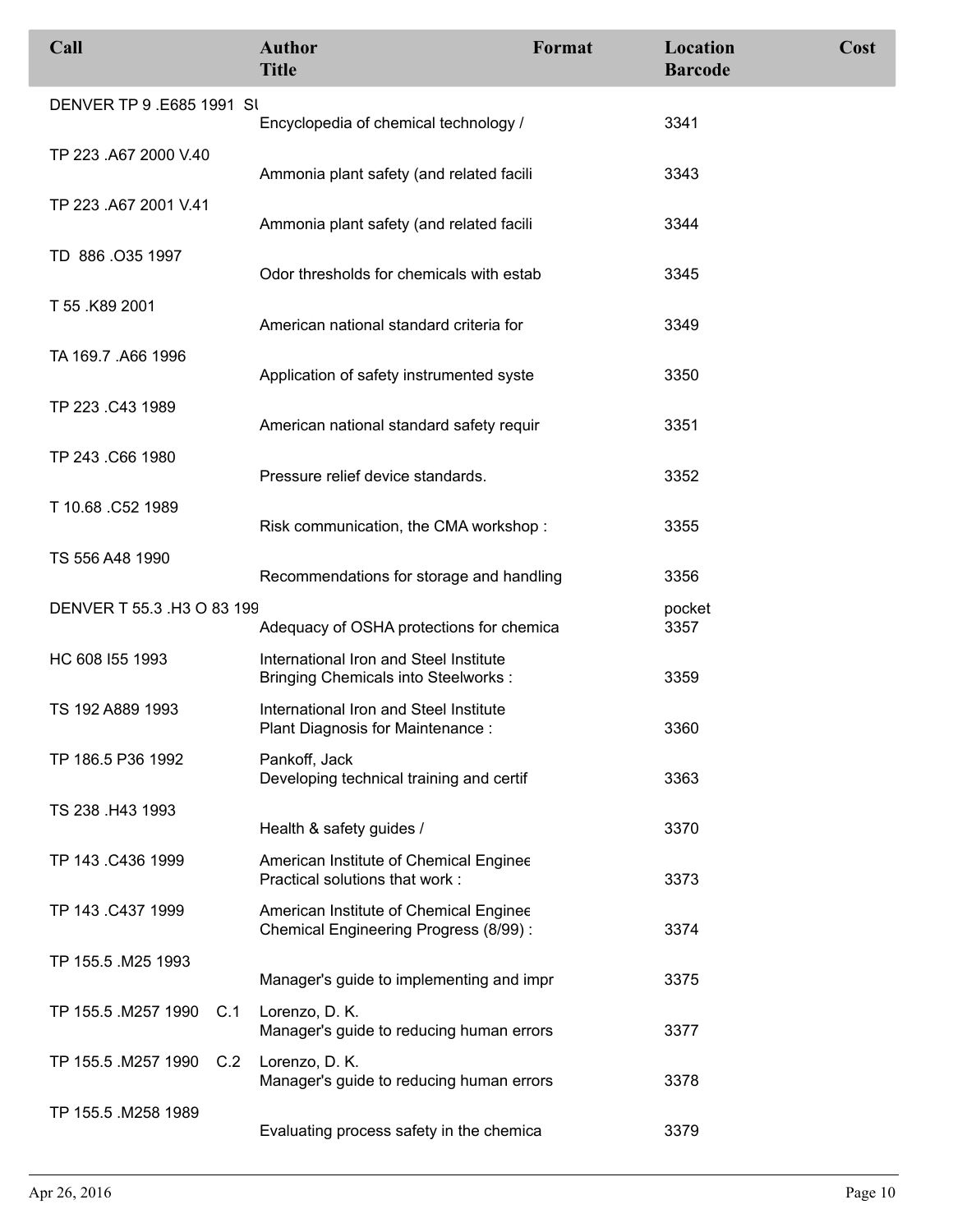| Call                                                | <b>Author</b><br><b>Title</b>                                                         | Format | Location<br><b>Barcode</b> | Cost |
|-----------------------------------------------------|---------------------------------------------------------------------------------------|--------|----------------------------|------|
| TP 155.5 .M260 1996                                 | <b>Chemical Manufacturers Association</b><br>Advisory Panels: Options for community o |        | 3381                       |      |
| DENVER T 55 .D5 1988                                | Dictionary of terms used in the safety p                                              |        | pocket<br>3382             |      |
| T 55.H2 A46 1998                                    | American Society of Safety Engineers<br>Accident response, investigation and lit      |        | 3383                       |      |
| TP 761 .L5L564 1998                                 | Liquefied petroleum gas code handbook /                                               |        | 3387                       |      |
| RC 965.F48 F54 1998                                 | Fire department occupational health and                                               |        | 3388                       |      |
| TP 692.5 .A35 1999 C. 1                             | Safe operation of vacuum trucks in petro                                              |        | 3389                       |      |
| TP 155.7.M41 A58 1998 C.1 Antrim, Robert F., et al. | Peroxide drum explosion and fire.                                                     |        | 3390                       |      |
| TP 155.7.M41 A58 1998 C.2 Antrim, Robert F., et al. | Peroxide drum explosion and fire.                                                     |        | 3391                       |      |
| T 55 .A45 1999                                      | American Society of Safety Engineers<br>Resource Guide 1998-1999.                     |        | 3392                       |      |
| TP 149 .H395 2000                                   | Hazards XV:                                                                           |        | 3393                       |      |
| TP 149 .H395 1998                                   | Hazards XIV:                                                                          |        | 3394                       |      |
| TP 155.5 .M363 1995                                 | Management of hazards associated with lo                                              |        | 3395                       |      |
| TP 149 .H395 1997                                   | Hazards XIII: process safety, the future                                              |        | 3396                       |      |
| QC 880.4 .D44H394 1995                              | Hazardous substances on spillage :                                                    |        | 3397                       |      |
| T 55 .E96 1994                                      | Explosions in the process industries :                                                |        | 3398                       |      |
| TP 155.5 .W35 1995                                  | Wallace, Ian G.<br>Developing effective safety systems /                              |        | 3399                       |      |
| HD 7262 .K54 1995                                   | Kletz, Trevor A.<br>Computer control and human error /                                |        | 3401                       |      |
| DENVER TP 155.5 .K538 199 Kletz, Trevor A.          | Process plants :                                                                      |        | 3402                       |      |
| TP 149 .I 47 1996                                   | Inherently safer chemical processes :                                                 |        | 3405                       |      |
| TP 149 .I 58 1996                                   | International Conference and Workshop on                                              |        | 3406                       |      |
| QD 181.N1 T8 1998                                   | Turner, Simon<br>Odorise your nitrogen /                                              |        | 3407                       |      |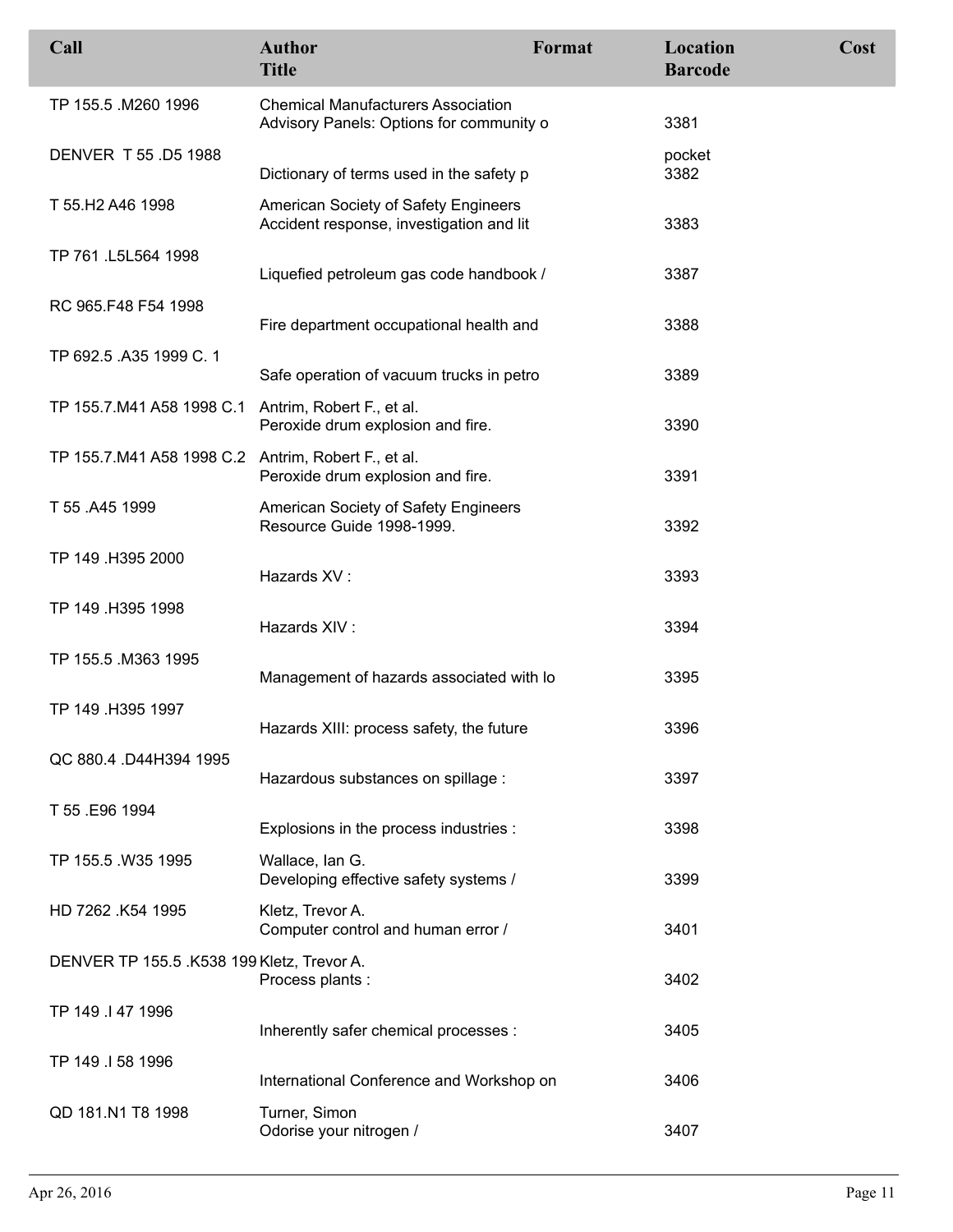| Call                                               | <b>Author</b><br><b>Title</b>                                                      | Format | Location<br><b>Barcode</b> | Cost |
|----------------------------------------------------|------------------------------------------------------------------------------------|--------|----------------------------|------|
| TH 9445.P4 G74 1989                                | The fires and explosion at BP Oil (Grang                                           |        | 3408                       |      |
| TP 55 .G74 1997                                    | Great Britain. Health and Safety Execu<br>Managing contractors :                   |        | 3409                       |      |
| TH 9446 .15G74 1996                                | Great Britain. Health and Safety Execu<br>Safe use and handling of flammable liqui |        | 3410                       |      |
| TP 201.04 1997 C.1                                 | Great Britain. Oil Industry Advisory Co<br>Safe isolation of plant and equipment.  |        | 3411                       |      |
| TP 201.04 1997 C.2                                 | Great Britain. Oil Industry Advisory Co<br>Safe isolation of plant and equipment.  |        | 3412                       |      |
| TP 201 .G74 1998                                   | Great Britain. Health and Safety Execu<br>Chemical warehousing:                    |        | 3413                       |      |
| TP 155.5 .M257 2001                                | A manager's guide to reducing human erro                                           |        | 3414                       |      |
| TP 692.5 .F577 2000                                | Fitness-for-service /                                                              |        | 3416                       |      |
| TP 157 .G74 1998                                   | Etchells, Janet<br>Workbook for chemical reactor relief sys                        |        | 3417                       |      |
| TN 874 G7C8 1990 V.1                               | Cullen, W. Douglas,<br>The public inquiry into the Piper Alpha                     |        | 3418                       |      |
| DENVER TN 874 .G7C8 1990 Cullen, W. Douglas, Lord. | The public inquiry into the Piper Alpha                                            |        | 3419                       |      |
| T 55.S217 1999                                     | Safety through design /                                                            |        | 3420                       |      |
| DENVER TH 9745 .F3G85 20                           | Guidelines for analyzing and managing th                                           |        | 3421                       |      |
| DENVER TA 403.4 .C74 2001                          | CRC materials science and engineering ha                                           |        | pocket<br>3425             |      |
| DENVER RC 967 .E4 1998 V.                          | Encyclopaedia of occupational health and                                           |        | pocket<br>3427             |      |
| DENVER RC 967 .E4 1998 V.                          | Encyclopaedia of occupational health and                                           |        | pocket<br>3428             |      |
| DENVER RC 967 .E4 1998 V.                          | Encyclopaedia of occupational health and                                           |        | pocket<br>3429             |      |
| DENVER RC 967 .E4 1998 V.                          | Encyclopaedia of occupational health and                                           |        | pocket<br>3430             |      |
| TH9504 N2003 1999                                  | National fire incident reporting system                                            |        | 3431                       |      |
| TH 9449.D5 R46 1997                                | Report from the Reconstruction Committee                                           |        | 3432                       |      |
| TP754 C11 2001                                     | CGA position on odorizing atmospheric ga                                           |        | 3435                       |      |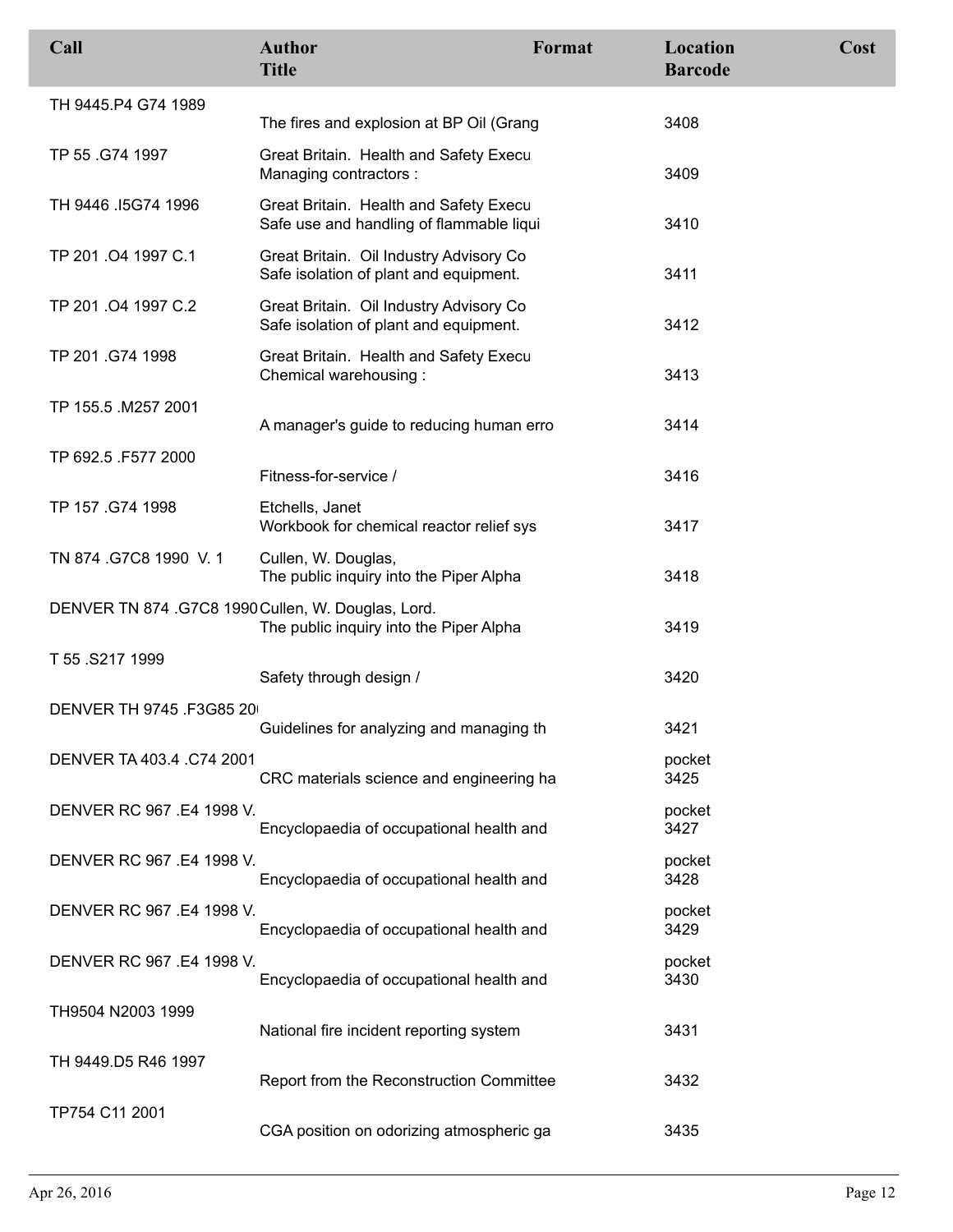| Call                                               | <b>Author</b><br><b>Title</b>                                                       | Format | Location<br><b>Barcode</b> | Cost |
|----------------------------------------------------|-------------------------------------------------------------------------------------|--------|----------------------------|------|
| TP156.M5 A19 2000                                  |                                                                                     |        |                            |      |
|                                                    | Mixing equipment testing procedure (Impe                                            |        | 3436                       |      |
| TD 170 .D69 1991                                   | Doyle, Jack<br>Hold the applause :                                                  |        | 3439                       |      |
| DENVER TP 150 .S24M37 19                           | Mary Kay O'Connor Process Safety Center                                             |        | pocket<br>3440             |      |
| TP 245.C5 C65 2001                                 | Personal protective equipment for chlor-                                            |        | 3441                       |      |
| TA 462 .J59 1996                                   | Jones, Denny A.<br>Principles and prevention of corrosion.                          |        | 3442                       |      |
| TA 418.74 .N37 2002                                | National Association of Corrosion Engir<br>NACE corrosion engineer's reference book |        | 3443                       |      |
| DENVER TA 418.74 .R63 200 Roberge, Pierre R.       | Handbook of corrosion engineering /                                                 |        | pocket<br>3444             |      |
| T55.C66 C20 2001                                   | The Inert gases :                                                                   |        | 3445                       |      |
| T55.C66 C19 2001                                   | Oxygen-deficient atmospheres :                                                      |        | 3446                       |      |
| TP 245 .C5P66 2001 C. 1                            | Recommended practices for handling chlor                                            |        | 3447                       |      |
| RA 566 .K59 1996                                   | Koren, Herman.<br>Illustrated dictionary of environmental                           |        | Reference<br>3449          |      |
| REF T 55.3 .H3L53 1996 V. 2 Lewis, Richard J., Sr. | Sax's dangerous properties of industrial                                            |        | 3451                       |      |
| REF T 55.3 .H3L53 1996 V. 3 Lewis, Richard J., Sr. | Sax's dangerous properties of industrial                                            |        | 3452                       |      |
| REF T 55.3 .H3L53 1996 V. 1 Lewis, Richard J., Sr. | Sax's dangerous properties of industrial                                            |        | 3453                       |      |
| TD 691 .S84 1989                                   |                                                                                     |        |                            |      |
|                                                    | Sulfide in wastewater collection and tre                                            |        | 3454                       |      |
| HD 6515 .C432 O 356 2003                           | Minchin, Timothy J.<br>Forging a common bond:                                       |        | 3455                       |      |
| TH 9445 .M4P76 1998                                | Protection against ignitions arising out                                            |        | 3458                       |      |
| TP 692.5 .A462 2000                                | American Petroleum Institute. Downstre<br>Flame arresters for vents of tanks stori  |        | 3459                       |      |
| TH 9445 .P4F5 1998                                 | Fire protection in refineries /                                                     |        | 3460                       |      |
| TH 9445 P4F53 1991                                 | American Petroleum Institute. Safety a<br>Fighting fires in an around flammable an  |        | 3461                       |      |
| TH 9445 P4A66 1998                                 | Application of fixed water spray systems                                            |        | 3462                       |      |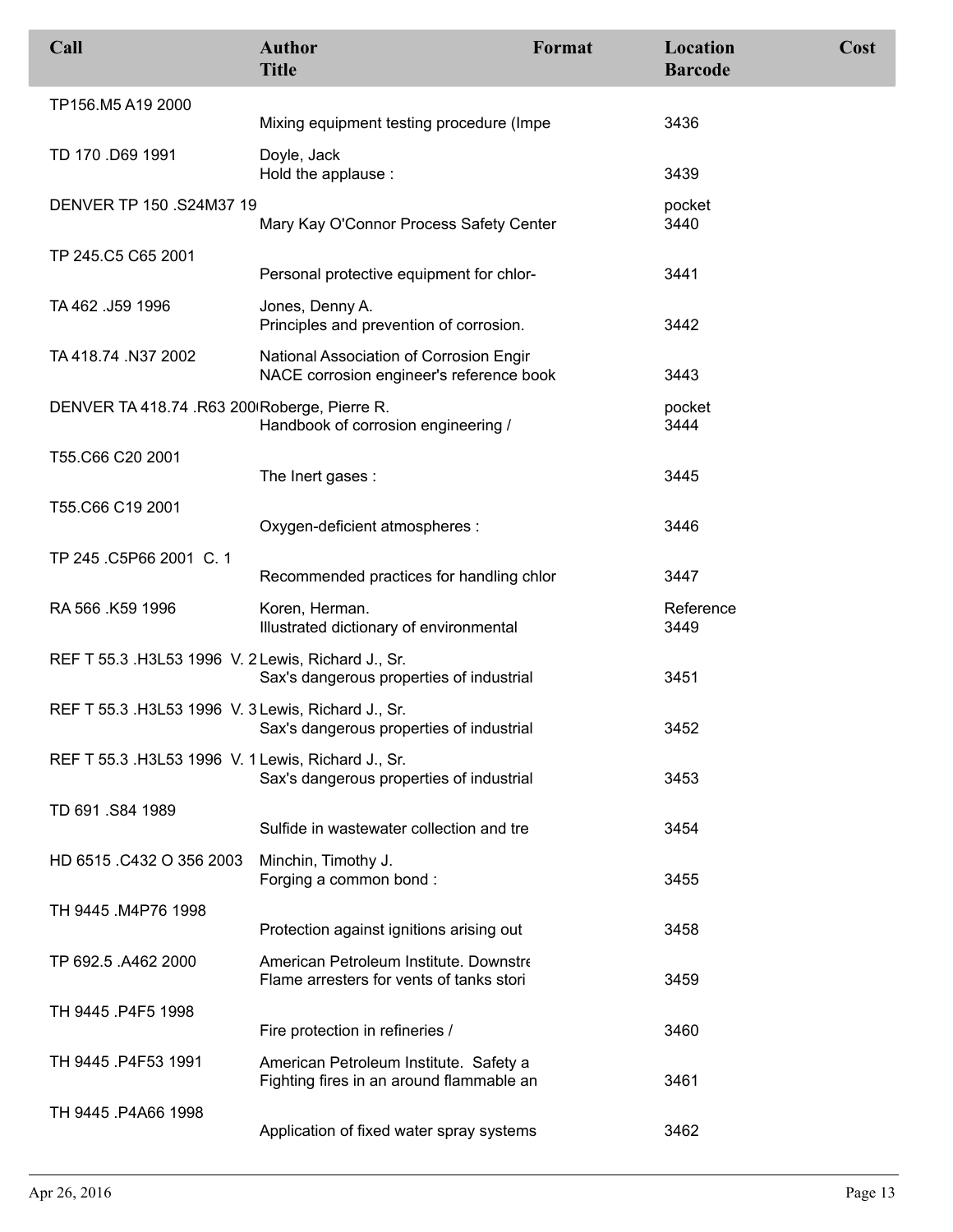| Call                                      | <b>Author</b><br><b>Title</b>                             | Format | Location<br><b>Barcode</b> | Cost |
|-------------------------------------------|-----------------------------------------------------------|--------|----------------------------|------|
| TP 692.5 .A34 2001                        | Management of atmospheric storage tank f                  |        | 3463                       |      |
| TP 692.5 .A33 1998 C. 1                   | Venting atmospheric and low-pressure sto                  |        | 3465                       |      |
| TP692.5 A38 2002                          | 2002 Storage tank conference proceedings                  |        | 3466                       |      |
| TP 692.3 .A39 2002 C. 1                   | Safe welding, cutting, and hot work prac                  |        | 3467                       |      |
| T 55 .D5 2001                             | Dictionary of terms used in the safety p                  |        | 3469                       |      |
| T 55.3 .H3B73 1999 V. 1                   | Bretherick, L<br>Bretherick's handbook of reactive chemic |        | 3472                       |      |
| T 55.3 .H3B73 1999 V.2                    | Bretherick, L<br>Bretherick's handbook of reactive chemic |        | 3473                       |      |
| TA 479 .S7S4 1996                         | Sedriks, A. John.<br>Corrosion of stainless steels /      |        | 3475                       |      |
| HD 7262 .P55 1999                         | Perrow, Charles.<br>Normal accidents :                    |        | 3476                       |      |
| TJ 930 .B31 1999                          | Process piping                                            |        | 3477                       |      |
| TJ 930 .B31 2000                          | ASME B31.3a-2000 addenda to ASME B31.3-1                  |        | 3478                       |      |
| TJ 930 .B31 2001                          | ASME B31.3b-2001 addenda to ASME B31.3-1                  |        | 3479                       |      |
| KF 3946 .A36R37 2003 CD                   | RCRA regulations and keyword index [elec]                 | CD-ROM | 3480                       |      |
| HC 79.E5 G86 2002                         | Gunningham, Neil.<br>Leaders and laggards:                |        | 3481                       |      |
| TP 690.3 .G77 1997                        | Guide for pressure-relieving and depress                  |        | 3482                       |      |
| TA 401 .A615 2002                         | Annual book of ASTM standards.                            |        | 3483                       |      |
| TH 9446.D86 D87 2002                      | Dust explosion prevention and protection                  |        | 3484                       |      |
| TD 884.5 .D87 1992                        | Dust and fume control:                                    |        | 3485                       |      |
| TH 7684 .I 5 I 5 2001                     | Industrial ventilation :                                  |        | 3486                       |      |
| DENVER TP 155.7 .C664 199 Comyns, Alan E. | Encyclopedic dictionary of named process                  |        | pocket<br>3488             |      |
| TP 692.5 A34 1998                         | Interim study -- prevention and suppress                  |        | 3490                       |      |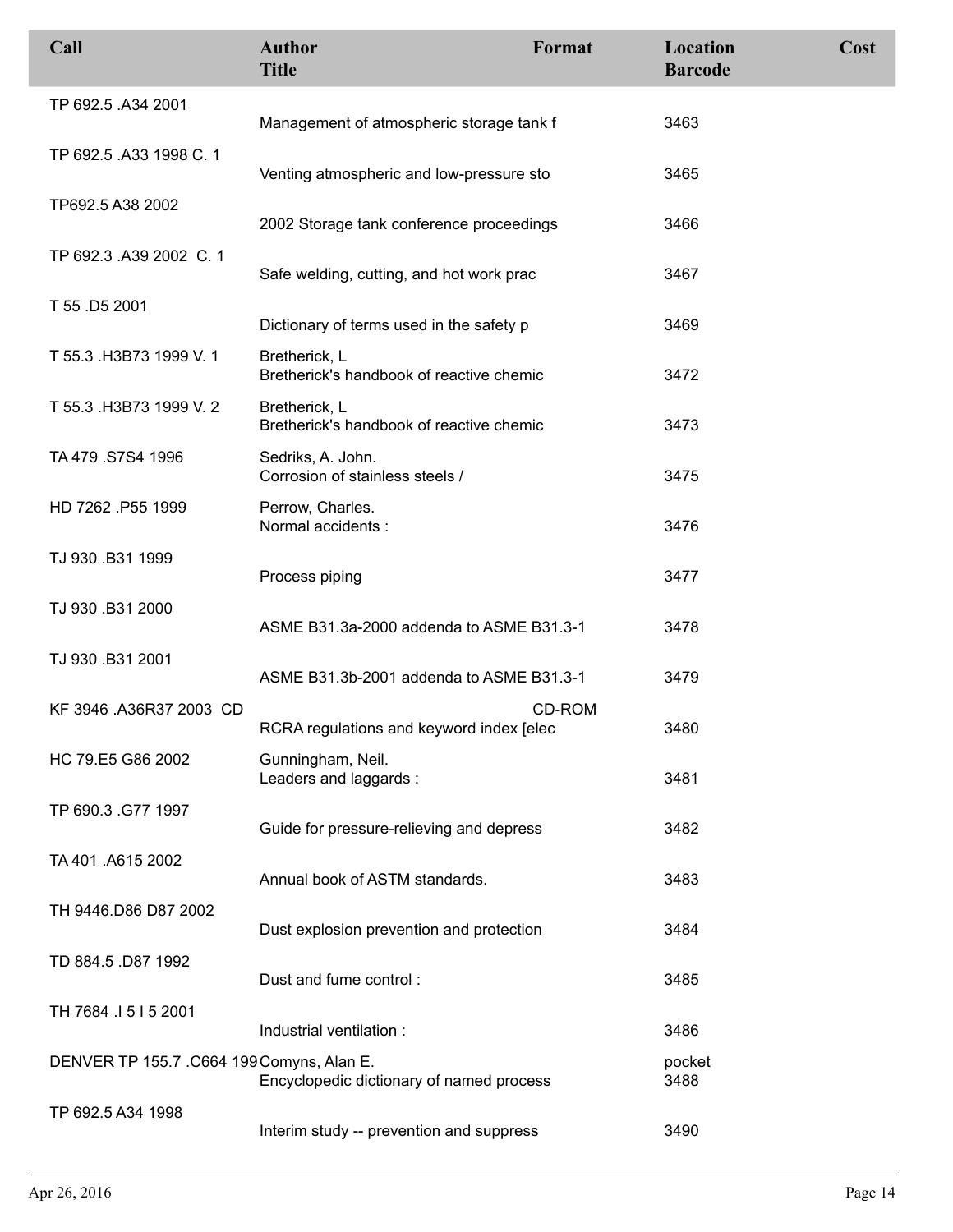| Call                                               | <b>Author</b><br><b>Title</b>                                            | Format | Location<br><b>Barcode</b> | Cost |
|----------------------------------------------------|--------------------------------------------------------------------------|--------|----------------------------|------|
| TH 9445 P4N3 2002                                  | Special data information package :                                       |        | 3491                       |      |
| TN 23 .U7 NO. 6597                                 | Nagy, John.<br>Explosibility of carbonaceous dusts /                     |        | 3492                       |      |
| TN 23 .U7 NO. 5671                                 | Litchfield, E. L.<br>Minimum ignition-energy concept and its             |        | 3493                       |      |
| T 174.5 .C57 2002                                  | Chiles, James R.<br>Inviting disaster:                                   |        | 3494                       |      |
| TS 171.4 .N67 2002                                 | Norman, Donald A.<br>The design of everyday things /                     |        | 3495                       |      |
| F 394 .T4M56 2003                                  | Minutaglio, Bill.<br>City on fire :                                      |        | 3496                       |      |
| TH 9241 .K55 1997                                  | Klinoff, Robert W.<br>Introduction to fire protection /                  |        | 3498                       |      |
| QD 516 .D79 2000                                   | Drysdale, Dougal.<br>An introduction to fire dynamics /                  |        | 3499                       |      |
| HD 7260 .A33 1993                                  | Hydrofluoric acid spill symptom prevalen                                 |        | 3508                       |      |
| TN 874 .G7C8 1990 V.2                              | Cullen, W. Douglas,<br>The public inquiry into the Piper Alpha           |        | 3509                       |      |
| DENVER TN 874 .G7C8 1990 Cullen, W. Douglas, Lord. | The public inquiry into the Piper Alpha                                  |        | 3510                       |      |
| HD 9715 .A2C55 1996                                | Implementing a contractor safety and hea                                 |        | 3511                       |      |
| KF 3970 .Z95D54 1997                               | Digest of state boiler, pressure vessel,                                 |        | 3513                       |      |
| TP 692.3 .A35 1995 C.1                             | Recommended practices for oil and gas pr                                 |        | 3514                       |      |
| TP 692.3 .A39 2002 C. 2                            | Safe welding, cutting, and hot work prac                                 |        | 3515                       |      |
| TS 283 .A43 1997-2003                              | Pressure vessel inspection code :                                        |        | 3516                       |      |
| TP 692.3 .A35 1995 C.2                             | Recommended practices for oil and gas pr                                 |        | 3517                       |      |
| TN 871 .A471 1997 C.1                              | Organization and procedures for standard                                 |        | 3519                       |      |
| TN 871 .A471 1997 C.2                              | Organization and procedures for standard                                 |        | 3520                       |      |
| HD 8030.P4 A47 1997                                | American Petroleum Institute<br>Summary of U.S. occupational injuries, i |        | 3521                       |      |
| T 55 .I 44 1991 C. 1                               | Improving owner and contractor safety pe                                 |        | 3523                       |      |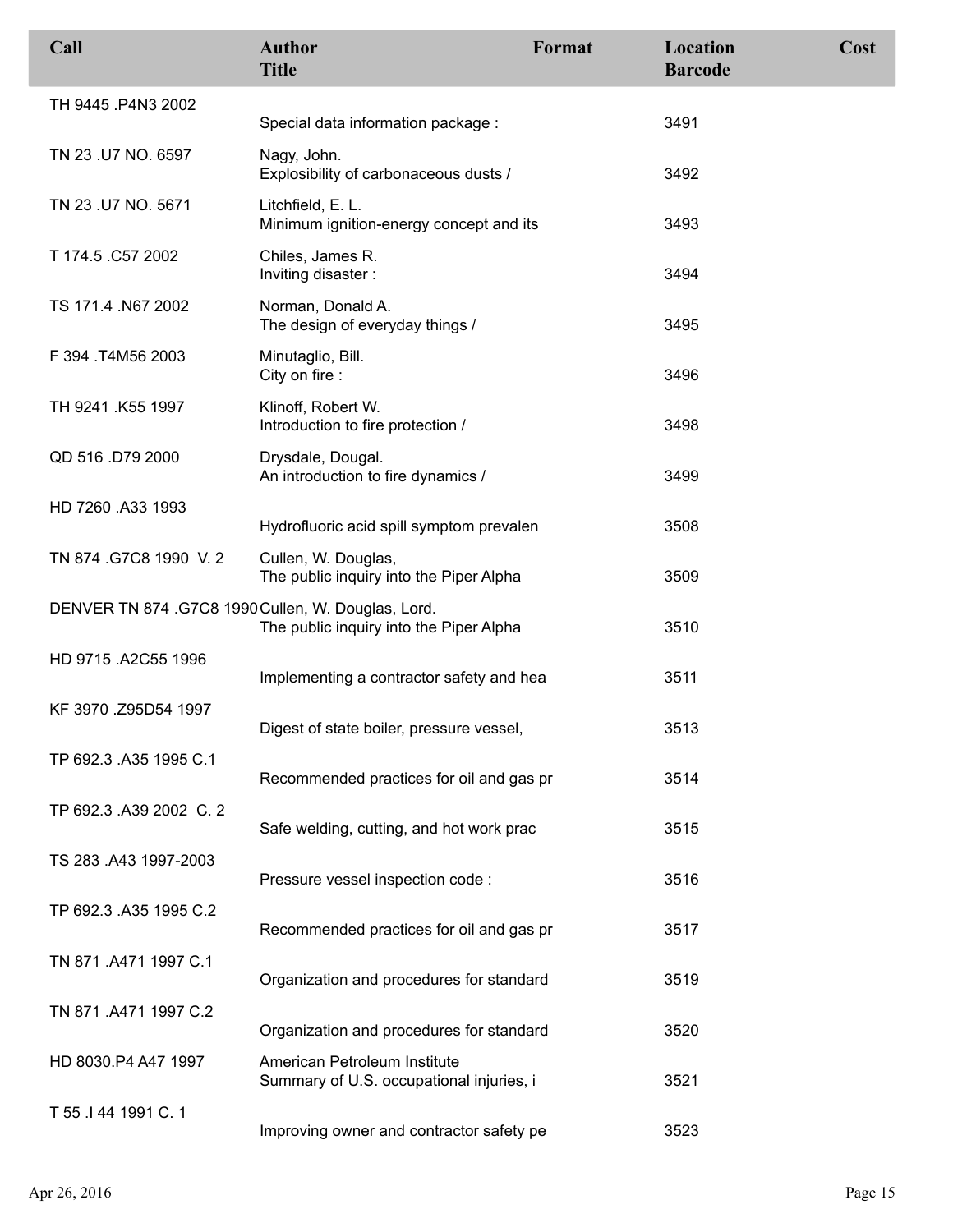| Call                     | <b>Author</b><br><b>Title</b>                                                                      | Format | Location<br><b>Barcode</b> | Cost |
|--------------------------|----------------------------------------------------------------------------------------------------|--------|----------------------------|------|
| TP 690.3 .A48 1997       | American Petroleum Institute<br>Instrumentation and control systems for                            |        | 3524                       |      |
| TP 690.3 .A49 1992       | Inspection of pressure-relieving devices                                                           |        | 3525                       |      |
| TS 283 .I 588 1992 C.1   | Inspection of pressure vessels /                                                                   |        | 3526                       |      |
| TS 283 .I 588 1992 C.2   | Inspection of pressure vessels /                                                                   |        | 3527                       |      |
| QD 516 .146 1991         | Ignition risk of hydrocarbon vapors by h                                                           |        | 3530                       |      |
| HD 7269 .P42A44 2001 C.1 | American Petroleum Institute.<br>Recommended Practice for Occupational Sa                          |        | 3531                       |      |
|                          | HD 7269.P42A44 2001 C.2 American Petroleum Institute.<br>Recommended Practice for Occupational Sa  |        | 3532                       |      |
|                          | DENVER HD 7269 .P42A44 2 American Petroleum Institute.<br>Recommended Practice for Occupational Sa |        | 3533                       |      |
| TP 690.3 .P575 1998      | Piping inspection code:                                                                            |        | 3534                       |      |
| TP 690.3 .I 58 1998      | Inspection practices for piping system c                                                           |        | 3535                       |      |
| HD 60 .A44 1998          | American Petroleum Institute<br>Model environmental, health and safety (                           |        | 3538                       |      |
| TP 692.5 .D47 2002       | Design and construction of large, welded                                                           |        | 3539                       |      |
| TP 690.3 .A52 1996       | Valve inspection and testing /                                                                     |        | 3540                       |      |
| TN 871.2 .S645 1993      | Specification for choke and kill systems                                                           |        | 3541                       |      |
| T 55 .I 44 1991 C. 2     | Improving owner and contractor safety pe                                                           |        | 3542                       |      |
| T 55.3 .146 1996         | <b>Chemical Manufacturers Association</b><br>Implementing a contractor safety and hea              |        | 3543                       |      |
| TP 690.6 G84 1997 C. 1   | Guidelines for work in inert confined sp                                                           |        | 3544                       |      |
| <b>CSHIB 3545 2001</b>   | Meshkati, Najmedin.<br>Human factors and ergonomics in process                                     |        | 3545                       |      |
| TP 690.3 .A53 1995       | Fired heaters for general refinery servi                                                           |        | 3546                       |      |
| TN 860 .A51 2001         | American Petroleum Institute.<br>Recommended practice for drilling and we                          |        | 3547                       |      |
| KF 3970.Z95 D54 1994     | Digest of state boiler, pressure vessel,                                                           |        | 3548                       |      |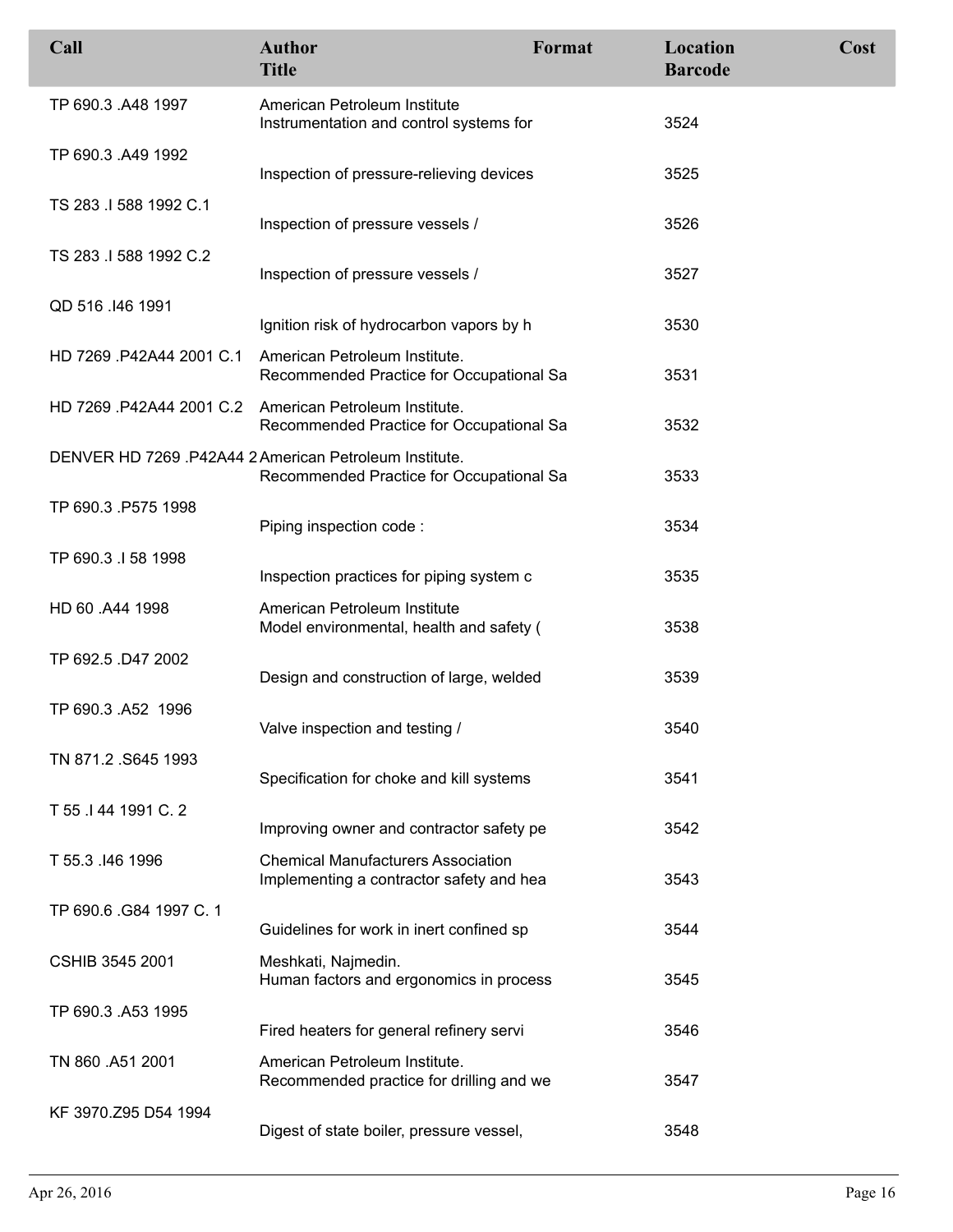| Call                                             | <b>Author</b><br><b>Title</b>                                    | Format | Location<br><b>Barcode</b> | Cost |
|--------------------------------------------------|------------------------------------------------------------------|--------|----------------------------|------|
| TH 7538 .A447 1996                               | Controls and safety devices for automati                         |        | 3550                       |      |
| TP 245 .C5P1 1997 C. 1                           | The chlorine manual.                                             |        | 3556                       |      |
| TP 223 .C42 1984                                 | Anhydrous ammonia /                                              |        | 3557                       |      |
| TS 230 .S33 1999                                 | American national standard safety requi                          |        | 3558                       |      |
| TS 230 .S25 1999                                 | American national standard for cleaning                          |        | 3559                       |      |
| TP 155.5 .L322 2001                              | Large property damage losses in the hydr                         |        | 3560                       |      |
| TS 227.8 S23                                     | Safety in welding, cutting, and allied p                         |        | 3562                       |      |
| TP 690.3 .A54 1998                               | American Petroleum Institute (API).<br>Refinery Control Valves / |        | 3563                       |      |
| TP 159.C46 P756 1995                             | Process analyzers /                                              |        | 3564                       |      |
| TP 692.3 .A46 1995 C.1                           | Procedures for welding or hot tapping on                         |        | 3565                       |      |
| TP 692.3 .A47 1995                               | Process instrumentation and control /                            |        | 3566                       |      |
| TP 761 P94H55 1999                               | Hildebrand, Michael S.<br>Propane emergencies /                  |        | 3573                       |      |
| DENVER TP 761 .P94H55 19! Hildebrand, Michael S. | Propane emergencies /                                            |        | 3574                       |      |
| DENVER TP 150 .S24M37 20                         | Mary Kay O'Connor Process Safety Center                          |        | pocket<br>3576             |      |
| DENVER TP 150 .S24M37 20                         | Mary Kay O'Connor Process Safety Center                          |        | pocket<br>3577             |      |
| TP 690.6 .R44 1981                               | Refining safety code:                                            |        | 3578                       |      |
| TN 879.5 P72 1993                                | Pressure piping systems examination /                            |        | 3579                       |      |
| TP 268 .E91 1997                                 | Massingham, Gordon<br>Explosives: the power tool:                |        | 3580                       |      |
| TH 9128 .F578 1999                               | The Fire Service Joint Labor Management                          |        | 3582                       |      |
| TH 9128 .F523 1999                               | The Fire Service Joint Labor Management                          |        | 3583                       |      |
| TH 9182 .F55 1997 C.1                            | Fire fighter line-of-duty death and inju                         |        | 3584                       |      |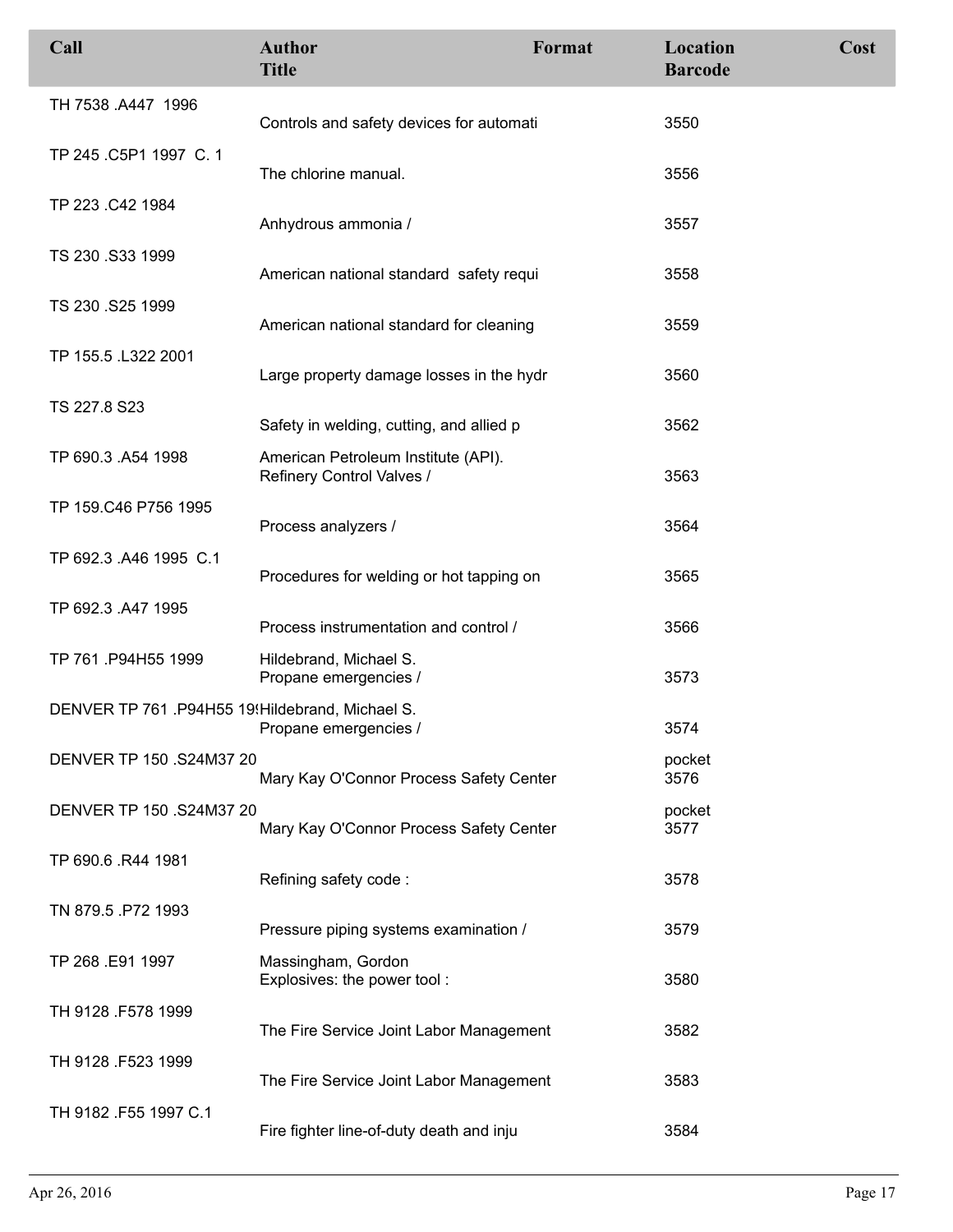| Call                                       | <b>Author</b><br><b>Title</b>                                                        | Format | Location<br><b>Barcode</b> | Cost |
|--------------------------------------------|--------------------------------------------------------------------------------------|--------|----------------------------|------|
| TH 9128 .F577 1997                         | The Fire Service Joint Labor Management                                              |        | 3585                       |      |
| TH 9182 .F55 1997 C.2                      | Fire fighter line-of-duty death and inju                                             |        | 3586                       |      |
| TH 9182 .F50 1999                          | Guide to developing fire service labor/e                                             |        | 3589                       |      |
| TH 9182 F48 1999 C.1                       | McDiarmid, Melissa A.<br>Fire fighting environment :                                 |        | 3590                       |      |
| TH 9182 .F48 1999 C.2                      | McDiarmid, Melissa A.<br>Fire fighting environment :                                 |        | 3591                       |      |
| TH 9182 .F53 1998                          | Chicago Fire Department Local no. 2<br>Line of duty death reports.                   |        | 3592                       |      |
| TH 9182 .F46 1999 C.1                      | International Association of Fire Fighte<br>Protect yourself from hepatitis C and ot |        | 3593                       |      |
| TH 9182 F46 1999 C.2                       | International Association of Fire Fighte<br>Protect yourself from hepatitis C and ot |        | 3594                       |      |
| UNABLE TO WITHDRAW                         | Safety in the skies:                                                                 |        | 3598                       |      |
| DENVER TL 553.5 .S295 2000                 | Safety in the skies:                                                                 |        | pocket<br>3599             |      |
| HD 7269 .C45   52 2002                     | Lapierre, Dominique.<br>Five past midnight in Bhopal /                               |        | 3600                       |      |
| T 55.3 H3S241 1994                         | Safety street:                                                                       |        | 3603                       |      |
| T 55.3 .H3S242 1994                        | Safety street:                                                                       |        | 3604                       |      |
| T 55 M325 1998                             | Major hazard control:                                                                |        | 3605                       |      |
| TP 692.5 .D47 1996                         | Design and construction of large, welded                                             |        | 3608                       |      |
| RA 565 D385 2002                           | Davis, Devra Lee.<br>When smoke ran like water:                                      |        | 3609                       |      |
| RA 565 D385 2002                           | Davis, Devra Lee.<br>When smoke ran like water:                                      |        | 3610                       |      |
| RA 565 D385 2002                           | Davis, Devra Lee.<br>When smoke ran like water:                                      |        | 3611                       |      |
| RA 565 .D385 2002                          | Davis, Devra Lee.<br>When smoke ran like water:                                      |        | 3612                       |      |
| DENVER RA 565 .D385 2002 Davis, Devra Lee. | When smoke ran like water:                                                           |        | pocket<br>3613             |      |
| DENVER RA 565 .D385 2002 Davis, Devra Lee. | When smoke ran like water:                                                           |        | pocket<br>3614             |      |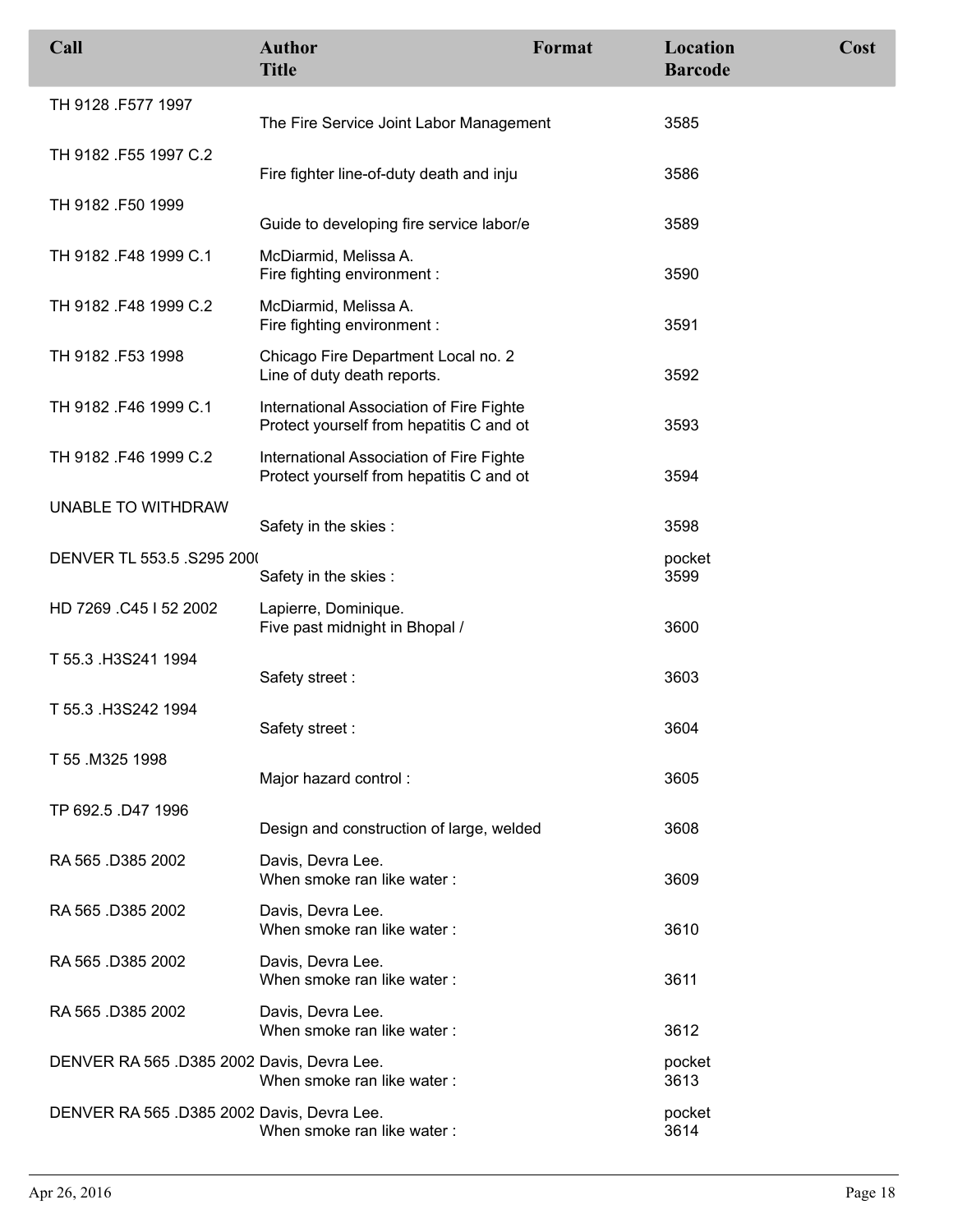| Call                                            | <b>Author</b><br><b>Title</b>                                                       | Format | Location<br><b>Barcode</b> | Cost |
|-------------------------------------------------|-------------------------------------------------------------------------------------|--------|----------------------------|------|
| T 55 .C85 2002                                  | Cullen, Lisa<br>A job to die for :                                                  |        | 3615                       |      |
| TP155.5 G775 1992                               | American Institute of chemical engineer<br>Guidelines for investigating chemical pr |        | 3616                       |      |
| TP 201.G853 1995                                | Guidelines for safe storage and handling                                            |        | 3617                       |      |
| TP149 G855 1995                                 | American Institute of Chemical Enginee<br>Guidelines for technical planning for on  |        | 3618                       |      |
| TD 888 .C5P78 1989                              | Prugh, Richard W.<br>Guidelines for vapor release mitigation.                       |        | 3619                       |      |
| HE 5614 .B3 1997                                | Bird, Frank E. Jr.<br>The Property Damage Accident:                                 |        | 3620                       |      |
| TP 149 .K62 1999                                | Kletz, Trevor.<br>Hazop and Hazan:                                                  |        | 3621                       |      |
| TP 692.3 .A46 1995 C.2                          | Procedures for welding or hot tapping on                                            |        | 3622                       |      |
| TP 692.3 A39 1995 C.1                           | Safe welding, cutting, and other hot wor                                            |        | 3623                       |      |
| TP 692.3 .A59 2001                              | Recommended practices for air carbon arc                                            |        | 3624                       |      |
| TP 155.5 .G785 1989                             | Guidelines for technical management of c                                            |        | 3625                       |      |
| TD 1040 .B53 2001                               | Blackman, William C.<br>Basic hazardous waste management /                          |        | 3626                       |      |
| TP 149 .K52 1988 C. 1                           | Kharbanda, Om Prakash.<br>Safety in the chemical industry :                         |        | 3630                       |      |
| TP 149 .K52 1988 C. 2                           | Kharbanda, Om Prakash.<br>Safety in the chemical industry:                          |        | 3633                       |      |
| DENVER TP 149 .K52 1988 CKharbanda, Om Prakash. | Safety in the chemical industry :                                                   |        | 3638                       |      |
| DENVER TP 149 .K52 1988 CKharbanda, Om Prakash. | Safety in the chemical industry:                                                    |        | 3639                       |      |
| TH 9448 .Q55 1998                               | Quintiere, James G.<br>Principles of fire behavior /                                |        | 3640                       |      |
| TH 9116 .N65 2001 CD                            | Nolan, Dennis P.<br>Encyclopedia of fire protection [electro                        | CD-ROM | 3641                       |      |
| TH 9116 .N65 2001                               | Nolan, Dennis P.<br>Encyclopedia of fire protection /                               |        | 3642                       |      |
| T 55.3 H3S36 1999                               | Schnepp, Rob,<br>Hazardous materials :                                              |        | 3643                       |      |
| TP 150 .S24J64 2003 C.1                         | Johnson, Robert W.<br>Essential practices for managing chemica                      |        | 3644                       |      |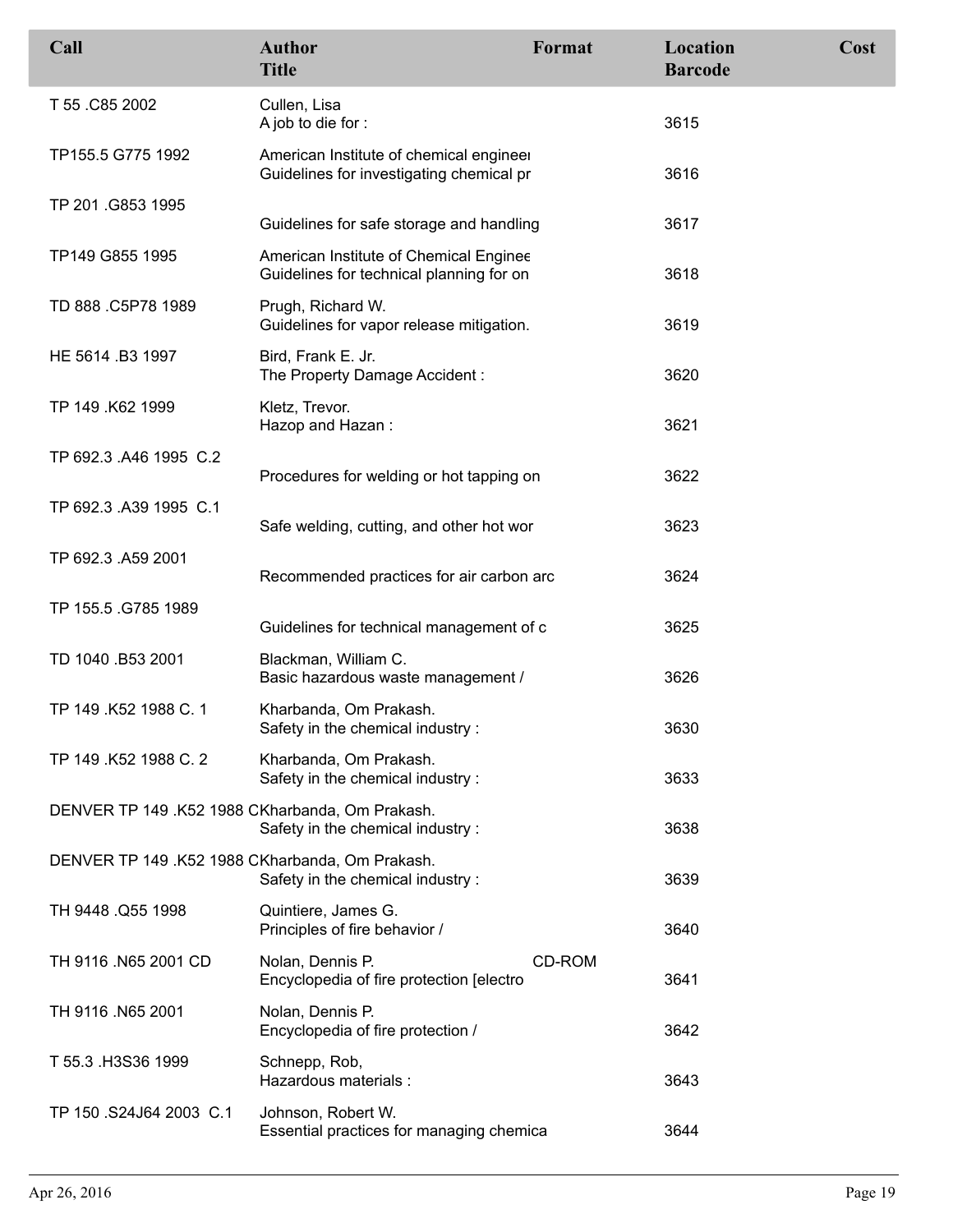| Call                      | <b>Author</b><br><b>Title</b>                                                                                | Format | Location<br><b>Barcode</b> | Cost |
|---------------------------|--------------------------------------------------------------------------------------------------------------|--------|----------------------------|------|
| TP 150 .S24J64 2003 C.2   | Johnson, Robert W.<br>Essential practices for managing chemica                                               |        | 3645                       |      |
|                           | DENVER TP 150 .S24J64 20(Johnson, Robert W. (Robert William), 19<br>Essential practices for managing chemica |        | pocket<br>3646             |      |
| TP 149 .B92 2003          | The business case for process safety :                                                                       |        | 3647                       |      |
| TK 260 .N45 2002          | National electrical code:                                                                                    |        | 3648                       |      |
| TK 260 .N45 2002          | North Carolina state building code.                                                                          |        | 3649                       |      |
| TN 23 .U43 NO. 8798       | Thermal and electrical ignitability of d                                                                     |        | 3652                       |      |
| TN 23 .U43 NO. 9467       | Conti, Ronald S.<br>Improved 6.8-L furnace for measuring the                                                 |        | 3653                       |      |
| TN 23 .U7 NO. 7132        | Dorsett, Henry G.<br>Dust explosibility of chemicals, drugs,                                                 |        | 3654                       |      |
| TN 23 .U7 NO. 3751        | Hartman, Irving.<br>Inflammability and explosibility of powd                                                 |        | 3655                       |      |
| TN 23 .U7 NO. 5971        | Jacobson, Murray<br>Explosibility of dusts used in the plast                                                 |        | 3656                       |      |
| TN 23 .U7 NO. 6811        | Nagy, John.<br>Thermal phenomena during ignition of a h                                                      |        | 3657                       |      |
| TN 295 .U4 NO. 8936       | Electron microscopy studies of explosion                                                                     |        | 3658                       |      |
| QD 516 .F47 1983          | Field, P.<br>Explosibility assessment of industrial p                                                        |        | 3659                       |      |
| QD 516 .E96 1974          | Raftery, Monica Mary.<br>Explosibility tests for industrial dusts                                            |        | 3660                       |      |
| DENVER T 55.3 .H3H425 199 | Hazardous materials response handbook /                                                                      |        | 3661                       |      |
| TS 227.8 .R43 2000        | Recommended safe practices for the prepa                                                                     |        | 3695                       |      |
| TP 692.3 .A39 1988        | Safe welding and cutting practices in re                                                                     |        | 3696                       |      |
| TP 692.3 .A39 1995 C.2    | Safe welding, cutting, and other hot wor                                                                     |        | 3697                       |      |
| TA 401 .A616 [DATES VARY  | Annual book of ASTM standards:                                                                               |        | 3698                       |      |
| DENVER TP 155.5 .L287 200 | Layer of protection analysis :                                                                               |        | 3699                       |      |
| TH 9176 .D53 2003         | Diamantes, David.<br>Fire prevention :                                                                       |        | 3700                       |      |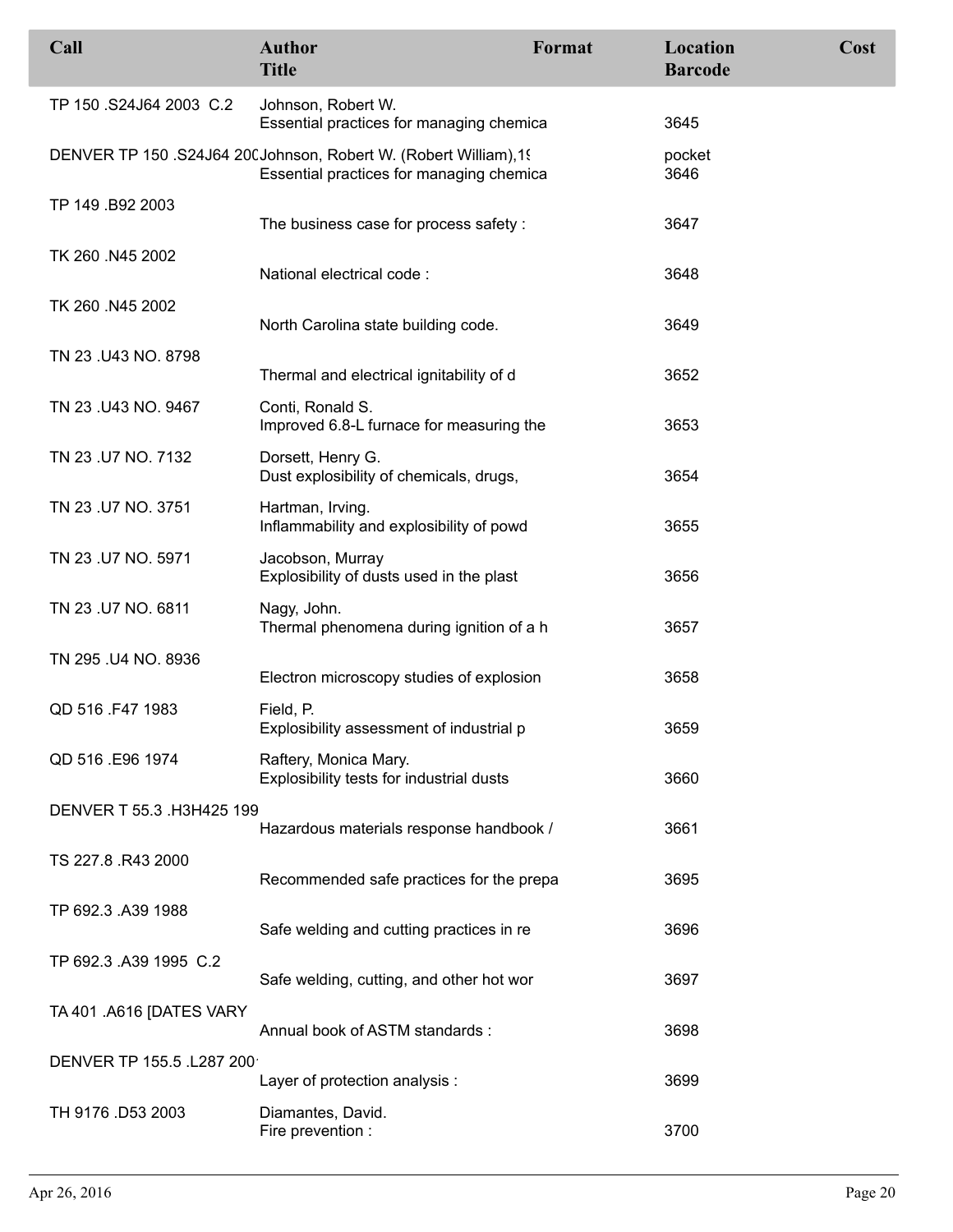| Call                    | <b>Author</b><br><b>Title</b>                                 | Format | Location<br><b>Barcode</b> | Cost |
|-------------------------|---------------------------------------------------------------|--------|----------------------------|------|
| TH 9446 .D86E34 2003    | Eckhoff, Rolf K.<br>Dust explosions in the process industrie  |        | 3701                       |      |
| KF 3975.Z95 I58 2000    | Uniform fire code /                                           |        | 3703                       |      |
| HV 6635 .G32 1998       | FBI bomb data center [electronic resourc                      | CD-ROM | <b>CD Rack</b><br>3707     |      |
| T 55 .I 8271 2002       | Safety instrumented functions (SIF) -- s                      |        | 3710                       |      |
| T 55 .I 8272 2002       | Safety instrumented functions (SIF) -- s                      |        | 3711                       |      |
| TP 245 .C5P1 1997 C. 2  | The chlorine manual.                                          |        | 3712                       |      |
| TP 245 .C5P6 1993       | Piping systems for dry chlorine.                              |        | 3713                       |      |
| TP 245 .C5P57 1997      | Emergency shut-off systems for bulk tran                      |        | 3715                       |      |
| TP 245.C5 C64 1995      | Emergency response plans for chlorine fa                      |        | 3716                       |      |
| TP 245 .C5P66 2001 C. 2 | Recommended practices for handling chlor                      |        | 3717                       |      |
| TP 245.C5 C73 1997      | Atmospheric monitoring equipment for chl                      |        | 3718                       |      |
| TP 245 .C5C85 1999      | Recommendations for prevention of person                      |        | 3719                       |      |
| TP 245.C5 C91 1997      | Checklist for chlorine packaging plants,                      |        | 3720                       |      |
| TP 245.C5 C100 2002     | Dry chlorine :                                                |        | 3721                       |      |
| TP 245.C5 C151 1994     | Training guide for distributors and end-                      |        | 3722                       |      |
| TP 245.C5 C167 2002     | Learning from experience.                                     |        | 3723                       |      |
| TP 245 .C5 O 99 2000    | OxyChem chlorine handbook.                                    |        | 3724                       |      |
| HB 1323.P82 M37 2001    | Marsh, Suzanne M.<br>Fatal injuries to civilian workers in th |        | 3728                       |      |
| HB 1323.P82 U67 2001    | Marsh, Suzanne M.<br>Fatal injuries to civilian workers in th |        | 3729                       |      |
| TJ 1415 .R46 1998       | Report on explosion of DeBruce grain ele                      | CD-ROM | CD Rack<br>3731            |      |
| TP 692.5 .A36 2001      | Loading and unloading of MC 306 / DOT 40                      |        | 3732                       |      |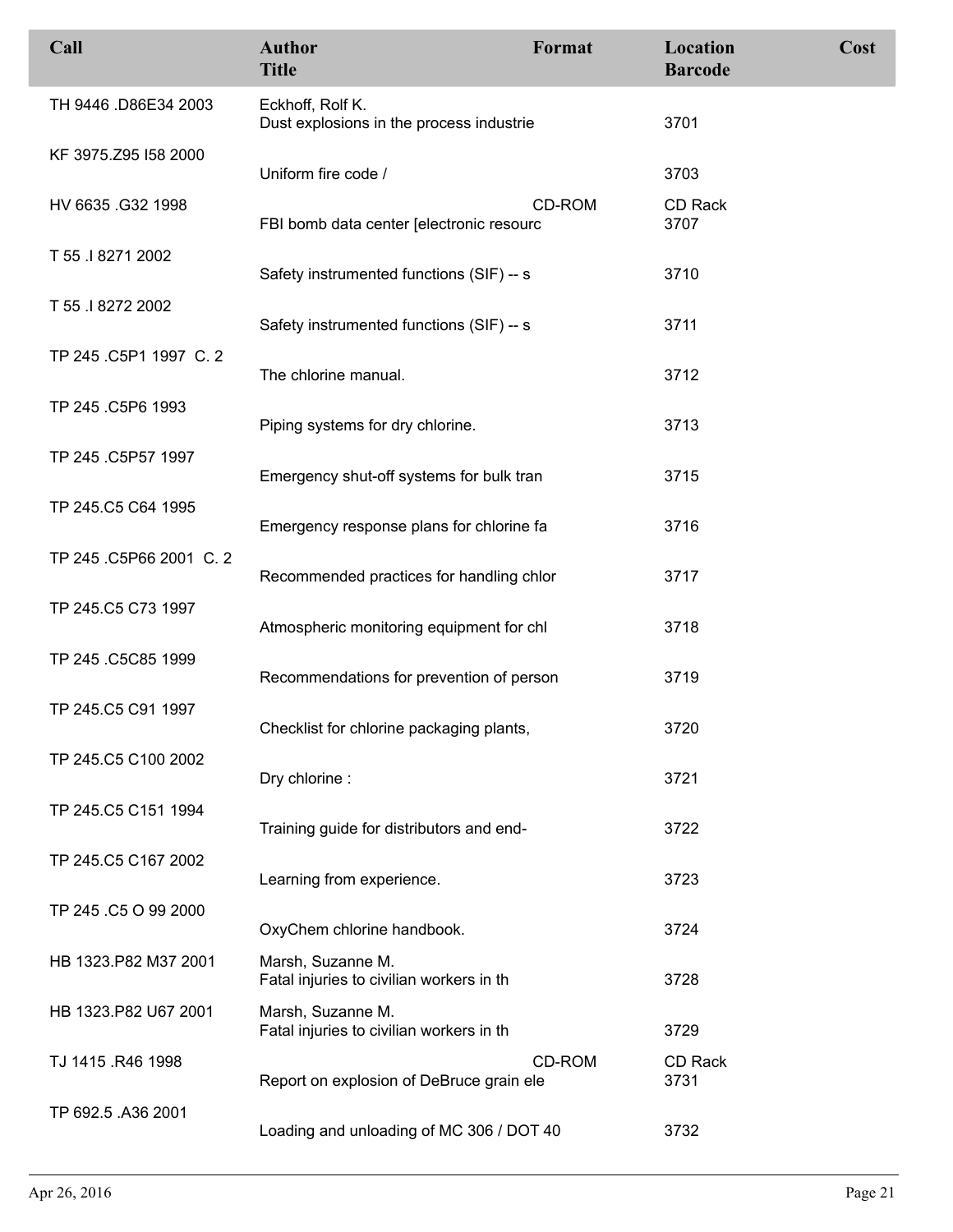| Call                     | <b>Author</b><br><b>Title</b>                                      | Format | Location<br><b>Barcode</b> | Cost |
|--------------------------|--------------------------------------------------------------------|--------|----------------------------|------|
| TH 9445 .C47M38 1996     | McIntyre, Dale R.<br>Guidelines for assessing fire and explos      |        | 3733                       |      |
| T 55 .S23 2003           | American national standard safety requir                           |        | 3734                       |      |
| TP 156 .D5K57 2003       | Kister, Henry Z.<br>Recent trends in distillation tower malf       |        | 3736                       |      |
| TH 9445.M4 Z35 2003      | Zalosh, Robert G.<br>Industrial fire protection engineering /      |        | 3740                       |      |
| KF 3958 .L49 1997        | Lewis, Cynthia A.,<br>Federal chemical regulation :                |        | 3741                       |      |
| KF 3570 .R67 1998        | Rothstein, Mark A.<br>Occupational safety and health law /         |        | 3742                       |      |
| TJ 1185 .R575 2000       | Risk assessment and risk reduction:                                |        | 3743                       |      |
| TP 150 .S24D47 2000 C. 1 | Designing and operating safe chemical re                           |        | 3744                       |      |
| TJ 213.95 .O87 1995      | Out of control:                                                    |        | 3745                       |      |
| HD 61 .R43 2001          | Reducing risks, protecting people:                                 |        | 3746                       |      |
| TP 149 .A87 2001         | Brabazon, Philip<br>Assessing the safety of staffing arrange       |        | 3747                       |      |
| TP 150 .S24G85 2000      | Guidelines for process safety in outsour                           |        | 3749                       |      |
| QC 880.4 .D44G85 1996    | Guidelines for use of vapor cloud disper                           |        | 3750                       |      |
| TP 150 .S24F7 2001       | Frank, Walter L.<br>Revalidating process hazard analyses /         |        | 3751                       |      |
| TP 150 .S24C764 2003     | Crowl, Daniel A.<br>Understanding explosions /                     |        | 3752                       |      |
| TP 155.5 .G775 2003 C. 1 | Guidelines for investigating chemical pr                           |        | 3753                       |      |
| TP 155.5 .G775 2003 C. 2 | Guidelines for investigating chemical pr                           |        | 3754                       |      |
| QC 880.4.D44 H375 2002   | Hanna, Steven R.<br>Wind flow and vapor cloud dispersion at        |        | 3755                       |      |
| QD 516 .W66 1998         | Woodward, John Lowell.<br>Estimating the flammable mass of a vapor |        | 3756                       |      |
| TP 155.75 .G85 1998      | Guidelines for improving plant reliabili                           |        | 3757                       |      |
| TP 156 .D5K555 1992      | Kister, Henry Z.<br>Distillation design /                          |        | 3758                       |      |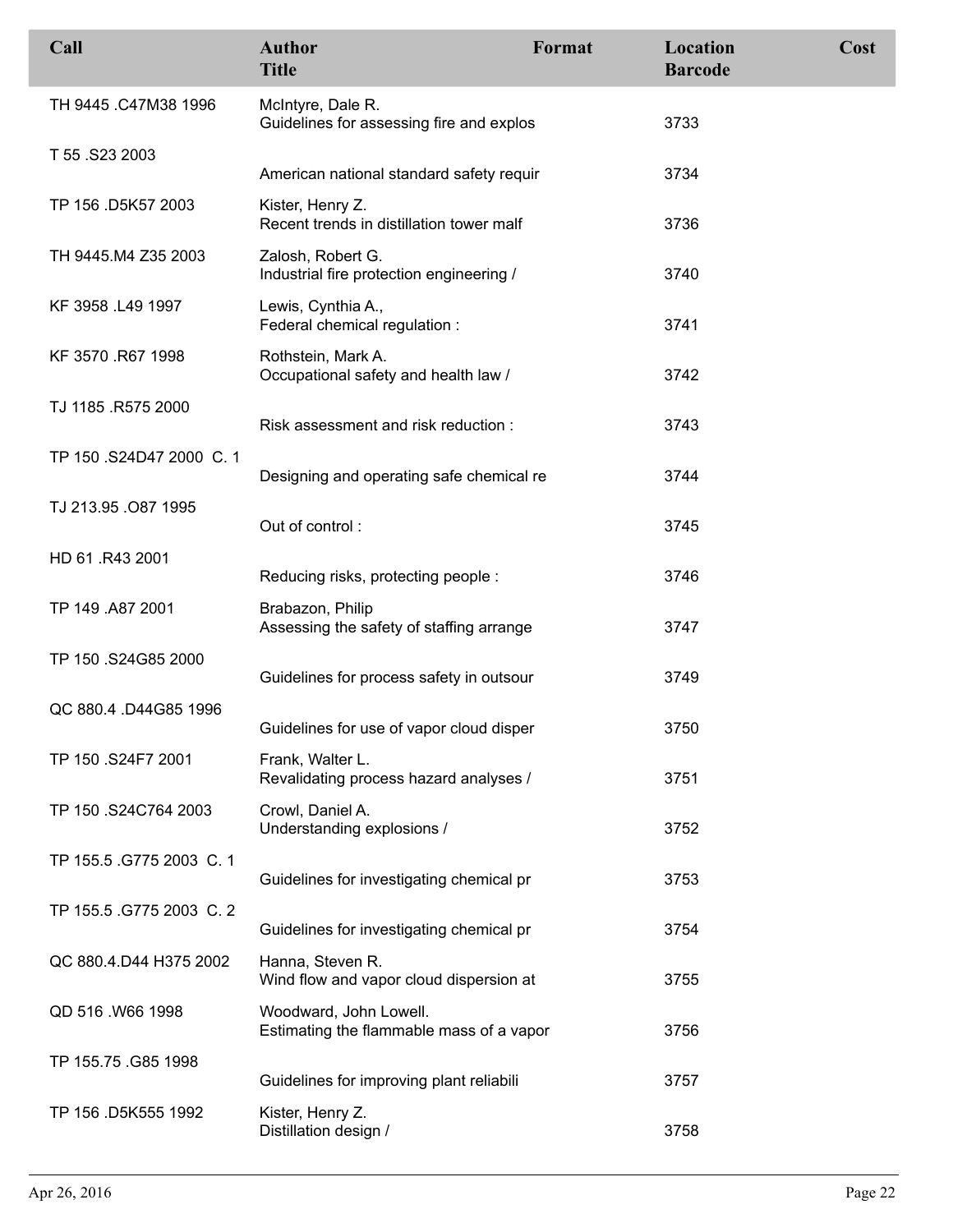| Call                 | <b>Author</b><br><b>Title</b>                                    | Format | Location<br><b>Barcode</b> | Cost |
|----------------------|------------------------------------------------------------------|--------|----------------------------|------|
| TP 156 .D5K56 1990   | Kister, Henry Z.<br>Distillation operation /                     |        | 3759                       |      |
| KF 3975 .I 58 1999   | International fire code 2000 /                                   |        | 3760                       |      |
| TH 9446 .D86S23 1994 | Safe handling of combustible dusts :                             |        | 3761                       |      |
| TN 23 .U43 NO. 9085  | Perzak, F. J.<br>Fire tests of rigid plastic ventilation         |        | 3762                       |      |
| TN 23 .U43 NO. 9095  | Hertzberg, Martin.<br>A critique of the dust explosibility ind   |        | 3763                       |      |
| KF 3574 .P47J6 1991  | Managing workplace safety and health :                           |        | 3765                       |      |
| T 55 .F508-1 1998    | Functional safety of electrical/electron                         |        | 3767                       |      |
| T 55 .F508-5 1998    | Functional safety of electrical/electron                         |        | 3768                       |      |
| T 55 .F508-6 2000    | Functional safety of electrical/electron                         |        | 3769                       |      |
| T 55 .F508-7 2000    | Functional safety of electrical/electron                         |        | 3770                       |      |
| T 55 .F511-3 2003    | Functional safety:                                               |        | 3771                       |      |
| TP 149 .E853-1 2001  | Process safety and industrial explosion                          |        | 3772                       |      |
| TP 149 .E853-2 2001  | Process safety and industrial explosion                          |        | 3773                       |      |
| TS 283 .A85E 2001    | ASME boiler and pressure vessel code.                            |        | 3774                       |      |
| TS 283 .A85HA 2001   | ASME boiler and pressure vessel code.                            |        | 3775                       |      |
| TS 283 .A85HB 2001   | ASME boiler and pressure vessel code.                            |        | 3776                       |      |
| TS 283 .A85HC 2001   | ASME boiler and pressure vessel code.                            |        | 3777                       |      |
| TS 283 .A85I 2001    | ASME boiler and pressure vessel code.                            |        | 3778                       |      |
| TS 283 .A85J 2001    | ASME boiler and pressure vessel code.                            |        | 3779                       |      |
| T 55.3.P75 A85 1997  | Assessing the need for personal protecti                         |        | 3781                       |      |
| TH 443 .083 1993     | Marshall, Michael L.<br>The 100 most frequently cited OSHA const |        | 3783                       |      |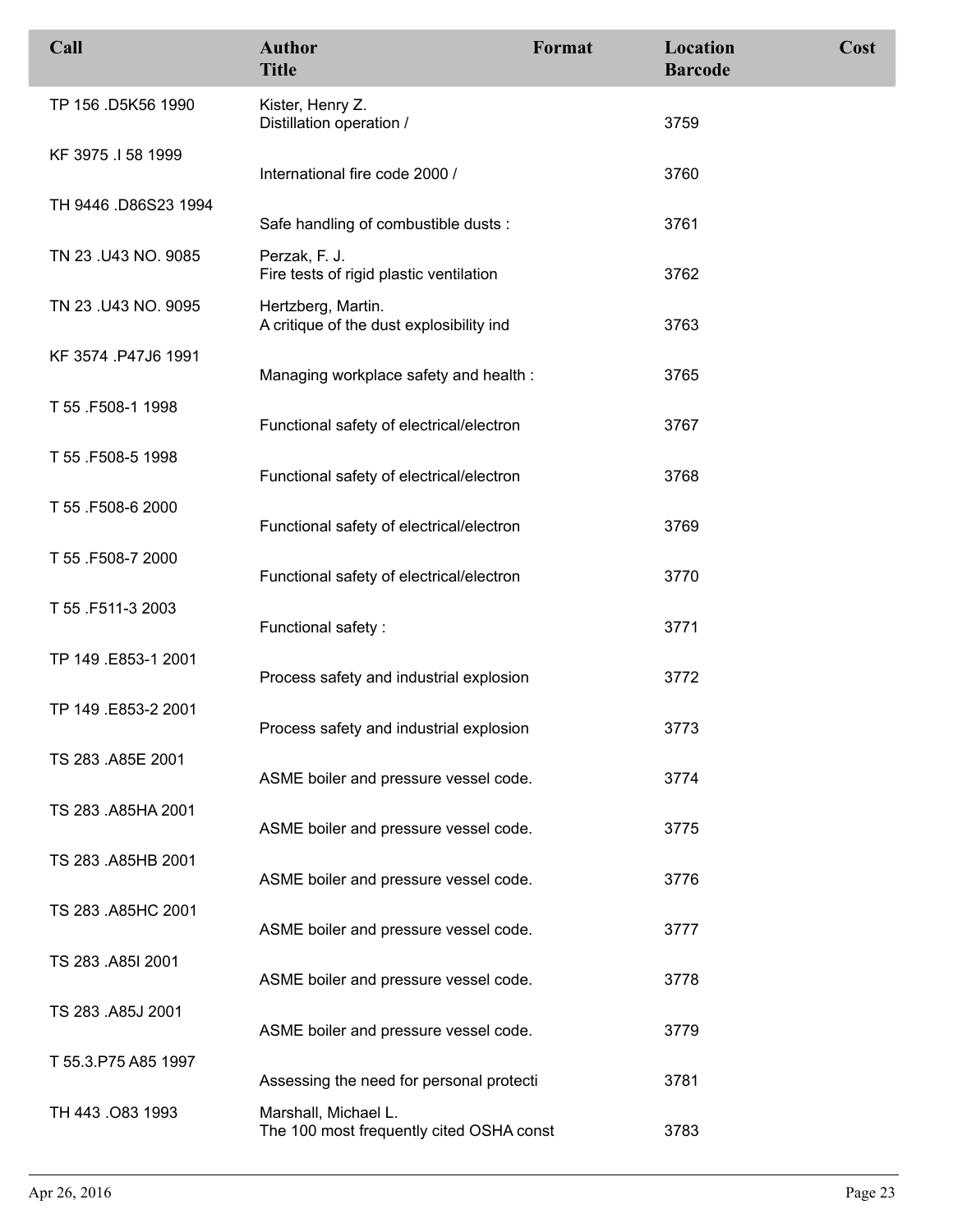| Call                                      | <b>Author</b><br><b>Title</b>                                                     | Format | Location<br><b>Barcode</b> | Cost |
|-------------------------------------------|-----------------------------------------------------------------------------------|--------|----------------------------|------|
| TH 9445.P4 P45 1990                       | The Phillips 66 Company Houston Chemical                                          |        | 3784                       |      |
| T 55.2 T72 1995                           | Training requirements in OSHA standards                                           |        | 3785                       |      |
| DENVER T 55.2 .T72 1995                   | United States. Occupational Safety and<br>Training requirements in OSHA standards |        | pocket<br>3786             |      |
| TP 155.7 .W45 1987                        | Whiting, Patricia H.<br>Handbook of chemical process terminology                  |        | 3788                       |      |
| TP 149 .083 1986                          | Safety & health guide for the chemical i                                          |        | 3789                       |      |
| T 55.3 H3G08 1999                         | Guidance for auditing risk management pl                                          |        | 3801                       |      |
| T 55.3 .H3G03 1999                        | RMPs are on the way! :                                                            |        | 3802                       |      |
| TP 223 .R57 1998                          | Risk management program guidance for amm                                          |        | 3803                       |      |
| T 55.3 .H3T42 1987 C. 1                   | Technical guidance for hazards analysis                                           |        | 3806                       |      |
| T 55.3 .H3T42 1987 C. 2                   | Technical guidance for hazards analysis                                           |        | 3807                       |      |
| T 55.3 .H3R48 1993 C. 1                   | A Review of federal authorities for haza                                          |        | 3808                       |      |
| T 55.3 .H3R48 1993 C.2                    | A Review of federal authorities for haza                                          |        | 3809                       |      |
| T 55.3 .H3U83 1995                        | User's guide to federal accidental relea                                          |        | 3810                       |      |
| TD 1054 .R14 1999                         | Report on emergency incidents at hazardo                                          |        | 3811                       |      |
| TP 155.5 .G766 2003                       | Guidelines for facility siting and layou                                          |        | 3812                       |      |
| TP 155.7 .M27 2001                        | Marshall, V. C.<br>Fundamentals of process safety /                               |        | 3813                       |      |
| TH 9445 .C47G85 2003                      | Guidelines for fire protection in chemic                                          |        | 3814                       |      |
| F 128.5 V688 2003                         | Von Drehle, Dave.<br>Triangle:                                                    |        | 3815                       |      |
| GE 235.L8 A38 2003                        | Allen, Barbara L<br>Uneasy alchemy:                                               |        | 3816                       |      |
| PE 1585 .H36 1990                         | Hayakawa, S. I.<br>Language in thought and action /                               |        | 3817                       |      |
| DENVER TH 9446 .D86E34 2 Eckhoff, Rolf K. | Dust explosions in the process industrie                                          |        | 3818                       |      |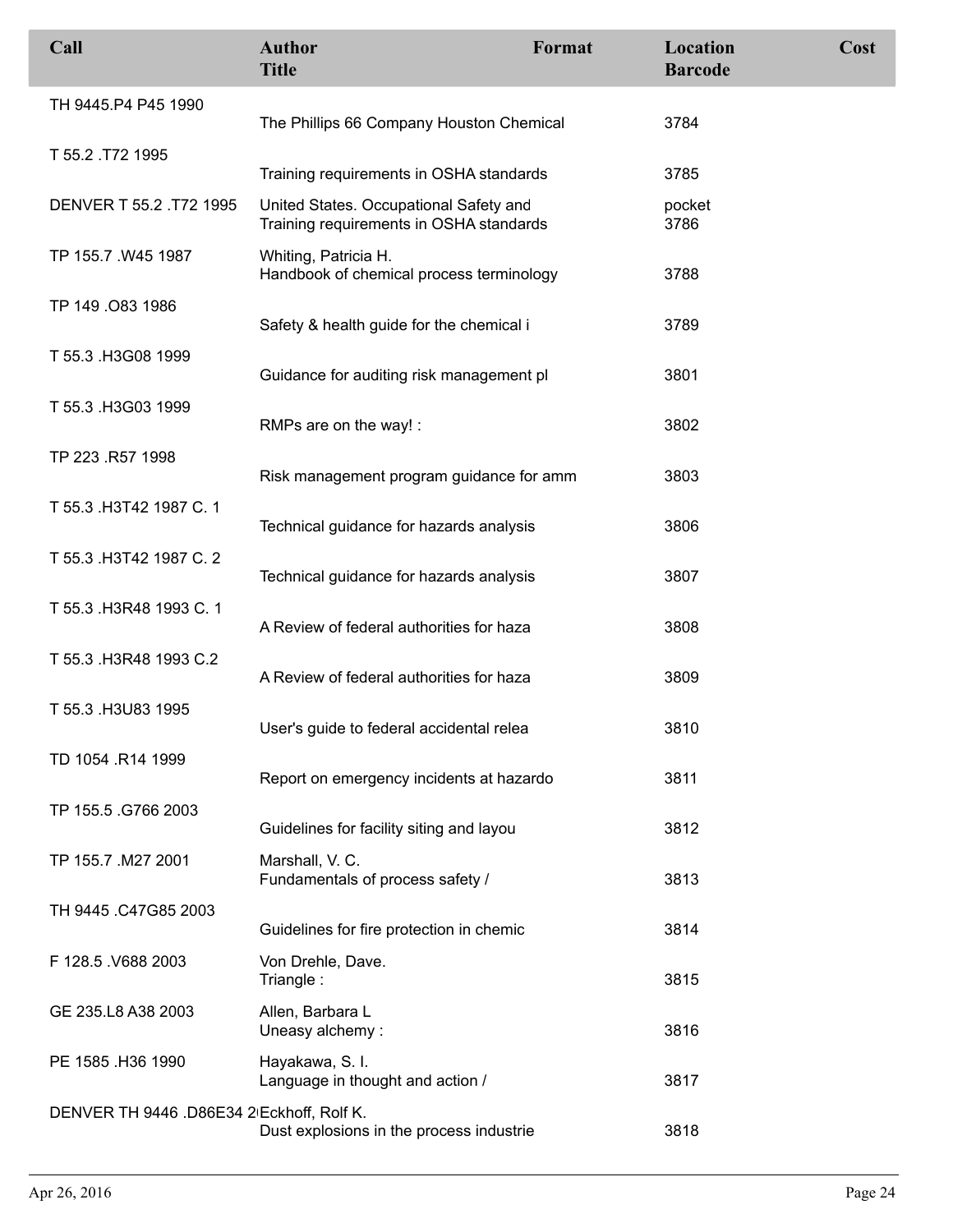| Call                | <b>Author</b><br><b>Title</b>                             | Format | Location<br><b>Barcode</b> | Cost |
|---------------------|-----------------------------------------------------------|--------|----------------------------|------|
| TH 9745.F3 S57 2001 | Site security guidelines for U.S. chemic                  |        | 3819                       |      |
| TP 215 .D47 1994    | Design, fabrication, and inspection of t                  |        | 3820                       |      |
| HD 9560 .P48 1997   | Petroleum industry environmental perform                  |        | 3821                       |      |
| TP 223 .T259 1998   | Jordon, Peter<br>Steps to implement the US EPA's Risk Man |        | 3822                       |      |
| TP 223 .T260 1998   | More, David<br>Scenario-based emergency planning for am   |        | 3823                       |      |
| TP 223 .T261 1998   | Mulvey, Neil<br>Practical use of hazard assessment data   |        | 3824                       |      |
| TP 223 .H39 2001    | Hazards of ammonia releases at ammonia r                  |        | 3825                       |      |
| ASME B73.1M 1991    | Specification for horizontal end suction                  |        | 3829                       |      |
| ASME B73.2M 1991    | Specification for vertical in-line centr                  |        | 3830                       |      |
| ASME B73.3M 1997    | Specification for sealless horizontal en                  |        | 3831                       |      |
| ASME B73.5M 1995    | Specification for thermoplastic and ther                  |        | 3832                       |      |
| TP 757 .F83 1968    | Fuel gas piping.                                          |        | 3833                       |      |
| TP 223 .S23 1992    | Safety code for mechanical refrigeration                  |        | 3834                       |      |
| F 128.5 .S83 2001   | Stein, Leon,<br>The triangle fire /                       |        | 3835                       |      |
| TP 690.3 A550 1977  | Manual on installation of refinery instr                  |        | 3836                       |      |
| TP 155.5 .A667 1979 | An approach to the categorisation of pro                  |        | 3837                       |      |
| TK 9152 .R42 1990   | Recommendations to the Secretary of Ener                  |        | 3841                       |      |
| TH 9503 .N44 1998   | NFIRS, national fire incident reporting                   |        | 3842                       |      |
| T 55.3 .H3H39 1998  | Hazardous materials guide for first resp                  |        | 3843                       |      |
| T 55.3 .H3H526 1990 | Hazardous materials :                                     |        | 3846                       |      |
| T 55.3 H3G86 1998   | Guidelines for public sector hazardous m                  |        | 3847                       |      |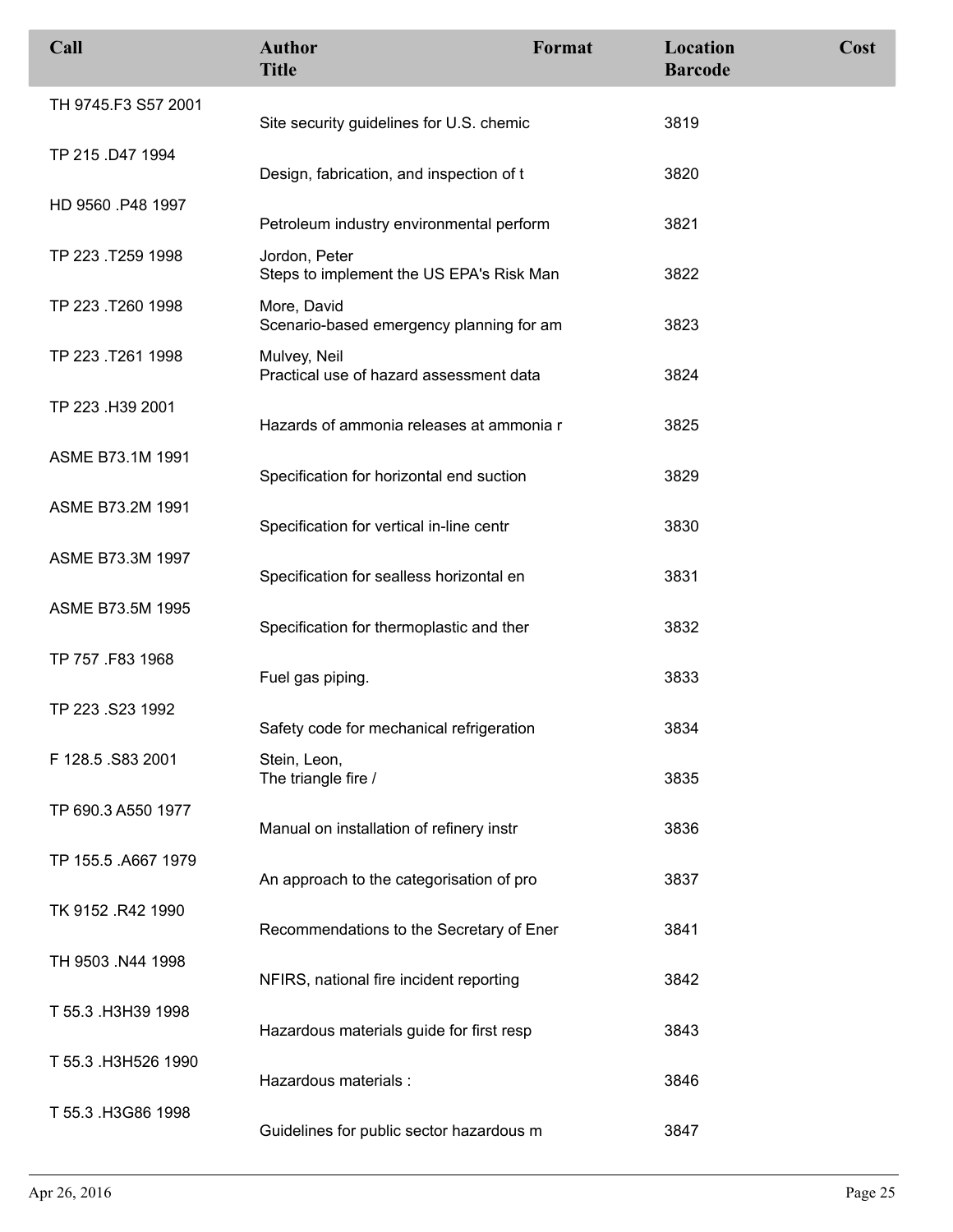| Call                    | <b>Author</b><br><b>Title</b>                                 | Format | Location<br><b>Barcode</b> | Cost |
|-------------------------|---------------------------------------------------------------|--------|----------------------------|------|
| T 55.3 .H3H393 1987 C.1 | Hazardous materials emergency planning g                      |        | 3850                       |      |
| T 55.3 .H3H393 1987 C.2 | Hazardous materials emergency planning g                      |        | 3851                       |      |
| T 55.3 H3H393A 1988     | Criteria for review of hazardous materia                      |        | 3852                       |      |
| QH 541.15 .R57 1999     | Ecological risk assessment in the federa                      |        | 3855                       |      |
| TN 874 .G7W54 2000      | Willey, Ronald J.<br>A video about Piper Alpha -- spiral to d |        | 3856                       |      |
| TH 9745.F3 J33 2002     | Jaeger, Calvin D.<br>Vulnerability assessment methodology for |        | 3865                       |      |
| TP 692.5 .P76 1997      | Protecting public safety through excavat                      |        | 3870                       |      |
| T 55 .H2N72 2001        | NRC incident investigation program :                          |        | 3877                       |      |
| HF 5718.22 .R44 2003    | Reimold, Cheryl.<br>The short road to great presentations :   |        | 3878                       |      |
| TP 692.5 .C53 1985      | The cleaning and gas freeing of tanks co                      |        | 3882                       |      |
| KD 166 .G74 1999        | Health and safety:                                            |        | 3883                       |      |
| TP 149 .B74 2000        | Briggs, Mike.<br>Strategies for effective maintenance :       |        | 3884                       |      |
| TH 9445.P4 E96 1997     | The explosion and fires at the Texaco Re                      |        | 3885                       |      |
| TP 690.6 .N67 2000      | [Selected Papers]:                                            |        | 3888                       |      |
| TP 738 .N52 2001        | Nicol, James<br>Have Australia's major hazard facilities      |        | 3889                       |      |
| TH 9449.D8 C65 1996     | Comeau, Edward.<br>Fire investigation report :                |        | 3890                       |      |
| TH 9449.G3 I86 1996     | Isner, Michael S.<br>Fire investigation report :              |        | 3891                       |      |
| TH 9449.M3 C65 1996     | Comeau, Edward.<br>Fire investigation report :                |        | 3892                       |      |
| TH 9449.M3 S28 1996     | Sawyer, Steven F.<br>Fire investigation report :              |        | 3893                       |      |
| TH 9449.N9 186 1993     | Isner, Michael S.<br>Fire investigation report :              |        | 3894                       |      |
| TH 9449.05 186 1995     | Isner, Michael S.<br>Fire investigation report :              |        | 3895                       |      |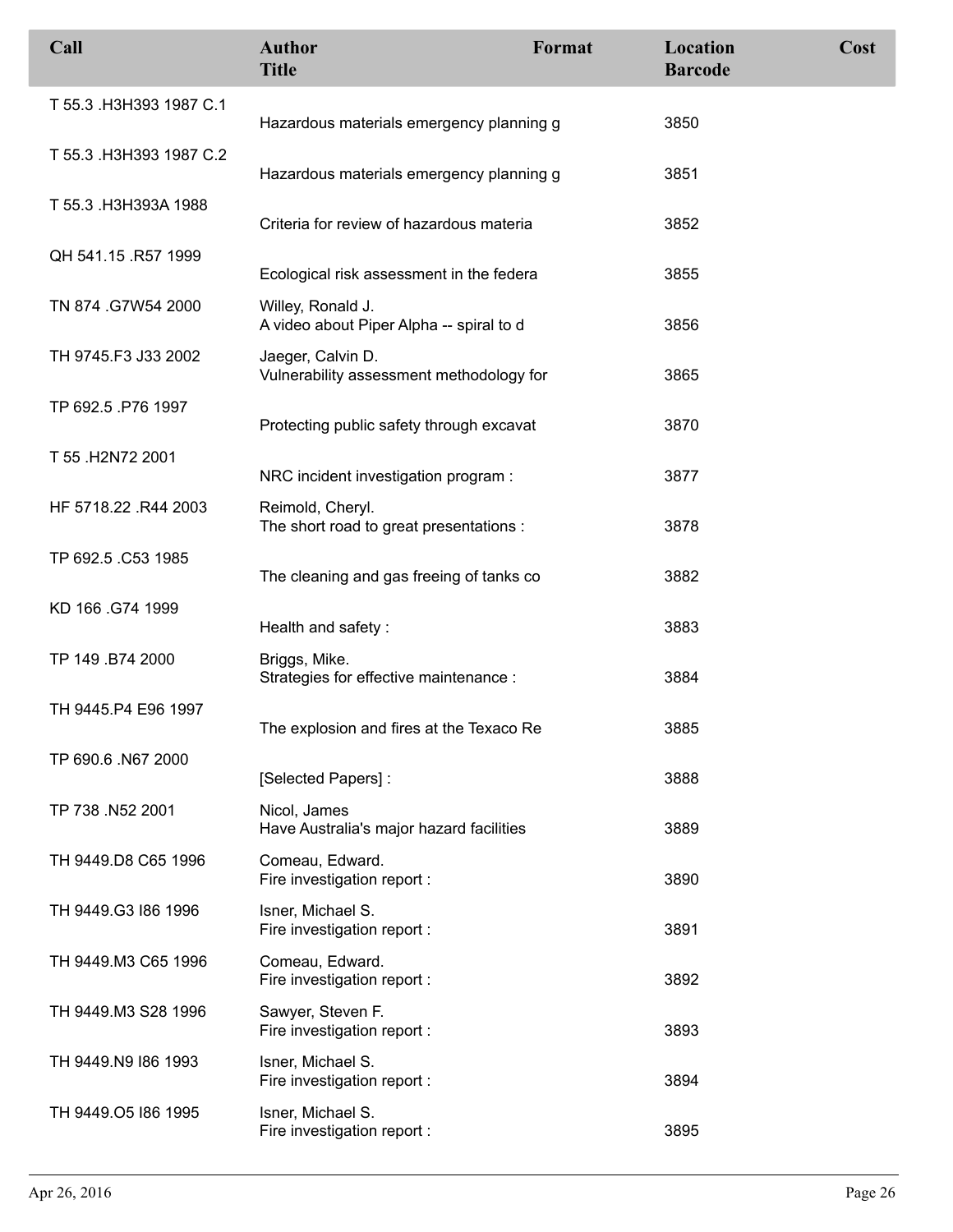| Call                                       | <b>Author</b><br><b>Title</b>                                                        | Format | Location<br><b>Barcode</b> | Cost |
|--------------------------------------------|--------------------------------------------------------------------------------------|--------|----------------------------|------|
| TH 9449.03 K97 1985                        | Kyte, Greg.<br>Aerlex fireworks plant explosion, Jennin                              |        | 3896                       |      |
| TH 9449.N4 F57 1988                        | Fire and explosion :                                                                 |        | 3897                       |      |
| TH 9449.C6 186 1990                        | Isner, Michael S.<br>Fire investigation report :                                     |        | 3898                       |      |
| TH 9449.M6 186 1988                        | Isner, Michael S.<br>Fire investigation report :                                     |        | 3899                       |      |
| T 55.3 .H3T74 1997                         | Triangle of prevention (TOP) program /                                               |        | 3901                       |      |
| TF 481.T36                                 | Tank car guide /                                                                     |        | 3902                       |      |
| TH 5281 .S23 1996                          | Scaffold user course learning guide /                                                |        | 3904                       |      |
| TS 1116.2 .W37 1989                        | Water supply and treatment /                                                         |        | 3905                       |      |
| TP 155.5 T66 1998 C. 1                     | Too close to home:                                                                   |        | 3909                       |      |
| TP 155.5 .T66 1998 C. 2                    | Too close to home:                                                                   |        | 3910                       |      |
| TL 553.5 .S320 2002                        | Strauch, Barry<br>Investigating human error: incidents, a                            |        | 3923                       |      |
| TP 268 .E93 2004                           | Institute of Makers of Explosives<br>The American table of distances /               |        | 3944                       |      |
| TP 150 .S24M37 2003                        | Mary Kay O'Connor Process Safety Ce<br>Beyond regulatory compliance:                 |        | 3952                       |      |
| NIOSH 3953 1982                            | National Institute for Occupational Safe<br>Hazardous waste sites and hazardous subs |        | 3953                       |      |
| NIOSH 3955 1987                            | Pettit, Ted and Linn, Herb<br>Guide to safety in confined spaces.                    |        | 3955                       |      |
| T 174.5 .C57 2001                          | Chiles, James R.<br>Inviting disaster:                                               |        | 3958                       |      |
| DENVER TK 155.5 .K54 1999 Kletz, Trevor A. | What went wrong:                                                                     |        | 3959                       |      |
| TH 9446 D86 F32 2004                       | Factory Mututal Insurance Company (F<br>Combustible dust hazards and loss preven     |        | 3960                       |      |
| DENVER TP 761 .C65H36 19                   | Handbook of compressed gases /                                                       |        | pocket<br>3961             |      |
| HD 7816 .O 19 1928                         | Ogden, Hugh W., Counsellor at Law.<br>Commonwealth of Massachusetts v. U.S. In       |        | 3962                       |      |
| HD 7260 .A19 1999                          | Recommended practice for safe operation                                              |        | 3963                       |      |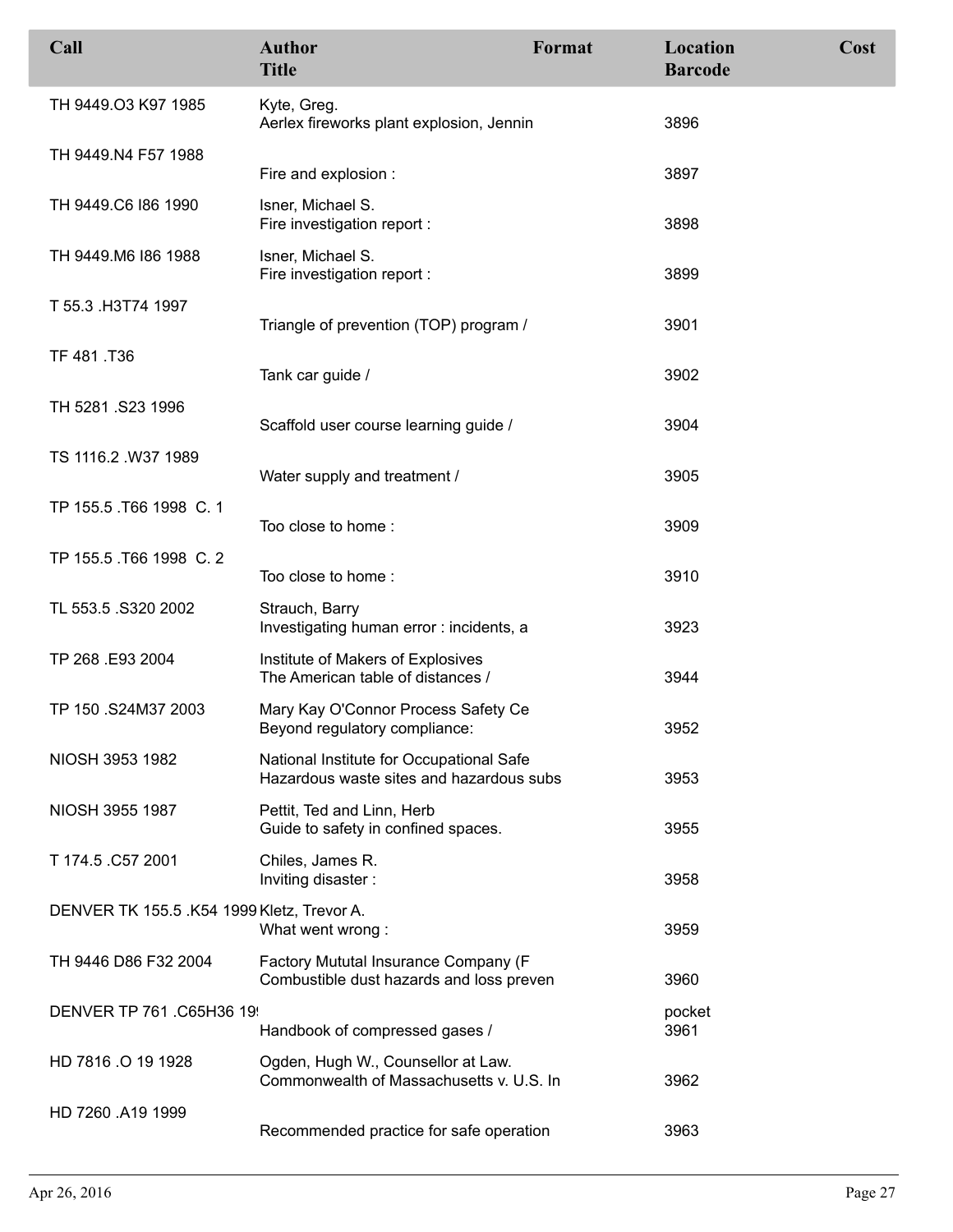| Call                     | <b>Author</b><br><b>Title</b>                                                      | Format | Location<br><b>Barcode</b> | Cost |
|--------------------------|------------------------------------------------------------------------------------|--------|----------------------------|------|
| T 21 .I 58 2003 V. 2 VHS | Inviting disaster [videorecording] /                                               |        | 3964                       |      |
| T 21 .I 58 2003 V. 1 VHS | Inviting disaster [videorecording] /                                               |        | 3965                       |      |
| TH 9445 .P4G75 2003      | Hazardous Installations Directorate:                                               |        | 3967                       |      |
| BF 323 .E7R42 1990       | Reason, J. T.<br>Human error /                                                     |        | 3969                       |      |
| T 174.5 .D86 1999        | Dumas, Lloyd J<br>Lethal arrogance :                                               |        | 3970                       |      |
| T 54 .R43 1997           | Reason, James.<br>Managing the risks of organizational acc                         |        | 3971                       |      |
| TP 149 .K55 2000 C. 1    | Kletz, Trevor A.<br>By accident :                                                  |        | 3972                       |      |
| F 73.5 P97 2003          | Puleo, Stephen<br>Dark tide:                                                       |        | 3973                       |      |
| TH 9449.05 B83 1977      | Best, Richard L.<br>Reconstruction of a tragedy:                                   |        | 3976                       |      |
| DENVER TP 150 .S24G85 20 | Guidelines for process safety in outsour                                           |        | 3977                       |      |
| T 55.3 H3 O 337 2003     | OECD guiding principles for chemical acc                                           |        | 3978                       |      |
| TP 155.5 .C19 1998       | Guidance for the location and design of                                            |        | 3979                       |      |
| HD 49 .G36 1999          | Gano, Dean L.<br>Apollo root cause analysis :                                      |        | 3980                       |      |
| TK 260 M52 2002          | Miller, Charles R.<br>Illustrated guide to the National Electr                     |        | 3981                       |      |
| TP 690 A5 2003           | American Institute of Chemical Enginee<br>AIChE 2003 Annual Meeting, Nov 16-21, Sa |        | 3982                       |      |
| TP 245.C5 H1 1994        | <b>Chlorine Institute</b><br>Health effects from short term chlorine               |        | 3984                       |      |
| TP 245.C5 P74 1998       | <b>Chlorine Institute</b><br>Estimating the area affected by a chlori              |        | 3985                       |      |
| TP 245.C5 C1G            | <b>Chlorine Institute</b><br>Communicating Your Chlorine Risk Managem              |        | 3986                       |      |
| TP 245.C5 P1P 2003       | Chlorine Institute.<br>Public information handbook for emergenc                    |        | 3987                       |      |
| DENVER T 55 .S2146 2000  | Safety culture and effective safety mana                                           |        | pocket<br>3988             |      |
| G1201 P2 R3486 2004      | <b>Rand McNally</b><br>Road atlas:                                                 |        | 3999                       |      |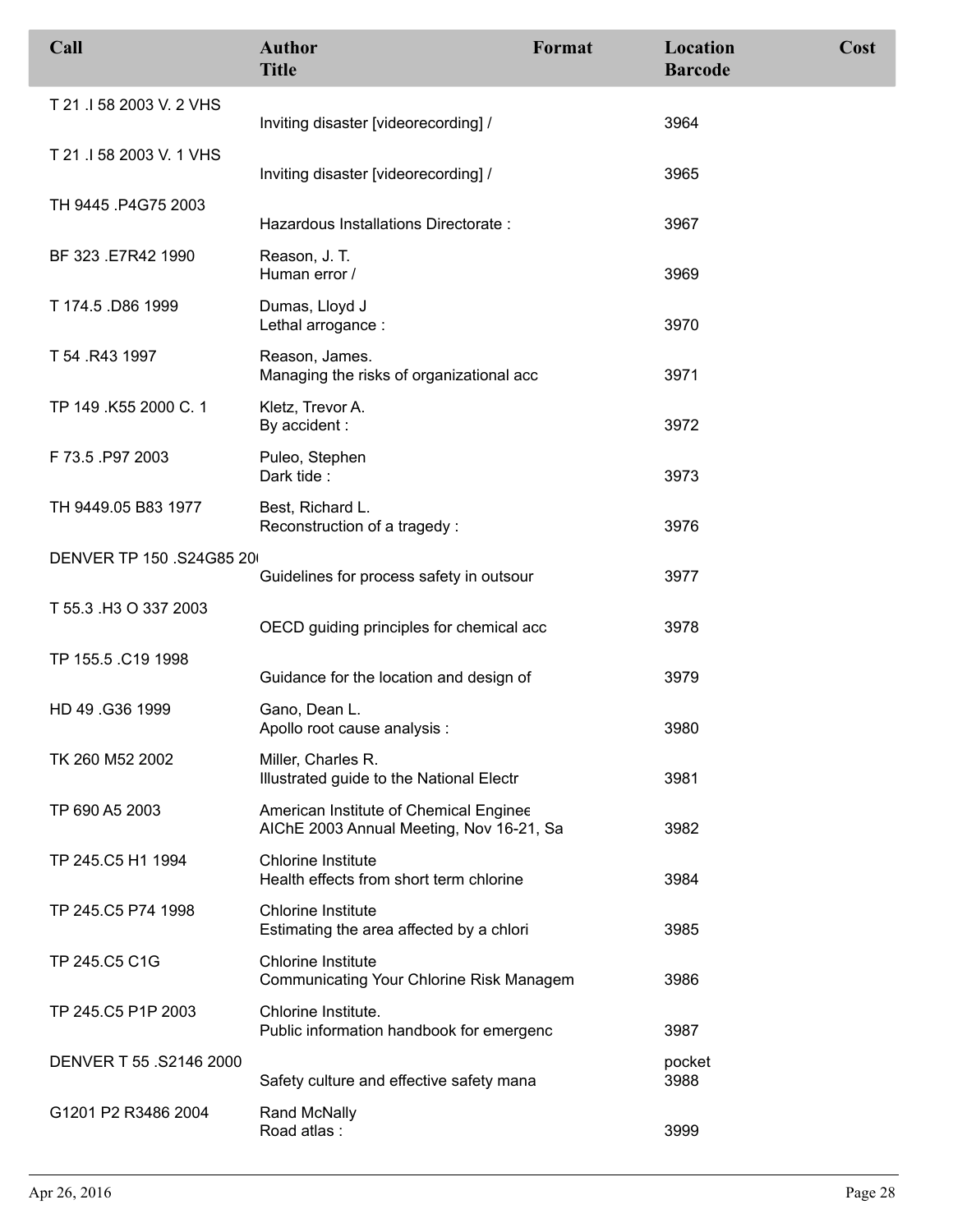| Call                                         | <b>Author</b><br><b>Title</b>                                                      | Format | Location<br><b>Barcode</b> | Cost |
|----------------------------------------------|------------------------------------------------------------------------------------|--------|----------------------------|------|
| T 10.5 M65 2003                              | Montgomery, Scott L.<br>Chicago guide to communicating science /                   |        | 4000                       |      |
| K 3542 .I 58 2000                            | International mechanical code 2000 /                                               |        | 4001                       |      |
| TP 155.5 .K539 2003 C. 1                     | Kletz, Trevor A.<br>Still going wrong! :                                           |        | 4003                       |      |
| TP 155.5 K539 2003 C. 2                      | Kletz, Trevor A.<br>Still going wrong! :                                           |        | 4011                       |      |
| OSHA 4022 1985                               | Occupational Safety and Health Admini<br>Review of basic chemical processing equi  |        | 4022                       |      |
| TL 553.5 .S295 2000                          | Safety in the skies:                                                               |        | 4024                       |      |
| TP 245.C5 C100 1999                          | <b>Chlorine Institute</b>                                                          |        |                            |      |
|                                              | Dry Chlorine:                                                                      |        | 4025                       |      |
| T 55 .M527 2002                              | Manuele, Fred A.<br>Heinrich revisited :                                           |        | 4027                       |      |
| TP 155.5 .H3 2003                            | Organisational change and major accident                                           |        | 4029                       |      |
| T 55 A334 1997                               | Lack, Richard W., editor<br>Accident prevention manual for business                |        | 4039                       |      |
| TD 194 A27 2000                              | Krieger, Gary R., editor<br>Accident prevention manual for business                |        | 4040                       |      |
| T 55 .A333 2001                              | Accident prevention manual for business                                            |        | 4041                       |      |
| RC 964 S7 1971                               | Stellman, Jeanne M.<br>Work is dangerous to your health.                           |        | 4042                       |      |
| DENVER TH 1091 .B32 2003 Babrauskas, Vytenis | Ignition handbook:                                                                 |        | pocket<br>4044             |      |
| TH 9449 E8 1996                              |                                                                                    |        |                            |      |
|                                              | English Channel Tunnel /                                                           |        | 4045                       |      |
| HD 9579.C33 B788 2003                        | Siqueira, C. Eduardo (Carlos Eduardo)<br>Dependent convergence :                   |        | 4046                       |      |
| HC 79 .E5V655 2003                           | Voluntary approaches for environmental p                                           |        | 4051                       |      |
| HV 551.3 P20 1989                            | Glickman, Theodore S. and Ujihara, Aly<br>Protective action decision-making in tox |        | 4053                       |      |
| HD 2745 B3                                   |                                                                                    |        |                            |      |
|                                              | Building the best boards.                                                          |        | 4054                       |      |
| T 55.3 .H3N12 2001                           | National Research Council (US). Subco<br>Standing operating procedures for develo  |        | 4055                       |      |
| T 55 D815 2003                               | Duffey, Romney Beecher & Saull, John<br>Know the risk:                             |        | 4057                       |      |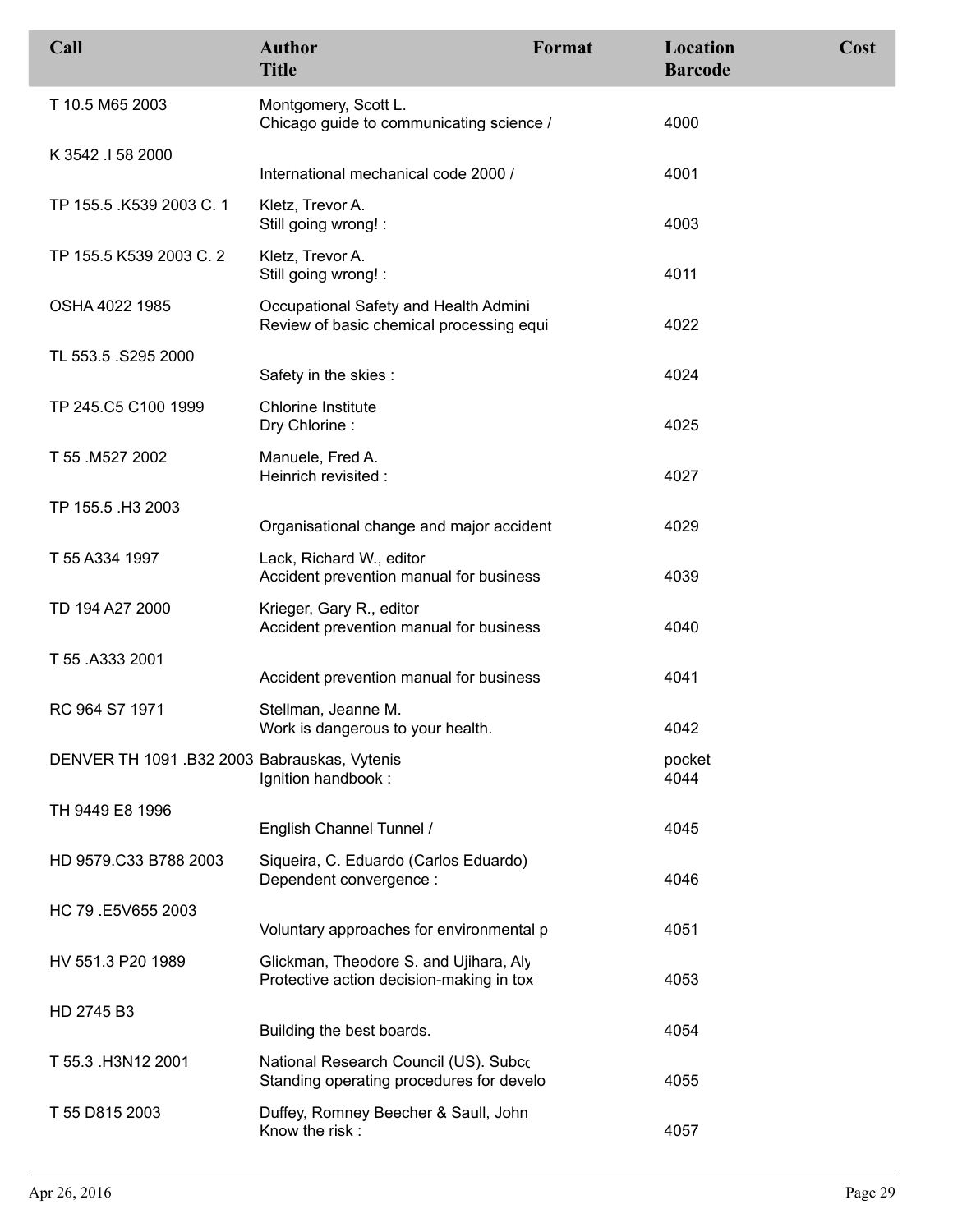| Call                     | <b>Author</b><br><b>Title</b>                                                 | Format | Location<br><b>Barcode</b> | Cost |
|--------------------------|-------------------------------------------------------------------------------|--------|----------------------------|------|
| KF228 I53 C38 1993       | Cassels, Jamie<br>The uncertain promise of law:                               |        | 4058                       |      |
| KF 3975 Z95 I59 2002     | International fire code commentary /                                          |        | 4059                       |      |
| T 55.3 .H3A54 2004       | American National Standard for hazardous                                      |        | 4061                       |      |
| TP 149 .G8378 1995       | Guidelines for safe process operations a                                      |        | 4062                       |      |
| HV 8073 .F523 1992       | Fisher, Ronald P.<br>Memory-enhancing techniques for investig                 |        | Missing<br>4066            |      |
| T 55.S2146 2000          | Safety culture and effective safety mana                                      |        | 4067                       |      |
| T 55.3 .S72J63 2003      | Janicak, Christopher A.<br>Safety metrics :                                   |        | 4068                       |      |
| TS 156.8 .O 24 2003      | Out of control:                                                               |        | 4069                       |      |
| GE 155.P4 D48 2003       | Tarr, Joel A editor<br>Devastation and renewal :                              |        | 4070                       |      |
| T 55 .H2 I 22 2004       | Investigating accidents and incidents :                                       |        | 4072                       |      |
| T 55 .H2B319 1985        | Bhopal methyl isocyanate incident invest                                      |        | 4074                       |      |
| TP 150 .S24C24 2003      | Managing chemical reactivity hazards and                                      |        | 4076                       |      |
| QD 251.3 .G74 2003       | Green, Mark M.<br>Organic chemistry principles and industr                    |        | 4077                       |      |
| TP 149 .A4 2004          | American Institute of Chemical Enginee<br>2004 AIChE Spring National meeting: |        | 4081                       |      |
| TP 155.5 .L324 2003      | The 100 largest losses 1972-2001 :                                            |        | 4082                       |      |
| TD 890 M38 2004          | McDermott, Henry J.<br>Air monitoring for toxic exposures.                    |        | 4083                       |      |
| TD 887 .F63H19 1999-2005 | Recommended practices for the hydrogen f                                      |        | 4084                       |      |
| TP 149 .A43 2004 CD      | Proceedings of Loss Prevention symposia                                       |        | 4086                       |      |
| NIOSH 4089 2002          | Working with stress /                                                         |        | 4089                       |      |
| NIOSH 4089 2004          | Violence in the workplace /                                                   |        | 4090                       |      |
| HD 61 .R37 2000          | Rasmussen, Jens.<br>Proactive risk management in a dynamic s                  |        | 4093                       |      |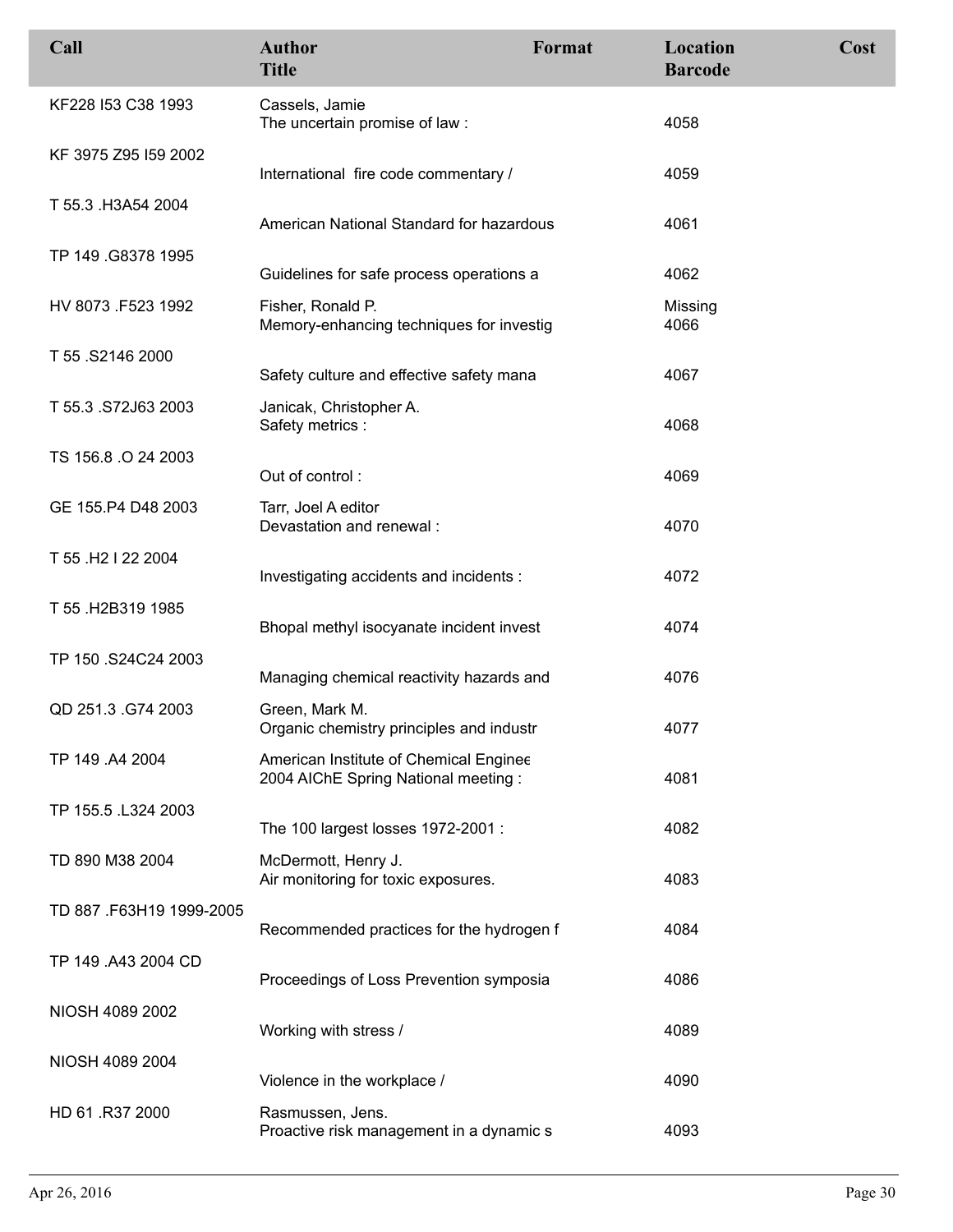| Call                                           | <b>Author</b><br><b>Title</b>                                         | Format | Location<br><b>Barcode</b> | Cost |
|------------------------------------------------|-----------------------------------------------------------------------|--------|----------------------------|------|
| DENVER T 55.3 .H3P64 200. Pohanish, Richard P. | Wiley guide to chemical incompatibilitie                              |        | pocket<br>4094             |      |
| DENVER TP 150 .S24M37 20                       | Mary Kay O'Connor Process Safety Center                               |        | pocket<br>4095             |      |
| TP 149 .M363 1995                              | Management of Process Hazards /                                       |        | 4096                       |      |
| TJ 899 .P86 2004                               | Pumps - Shaft sealing systems for centri                              |        | 4097                       |      |
| TP 692.3 A610 2004                             | Centrifugal pumps for petroleum, heavy d                              |        | 4098                       |      |
| TP 690.6 .A571 2003                            | Damage mechanisms affecting fixed equipm                              |        | 4099                       |      |
| TP 245.S7 S94 2001                             | Sodium hydroxide solution and potassium                               |        | 4100                       |      |
| TN 33 G19 1988                                 | Glor, Martin<br>Electrostatic hazards in powder handling              |        | 4101                       |      |
| TH 9338 N11 1951                               | Standards for foam extinguishing systems                              |        | 4102                       |      |
| TH 9338 N11B 1963                              | Standard of the National Board of Fire U                              |        | 4103                       |      |
| TP 243 G38 2003                                | Guidelines for devalving cyclinders /                                 |        | 4104                       |      |
| T 55.H2 P5 2003                                | Poje, Gerald<br>Reiss distinguished lecture :                         |        | 4105                       |      |
| PE 1404 H58 2001                               | Hjortshoj, Keith<br>Understanding writing blocks.                     |        | 4107                       |      |
| PN 171 .F56W35 1998                            | Walker, Janice R.<br>Columbia guide to online style /                 |        | 4108                       |      |
| DENVER Q 123 .M34 1994                         | McGraw-Hill dictionary of scientific and                              |        | pocket<br>4109             |      |
| TS 180.8 .B8G76 2005                           | Guidelines for safe handling of powders                               |        | 4110                       |      |
| TH 9446 .D86S96 1987                           | Symposium on Industrial Dust Explosio<br>Industrial dust explosions : |        | 4111                       |      |
| PE 1408 S772 2000                              | Strunk, William<br>The elements of style /                            |        | 4112                       |      |
| TP 243 C2 P 2000                               | CGA position statement on establishing a                              |        | 4113                       |      |
| TP 243 C8 T 2002                               | Evidence of ownership of compressed gas                               |        | 4114                       |      |
| TP 492.7 C1 B 2000                             | Hazards of refilling compressed refriger                              |        | 4115                       |      |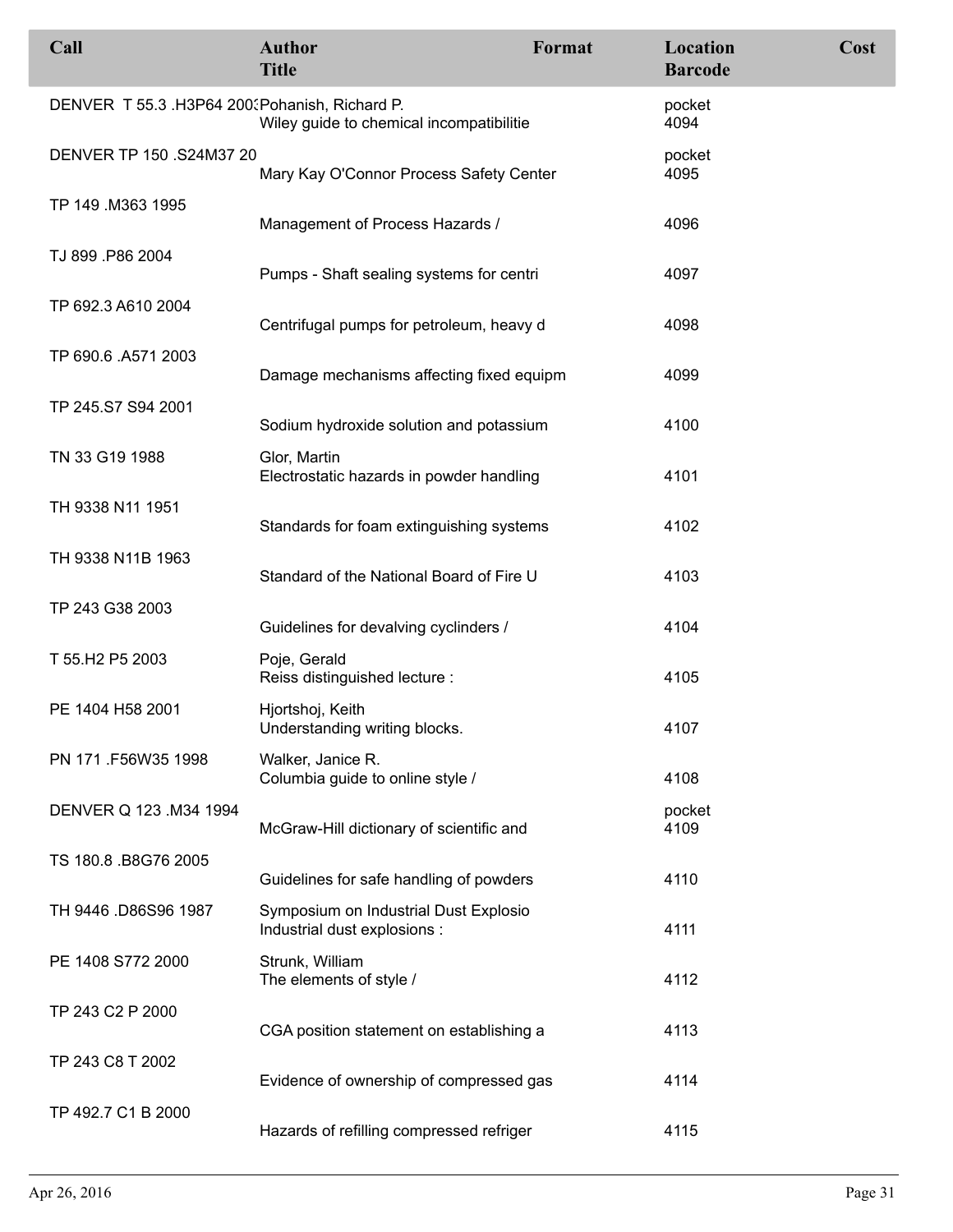| Call                      | <b>Author</b><br><b>Title</b>                                    | Format | Location<br><b>Barcode</b> | Cost |
|---------------------------|------------------------------------------------------------------|--------|----------------------------|------|
| TP 243 C10 1993           | Recommended procedures for changes of ga                         |        | 4116                       |      |
| TP 761 .C65S24 2000       | Safe handling of compressed gases in con                         |        | 4117                       |      |
| TP 243 C22 2001           | The responsible management and dispositi                         |        | 4118                       |      |
| TP 243 C1 1996            | Methods for hydrostatic testing of compr                         |        | 4119                       |      |
| PE 1408 S772 2000 C.2     | Strunk, William<br>The elements of style /                       |        | 4120                       |      |
| TP 149 .K55 2000 C. 2     | Kletz, Trevor A.<br>By accident:                                 |        | 4123                       |      |
| DENVER TS 180.8 .B8G76 20 | Guidelines for safe handling of powders                          |        | 4124                       |      |
| NFPA 484 - INDIVIDUAL COD | <b>NFPA 484:</b>                                                 |        | 4125                       |      |
| NFPA 664 - INDIVIDUAL COD | <b>NFPA 664:</b>                                                 |        | 4126                       |      |
| RC 963.7.U6 W674 2004     | Worker health chartbook, 2004.                                   |        | 4128                       |      |
| TP 149 B52 2004 C.1       | Gupta, J.P. convenor<br>Bhopal gas tragedy and its effects on pr |        | 4129                       |      |
| TP 149 A5 2003            | Air Products Safetygrams.                                        |        | 4130                       |      |
| TP 492.7 A34 2004         | Designation and safety classification of                         |        | 4131                       |      |
| TP 690.3 .A694 2003       | Standard specification for carbon and al                         |        | 4132                       |      |
| TP 690.3 M91 1992         | Guidelines for manual operation of valve                         |        | 4133                       |      |
| TP 690.3 A607 1993        | Fire test for soft-seated quarter-turn v                         |        | 4134                       |      |
| TP 690.3 A599 2002        | Metal plug valves :                                              |        | 4135                       |      |
| TP 690.3 A600 2001        | Bolted bonnet steel gate valves for petr                         |        | 4136                       |      |
| TP 690.3 .P57 2002        | Pipeline valves /                                                |        | 4139                       |      |
| HD 7262.25 .O 35 2003     | Oakley, Jeffrey S.<br>Accident investigation techniques :        |        | 4141                       |      |
| T 55 .C66H39 2004         | Hazards of nitrogen and catalyst handlin                         |        | 4142                       |      |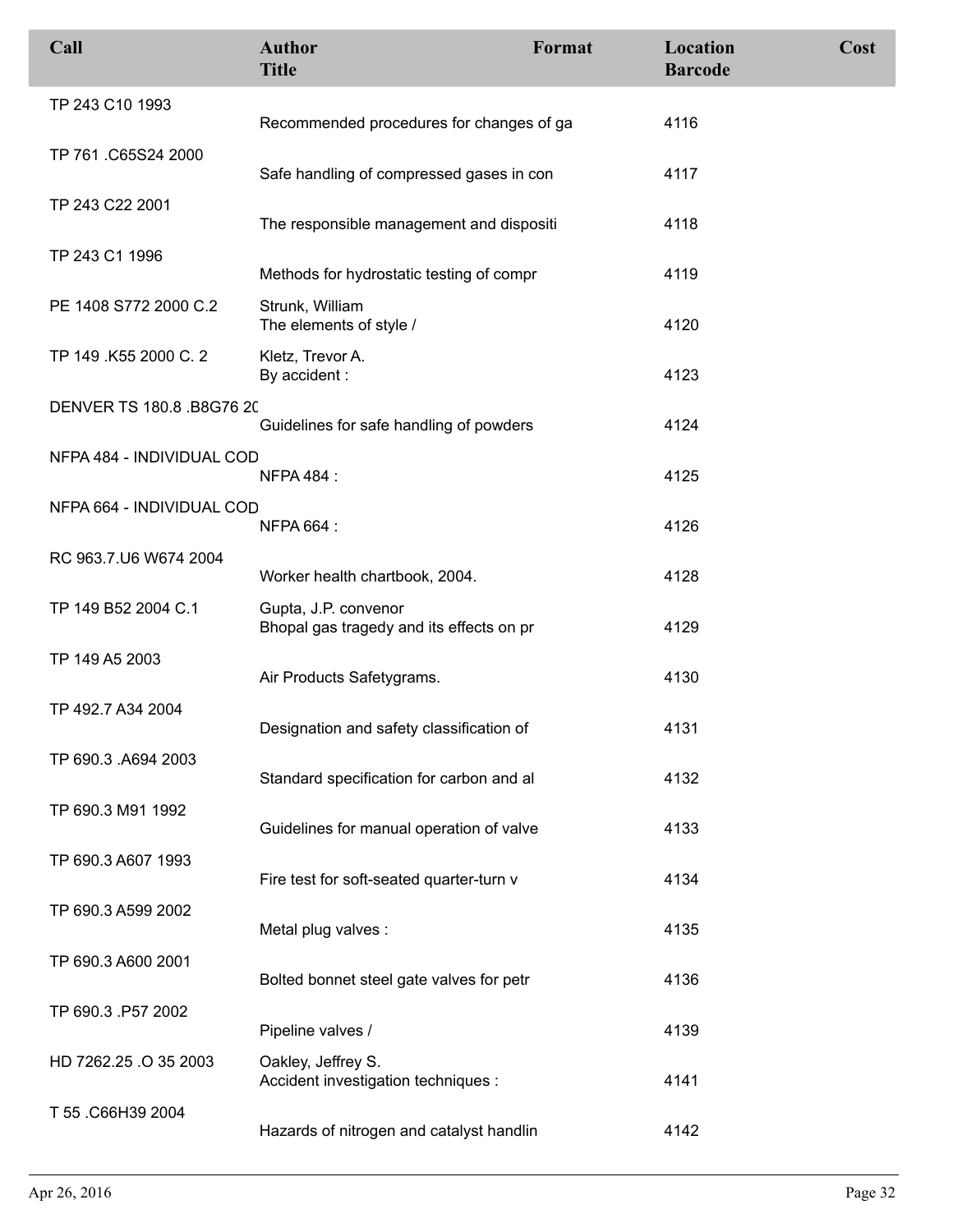| Call                     | <b>Author</b><br><b>Title</b>                                                      | Format | Location<br><b>Barcode</b> | Cost |
|--------------------------|------------------------------------------------------------------------------------|--------|----------------------------|------|
| TC 159 .H39 2004         | Hazards of water.                                                                  |        | 4143                       |      |
| TJ 268 .H39 2004         | Hazards of steam.                                                                  |        | 4144                       |      |
| TP 150 .S24H39 2004      | Hazards of air and oxygen.                                                         |        | 4145                       |      |
| DENVER TH 9445 .C47G85 2 | Guidelines for fire protection in chemic                                           |        | 4146                       |      |
| TP 690.3 A621 2001       | Reconditioning of metallic gate, globe,                                            |        | 4147                       |      |
| TP 690.3 .A608 2002      | Metal ball valves - flanged, threaded, a                                           |        | 4148                       |      |
| TP 690.3 .S12 1997       | Stojkov, Brent T.<br>The valve primer /                                            |        | 4149                       |      |
| TP 767 .C19 2003         | Compressed Gas Association.                                                        |        | 4150                       |      |
| TP 767 C20 2000          | CGA G-1.2-2000:                                                                    |        | 4151                       |      |
| TP 155.5 T788 2003       | Tweedale, Mark<br>Managing risk and reliability of process                         |        | 4152                       |      |
| TA 473 A275 2003         | Standard test method for magnetic partic                                           |        | 4153                       |      |
| TA 417.55 A165 2002      | Standard test method for liquid penetran                                           |        | 4154                       |      |
| TA 473 A350 2004         | Standard specification for carbon and lo                                           |        | 4155                       |      |
| TA 473 A370 2003         | Standard test methods and definitions fo                                           |        | 4156                       |      |
| TH 2 A42 2004            | Standard test method for obtaining and t                                           |        | 4157                       |      |
| TA 368 .T86 2003 CD      | 2003 International Codes [electronic res                                           |        | 4159                       |      |
| T 55 .A43 2004 CD        | American Society of Safety Engineers (<br>Proceedings (electronic resource) : Safe |        | 4160                       |      |
| TP 245 .C5P57 2003       | Chlorine Institute.<br>Emergency shut-off systems for bulk tran                    |        | 4161                       |      |
| TP 155.7 .F9 2004 DVD    | Jezequel, Antoine<br>Of risks and men:                                             |        | 4162                       |      |
| TP 245 .C5P6 1998 C. 2   | Piping systems for dry chlorine.                                                   |        | 4163                       |      |
| TP 155.7 .B9A 2004 DVD   | Of risks and men:                                                                  |        | 4164                       |      |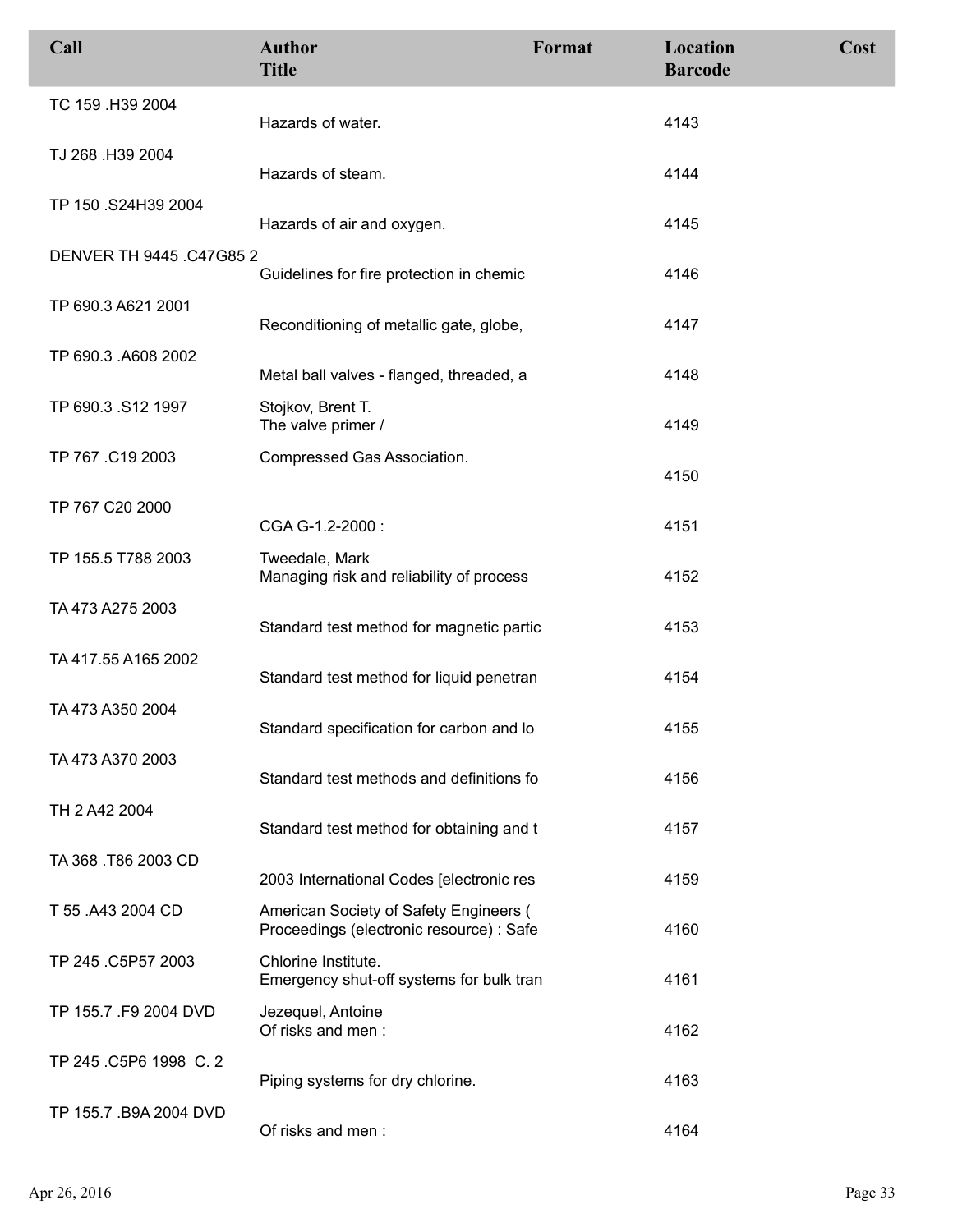| Call                                     | <b>Author</b><br><b>Title</b>                                               | Format    | Location<br><b>Barcode</b> | Cost   |
|------------------------------------------|-----------------------------------------------------------------------------|-----------|----------------------------|--------|
| RA 566 .M265 2002                        | Markowitz, Gerald E.<br>Deceit and denial :                                 |           | 4165                       |        |
| TP 690.3 B16.34 1996                     | Valves - flanged, threaded, and welding                                     |           | 4167                       |        |
| TP 690.3 F993 2001                       | Standard specification for valve locking                                    |           | 4168                       |        |
| TP 245.C5 C2 1991                        | Chlorine vapor suppression test /                                           |           | 4169                       |        |
| TP 155.5 .M363 2003                      | Management of hazards associated with lo                                    |           | 4171                       |        |
| TP 690.3 .S594 PT. I 2000                | Sizing, selection, and installation of p                                    |           | 4172                       |        |
| TP 690.3 .S594 PT. 2 2003                | Sizing, selection, and installation of p                                    |           | 4173                       |        |
| TP 690.3 A526 2002                       | Flanged steel pressure relief valves /                                      |           | 4174                       |        |
| TP 149 .A4 2005                          | American Institute of Chemical Enginee<br>05 AICHE Spring National Meeting: |           | 4175                       |        |
| TH 9446.D86 K23 2000                     | Kreitman, Kevin L.<br>Developing criteria for proper handling               |           | 4176                       |        |
| NFPA 51B - INDIVIDUAL COD                | NFPA 51B:                                                                   |           | 4177                       |        |
| DENVER TP 690.6 .L43 2005 Lees, Frank P. | Lees' loss prevention in the process ind                                    |           | pocket<br>4181             |        |
| DENVER TP 690.6 .L43 2005 Lees, Frank P. | Lees' loss prevention in the process ind                                    |           | pocket<br>4182             |        |
| DENVER TP 690.6 .L43 2005 Lees, Frank P. | Lees' loss prevention in the process ind                                    |           | pocket<br>4183             |        |
| T 56 V32 I 32 2000                       | ISO 14001 Environmental management syste                                    |           | 4184                       |        |
| T 55.3 .S72M9 1998                       | Measuring environmental performance :                                       |           | 4185                       |        |
| TN 295 M3 2004                           | Carpenter, charles E<br>Fatal powered haulage accident :                    |           | 4186                       |        |
| TA 165 M24 2005                          | Goettsche, Lawrence D. editor<br>Maintenance of instruments & systems.      |           | 4188                       | 155.00 |
| TH 9445 .C47N65 1996                     | Nolan, Dennis P.<br>Handbook of fire and explosion protectio                |           | 4189                       |        |
| TP 767 .C21 1966                         | Compressed Gas Association.<br>Standard for acetylene cylinder charging     |           | 4190                       |        |
| TP 690.3 A49 2000                        | American Petroleum Institute<br>Inspection of pressure-relieving devices    | PDF/print | 4191                       | 98.00  |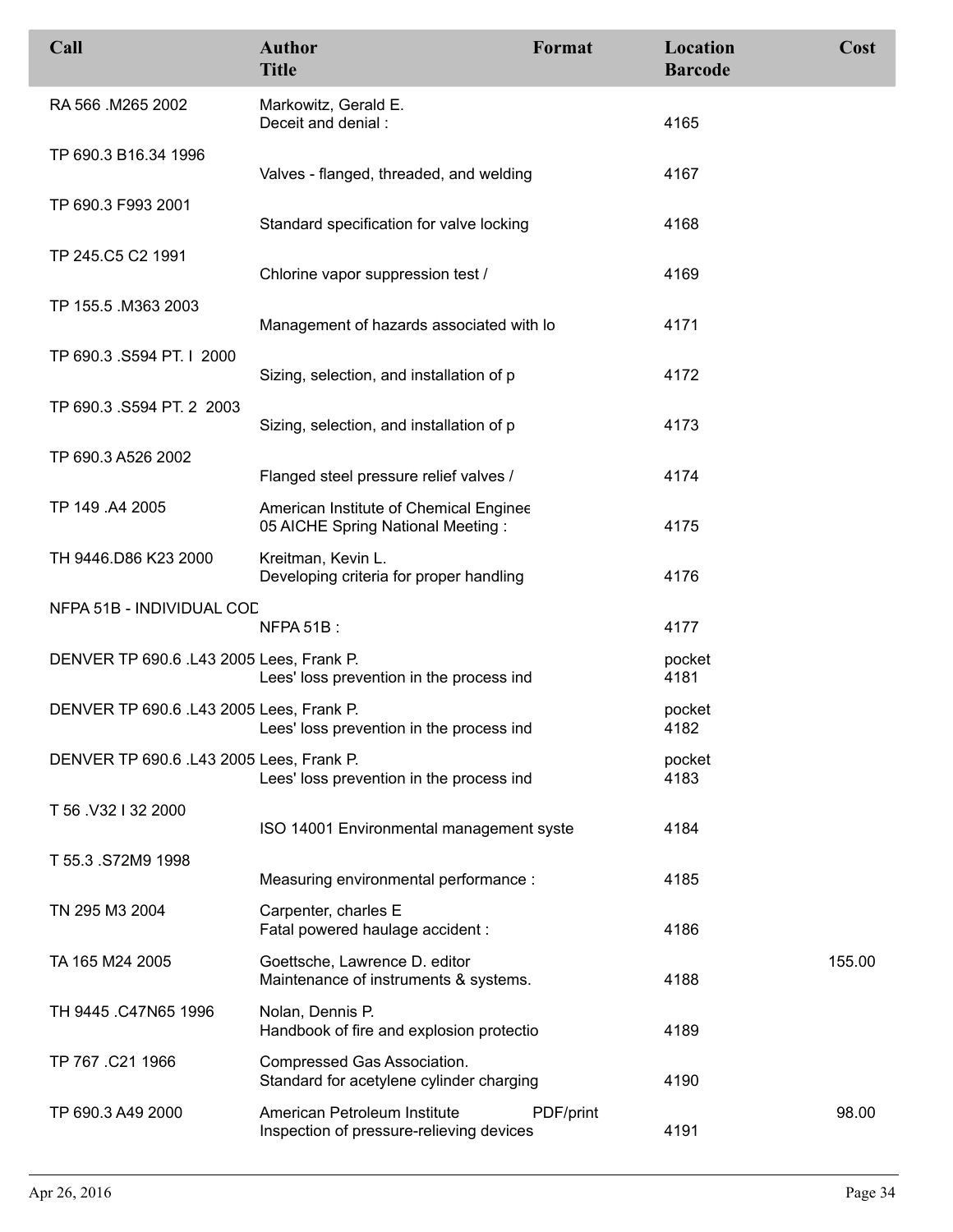| Call                     | <b>Author</b><br><b>Title</b>                                             | Format | Location<br><b>Barcode</b> | Cost |
|--------------------------|---------------------------------------------------------------------------|--------|----------------------------|------|
| TP 690.6 .G84 1997 C. 2  | Guidelines for work in inert confined sp                                  |        | 4192                       |      |
| TP 770 C19 2005          | Carbide lime:                                                             |        | 4193                       |      |
| TP 692.5 A575 2005       | Guidelines and methods for inspection of                                  |        | missing<br>4194            |      |
| TP 155.5 .A500 1997      | Recommended practice for classification                                   |        | 4196                       |      |
| TP 155.5 .A505 1997      | Recommended practice for classification                                   |        | 4197                       |      |
| TA 403 Y613 1965         | Yokobori, Takeo, 1917-<br>The strength, fracture, and fatigue of m        |        | 4198                       |      |
| TP 690.6 .S344 2005      | Safe handling of light ends.                                              |        | 4200                       |      |
| T 55 .C66C32 2005        | Confined space entry.                                                     |        | 4201                       |      |
| HD 58.6 H8 2003          | Guide to smart negotiation.                                               |        | 4203                       |      |
| DENVER TP 149 H395E 2004 | Hazards XVIII [electronic resource] : pr                                  |        | 4204                       |      |
| TP 149 H395 2004         | Pantony, M. F.<br>Hazards XVIII; process safety-sharing be                |        | 4205                       |      |
| TP 155.7 .F10 2004 DVD   | Jezequel, Antoine<br>Of risks and men safety videos :                     |        | 4206                       |      |
| TH 7538 .B13 2005        | Safe furnace and boiler firing.                                           |        | change<br>4208             |      |
| TK 152 .H38 2005         | Hazards of electricity and static electr                                  |        | 4209                       |      |
| TA 660 .T34H39 2005      | Hazards of trapped pressure and vacuum.                                   |        | 4210                       |      |
| TP 690.6 .S224 2005      | Safe ups and downs for process units.                                     |        | 4211                       |      |
| KF 3958 G12 2005         | Jeffords, James M; Lautenberg, Frank I<br><b>Chemical Regulation:</b>     |        | 4212                       |      |
| TH 9449.M3 H5 1995       | Howell, Scott M, Investigator<br>Manufacturing mill fire Methuen, Massach |        | 4213                       |      |
| TA 473 .S733 2004        | Steels for hydrogen service at elevated                                   |        | 4214                       |      |
| TP 690.3 .M384 1999      | Material verification program for new an                                  |        | 4215                       |      |
| T 55 .M353 2003          | Manuele, Fred A.<br>On the practice of safety /                           |        | 4216                       |      |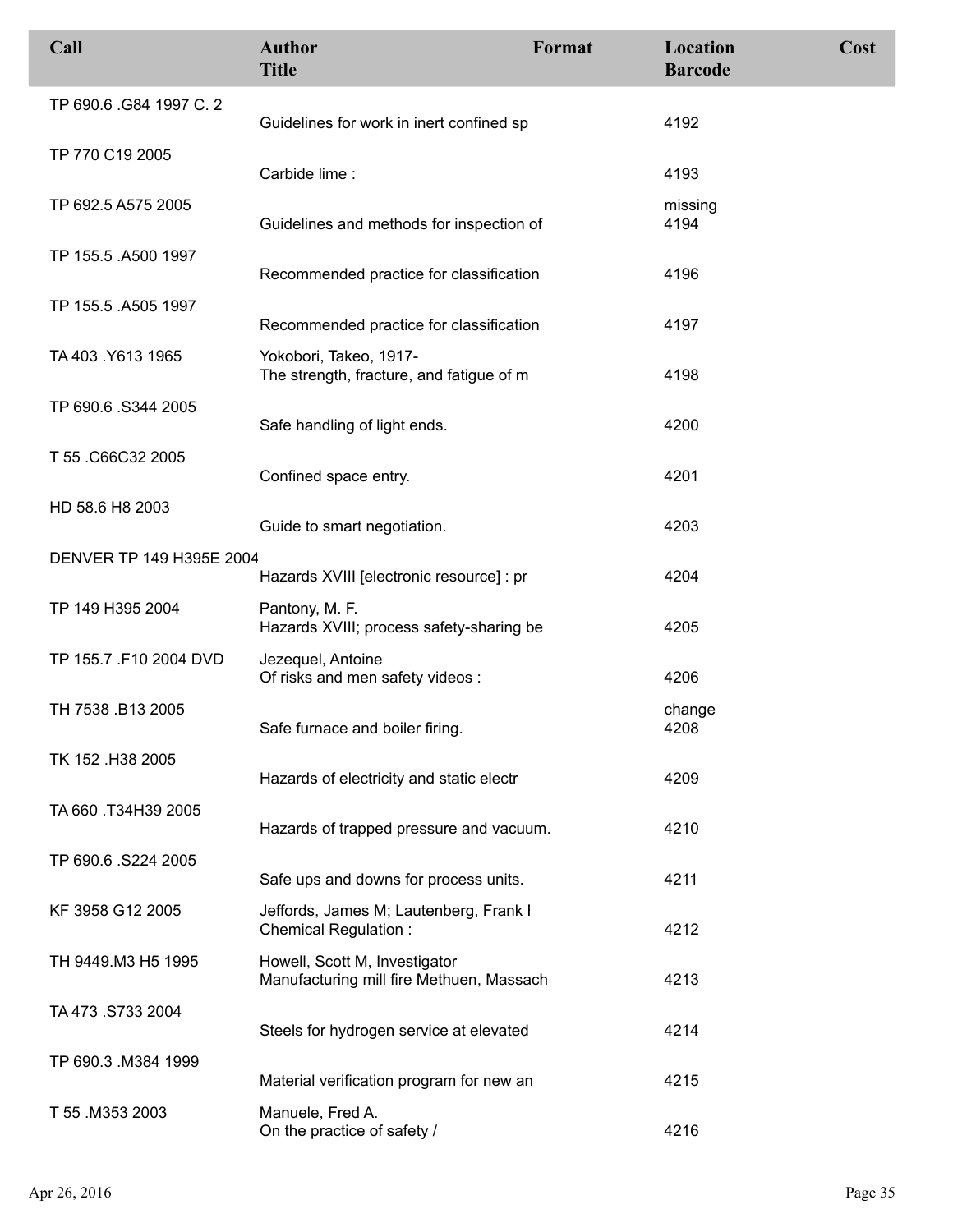| Call                       | <b>Author</b><br><b>Title</b>                                  | Format | Location<br><b>Barcode</b> | Cost |
|----------------------------|----------------------------------------------------------------|--------|----------------------------|------|
| T 155.75 M78 2004          | Macdonald, Dave<br>Practical industrial safety, risk assess    |        | 4217                       |      |
| HV 675 .W48 2004           | Whittingham, Robert B.<br>The blame machine :                  |        | 4218                       |      |
| G 122 U%6A 2005            | World factbook /                                               |        | 4219                       |      |
| TP 155.5 .C19 2003         | Guidance for the location and design of                        |        | Missing<br>4221            |      |
| OSHA 4224 2005             | Combustible dust in industry :                                 |        | 4224                       |      |
| HF 5549 .S253 1994         | Schutz, William<br>The human element :                         |        | 4225                       |      |
| TP 690.3 N25 2005          | 2004 Lubricating oil and wax capacities                        |        | 4226                       |      |
| TH 9446 .D86N367 1982      | Prevention of grain elevator and mill ex                       |        | 4227                       |      |
| SH 20 .W55A3 2005          | Wilson, Diane, 1948-<br>An unreasonable woman:                 |        | 4229                       |      |
| KF 3550 B84 2004           | Environmental audit immunity laws and se                       |        | 4230                       |      |
| TP 150.S24 N12 1975        | Swisdak, Michael M. Jr.<br>Explosion effects and properties :  |        | 4231                       |      |
| T 55 H911 2004             | National incident management system /                          |        | 4232                       |      |
| T 55 H912 2005             | National incident management system/inci                       |        | 4233                       |      |
| TH 9446 .D86P54 1982       | Pneumatic dust control in grain elevator                       |        | 4234                       |      |
| QC 880.4 .D44L38 1988      | Koopman, Ronald P.<br>Review of recent work in atmospheric dis |        | 4235                       |      |
| TP 690.6 .H39 2005         | Hazardous substances in refineries.                            |        | 4236                       |      |
| TP 692.5 .S225 2005        | Safe tank farms and (un)loading operatio                       |        | 4237                       |      |
| TH 9445 .H75H67 2005       | Hotel fire safety.                                             |        | 4238                       |      |
| HD 9653 .A2A12 2005 C. 1   | American National Standard:                                    |        | 4239                       |      |
| TP 155.5 .C76 2002         | Crowl, Daniel A.<br>Chemical process safety :                  |        | 4240                       |      |
| DENVER TS 156.8 .I 56 2003 | Instrument engineers' handbook /                               |        | pocket<br>4241             |      |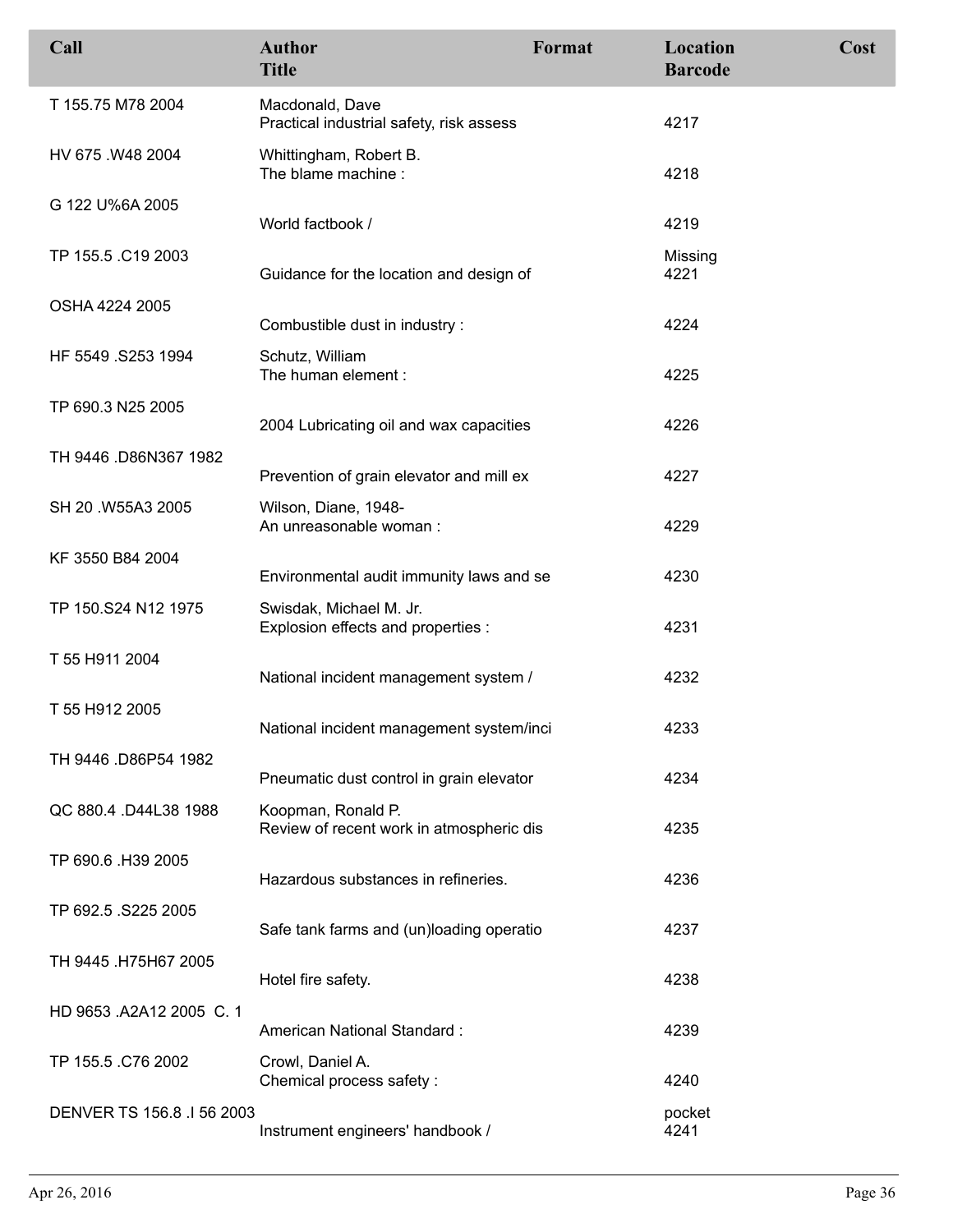| Call                                         | <b>Author</b><br><b>Title</b>                                                      | Format | Location<br><b>Barcode</b> | Cost |
|----------------------------------------------|------------------------------------------------------------------------------------|--------|----------------------------|------|
| DENVER TS 156.8 .I 56 2006                   | Instrument engineers' handbook /                                                   |        | pocket<br>4242             |      |
| TP 690.3 C607 2005                           | Procedures for fire testing of DOT cylin                                           |        | 4243                       |      |
| TP 767 C12 2002                              | Qualification procedure for acetylene cy                                           |        | 4244                       |      |
| TP 243 C11 2005                              | Pressure relief device standards. Part 1                                           |        | 4245                       |      |
| TP 243 C7 2005                               | Methods for selecting pressure relief de                                           |        | 4246                       |      |
| TP 155.7 .B9 2004 DVD C. 1 Jezequel, Antoine | Of risks and men:                                                                  |        | 4247                       |      |
| TP 155.5 G13 2005                            | Stephenson, John B.<br>Chemical regulation: Approaches in the U                    |        | 4248                       |      |
| QD 516 1686 2005                             | 3rd International symposium on runaway r                                           |        | 4249                       |      |
| HF 5549.5 .T7P48 1995                        | Peterson, David B.; Hicks, Mary Dee.<br>Development first :                        |        | 4252                       |      |
| TH 9445.P4 E(8 2005                          | Great Britain Health and Safety Executi<br>Public report of the fire and explosion |        | 4253                       |      |
| TP 155.5 I32 2005                            | Oil refinery incidents & downtime: 2000-                                           |        | 4254                       |      |
| T 55.3 .H3N56 2005                           | NIOSH Pocket guide to chemical hazards /                                           |        | 4255                       |      |
| TP 149 .G84 1987                             | Schwope, A.D.<br>Guidelines for the selection of chemical                          |        | 4256                       |      |
| KF 3975 .I 58 2002                           | International fire code 2003 /                                                     |        | 4257                       |      |
| T 10 F18 2002                                | A finnish-English/English-Finnish Dictio                                           |        | 4258                       |      |
| TH 9445 P4F57 1999                           | Fireproofing practices in petroleum and                                            |        | 4259                       |      |
| TP 149 B52 2004 C.2                          | Gupta, J.P. convenor<br>Bhopal gas tragedy and its effects on pr                   |        | 4260                       |      |
| TH 9124 .W7W32 2005 DVD                      | Pipeline emergencies :                                                             |        | 4261                       |      |
| HD 49 .W45 2001                              | Weick, Karl E.<br>Managing the unexpected :                                        |        | 4262                       |      |
| TP 155.5 .H12 2005                           | Human factors in new facility design too                                           |        | 4263                       |      |
| T 55 .A43 2005 CD                            | American Society of Safety Engineers (<br>Proceedings (electronic resource) : Safe |        | 4265                       |      |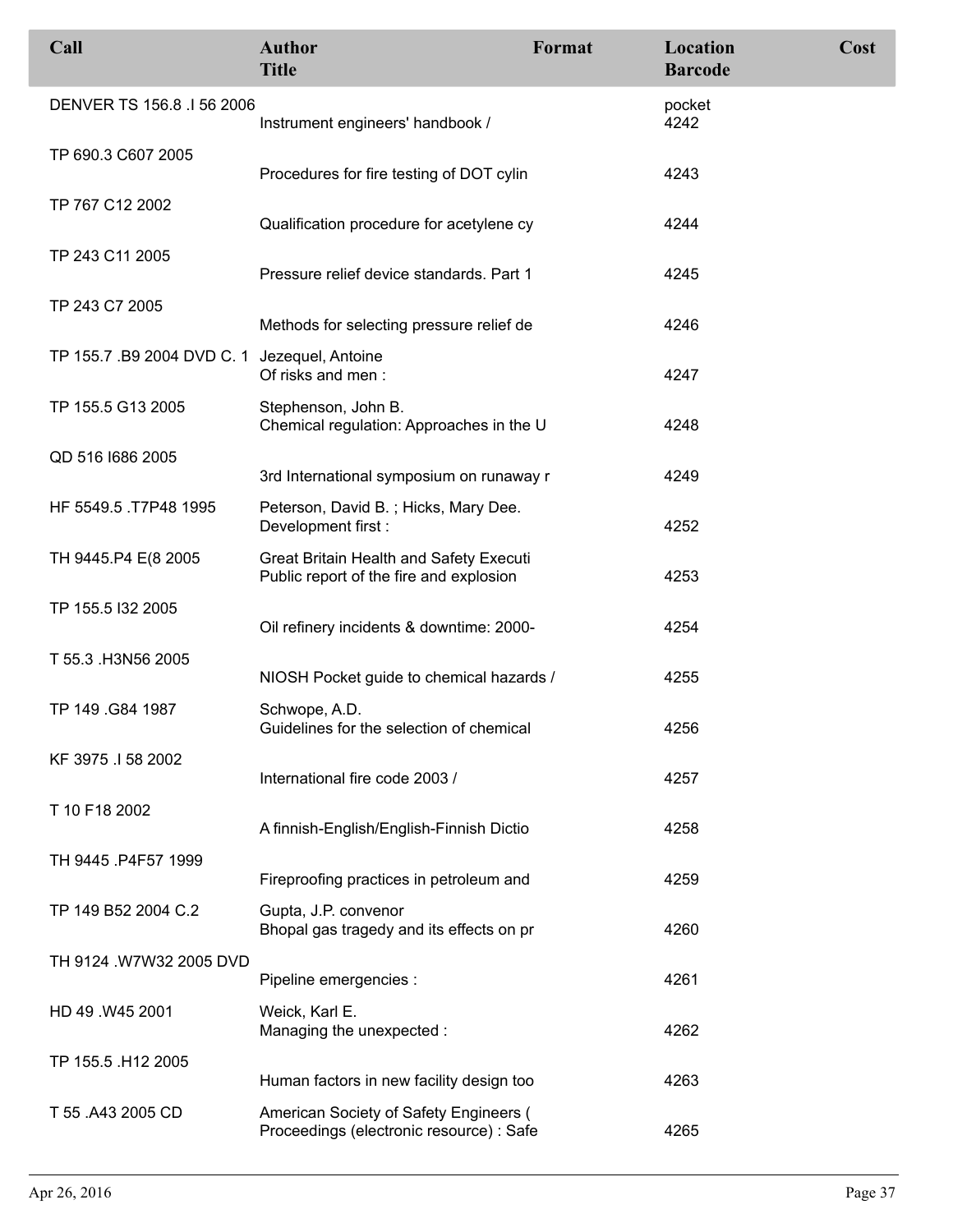| Call                      | <b>Author</b><br><b>Title</b>                                                     | Format | Location<br><b>Barcode</b> | Cost |
|---------------------------|-----------------------------------------------------------------------------------|--------|----------------------------|------|
| TP 155.5 .A445 2004 PT. 1 | Instrumentation, Systems and Automati<br>Functional Safety: Safety instrumented s |        | 4266                       |      |
| TP 155.5 .A445 2004 PT. 2 | Instrumentation, Systems. and Automat<br>Functional Safety: Safety instrumented s |        | 4267                       |      |
| TP 155.5 .A445 2004 PT. 3 | Instrumentation, Systems and Automati<br>Functional safety: Safety instrumented s |        | 4268                       |      |
| DENVER TP 150 .S24M37 20  | Mary Kay O'Connor Process Safety Center                                           |        | pocket<br>4269             |      |
| TN 864 .P54 2005          | Pressure Vessel Research Council<br>API/PVRC Int'l conference on decision ma      |        | 4270                       |      |
| TP 692.5 .A51 1993        | Welded steel tanks for oil storage /                                              |        | 4271                       |      |
| TP 157 .F65 2006          | Fogler, H. Scott<br>Elements of chemical reaction engineerin                      |        | 4272                       |      |
| TP 149 .N27 1990          | OSHA Process safety management, congress                                          |        | 4273                       |      |
| TP 155.5 .I 443 2004 CD   | ISA process safety standards [electronic                                          |        | 4274                       |      |
| F 73.8 .C62E84 2005       | Esposito, John C.<br>Fire in the grove :                                          |        | 4275                       |      |
| TP 690 .L484 2000         | Leffler, William L.<br>Petroleum refining in nontechnical langu                   |        | 4276                       |      |
| PE 1408 .H2778 2003       | Hacker, Diana<br>A writer's reference.                                            |        | 4277                       |      |
| Z 253 .U69 2003           | The Chicago manual of style.                                                      |        | 4278                       |      |
| TP 692.5 .A33 1998 C. 2   | Venting atmospheric and low-pressure sto                                          |        | 4279                       |      |
| TL 867 .O 74 2005         | Starbuck, William H., ed.<br>Organization at the limit:                           |        | 4280                       |      |
| TS 173 .R47 2006          | Hollnagel, Erik, ed.<br>Resilience engineering :                                  |        | 4281                       |      |
| TH 9180 .A53 2004         | Almirall, Jose R., ed.<br>Analysis and interpretation of fire scen                |        | 4282                       |      |
| TH 9180 .L46 2005         | Lentini, John L.<br>Scientific protocols for fire investigat                      |        | 4283                       |      |
| TP 692.5 .A35 1999 C. 2   | Safe operation of vacuum trucks in petro                                          |        | 4284                       |      |
| T 55 .H67 2005 C. 1       | Hopkins, Andrew.<br>Safety, culture and risk :                                    |        | labeled<br>4285            |      |
| T 55 .H67 2005 C. 2       | Hopkins, Andrew.<br>Safety, culture and risk:                                     |        | labeled<br>4286            |      |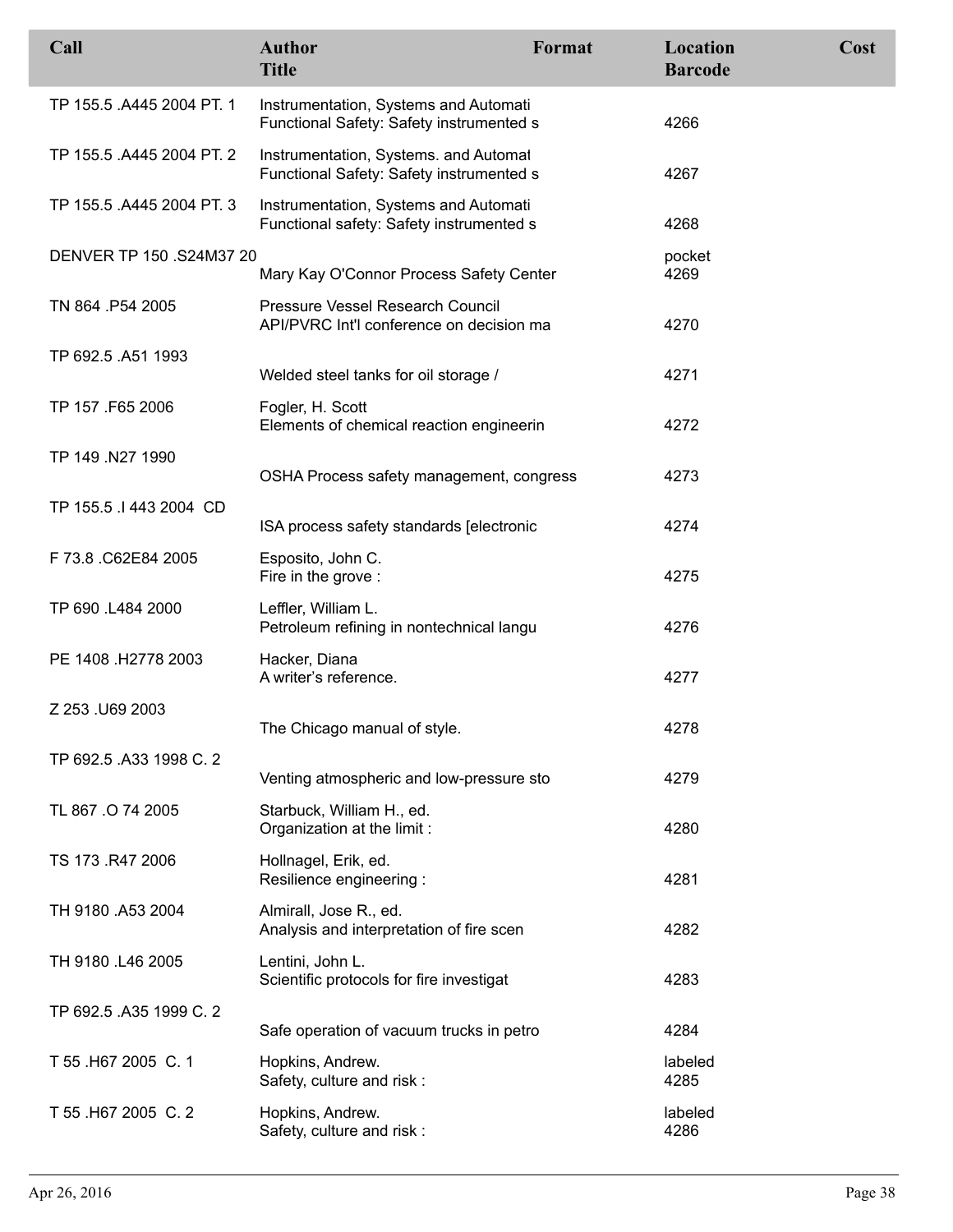| Call                                      | <b>Author</b><br><b>Title</b>                                                      | Format   | Location<br><b>Barcode</b> | Cost |
|-------------------------------------------|------------------------------------------------------------------------------------|----------|----------------------------|------|
| T 55 .H67 2005 C. 3                       | Hopkins, Andrew.<br>Safety, culture and risk:                                      |          | labeled<br>4287            |      |
| T 55 .H67 2005 C. 4                       | Hopkins, Andrew.<br>Safety, culture and risk:                                      |          | labeled<br>4288            |      |
| T 55 .H67 2005 C. 5                       | Hopkins, Andrew.<br>Safety, culture and risk:                                      |          | labeled<br>4289            |      |
| T 55 .H67 2005 C. 6                       | Hopkins, Andrew.<br>Safety, culture and risk:                                      |          | <b>Banks</b><br>4290       |      |
| TL 867 .U48 2003 V. 1-2                   | United States. Columbia Accident Inves<br>Columbia Accident Investigation Board:   |          | 4291                       |      |
| TP 150 .S24D47 2000 C. 2                  | Designing and operating safe chemical re                                           |          | 4292                       |      |
| DENVER TP 738 .H67 2001 (Hopkins, Andrew. | Lessons from Longford:                                                             |          | pocket<br>4293             |      |
| HD 9656 .A2A12 2005 C. 2                  | American National Standard:                                                        |          | 4294                       |      |
| TH 7684 1515 2004                         | Industrial ventilation :                                                           |          | 4295                       |      |
| T 55 .H65 2004                            | Hollnagel, Erik<br>Barriers and accident prevention.                               |          | 4296                       |      |
| TL 553.6 .D45 2005                        | Dekker, Sidney.<br>Ten questions about human error :                               |          | 4297                       |      |
| TK 9152.16 .P47 2005                      | Perin, Constance.<br>Shouldering risks:                                            |          | 4298                       |      |
| TK 9152 .R427 1994 C. 1                   | Rees, Joseph V.<br>Hostages of each other:                                         |          | 4299                       |      |
| TD 186.5 .B35 A4413 2005                  | Aleksievich, Svetlana.<br>Voices from Chernobyl. /                                 |          | 4300                       |      |
| TP 149 .A4 2006                           | American Institute of Chemical Enginee<br>06 AICHE National Spring Meeting:        |          | 4301                       |      |
| TP 149 .A45 2006                          | American Institute of Chemical Enginee<br>AIChE 8th Process plant safety symposium |          | 4303                       |      |
| TP 690.6 .G84 2005                        | Guidelines for safe work in inert confin                                           |          | 4304                       |      |
| RA 1231 .A8B69 2003                       | Bowker, Michael.<br>Fatal deception :                                              |          | 4305                       |      |
| QH 545 .P4C38 2002                        | Carson, Rachel, 1907-1964.<br>Silent spring /                                      |          | 4309                       |      |
| RA 1224.2 .C65 1997                       | Colborn, Theo<br>Our stolen future :                                               |          | 4310                       |      |
| T 55 .H67 2005 C.7                        | Hopkins, Andrew.<br>Safety, culture and risk :                                     | A. Smith | missing<br>4311            |      |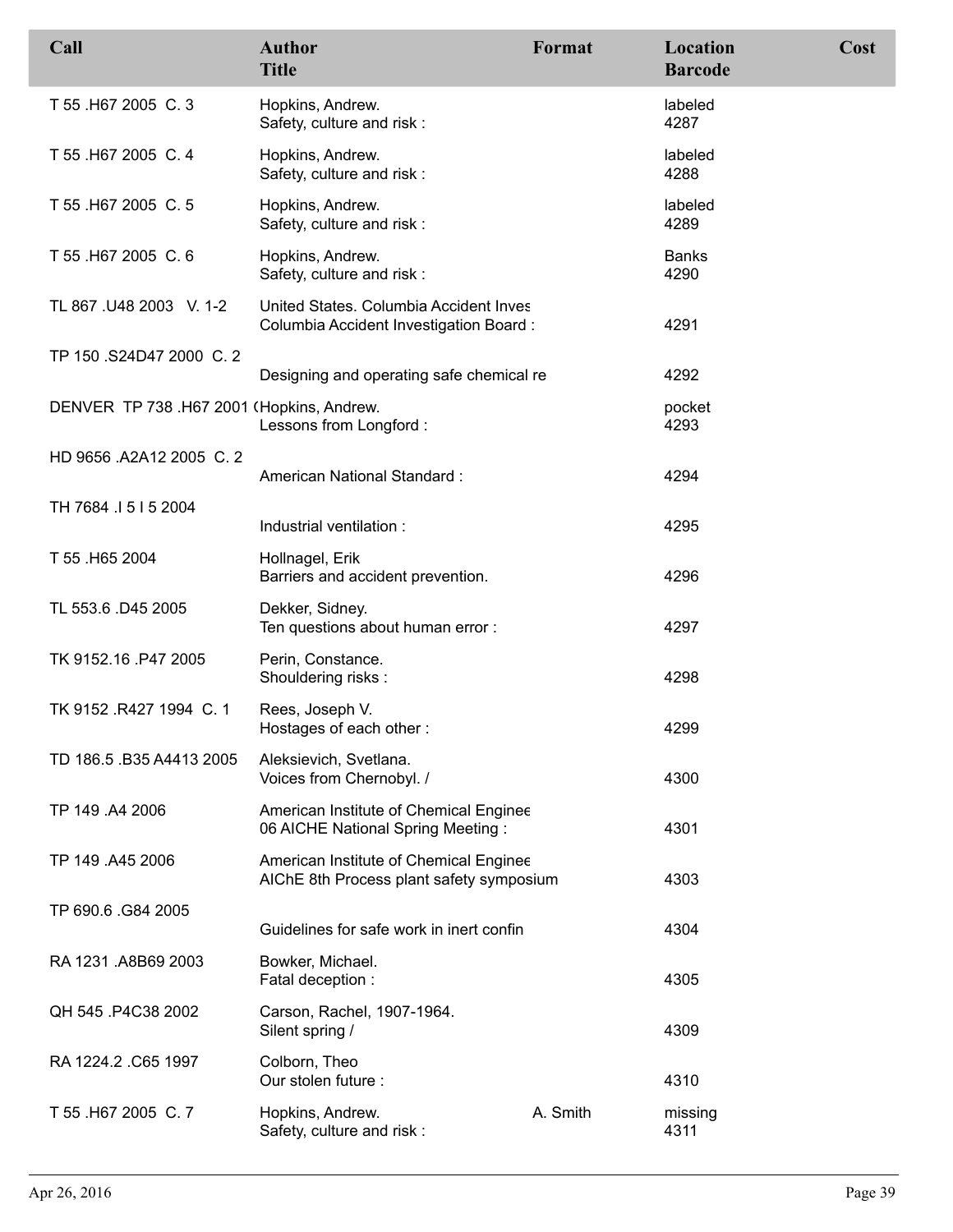| Call                                        | <b>Author</b><br><b>Title</b>                                                       | Format    | Location<br><b>Barcode</b> | Cost     |
|---------------------------------------------|-------------------------------------------------------------------------------------|-----------|----------------------------|----------|
| T 55 .H67 2005 C. 8                         | Hopkins, Andrew.<br>Safety, culture and risk:                                       | R. Shroff | missing<br>4312            | 2,006.00 |
| T 55 .H67 2005 C. 9                         | Hopkins, Andrew.<br>Safety, culture and risk:                                       |           | labeled<br>4313            |          |
| DENVER T 55 .H67 2005 C. (Hopkins, Andrew.  | Safety, culture and risk:                                                           |           | pocket<br>4314             |          |
| DENVER T 55 .H67 2005 C. 'Hopkins, Andrew.  | Safety, culture and risk:                                                           |           | pocket<br>4315             |          |
| DENVER T 55 .H67 2005 C. : Hopkins, Andrew. | Safety, culture and risk:                                                           |           | pocket<br>4316             |          |
| TP 159 .D9K57 2006                          | Kister, Henry Z.<br>Distillation troubleshooting. /                                 |           | 4317                       |          |
| TN 871.2 .A51 2004                          | American Petroleum Institute.; API<br>Contractor safety management for oil and      |           | 4318                       |          |
| TS 227.8 .A43 2005                          | American Petroleum Institute.<br>Welding of pipelines and related facilit           |           | 4319                       |          |
| TP 692.5 .A45 2001                          | American Petroleum Institute.<br>Requirements for safe entry and cleaning           |           | 4320                       |          |
| TP 692.5 .A432 1999                         | American Petroleum Institute. Explorati<br>Recommended practice for setting, mainte |           | 4321                       |          |
| TP 149 .C665 2006                           | Control of work.                                                                    |           | 4322                       |          |
| TS 191 .G85 2006                            | Guidelines for mechanical integrity syst                                            |           | 4323                       |          |
| TD 758.5 .N87B5 2006                        | Biological nutrient removal (BNR) operat                                            |           | 4324                       |          |
| HD 7262 W62 2006                            | Tucker, Eric, ed.<br>Working disasters :                                            |           | 4325                       |          |
| D 810 .S8E83 1991                           | Escott, Beryl E.<br>Mission improbable :                                            |           | 4326                       |          |
| UG 765 .I 72S63 2000                        | Snook, Scott A., 1958-<br>Friendly fire:                                            |           | 4327                       |          |
| TD 196 .R3R42 1993                          | Read, Piers Paul, 1941-<br>Ablaze:                                                  |           | 4328                       |          |
| HD 49 .L33 1993                             | Lagadec, Patrick.<br>Preventing chaos in a crisis :                                 |           | 4329                       |          |
| TJ 223 .L5C48 1982                          | Cho, Chun H.<br>Measurement and control of liquid level                             |           | 4330                       |          |
| TN 871.2 .A43 1999                          | American Petroleum Institute. Upstrean<br>Recommended practice for occupational sa  |           | 4331                       |          |
| TP 245 .C5P6 2005                           | <b>Chlorine Institute</b><br>Piping systems for dry chlorine.                       |           | 4332                       |          |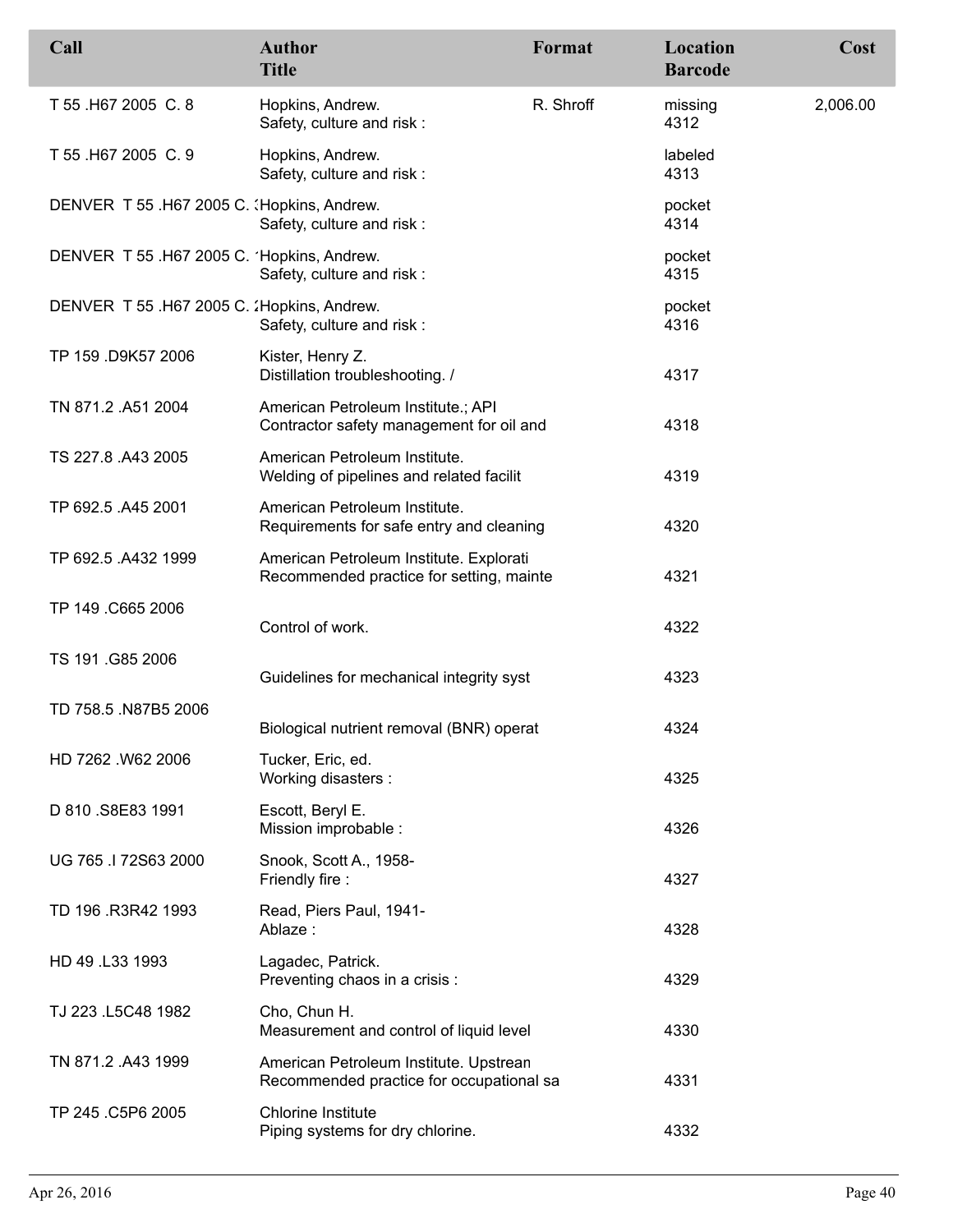| Call                                         | <b>Author</b><br><b>Title</b>                                                      | Format | Location<br><b>Barcode</b> | Cost |
|----------------------------------------------|------------------------------------------------------------------------------------|--------|----------------------------|------|
| T 55 .O 25 1999                              | Occupational health and safety managemen                                           |        | 4333                       |      |
| <b>IN PROCESS</b>                            | Loudon, D. E.<br>Requirements For Safe Discharge of Hydro                          |        | 4334                       |      |
| DENVER QD 516 .H64 1970 Hoehne, Vernon O.    | Final report on the effect of velocity,                                            |        | 4336                       |      |
| T 55.3 .H3M2582 1999 V. 1                    | Materials selector for hazardous chemica                                           |        | 4337                       |      |
| TP 155.7 .B9 2004 DVD C. 2 Jezequel, Antoine | Of risks and men:                                                                  |        | 4338                       |      |
| HD 9656 .A2A12 2005 C.3                      | American National Standard:                                                        |        | 4339                       |      |
| TP 155.5 .C19 2003 C. 2                      | Guidance for the location and design of                                            |        | 4340                       |      |
| HD 58.82 .G37 2000 C.1                       | Garvin, David A.<br>Learning in action :                                           |        | 4341                       |      |
| HD 58.82 .G37 2000 C.2                       | Garvin, David A.<br>Learning in action :                                           |        | 4342                       |      |
| TP 492.7 .A43 2001                           | American Society of Mechanical Engine<br>Refrigeration piping and heat transfer c  |        | 4344                       |      |
| T 55 .A43 2006 CD                            | American Society of Safety Engineers (<br>Proceedings (electronic resource) : Safe |        | 4345                       |      |
| T 55 .A43 2001 CD                            | American Society of Safety Engineers (<br>Proceedings (electronic resource) : Safe |        | 4346                       |      |
| DENVER TP 738 .H67 2001 (Hopkins, Andrew.    | Lessons from Longford :                                                            |        | pocket<br>4348             |      |
| V 63 .R54R63 1995                            | Rockwell, Theodore.<br>The Rickover effect:                                        |        | 4349                       |      |
| TK 9152 .R427 1994 C. 2                      | Rees, Joseph V.<br>Hostages of each other:                                         |        | 4350                       |      |
| TK 9152 .N8253 1999                          | Nuclear safety:                                                                    |        | 4351                       |      |
| T 55 .K753 2005                              | Krause, Thomas R., 1944-<br>Leading with safety /                                  |        | 4352                       |      |
| TD 427 .P4K38 1999                           | Keeble, John, 1944-<br>Out of the channel:                                         |        | 4353                       |      |
| SD 421.3 M235 2000                           | Maclean, John N.<br>Fire on the mountain :                                         |        | 4354                       |      |
| HG 4930 .L69 2000                            | Lowenstein, Roger.<br>When genius failed :                                         |        | 4355                       |      |
| HG 2998 .B35L4 1996                          | Leeson, Nick.<br>Rogue trader /                                                    |        | 4356                       |      |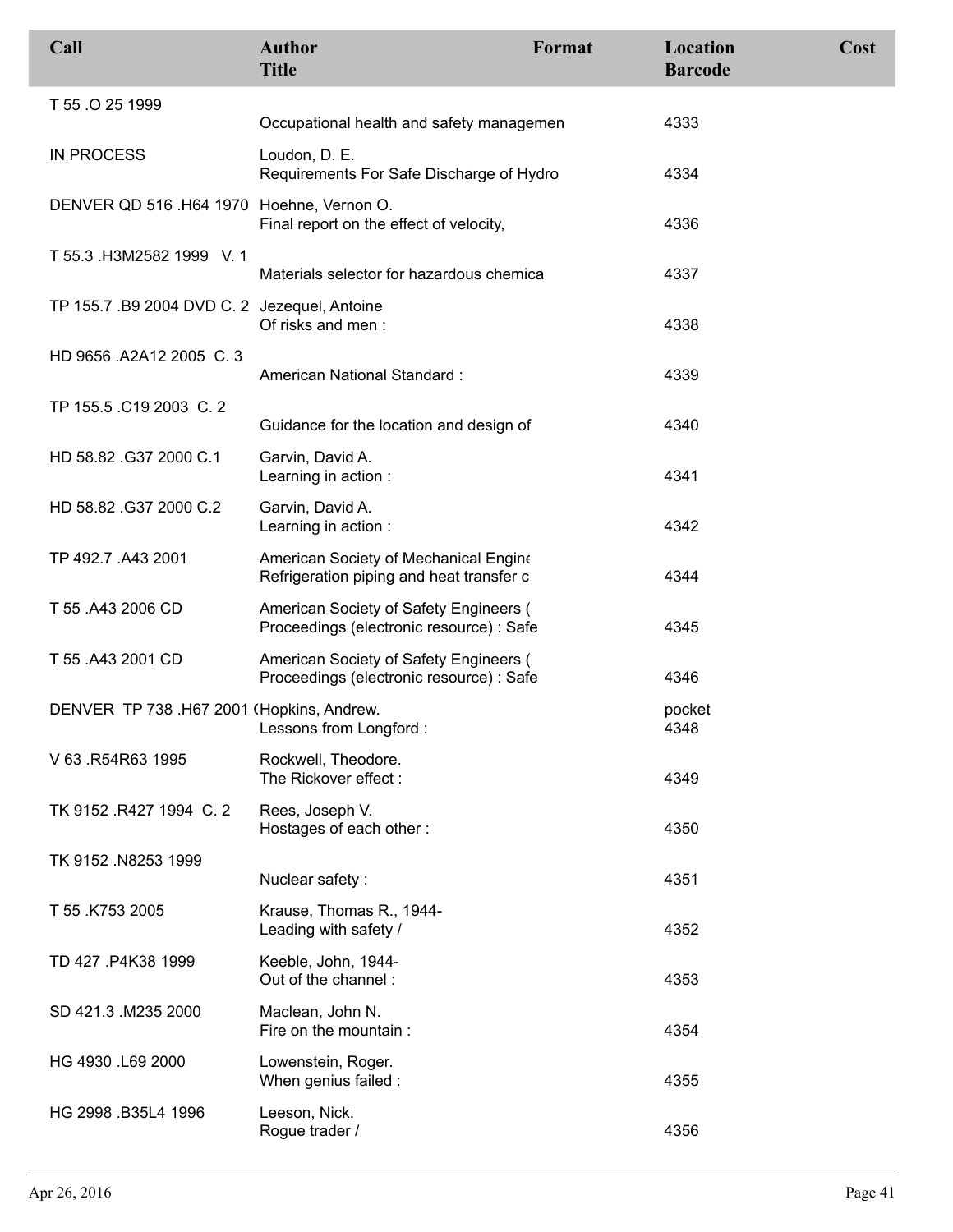| Call                    | <b>Author</b><br><b>Title</b>                                                           | Format | Location<br><b>Barcode</b> | Cost |
|-------------------------|-----------------------------------------------------------------------------------------|--------|----------------------------|------|
| R 729.8 T6 2000         | Kohn, Linda T.<br>To err is human:                                                      |        | 4357                       |      |
| R 729.8 H86 1994        | Bogner, Marilyn Sue, ed.<br>Human error in medicine /                                   |        | 4358                       |      |
| DENVER TP 149 .L63 1993 | LPS 1993:                                                                               |        | pocket<br>4359             |      |
| HV 553 .T85 1997        | Turner, Barry A.<br>Man-made disasters /                                                |        | 4360                       |      |
| HD 7103 .F36 2006       | Fan, Z. Joyce.<br>The effect of DOSH enforcement inspectio                              |        | 4361                       |      |
| TH 7692 .A512 2001      | American national standard:                                                             |        | 4362                       |      |
| KFW 1230 .A25 2004      | West Virginia State Fire Marshal. West<br>West Virginia Fire Laws Annotated.            |        | 4363                       |      |
| TP 155.5 .H86 2007      | Human factors methods for improving perf                                                |        | 4364                       |      |
| TP 155.5 .D48 2006      | Great Britain. Health and Safety Execul<br>Developing process safety indicators :       |        | 4365                       |      |
| TA 169.5 .D45 2006 C. 1 | Dekker, Sidney.<br>The field guide to understanding human e                             |        | 4366                       |      |
| TJ 263 .S73 1999        | <b>Tubular Exchanger Manufacturers Asso</b><br>Standards of the Tubular Exchanger Manuf |        | 4367                       |      |
| HD 7654 .M46 1979       | Mendeloff, John M.<br>Regulating safety:                                                |        | 4368                       |      |
| TA 169.7 .U56 2000      | United States. Dept. of Defense.<br>Standard practice for system safety /               |        | 4369                       |      |
| TD 462 .C55 1999        | Chlorine Institute.<br>Water and wastewater operators chlorine                          |        | 4370                       |      |
| HV 551.3 .F62 2007      | Flynn, Stephen.<br>The edge of disaster:                                                |        | 4371                       |      |
| T 55 .A28 2004          | Accident precursor analysis and manageme                                                |        | 4372                       |      |
| HD 58.7 .S33 2004       | Schein, Edgar H.<br>Organizational culture and leadership /                             |        | 4373                       |      |
| TA 166 .C37 2006        | Casey, Steven.<br>The atomic chef:                                                      |        | 4374                       |      |
| QA 76.9 .C66R62 1997    | Rochlin, Gene I.<br>Trapped in the net:                                                 |        | 4375                       |      |
| TP 245 .C5C85 2002      | The Chlorine Institute Inc.<br>Packaging plant safety and operational g                 |        | 4376                       |      |
| TP 761 .P94H55 2007     | Hildebrand, Michael S.<br>Propane emergencies :                                         |        | 4378                       |      |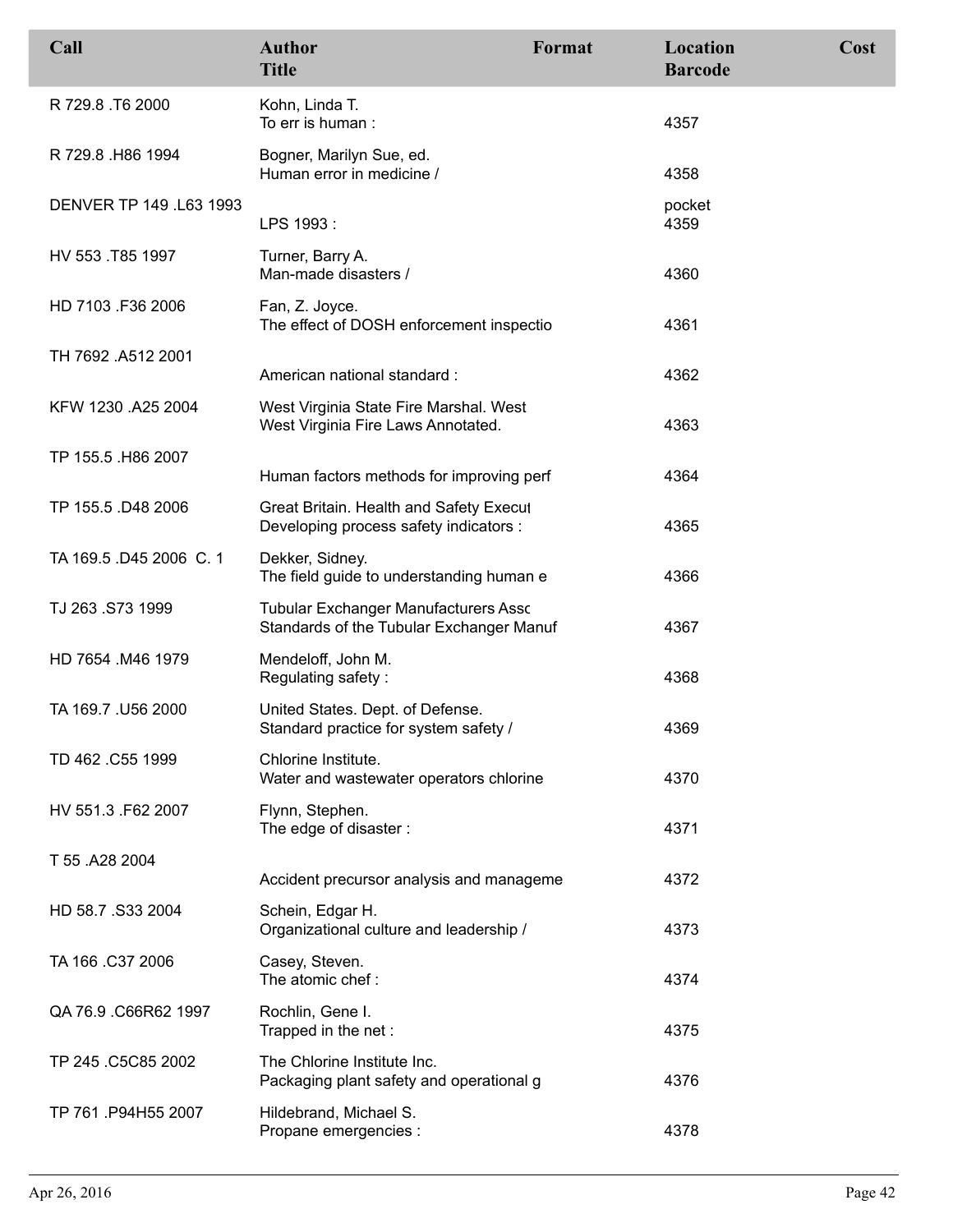| Call                                       | <b>Author</b><br><b>Title</b>                                             | Format | <b>Location</b><br><b>Barcode</b> | Cost |
|--------------------------------------------|---------------------------------------------------------------------------|--------|-----------------------------------|------|
| DENVER TK 9152 .R427 1994 Rees, Joseph V.  | Hostages of each other:                                                   |        | pocket<br>4380                    |      |
| DENVER TK 9152 .R427 1994 Rees, Joseph V.  | Hostages of each other:                                                   |        | pocket<br>4381                    |      |
| TA 169.5 .D45 2006 C. 2                    | Dekker, Sidney.<br>The field guide to understanding human e               |        | 4382                              |      |
| TA 169.5 .D45 2006 C.3                     | Dekker, Sidney.<br>The field guide to understanding human e               |        | 4383                              |      |
| TA 169.5 .D45 2006 C. 4                    | Dekker, Sidney.<br>The field guide to understanding human e               |        | 4384                              |      |
| DENVER TA 169.5 .D45 2006 Dekker, Sidney.  | The field guide to understanding human e                                  |        | pocket<br>4385                    |      |
| DENVER TA 169.5 .D45 2006 Dekker, Sidney.  | The field guide to understanding human e                                  |        | pocket<br>4386                    |      |
| HV 551.3 P45 2006 C. 1                     | Perrow, Charles.<br>The next catastrophe :                                |        | 4387                              |      |
| HV 551.3 P45 2006 C.2                      | Perrow, Charles.<br>The next catastrophe :                                |        | 4388                              |      |
| DENVER HV 551.3 .P45 2006 Perrow, Charles. | The next catastrophe :                                                    |        | pocket<br>4389                    |      |
| DENVER HV 551.3 .P45 2006 Perrow, Charles. | The next catastrophe :                                                    |        | pocket<br>4390                    |      |
| DENVER HV 551.3. P45 2006 Perrow, Charles. | The next catastrophe :                                                    |        | pocket<br>4391                    |      |
| TA 166 .C374 1998                          | Casey, Steven.<br>Set phasers on stun :                                   |        | 4392                              |      |
| KF 228 .S54R37 2000                        | Rashke, Richard L.<br>The killing of Karen Silkwood:                      |        | 4393                              |      |
| TD 193.4 .I 54 2007                        | Introduction to environmental forensics                                   |        | 4394                              |      |
| RA 410.55 .E85A44 2003                     | Afford, Carl Warren.<br>Corrosive reform :                                |        | 4395                              |      |
| HD 9579 .P42F57 1996                       | American Petroleum Institute.<br>Fire-protection considerations for the d |        | 4396                              |      |
| TD 888 .P4F5 2003                          | Flare details for general refinery and p                                  |        | 4397                              |      |
| TA 479 .C37R73 1994                        | American Petroleum Institute.<br>Research report on characterization and  |        | 4398                              |      |
| T 55 .G33 2002                             | Gadd, S.<br>Safety culture:                                               |        | 4399                              |      |
| BF 623 .E7P48 2006                         | Peters, George A., 1924-<br>Human error:                                  |        | 4400                              |      |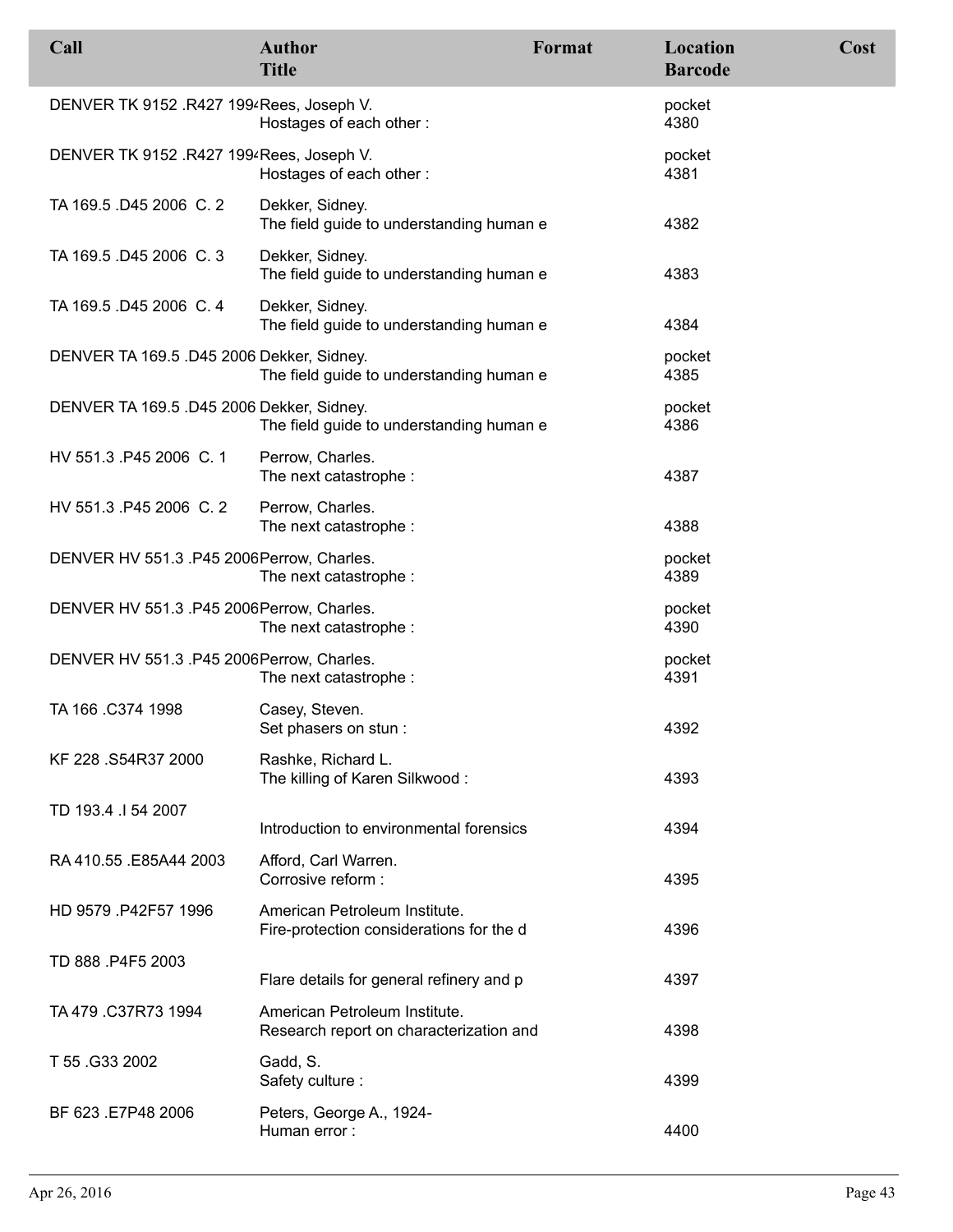| Call                      | <b>Author</b><br><b>Title</b>                                                                                 | Format | Location<br><b>Barcode</b> | Cost |
|---------------------------|---------------------------------------------------------------------------------------------------------------|--------|----------------------------|------|
| TL 553.5 .D57 2007        | Dismukes, R. Key<br>The limits of expertise :                                                                 |        | 4401                       |      |
| TP 155.75 .G853 2007      | Guidelines for safe and reliable instrum                                                                      |        | 4402                       |      |
| TH 7692 .A512 2006        | American national standard:                                                                                   |        | 4403                       |      |
| DENVER TP 155.75 .G853 20 | Guidelines for safe and reliable instrum                                                                      |        | 4404                       |      |
| TP 150 .S24G8 2007 C. 1   | Guidelines for risk based process safety                                                                      |        | 4405                       |      |
| TS 156.8 .G86 2007        | American Institute of Chemical Enginee<br>Guidelines for performing effective pre-                            |        | 4406                       |      |
| TP 690.3 .A52 2004        | Valve inspection and testing /                                                                                |        | 4407                       |      |
| TP 690.3 .P575 1998-2006  | Piping inspection code:                                                                                       |        | 4408                       |      |
| TJ 930 .B31 2005          | American Society of Mechanical Engine<br>Process piping:                                                      |        | 4409                       |      |
| HV 551.2 .C53 1999        | Clarke, Lee Ben<br>Mission improbable :                                                                       |        | 4411                       |      |
| Q 375 .T35 2007           | Taleb, Nassim.<br>The black swan:                                                                             |        | 4412                       |      |
| TP 690.3 .G77 2007        | American Petroleum Institute<br>Pressure-relieving and depressuring syst                                      |        | 4413                       |      |
| BF 698.9 .O 3K68 2002     | Kroeger, Otto.<br>Type talk at work:                                                                          |        | 4414                       |      |
| TH 9445 .P4L64 1981       | Lockwood, Norman R.<br>Loss prevention and fire protection for                                                |        | 4415                       |      |
|                           | TP 690.3 .A513 CH. 18 1982 American Petroleum Institute. Refining<br>Guide for inspection of refinery equipme |        | 4416                       |      |
| HV 1471 .C38K585 2002     | Klinenberg, Eric.<br>Heat wave:                                                                               |        | 4417                       |      |
| TP 692.3 .A47 1995 C. 2   | Process instrumentation and control /                                                                         |        | 4418                       |      |
| TP 150 .S24G8 2007 C. 2   | Guidelines for risk based process safety                                                                      |        | 4419                       |      |
| DENVER TP 150 .S24G8 200  | Guidelines for risk based process safety                                                                      |        | pocket<br>4420             |      |
| DENVER TP 150 .S24G8 200  | Guidelines for risk based process safety                                                                      |        | pocket<br>4421             |      |
| DENVER TP 150 .S24G8 200  | Guidelines for risk based process safety                                                                      |        | pocket<br>4422             |      |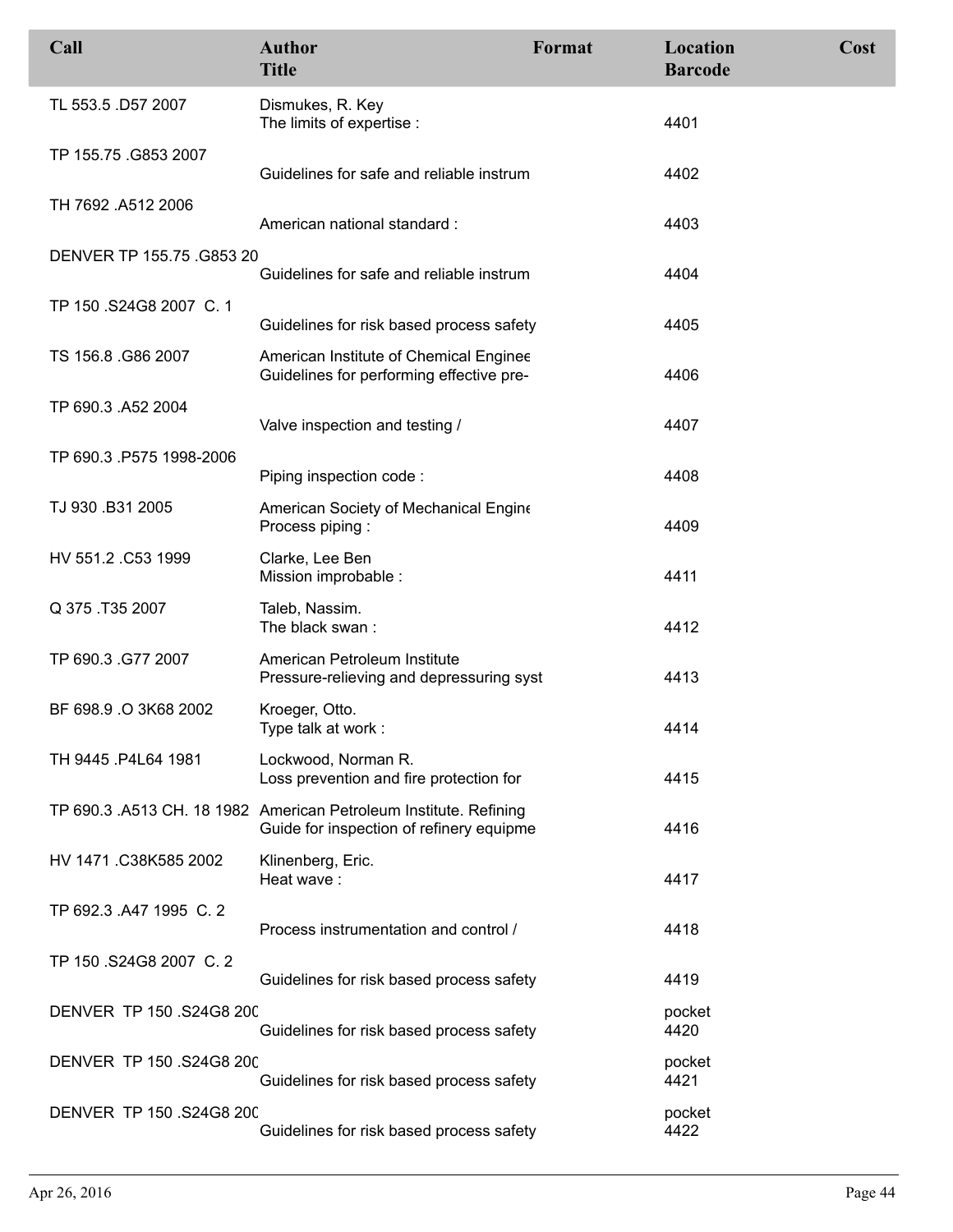| Call                      | <b>Author</b><br><b>Title</b>                                                      | Format | Location<br><b>Barcode</b> | Cost |
|---------------------------|------------------------------------------------------------------------------------|--------|----------------------------|------|
| DENVER TP 150 .S24G8 200  | Guidelines for risk based process safety                                           |        | pocket<br>4423             |      |
| DENVER TP 150 .S24M37 20  | Mary Kay O'Connor Process Safety Center                                            |        | pocket<br>4424             |      |
| NFPA 472 - INDIVIDUAL COD | <b>NFPA 472:</b>                                                                   |        | 4426                       |      |
| NFPA 473 - INDIVIDUAL COD | <b>NFPA 473:</b>                                                                   |        | 4427                       |      |
| TP 245 .C5C55 1990        | Clifton, James.<br>Chlorine handling, containment and emerg                        |        | 4428                       |      |
| TP 692.4 .N3S73 2007      | Standard specification for VM&P naphthas                                           |        | 4429                       |      |
| HD 7262 .P55 1999 C. 2    | Perrow, Charles.<br>Normal accidents :                                             |        | 4430                       |      |
| TP 155 .A657 2000         | Anastas, Paul T.<br>Green chemistry:                                               |        | 4431                       |      |
| TP 692.5 .A51 2007        | Welded steel tanks for oil storage /                                               |        | 4432                       |      |
| KF 3975 .Z95 I 58 1991    | International Fire Code Institute.<br>Uniform fire code /                          |        | 4434                       |      |
| TH 420 .I 563 2004        | International Code Council.<br>Fundamentals of the ICC code development            |        | 4435                       |      |
| TP 692.5 .A575 2005 C. 2  | Guidelines and methods for inspection of                                           |        | 4436                       |      |
| QD 516 .Z25 1965A         | Zabetakis, Michael George.<br>Flammability characteristics of combusti             |        | 4437                       |      |
| TP 692.5 .A43 2001-2008   | Tank inspection, repair, alteration, and                                           |        | 4438                       |      |
| HD 9579 .P42D48 2001      | Design and construction of LPG installat                                           |        | 4439                       |      |
| TP 692.5 .O 947 2005      | Overfill protection for storage tanks in                                           |        | 4440                       |      |
| DENVER TP 155.7 .G84 1995 | Guidelines for chemical reactivity evalu                                           |        | 4441                       |      |
| DENVER TP 149 .I 64 2000  | Center for Chemical Process Safety Int<br>Process industry incidents :             |        | 4442                       |      |
| TN 879.5 .A43 2007        | American Society of Mechanical Engine<br>Repair of pressure equipment and piping   |        | 4443                       |      |
| TP 936.5 .A43 2007        | American Society for Testing and Mater<br>Standard guide of sampling and testing v |        | 4444                       |      |
| TP 201 .A43 2003          | American Society for Testing and Mater<br>Standard practice for sampling industria |        | 4445                       |      |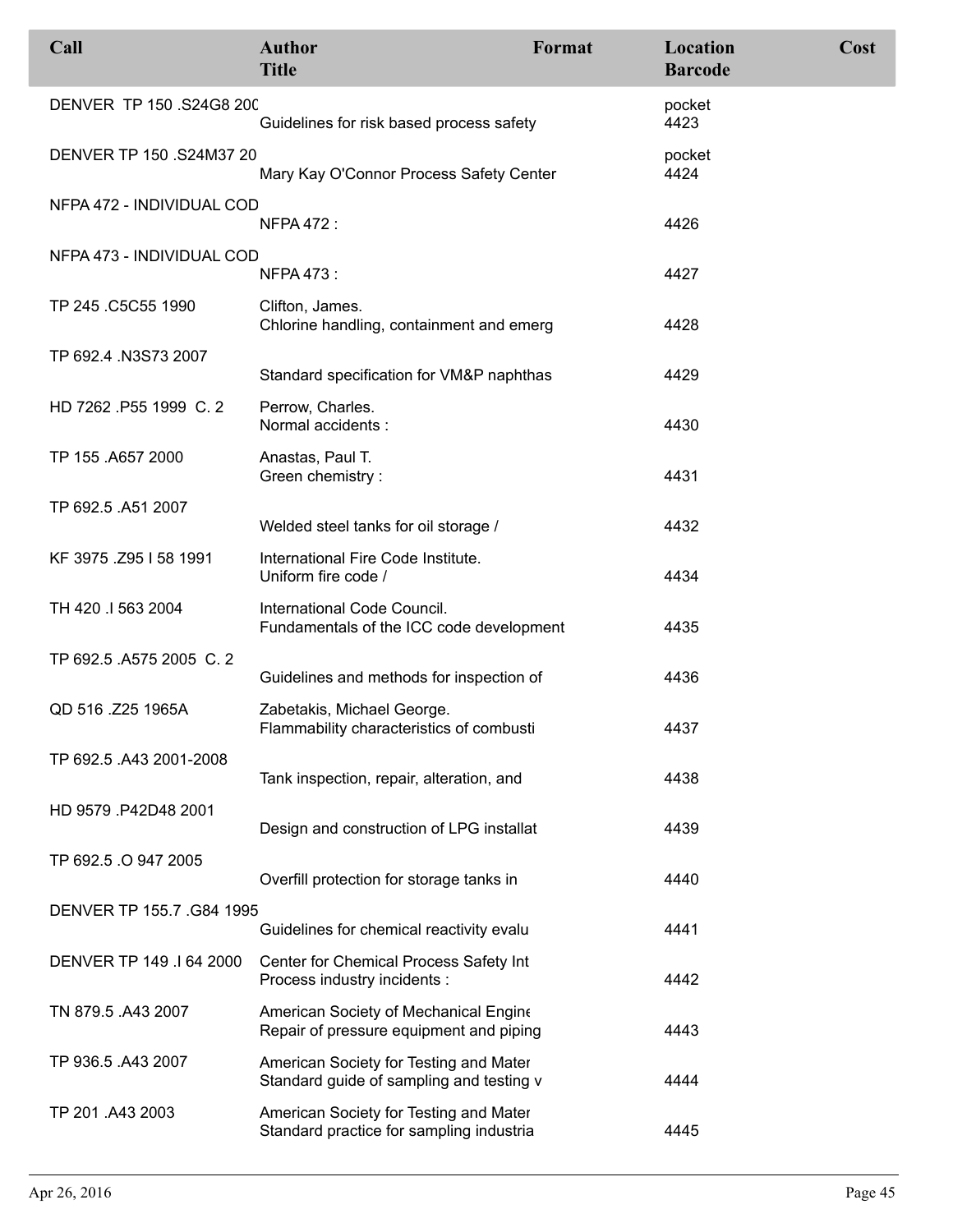| Call                                              | <b>Author</b><br><b>Title</b>                                                   | Format | Location<br><b>Barcode</b> | Cost |
|---------------------------------------------------|---------------------------------------------------------------------------------|--------|----------------------------|------|
| TD 746 .O 63 2003                                 | Operation of wastewater treatment plants                                        |        | 4446                       |      |
| TH 9705 .G37 2001                                 | Garcia, Mary Lynn.<br>The design and evaluation of physical pr                  |        | 4447                       |      |
| DENVER TP 155.7 .S25 1999 Sanders, R. E. (Roy E.) | Chemical process safety :                                                       |        | 4448                       |      |
| Q 183.3 .A1A44 2006                               | National Research Council.<br>America's lab report :                            |        | 4451                       |      |
| Q 225 .C47 2000                                   | National Safety Council. Environmental<br>Chemicals, the press, and the public: |        | 4452                       |      |
| HC 110 .E5S386 2007                               | Schapiro, Mark, 1955-<br>Exposed:                                               |        | 4455                       |      |
| DENVER HD 49.W45 2007 CWeick, Karl E.             | Managing the unexpected :                                                       |        | pocket<br>4456             |      |
| TK 1344 .M5F84 1975                               | Fuller, John Grant, 1913-<br>We almost lost Detroit /                           |        | 4457                       |      |
| RC 268 .E673 1998                                 | Epstein, Samuel S.<br>The politics of cancer revisited /                        |        | 4458                       |      |
| T 55.3 .A4A55 2007                                | Alarm systems:                                                                  |        | 4459                       |      |
| HE 194.5 .E9S42 2005                              | Shaping public safety investigations of                                         |        | 4460                       |      |
| T 55.3 .H3M36 2001                                | Managing hazardous materials incidents [                                        |        | 4461                       |      |
| TP 692.4 .N3S82 2003 C.1                          | Standard test method for detailed analys                                        |        | 4462                       |      |
| TP 692.4 .N3S82 2003 C.2                          | Standard test method for detailed analys                                        |        | 4463                       |      |
| TP 55 .M562 2007                                  | Minimum requirements for a comprehensive                                        |        | 4464                       |      |
| TH 9445 .G7D42 1990                               | Deadly dust II [videorecording].                                                |        | 4465                       |      |
| TH 9445 .G7D43 1995                               | Deadly dust III [videorecording].                                               |        | 4466                       |      |
| TP 151 P45 2007                                   | Perry, Robert H., 1924-1978.<br>Perry's chemical engineers' handbook.           |        | 4467                       |      |
| T 55 .M564 2007                                   | Safety requirements for assisted-rescue                                         |        | 4468                       |      |
| TP 690.6 .B7 2007 C.1                             | The Report of the BP U.S. refineries ind                                        |        | 4470                       |      |
| RA 418 .H388 2003                                 | Health and social justice :                                                     |        | 4471                       |      |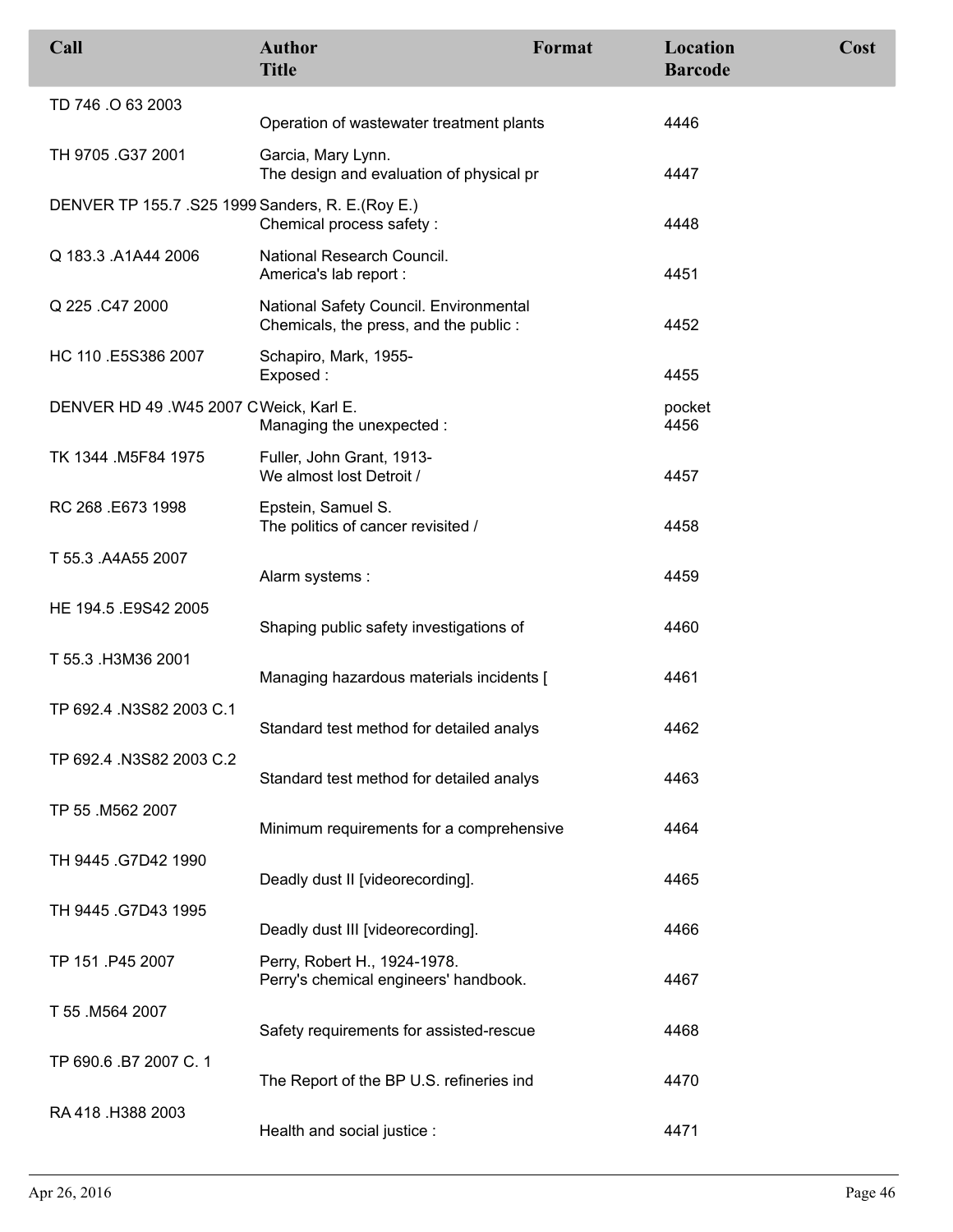| Call                  | <b>Author</b><br><b>Title</b>                                                       | Format | Location<br><b>Barcode</b> | Cost |
|-----------------------|-------------------------------------------------------------------------------------|--------|----------------------------|------|
| RC 268.25 .D383 2007  | Davis, Devra Lee.<br>The secret history of the war on cancer                        |        | 4472                       |      |
| TH 420 .B85 2002      | Building construction and safety code /                                             |        | 4473                       |      |
| TA 368 .T86 2006 CD   | 2006 International codes [electronic res                                            |        | 4474                       |      |
| T 55 .R45 1994        | Rekus, John.<br>Complete confined spaces handbook /                                 |        | 4477                       |      |
| HD 49 .P367 2000      | Paradies, Mark.<br>TapRooT:                                                         |        | 4479                       |      |
| T 55 .C656 2002       | Confined space entry and emergency respo                                            |        | 4480                       |      |
| QD 516 .I 64 2006 CD  | Sixth International Symposium on Hazards                                            |        | 4481                       |      |
| RC 967 .R46 2004      | Report from the 1999 National Conference                                            |        | 4482                       |      |
| SD 421.32 .M9M33 1993 | Maclean, Norman.<br>Young men & fire /                                              |        | 4483                       |      |
| T 55.S245 2000        | Sargent, Chase.<br>Confined space rescue /                                          |        | 4484                       |      |
| HD 6509 .M39L46 2007  | Leopold, Les.<br>The man who hated work and loved labor:                            |        | 4485                       |      |
| TN 313 .M338 2007     | McAteer, Davitt.<br>Monongah:                                                       |        | 4486                       |      |
| T 55 .A43 2002 CD     | American Society of Safety Engineers (<br>Proceedings (electronic resource) : Safe  |        | 4488                       |      |
| T 55 .A43 2003 CD     | American Society of Safety Engineers (<br>Proceedings (electronic resource) : Safe  |        | 4489                       |      |
| T 55 .A43 2007 CD     | American Society of Safety Engineers (<br>Proceedings (electronic resource) : Safe  |        | 4490                       |      |
| TP 155.7 .Z56 2006    | Zlokarnik, Marko, 1931-<br>Scale-up in chemical engineering /                       |        | 4491                       |      |
| RA 1215 .S58 2008 V.1 | Sittig's handbook of toxic and hazardous                                            |        | 4492                       |      |
| RA 1215 .S58 2008 V.2 | Sittig's handbook of toxic and hazardous                                            |        | 4493                       |      |
| TP 690 .A1N67 2005 CD | National Petrochemical & Refiners Assoc<br>NPRA 2005 Annual Meeting [electronic res |        | 4495                       |      |
| TP 690 .A1N67 2006 CD | National Petrochemical & Refiners Asso<br>NPRA 2006 Annual Meeting [electronic res  |        | 4496                       |      |
| TP 690 .A1N67 2007 CD | National Petrochemical & Refiners Asso<br>NPRA 2007 Annual Meeting [electronic res  |        | 4497                       |      |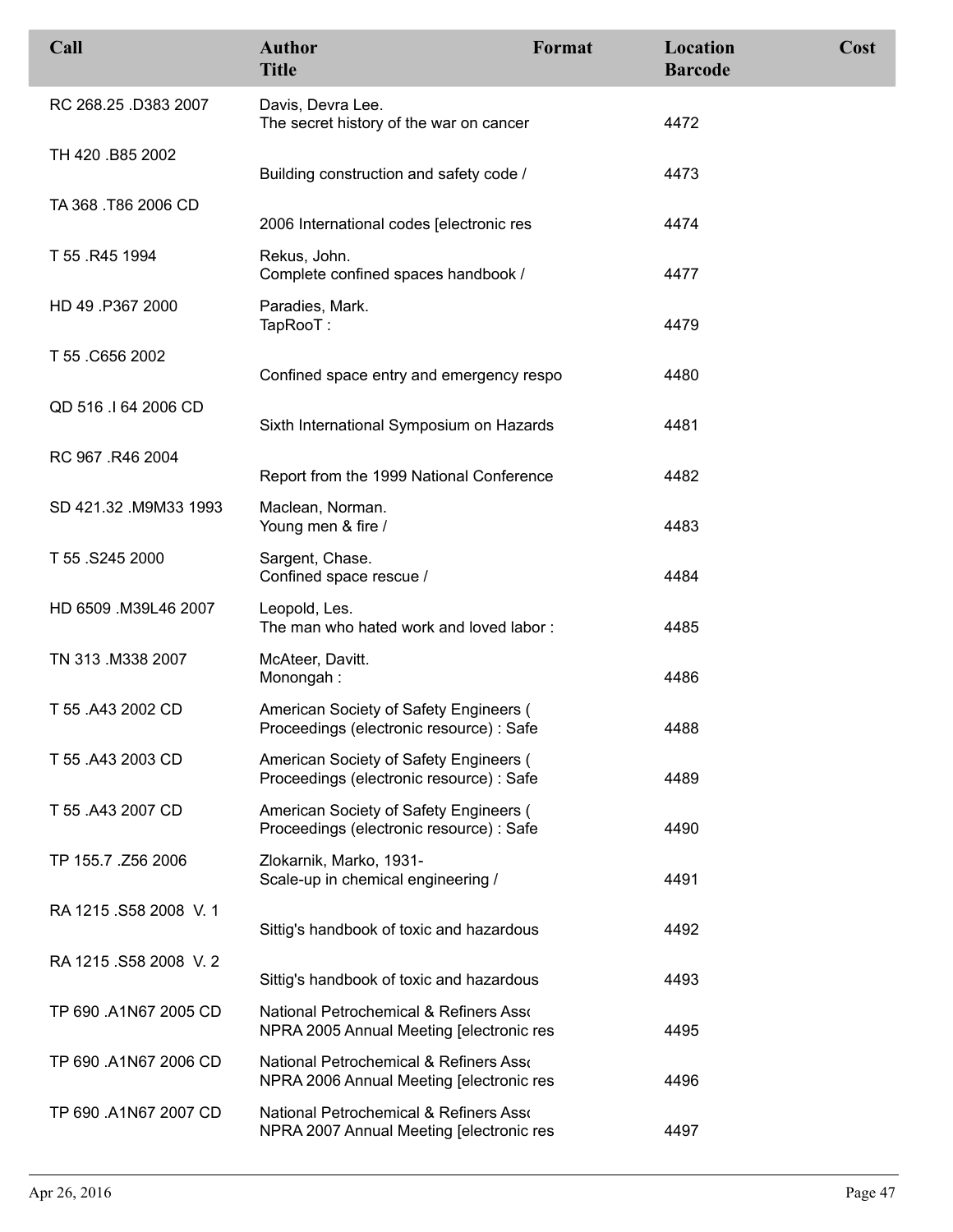| Call                                     | <b>Author</b><br><b>Title</b>                                | Format | Location<br><b>Barcode</b> | Cost |
|------------------------------------------|--------------------------------------------------------------|--------|----------------------------|------|
| HD 7262.25 .H46 1987                     | Hendrick, Kingsley.<br>Investigating accidents with STEP /   |        | 4498                       |      |
| PN 1997 .S55 2003 DVD                    | Silkwood [videorecording] /                                  |        | 4499                       |      |
| BJ 1725 .D45 2007 C. 1                   | Dekker, Sidney.<br>Just culture:                             |        | 4500                       |      |
| BJ 1725 .D45 2007 C. 2                   | Dekker, Sidney.<br>Just culture :                            |        | 4501                       |      |
| DENVER BJ 1725 .D45 2007 Dekker, Sidney. | Just culture:                                                |        | 4502                       |      |
| TH 9445 .M4P76 2008 C. 1                 | Protection against ignitions arising out                     |        | 4503                       |      |
| TP 761 .L5L53 2007                       | LNG fire protection and emergency respon                     |        | 4504                       |      |
| TP 692.5 .A452 2001                      | Guidelines and procedures for entering a                     |        | 4505                       |      |
| TP 245 .S7S62 2006                       | Chlorine Institute.<br>Sodium hypochlorite manual /          |        | 4506                       |      |
| TH 9446 .L57U53 2003                     | Understanding fire protection for flamma                     |        | 4507                       |      |
| T 55 .C577 2007                          | CMC Rescue, Inc.<br>Confined space entry and rescue manual / |        | 4508                       |      |
| RA 1229 M53 2008                         | Michaels, David, 1954-<br>Doubt is their product :           |        | 4509                       |      |
| TP 155.5 .S76 2008                       | Stoessel, Francis.<br>Thermal safety of chemical processes : |        | 4510                       |      |
| DENVER NFPA 2009 V.1                     | NFPA National fire codes, 2009 :                             |        | pocket<br>4511             |      |
| DENVER NFPA 2009 V. 2                    | NFPA National fire codes, 2009 :                             |        | pocket<br>4512             |      |
| DENVER NFPA 2009 V. 3                    | NFPA National fire codes, 2009 :                             |        | pocket<br>4513             |      |
| DENVER NFPA 2009 V. 4                    | NFPA National fire codes, 2009 :                             |        | pocket<br>4514             |      |
| DENVER NFPA 2009 V.5                     | NFPA National fire codes, 2009 :                             |        | pocket<br>4515             |      |
| DENVER NFPA 2009 V.6                     | NFPA National fire codes, 2009 :                             |        | pocket<br>4516             |      |
| DENVER NFPA 2009 V.7                     | NFPA National fire codes, 2009 :                             |        | pocket<br>4517             |      |
| DENVER NFPA 2009 V.8                     | NFPA National fire codes, 2009 :                             |        | pocket<br>4518             |      |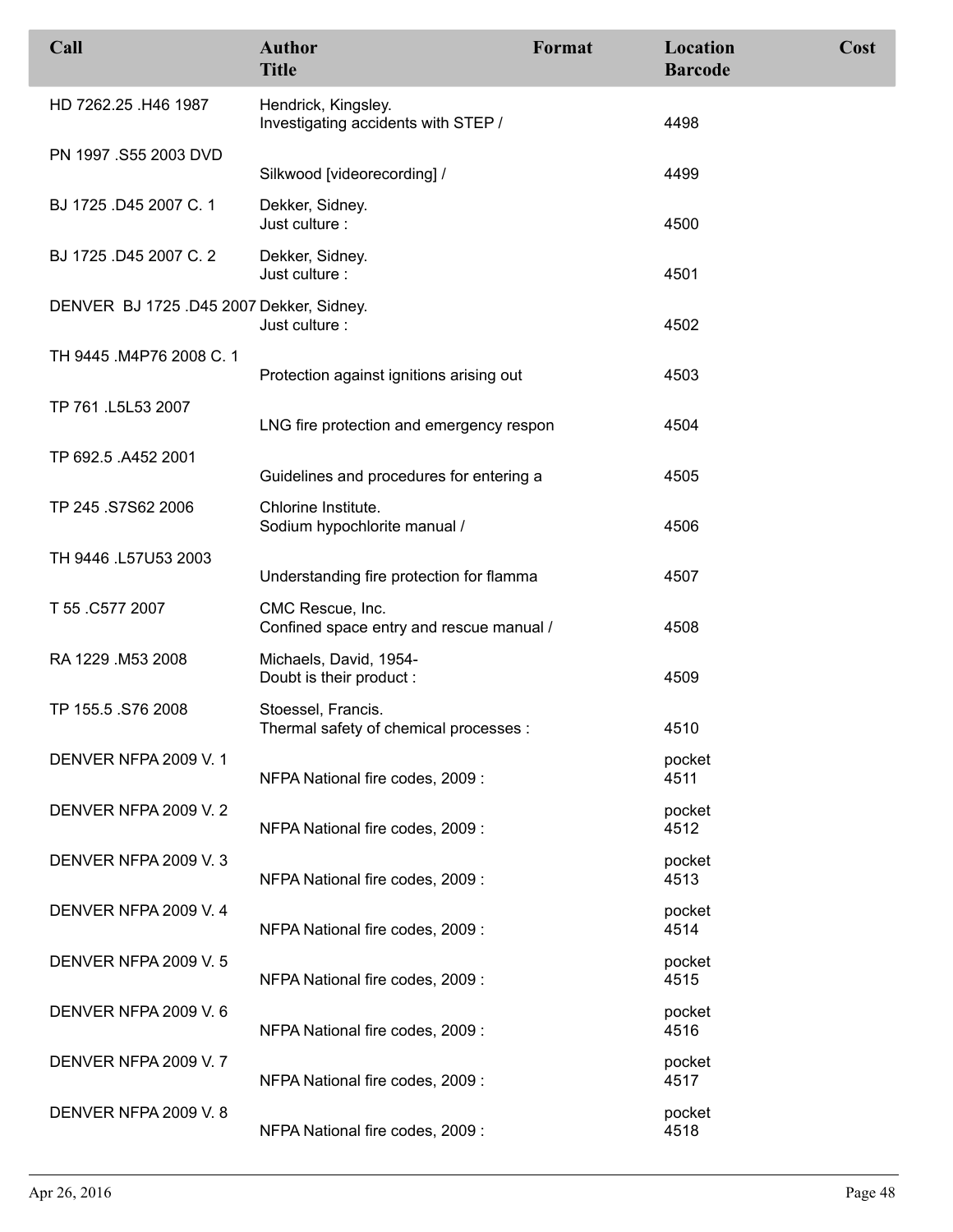| Call                          | <b>Author</b><br><b>Title</b>                                    | Format | Location<br><b>Barcode</b> | Cost |
|-------------------------------|------------------------------------------------------------------|--------|----------------------------|------|
| DENVER NFPA 2009 V. 9         | NFPA National fire codes, 2009 :                                 |        | pocket<br>4519             |      |
| <b>DENVER NFPA 2009 V. 10</b> | NFPA National fire codes, 2009 :                                 |        | pocket<br>4520             |      |
| <b>DENVER NFPA 2009 V. 11</b> | NFPA National fire codes, 2009 :                                 |        | pocket<br>4521             |      |
| <b>DENVER NFPA 2009 V. 12</b> | NFPA National fire codes, 2009 :                                 |        | pocket<br>4522             |      |
| <b>DENVER NFPA 2009 V. 13</b> | NFPA National fire codes, 2009 :                                 |        | pocket<br>4523             |      |
| <b>DENVER NFPA 2009 V. 14</b> | NFPA National fire codes, 2009 :                                 |        | pocket<br>4524             |      |
| <b>DENVER NFPA 2009 V. 15</b> | NFPA National fire codes, 2009 :                                 |        | pocket<br>4525             |      |
| <b>DENVER NFPA 2009 V. 16</b> | NFPA National fire codes, 2009 :                                 |        | pocket<br>4526             |      |
| TP 155.5 .A84 2008            | Atherton, John.<br>Incidents that define process safety /        |        | 4527                       |      |
| TP 149 .H395 1960-2006 CD     | Hazards archive symposia I-XIX [electron                         |        | 4528                       |      |
| TP 149 .H395 2008 CD          | Hazards XX [electronic resource] :                               |        | 4529                       |      |
| TH 9116 .N45 2005             | National Fire Protection Association.<br>NFPA glossary of terms. |        | 4530                       |      |
| T 55.3 .H3A38 1997            | After the event:                                                 |        | 4531                       |      |
| HD 79 .D45B38 2008            | Bates, Frederick L.<br>Living conditions, disasters, and develo  |        | 4532                       |      |
| TT 305 .N42 2007              | Near-white metal blast cleaning /                                |        | 4533                       |      |
| TT 305 .S721 1998             | Standard procedure for evaluating painti                         |        | 4534                       |      |
| TT 305 .C65 2007              | Commercial blast cleaning /                                      |        | 4535                       |      |
| TT 305 .S722 2000             | Standard procedure for the qualification                         |        | 4536                       |      |
| KUC 142.3 .H67 2007           | Hopkins, Andrew.<br>Lessons from Gretley :                       |        | 4554                       |      |
| TA 169.5 .G47 2008            | Gerstein, Marc S.<br>Flirting with disaster:                     |        | 4555                       |      |
| GC 1552 .P75U56 1990 CD       | Marine accident report :                                         |        | 4556                       |      |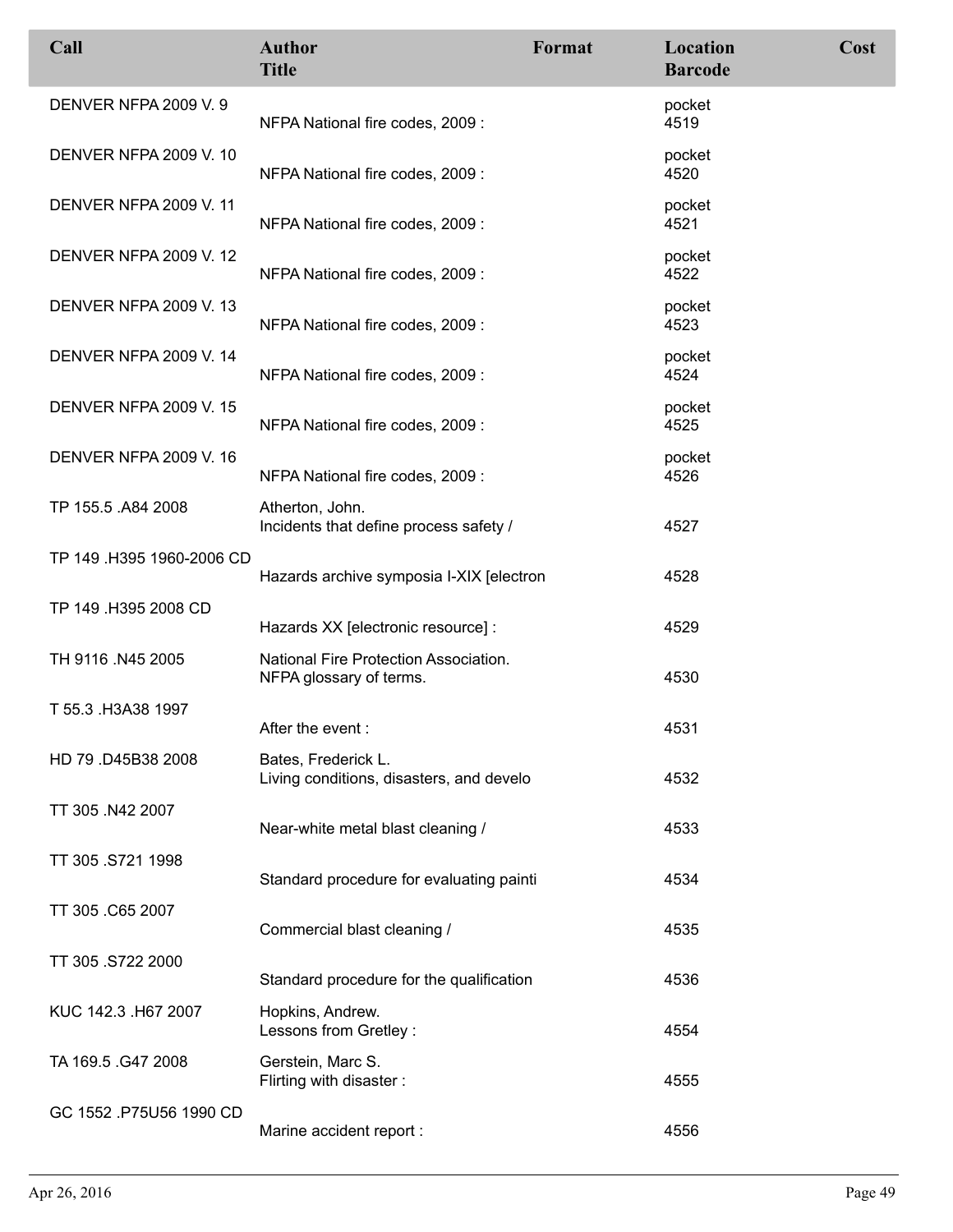| Call                     | <b>Author</b><br><b>Title</b>                                                     | Format | Location<br><b>Barcode</b> | Cost |
|--------------------------|-----------------------------------------------------------------------------------|--------|----------------------------|------|
| TP 150 .A23M35 2008      | Major accidents to the environment :                                              |        | 4557                       |      |
| T 55.W53 2008            | Whittingham, R. B., (Robert B.)<br>Preventing corporate accidents :               |        | 4558                       |      |
| TP 215 .R43 2005         | NACE International.<br>Recommended practice for the design, fab                   |        | 4559                       |      |
| TP 156 .D5H39 2008       | Hazards of oil refining distillation uni                                          |        | 4560                       |      |
| TA 684 .B56 1966         | Blodgett, Omer W.<br>Design of welded structures /                                |        | 4561                       |      |
| TA 357 .F56 2006         | Flow of fluids through valves, fittings,                                          |        | 4562                       |      |
| TA 357 .F56M 2006        | Flow of fluids through valves, fittings,                                          |        | 4563                       |      |
| TA 166 .N39 2004         | Nemeth, Christopher P.<br>Human factors methods for design:                       |        | 4564                       |      |
| T 55 .S3282 2008         | Schneid, Thomas D.<br>Corporate safety compliance :                               |        | 4565                       |      |
| HF 5548.8 .G568 2006     | Glendon, A. lan<br>Human safety and risk management /                             |        | 4566                       |      |
| TA 160.4 .C43 2008       | Changing the conversation:                                                        |        | 4567                       |      |
| TP 155 .K544 1996        | Kletz, Trevor A.<br>Dispelling chemical engineering myths /                       |        | 4568                       |      |
| TA 169 .R47 2008         | Hollnagel, Erik, ed.<br>Resilience engineering perspectives :                     |        | 4569                       |      |
| TN 811 .A82M68 1999      | Hopkins, Andrew, 1945-<br>Managing major hazards:                                 |        | 4570                       |      |
| TH 9445 .D5D57 2005      | Distilled Spirits Council of the U.S.<br>Recommended fire protection practices fo |        | 4571                       |      |
| DENVER TP 150 .S24M37 20 | Mary Kay O'Connor Process Safety Center                                           |        | pocket<br>4572             |      |
| TP 149 .K634 1992        | Kochan, Thomas A.<br>Managing the safety of contingent worker                     |        | 4573                       |      |
| T 227.8 .A73 2008        | Arc welding safety:                                                               |        | 4574                       |      |
| HD 7264 G5 1925          | Gibbs, William Edward.<br>The dust hazard in industry /                           |        | 4575                       |      |
| TS 156 .R665 2008        | Root cause analysis handbook :                                                    |        | 4576                       |      |
| T 55.3 .H3E43 2008       | 2008 Emergency response guidebook :                                               |        | 4577                       |      |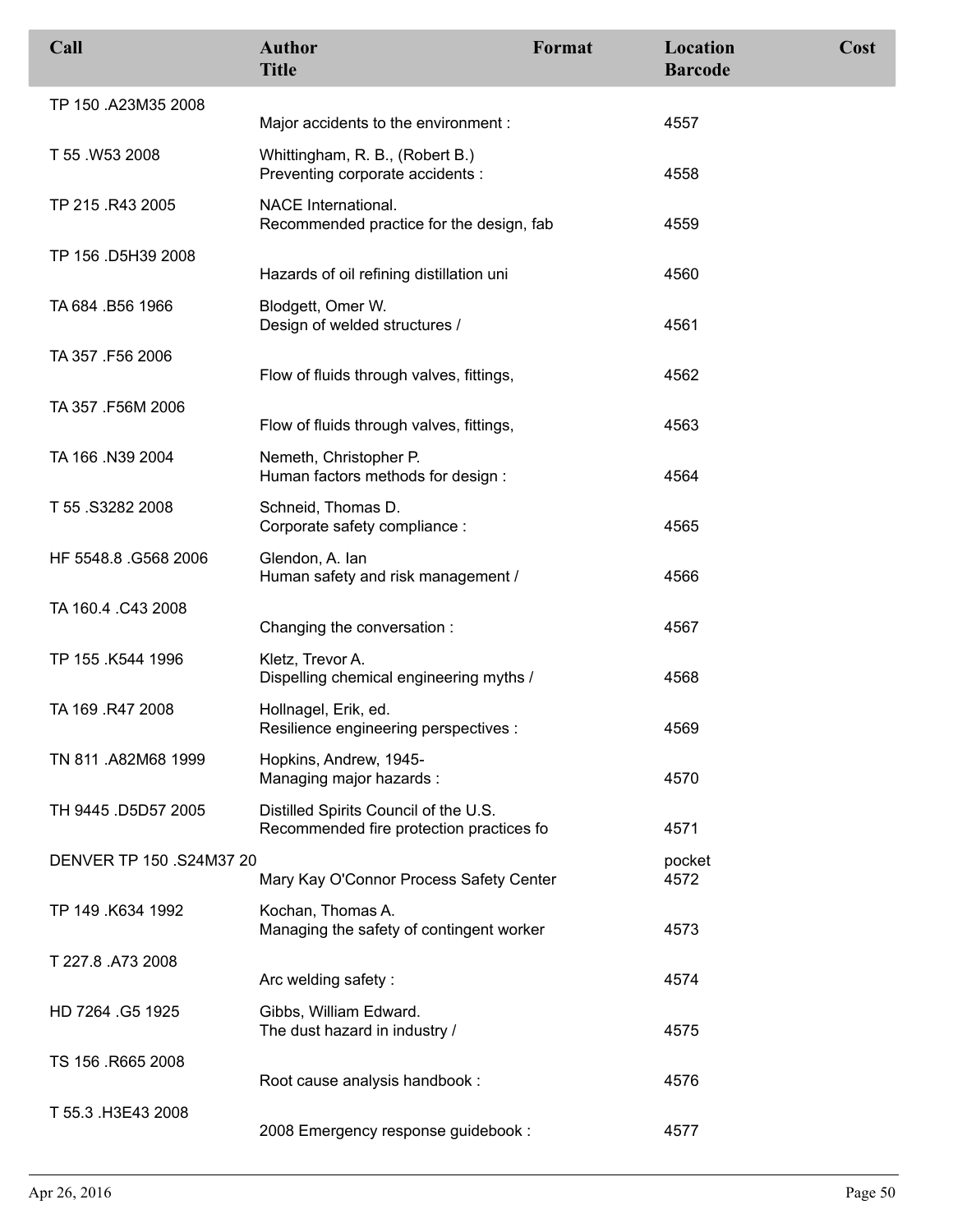| Call                     | <b>Author</b><br><b>Title</b>                                      | Format | Location<br><b>Barcode</b> | Cost |
|--------------------------|--------------------------------------------------------------------|--------|----------------------------|------|
| GC 30 .C68A3 2007        | Cousteau, Jacques Yves.<br>The human, the orchid, and the octopus: |        | 4581                       |      |
| TP 150 .S24C73 2008      | Crawley, Frank.<br>HAZOP : guide to best practice :                |        | 4582                       |      |
| RA 1213 .B25 2008        | Baker, Nena, 1959-<br>The body toxic:                              |        | 4583                       |      |
| TP 692.5 .L49 2008       | Liquid hydrocarbon storage tank fires :                            |        | 4584                       |      |
| QA 76.73 .B3H33 2008     | Halvorson, Michael.<br>Microsoft Visual Basic 2008:                |        | 4586                       |      |
| Q 171 F385 1999          | Feynman, Richard Phillips.<br>The pleasure of finding things out : |        | 4588                       |      |
| TH 9445 .H254 2009 C. 1  | Haraway, Mark.<br>Large-scale incident management :                |        | 4589                       |      |
| TH 9445 .H254 2009 C. 2  | Haraway, Mark.<br>Large-scale incident management :                |        | 4590                       |      |
| HD 9715 .C6P601 2005     | Construction purchasing:                                           |        | 4591                       |      |
| HD 9715 .C6P801 2004     | Construction safety:                                               |        | 4592                       |      |
| HD 9715 .C6P802 2004     | Construction safety:                                               |        | 4593                       |      |
| HD 9715 .C6P803 2004     | Construction safety:                                               |        | 4594                       |      |
| HD 9715 .C6P804 2004     | Construction safety:                                               |        | 4595                       |      |
| HD 9715 .C6P805 2004     | Construction safety:                                               |        | 4596                       |      |
| HD 9715 .C6P806 2004     | Construction safety:                                               |        | 4597                       |      |
| HD 9715 .C91002 2005     | Construction strategy :                                            |        | 4598                       |      |
| HD 9715 .C6T404 2006     | Construction labor:                                                |        | 4599                       |      |
| HD 9715 .C6R807 2004     | Construction owners' safety blueprint /                            |        | 4600                       |      |
| TP 201 .G85 2008         | Guidelines for chemical transportation s                           |        | 4601                       |      |
| DENVER TP 150 .S24M37 20 | Mary Kay O'Connor Process Safety Center                            |        | pocket<br>4608             |      |
| TP 692.5 .A51A 2007      | Welded tanks for oil storage :                                     |        | 4609                       |      |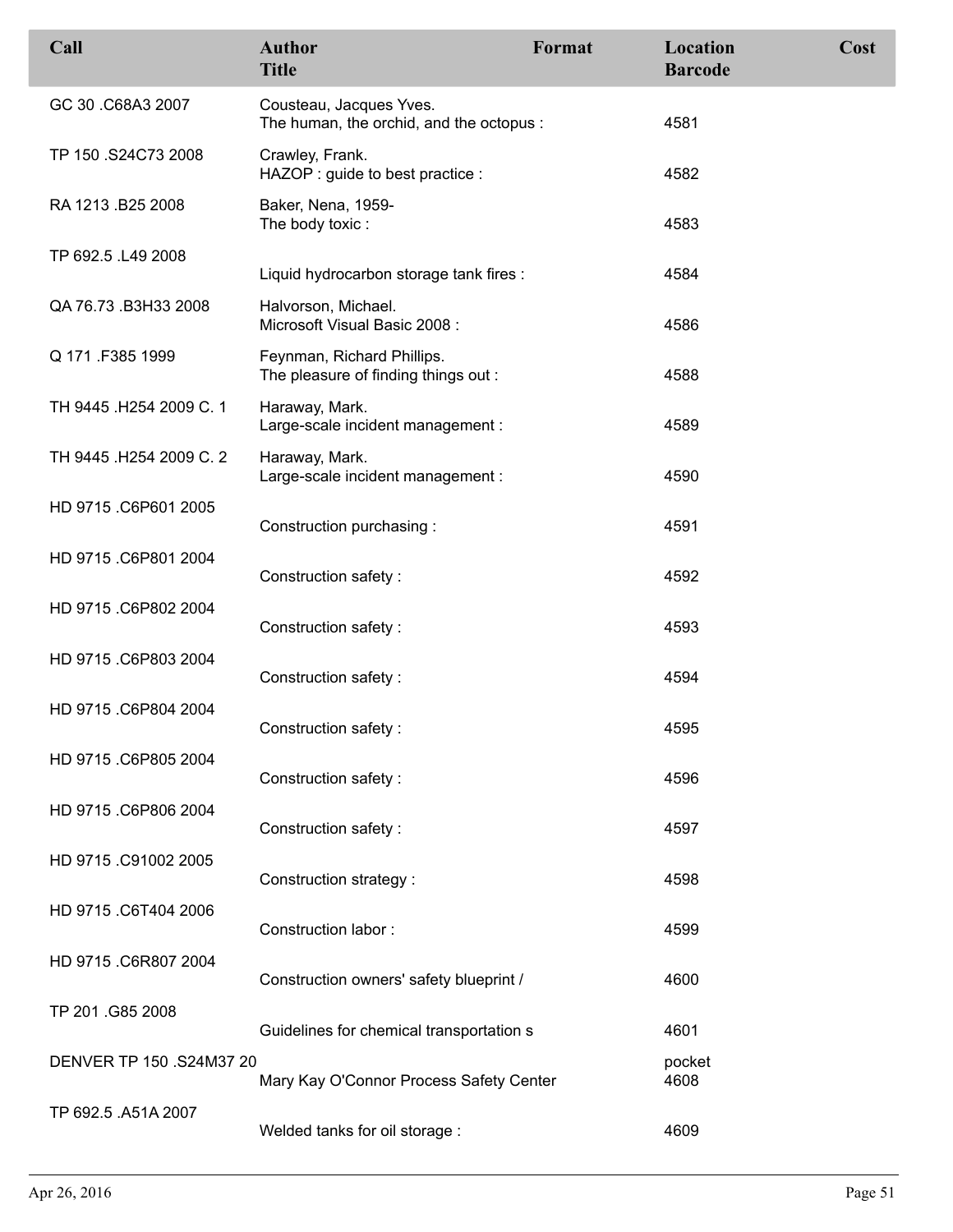| Call                                              | <b>Author</b><br><b>Title</b>                                        | Format | Location<br><b>Barcode</b> | Cost |
|---------------------------------------------------|----------------------------------------------------------------------|--------|----------------------------|------|
| TP 692.5 .D475 2005 C. 1                          | Design, construction, operation, mainten                             |        | Lost<br>4610               |      |
| QA 76.76 .H94G65 1998                             | Goodman, Danny.<br>Dynamic HTML:                                     |        | 4611                       |      |
| T 11.B78 1993                                     | Brusaw, Charles T.<br>Handbook of technical writing /                |        | 4615                       |      |
| T 55.3 .H3T86 2008                                | 2008 nationwide survey of Local Emergenc                             |        | 4616                       |      |
| TH 9446 .C5S46 2008                               | Sensenig, Daryl.<br>Chemical fire in Apex, North Carolina (O         |        | 4622                       |      |
| DENVER RC 268.25 .N53 20(Nichols, Nancy A., 1959- | Lake effect:                                                         |        | 4623                       |      |
| TH 851 .M56 2005                                  | Minimum design loads for buildings and o                             |        | 4624                       |      |
| T 54 .S24 2007                                    | Safety manual for an electric utility /                              |        | 4625                       |      |
| TA 169.7 .R43 2008                                | Reason, James.<br>The human contribution :                           |        | 4626                       |      |
| DENVER TA 169.7 .R43 2008 Reason, James.          | The human contribution:                                              |        | 4627                       |      |
| TP 149 .I 47 2009                                 | Inherently safer chemical processes :                                |        | 4628                       |      |
| TP 963 .F4A26 2001                                | Fertilizer Institute.<br>Abovegound storage tanks of liquid ferti    |        | 4630                       |      |
| TA 174 .F27 1989                                  | Farag, Mahmoud M., 1937-<br>Selection of materials and manufacturing |        | 4632                       |      |
| TP 692.5 .M94 1997                                | Myers, Philip E.<br>Aboveground storage tanks /                      |        | 4634                       |      |
| T 55.3 .H3E25 2005                                | Eckhoff, Rolf K.<br>Explosion hazards in the process industr         |        | 4635                       |      |
| TH 7684 15153 2007                                | Industrial ventilation :                                             |        | 4636                       |      |
| TH 7684 .I 5 I 538 2007                           | Industrial ventilation :                                             |        | 4637                       |      |
| HD 58.8 .S626 1995                                | Skarke, Gary.<br>The change management toolkit for reengi            |        | 4638                       |      |
| TC 179 .C35 2002                                  | Cameron hydraulic data:                                              |        | 4639                       |      |
| DENVER QP 405. W55 2008 Wickens, Christopher D.   | Applied attention theory /                                           |        | 4640                       |      |
| DENVER QD 21 .H26 2008                            | Hager, Thomas.<br>The alchemy of air:                                |        | 4641                       |      |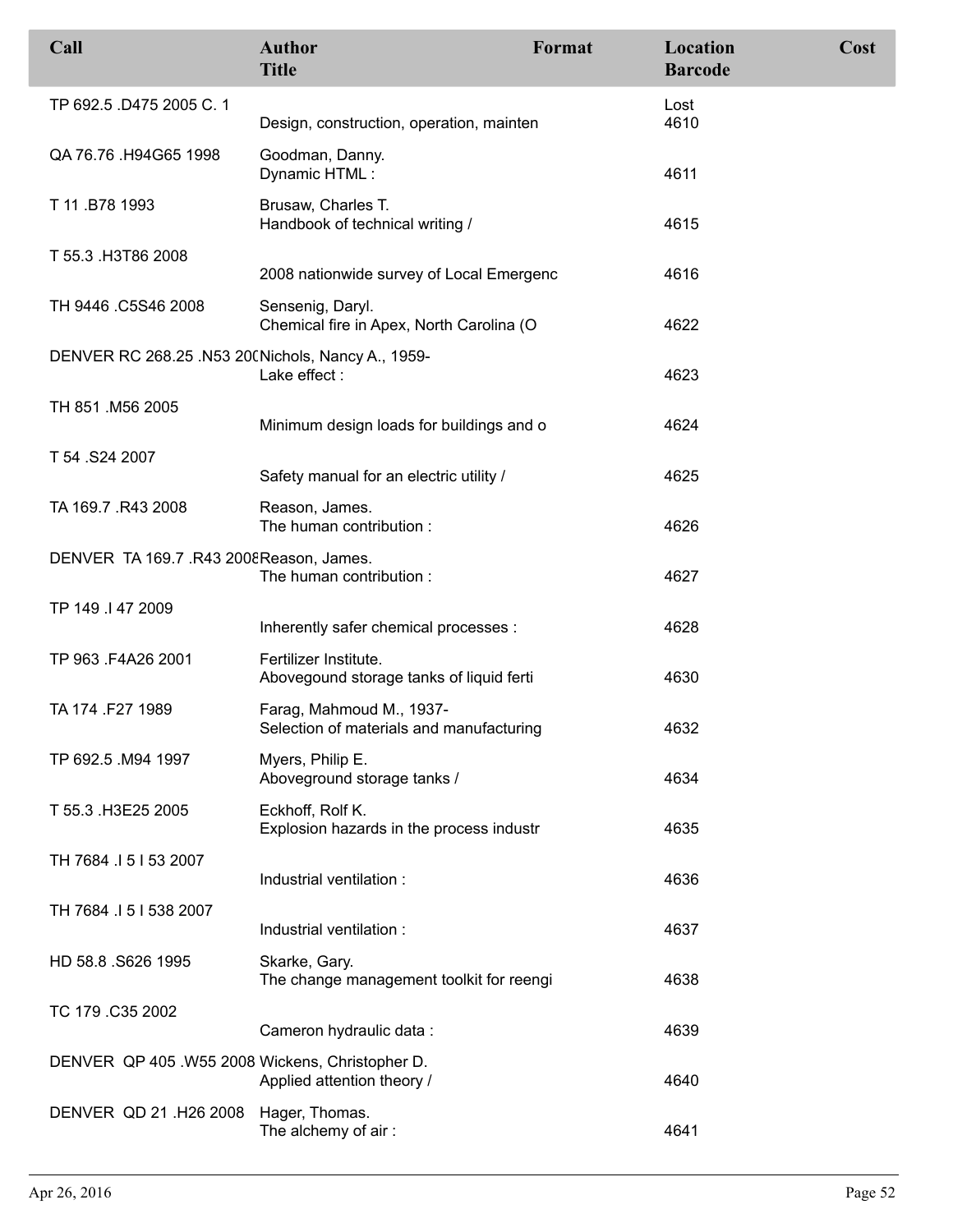| Call                                           | <b>Author</b><br><b>Title</b>                                              | Format | Location<br><b>Barcode</b> | Cost |
|------------------------------------------------|----------------------------------------------------------------------------|--------|----------------------------|------|
| TA 409 T325 1973                               | Tada, Hiroshi.<br>The stress analysis of cracks handbook /                 |        | 4642                       |      |
| TP 690.6 .H67 2009 C. 1                        | Hopkins, Andrew, 1945-<br>Failure to learn :                               |        | 4643                       |      |
| TP 690.6 .H67 2009 C. 2                        | Hopkins, Andrew, 1945-<br>Failure to learn :                               |        | 4644                       |      |
| HD 70 .U5H66 2009                              | Hopper, Kenneth, 1926-<br>The Puritan gift:                                |        | 4645                       |      |
| VK 203 .W35 2005                               | Waldron, Jonathan K.<br>Maritime security initiatives :                    |        | 4646                       |      |
| TP 245 .C5N67 2006                             | North American chlor-alkali industry pla                                   |        | 4647                       |      |
| DENVER TL 867 .M363 2009 McDonald, Allan J.    | Truth, lies, and o-rings:                                                  |        | 4648                       |      |
| DENVER BF 481 .L67 2009 Loukopoulos, Loukia D. | The multitasking myth:                                                     |        | 4649                       |      |
| DENVER BF 441 .B725 2008 Brafman, Ori.         | Sway:                                                                      |        | 4650                       |      |
| TP 690.3 .S594 PT. 1 2008                      | Sizing, selection, and installation of p                                   |        | 4652                       |      |
| TP 753 .E53 2004 V. 1                          | Engineering data book:                                                     |        | 4653                       |      |
| TP 753 .E53 2004 V. 2                          | Engineering data book:                                                     |        | 4654                       |      |
| TK 5102.94 .C78 1996                           | Cryptography's role in securing the info                                   |        | 4655                       |      |
| KF 390.5 .C6C75 2003                           | Critical information infrastructure prot                                   |        | 4656                       |      |
| TK 5105.59 .T78 1999                           | Trust in cyberspace. /                                                     |        | 4657                       |      |
| TP 150 .S24C44 2001                            | Cheremisinoff, Nicholas P.<br>Practical guide to industrial safety :       |        | 4658                       |      |
| T 55.3 .H3H673 2008                            | Houghton, Rick.<br>Emergency characterization of unknown ma                |        | 4659                       |      |
| TH 9446 .I 48K67 2001                          | Korver, W. O. E. (Willy O. E.)<br>Electrical safety in flammable gas/vapor |        | 4660                       |      |
| TD 1030 .N49 2007                              | New research on hazardous materials /                                      |        | 4661                       |      |
| DENVER TP 361.S76 1998                         | The storage of flammable liquids in cont                                   |        | 4662                       |      |
| TP 692.5 Y68 1973                              | Young, W. B.<br>Floating roofs:                                            |        | 4663                       |      |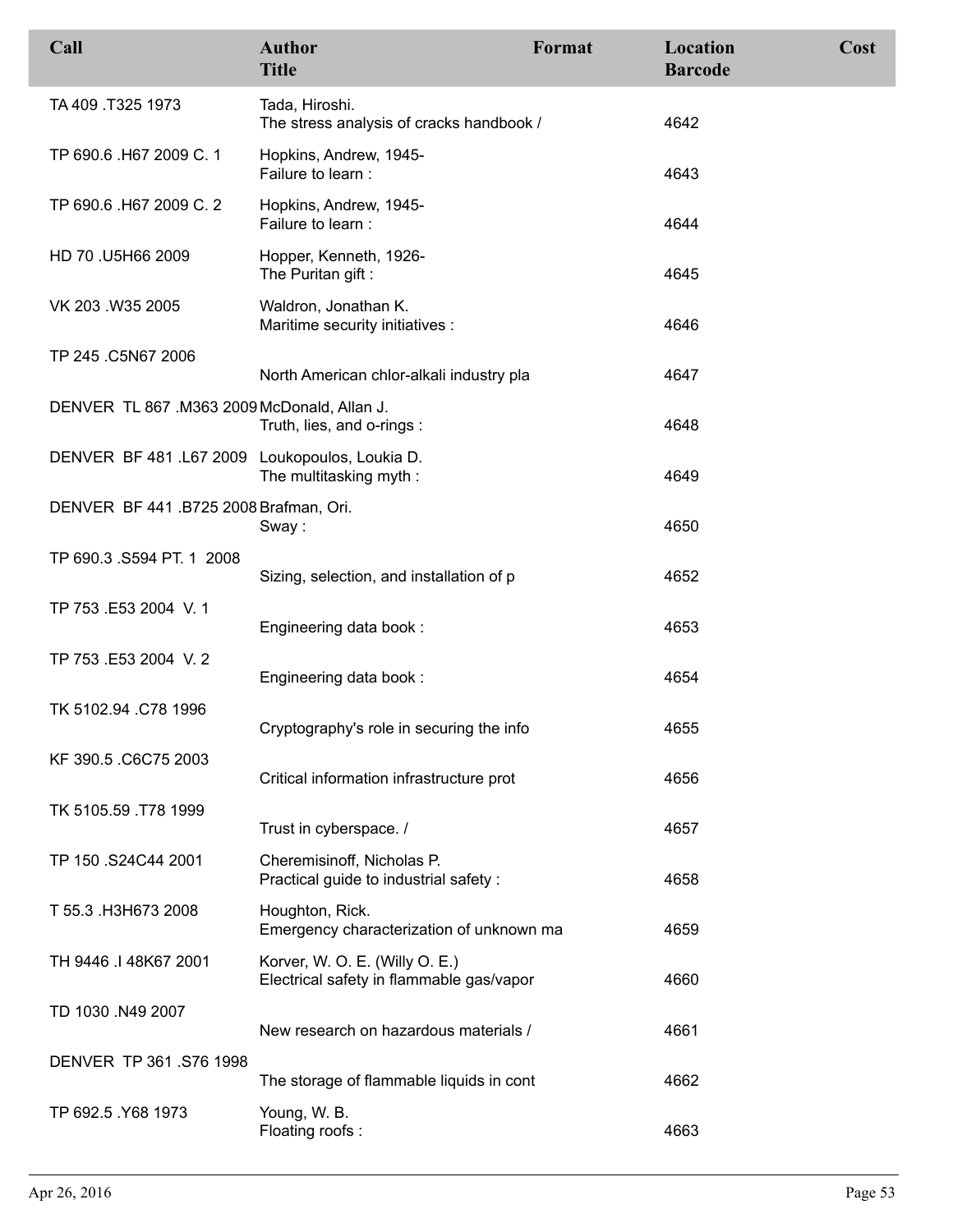| Call                                          | <b>Author</b><br><b>Title</b>                                                      | Format | Location<br><b>Barcode</b> | Cost |
|-----------------------------------------------|------------------------------------------------------------------------------------|--------|----------------------------|------|
| DENVER TP 155.5 .G775 199                     | Guidelines for investigating chemical pr                                           |        | pocket<br>4664             |      |
| QD 63.5 .L42 1997 V.1                         | Learning by accident /                                                             |        | 4665                       |      |
| DENVER HV 675.W48 2004 Whittingham, Robert B. | The blame machine:                                                                 |        | pocket<br>4666             |      |
| TP 155.7 .P763 2010                           | Process technology equipment /                                                     |        | 4667                       |      |
| TP 149 .P763 2009                             | Safety science:                                                                    |        | 4668                       |      |
| JK 468 .P64B57 2006                           | Birkland, Thomas A.<br>Lessons of disaster:                                        |        | 4669                       |      |
| TL 553.5 .B52 2008                            | Bibel, George<br>Beyond the black box:                                             |        | 4670                       |      |
| TP 692.5 .A35 2005                            | American Petroleum Institute, Downstre<br>Safe operation of vacuum trucks in petro |        | 4671                       |      |
| TD 899 .P4G85 2009                            | Guidelines for commercial exploration an                                           |        | 4672                       |      |
| DENVER TP 361.S762 1998                       | The storage of flammable liquids in tank                                           |        | pocket<br>4673             |      |
| TP 223 .C42 1995                              | Anhydrous ammonia /                                                                |        | 4674                       |      |
| TP 223 .C43 1999                              | American national standard safety requir                                           |        | 4675                       |      |
| HD 7264 .M36 1993                             | Manual of recommended practice for combu                                           |        | 4676                       |      |
| DENVER HD 7264 .M36 1993                      | Manual of recommended practice for combu                                           |        | pocket<br>4677             |      |
| DENVER TP 690.6 .B7 2007 (                    | The Report of the BP U.S. refineries ind                                           |        | pocket<br>4678             |      |
| TP 159 .P3P33 1990                            | Packed columns:                                                                    |        | 4680                       |      |
| DENVER HD 7260 .A19 2007                      | Safe operation of hydrofluoric acid alky                                           |        | pocket<br>4681             |      |
| HD 8072.5 .G74 2009                           | Greenhouse, Steven.<br>The big squeeze :                                           |        | 4685                       |      |
| DENVER T 55 .S23 2003                         | American national standard safety requir                                           |        | pocket<br>4686             |      |
| DENVER TP 151 .A57 2005                       | Ali, Mohammad Farhat.<br>Handbook of industrial chemistry :                        |        | pocket<br>4687             |      |
| DENVER TP 155 .K544 1996 Kletz, Trevor A.     | Dispelling chemical engineering myths /                                            |        | pocket<br>4688             |      |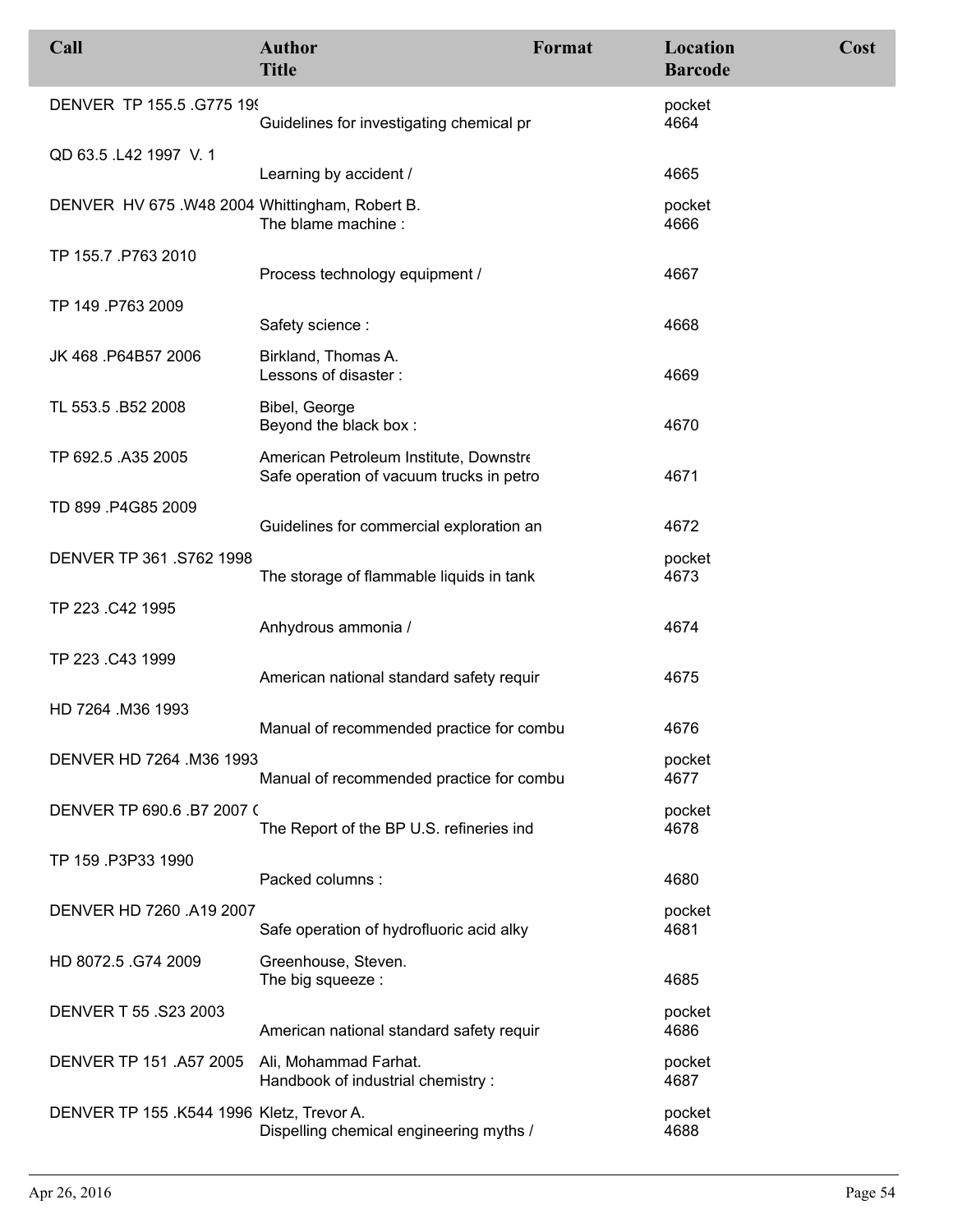| Call                                          | <b>Author</b><br><b>Title</b>                                                                 | Format | Location<br><b>Barcode</b> | Cost |
|-----------------------------------------------|-----------------------------------------------------------------------------------------------|--------|----------------------------|------|
| DENVER TP 754 .R43 2003                       | Recommended practice for the installatio                                                      |        | pocket<br>4689             |      |
| DENVER TP 155.5 .K54 2009 Kletz, Trevor A.    | What went wrong?:                                                                             |        | pocket<br>4690             |      |
|                                               | DENVER TP 151 .P45 2007 Perry, Robert H., 1924-1978.<br>Perry's chemical engineers' handbook. |        | pocket<br>4691             |      |
| DENVER TP 157 .L475 2008 Lieberman, Norman P. | A working guide to process equipment /                                                        |        | pocket<br>4692             |      |
| DENVER TP 155.2 .E58D63 2Doble, Mukesh.       | Green chemistry and engineering /                                                             |        | pocket<br>4693             |      |
| TP 758 .N385 2009                             | National fuel gas code handbook /                                                             |        | 4694                       |      |
| HD 7260 .A19 1992                             | Safe operation of hydrofluoric acid alky                                                      |        | 4695                       |      |
| DENVER TP 690.3 .A52 2004                     | Valve inspection and testing /                                                                |        | pocket<br>4696             |      |
| DENVER T 55 .C66C32 2005                      | Confined space entry.                                                                         |        | pocket<br>4697             |      |
| DENVER T 55 .C66H39 2004                      | Hazards of nitrogen and catalyst handlin                                                      |        | pocket<br>4698             |      |
| DENVER TP 149 .C665 2007                      | Control of work.                                                                              |        | pocket<br>4699             |      |
| DENVER TP 690.6 .S224 200                     | Safe ups and downs for process units.                                                         |        | pocket<br>4700             |      |
| DENVER TP 690.6 .S344 200                     | Safe handling of light ends.                                                                  |        | pocket<br>4701             |      |
| HV 8073 .F523 1992 C. 2                       | Fisher, Ronald P.<br>Memory-enhancing techniques for investig                                 |        | 4702                       |      |
| DENVER T 55.3 .S72G85 201                     | Guidelines for process safety metrics /                                                       |        | pocket<br>4703             |      |
| DENVER TP 692.5 .S225 200                     | Safe tank farms and (un)loading operatio                                                      |        | pocket<br>4704             |      |
| DENVER TP 692.5 .L49 2008                     | Liquid hydrocarbon storage tank fires :                                                       |        | pocket<br>4705             |      |
| DENVER TP 690.6 .H39 2005                     | Hazardous substances in refineries.                                                           |        | pocket<br>4706             |      |
| DENVER TK 152 .H38 2006                       | Hazards of electricity and static electr                                                      |        | pocket<br>4707             |      |
| DENVER TP 761 .L5L53 2007                     | LNG fire protection and emergency respon                                                      |        | pocket<br>4708             |      |
| DENVER TP 156 .D5H39 200                      | Hazards of oil refining distillation uni                                                      |        | pocket<br>4709             |      |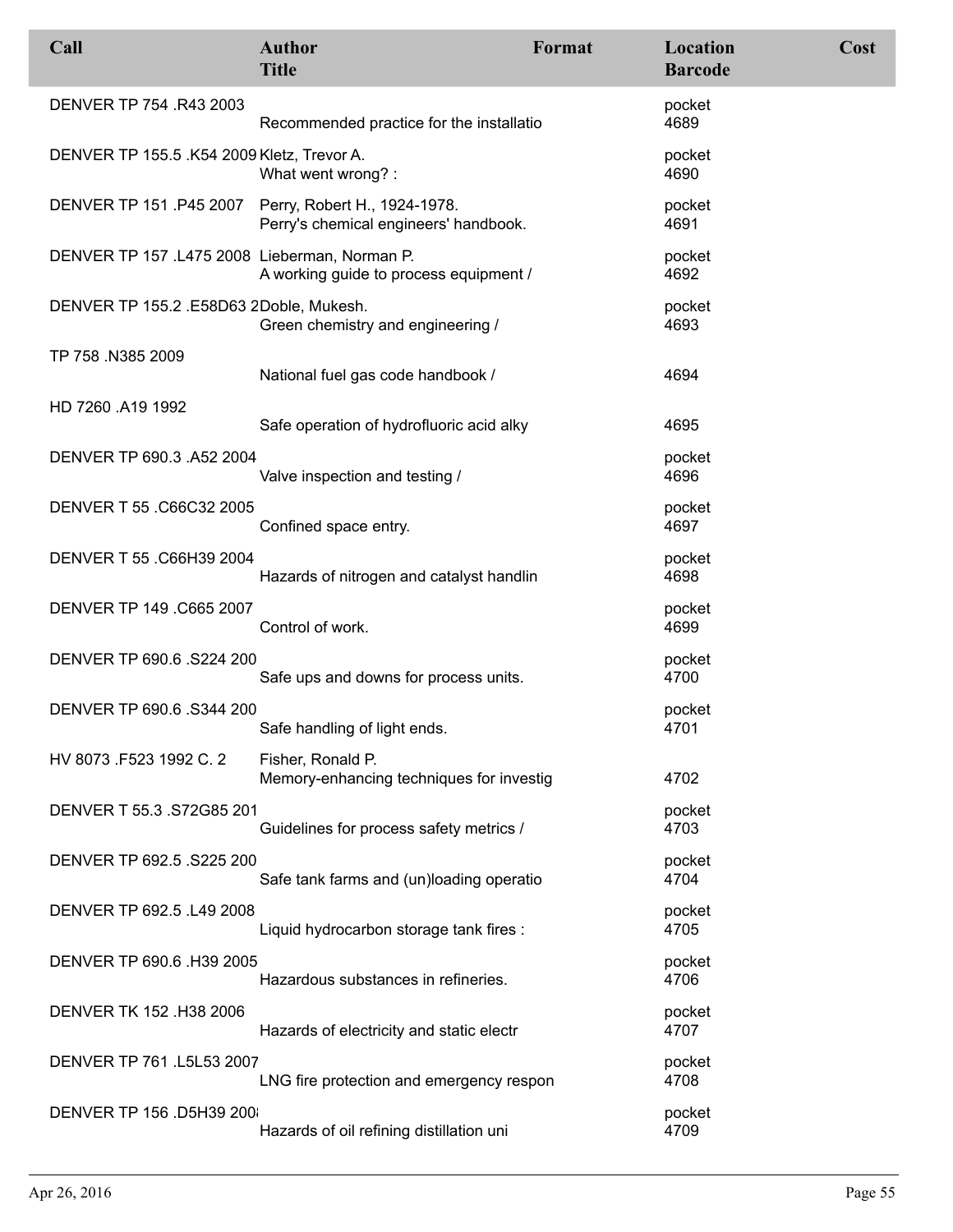| Call                                         | <b>Author</b><br><b>Title</b>                       | Format | Location<br><b>Barcode</b> | Cost |
|----------------------------------------------|-----------------------------------------------------|--------|----------------------------|------|
| DENVER TA 660 .T34H39 200                    | Hazards of trapped pressure and vacuum.             |        | pocket<br>4710             |      |
| DENVER TH 9445 .H75H67 2                     | Hotel fire safety.                                  |        | pocket<br>4711             |      |
| TP 155.5 .F736 2005                          | A framework for the use of key performan            |        | 4712                       |      |
| DENVER TP 150 .S24H39 200                    | Hazards of air and oxygen.                          |        | pocket<br>4713             |      |
| DENVER TJ 268 .H39 2004                      | Hazards of steam.                                   |        | pocket<br>4714             |      |
| T 55.3 .S72G85 2010                          | Guidelines for process safety metrics /             |        | 4715                       |      |
| TH 9445 .P4F5 2005                           | Fire protection in refineries /                     |        | 4716                       |      |
| DENVER TC 159 .H39 2004                      | Hazards of water.                                   |        | pocket<br>4717             |      |
| DENVER TH 7140 .S24 2005                     | Safe furnace and boiler firing.                     |        | pocket<br>4718             |      |
| DENVER TA 166 .H793 2010                     | Human factors in the design and evaluati            |        | pocket<br>4719             |      |
| TA 654.7 .E34 1950 CD                        | The effects of atomic weapons /                     |        | 4720                       |      |
| TA 166 .H793 2010                            | Human factors in the design and evaluati            |        | 4721                       |      |
| HD 9560.6 .Y47 1990                          | Yergin, Daniel.<br>The prize :                      |        | 4722                       |      |
| TH 9445 .W2F57 1984                          | The Fire and explosions at Cory's wareho            |        | 4723                       |      |
| PN 4129.15 .B47 2009                         | Berkun, Scott.<br>Confessions of a public speaker / |        | 4724                       |      |
| RA 399 .A1G39 2010                           | Gawande, Atul.<br>The checklist manifesto:          |        | 4725                       |      |
| TP 157 .C414 2010                            | Chemical process equipment :                        |        | 4726                       |      |
| DENVER HD 58.9 .S46 2006 Senge, Peter M.     | The fifth discipline :                              |        | pocket<br>4727             |      |
| T 55.3 H3H354 1995                           | Handbook on hazardous materials manageme            |        | 4728                       |      |
| DENVER HD 49 .L437 2009 Hopkins, Andrew, ed. | Learning from high reliability organisat            |        | pocket<br>4729             |      |
| DENVER TA 166 .H65 2009                      | Hollnagel, Erik.<br>The ETTO principle :            |        | pocket<br>4730             |      |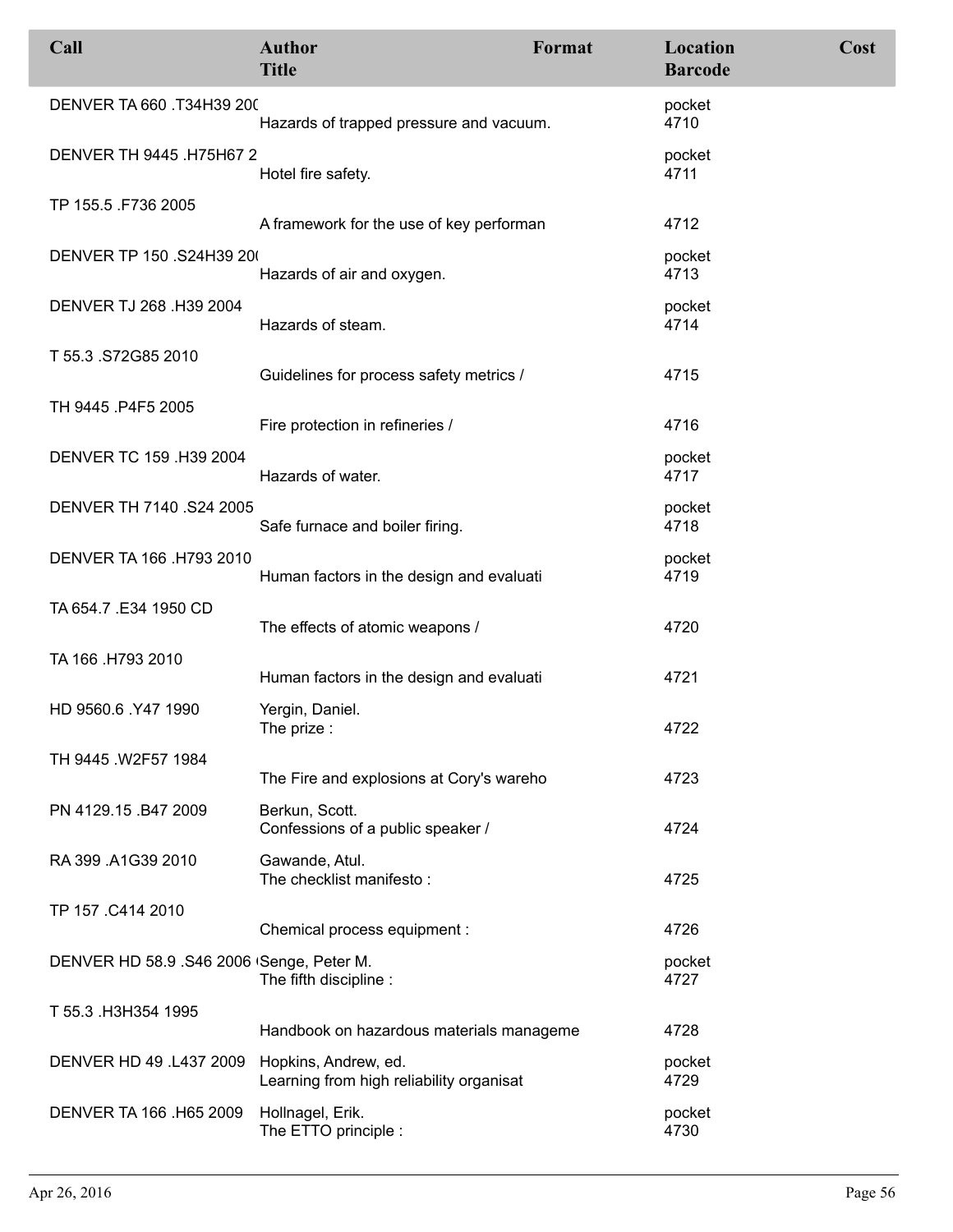| Call                                             | <b>Author</b><br><b>Title</b>                                                   | Format | Location<br><b>Barcode</b> | Cost |
|--------------------------------------------------|---------------------------------------------------------------------------------|--------|----------------------------|------|
| HV 8073 .F523 1992 C. 3                          | Fisher, Ronald P.<br>Memory-enhancing techniques for investig                   |        | 4731                       |      |
| DENVER HV 8073 .F523 199. Fisher, Ronald P.      | Memory-enhancing techniques for investig                                        |        | 4732                       |      |
| DENVER TP 157 .C414 2010                         | Chemical process equipment :                                                    |        | pocket<br>4733             |      |
| DENVER TS 191.3 .R43 2009                        | Recommended practice for machinery insta                                        |        | pocket<br>4734             |      |
| DENVER T 54 .R43 1997                            | Reason, James.<br>Managing the risks of organizational acc                      |        | pocket<br>4735             |      |
| T 55.3 H3C353 1991                               | Campbell, Reginald L.<br>Fundamentals of hazardous materials inci               |        | 4736                       |      |
| TP 692.5 .S247 2009                              | Safety and environmental standards for f                                        |        | 4737                       |      |
| HD 49 .L437 2009                                 | Hopkins, Andrew, ed.<br>Learning from high reliability organisat                |        | 4738                       |      |
| HD 30.2 .H575 2009                               | Hislop, Donald.<br>Knowledge management in organizations :                      |        | 4739                       |      |
| DENVER TP 690.6 .B7 2007 (                       | The Report of the BP U.S. refineries ind                                        |        | pocket<br>4740             |      |
| TP 690.6 .B7 2007 C. 2                           | The Report of the BP U.S. refineries ind                                        |        | 4741                       |      |
| TP 692.5 .A43A 2001-2008                         | Tank inspection, repair, alteration, and                                        |        | 4743                       |      |
| DENVER HD 61 .H76 2009                           | Hubbard, Douglas W., 1962-<br>The failure of risk management :                  |        | pocket<br>4744             |      |
| DENVER TA 166 .S245 2010 Hollnagel, Erik, ed.    | Safer complex industrial environments :                                         |        | pocket<br>4745             |      |
| TP 150 .S24M37P 2005                             | Mary Kay O'Connor Process Safety Ce<br>Papers presented at the 2005 Annual Symp |        | 4746                       |      |
| TP 150 .S24M37P 2006                             | Mary Kay O'Connor Process Safety Ce<br>Papers presented at the 2006 Annual Symp |        | 4747                       |      |
| TJ 930 .B311 2007-2009                           | Power piping:                                                                   |        | 4748                       |      |
| TS 283 .A85A 2007-2009                           | 2007 ASME boiler & pressure vessel code.                                        |        | 4749                       |      |
| DENVER TP 690.6 .H67 2009 Hopkins, Andrew, 1945- | Failure to learn :                                                              |        | pocket<br>4750             |      |
| TP 692.5 .B863 2009                              | Buncefield Explosion Mechanism, Phase I                                         |        | 4751                       |      |
| TP 692.5 .R36 1987                               | Removal and disposal of used underground                                        |        | 4752                       |      |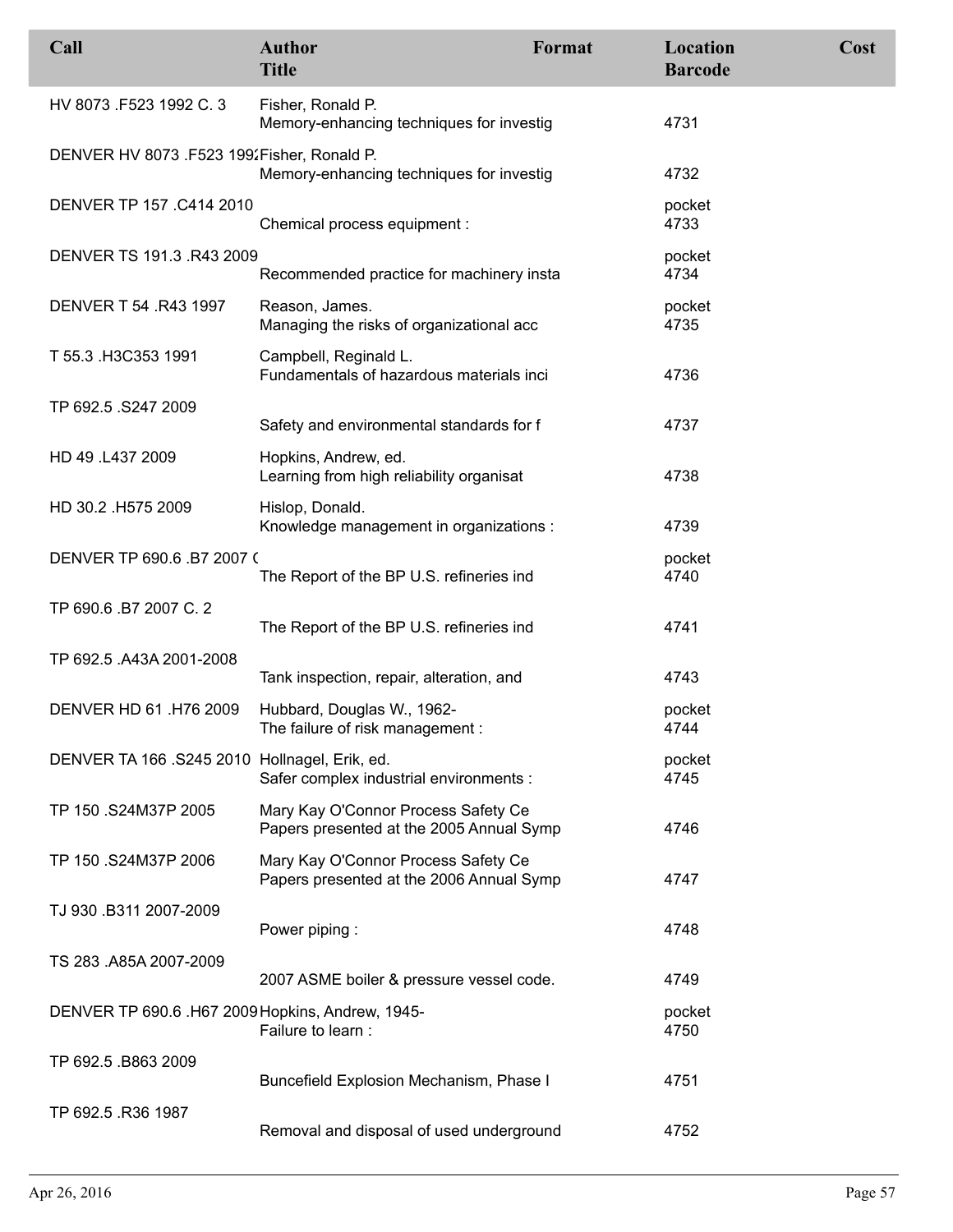| Call                                        | <b>Author</b><br><b>Title</b>                                                                                | Format | Location<br><b>Barcode</b> | Cost |
|---------------------------------------------|--------------------------------------------------------------------------------------------------------------|--------|----------------------------|------|
| DENVER T 174.5 .C57 2002 Chiles, James R.   | Inviting disaster:                                                                                           |        | 4753                       |      |
|                                             | DENVER TP 150 .S24D47 20 Great Britain. Health and Safety Execul<br>Designing and operating safe chemical re |        | pocket<br>4754             |      |
| HD 7269 .P42A44 2007                        | American Petroleum Institute.<br>Recommended Practice for Occupational Sa                                    |        | 4755                       |      |
| DENVER TP 155.5 .M257 200                   | A manager's guide to reducing human erro                                                                     |        | pocket<br>4756             |      |
| DENVER HD 9715 .A2H42 20                    | Health and safety requirements in constr                                                                     |        | pocket<br>4757             |      |
| DENVER TK 1061.C36 2009                     | Commissioning of gas-fired plant on indu                                                                     |        | pocket<br>4758             |      |
| DENVER TD 888 .P4V46 199                    | Venting of natural gas /                                                                                     |        | pocket<br>4759             |      |
| TP 150 .S24M37P 2007-08                     | Mary Kay O'Connor Process Safety Ce<br>Papers presented at the 2007 and 2008 In                              |        | 4760                       |      |
| DENVER TS 171.4 .N67 1990 Norman, Donald A. | The design of everyday things /                                                                              |        | pocket<br>4761             |      |
| DENVER RC 268.25 .D383 2(Davis, Devra Lee.  | The secret history of the war on cancer                                                                      |        | pocket<br>4762             |      |
| DENVER TH 6810 .T66 2009 Hazlehurst, John.  | Tolley's industrial and commercial gas i                                                                     |        | pocket<br>4763             |      |
| TK 152 .N38 2006                            | National electrical safety code /                                                                            |        | 4764                       |      |
| QD 516 .H64 1970                            | Hoehne, Vernon O.<br>Final report on the effect of velocity,                                                 |        | 4765                       |      |
| QD 516 .H644 1970                           | Hoehne, Vernon O.<br>The effect of velocity, temperature, and                                                |        | 4766                       |      |
| DENVER QD 516 .H644 1970 Hoehne, Vernon O.  | The effect of velocity, temperature, and                                                                     |        | 4767                       |      |
| T 55.3 .H3A56 2006                          | American national standard for hazardous                                                                     |        | 4768                       |      |
| TA 492 .C9F38 1956                          | Faupel, J. H.<br>Yield and bursting characteristics of he                                                    |        | 4769                       |      |
| HD 9560.5 .C59 2005 C. 1                    | Corporate social responsibility failures                                                                     |        | 4770                       |      |
| HD 9560.5 .C59 2005 C. 2                    | Corporate social responsibility failures                                                                     |        | 4771                       |      |
| HD 9560.5 .C59 2005 C. 3                    | Corporate social responsibility failures                                                                     |        | 4772                       |      |
| HD 9650.9 .G85 2010                         | Guidelines for process safety acquisitio                                                                     |        | 4773                       |      |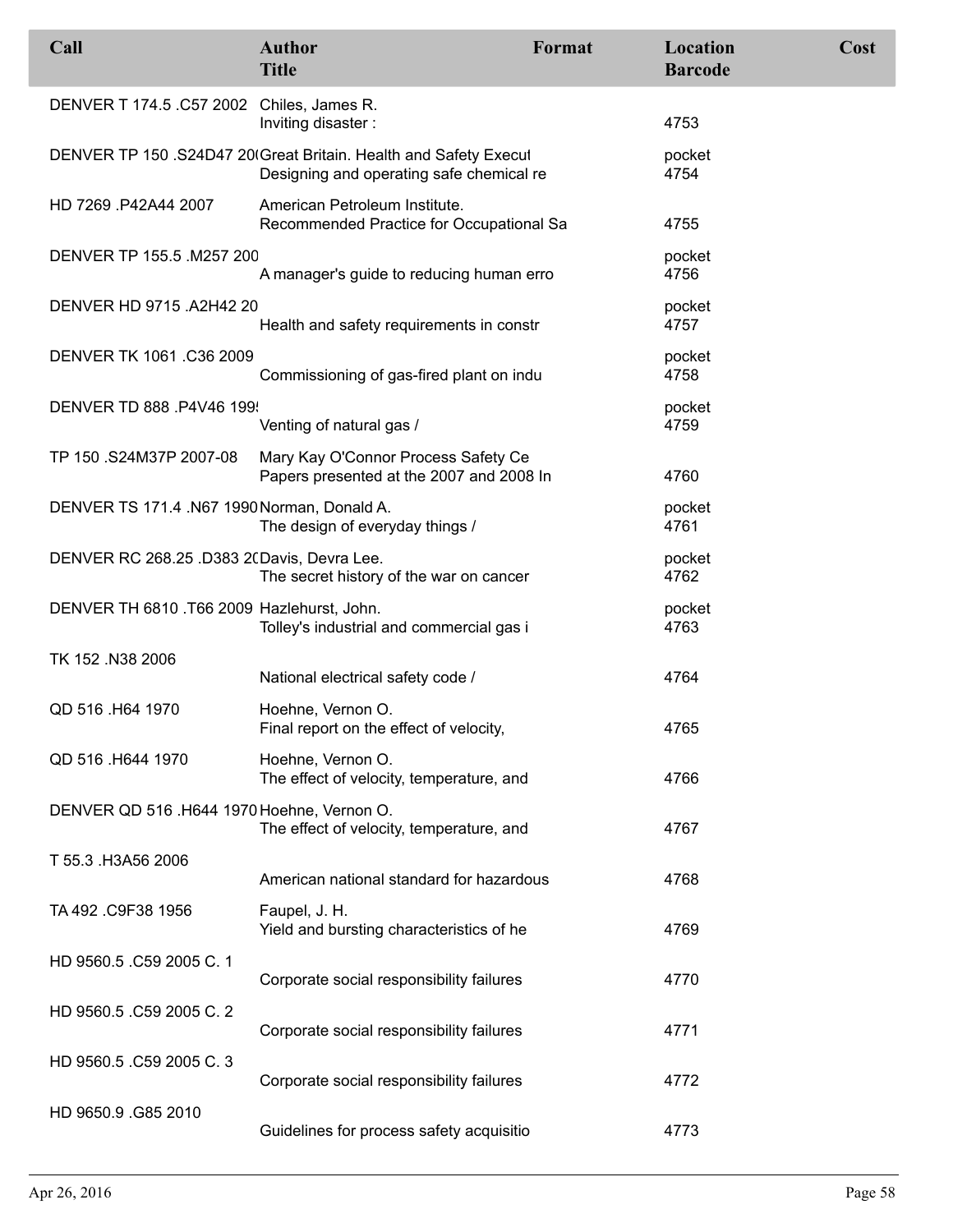| Call                                               | <b>Author</b><br><b>Title</b>                                                   | Format | Location<br><b>Barcode</b> | Cost |
|----------------------------------------------------|---------------------------------------------------------------------------------|--------|----------------------------|------|
| QD 51 .H55 2010                                    | Hill, Robert H., 1945-<br>Laboratory safety for chemistry students              |        | 4774                       |      |
| GC 1552 .P75A42 1990                               | Spill:                                                                          |        | 4775                       |      |
| TP 692.5 .L57 1997                                 |                                                                                 |        |                            |      |
|                                                    | Liquid release prevention and detection                                         |        | 4776                       |      |
| DENVER QD 51 .H55 2010                             | Hill, Robert H., 1945-<br>Laboratory safety for chemistry students              |        | pocket<br>4777             |      |
| DENVER TN 871.3 .R14C 200                          | Recommended practice for analysis, desig                                        |        | pocket<br>4778             |      |
| DENVER TN 871.3 .R14J 200                          | Recommended practice for design and haza                                        |        | pocket<br>4779             |      |
| DENVER TN 871.3 .R75 2004                          | Recommended practice for development of                                         |        | pocket<br>4780             |      |
| DENVER HD 9650.9 .G85 201                          | Guidelines for process safety acquisitio                                        |        | pocket<br>4781             |      |
| DENVER TN 871.2 .H65 1997 Holand, Per.             | Offshore blowouts:                                                              |        | pocket<br>4782             |      |
| DENVER TN 874 .G7C8 1990 Cullen, W. Douglas, Lord. | The public inquiry into the Piper Alpha                                         |        | 4783                       |      |
| DENVER TN 874 .G7C8 1990 Cullen, W. Douglas, Lord. | The public inquiry into the Piper Alpha                                         |        | 4784                       |      |
| DENVER TN 874 .G7C8 1990 Cullen, W. Douglas, Lord. | The public inquiry into the Piper Alpha                                         |        | 4785                       |      |
| DENVER TN 874 .G7C8 1990 Cullen, W. Douglas, Lord. | The public inquiry into the Piper Alpha                                         |        | 4786                       |      |
| TP 150 .S24G83 2008                                | Guidelines for the management of change                                         |        | 4787                       |      |
| DENVER TP 150 .S24G83 20                           | Guidelines for the management of change                                         |        | pocket<br>4788             |      |
| TA 473 .S733 2008 C. 1                             | Steels for hydrogen service at elevated                                         |        | 4789                       |      |
| DENVER TN 871.3 .N373 199                          | Alternatives for inspecting outer contin                                        |        | pocket<br>4790             |      |
| TP 267 .F57 2010                                   | Fire toxicity /                                                                 |        | 4791                       |      |
| RA 1245 .N38 1976                                  | National Institute for Occupational Safe<br>Occupational exposure to phosgene : |        | 4792                       |      |
| DENVER T 55.3 .H3P73 2010                          | A practical approach to hazard identific                                        |        | pocket<br>4793             |      |
| T 55.3 .H3P73 2010                                 | A practical approach to hazard identific                                        |        | 4794                       |      |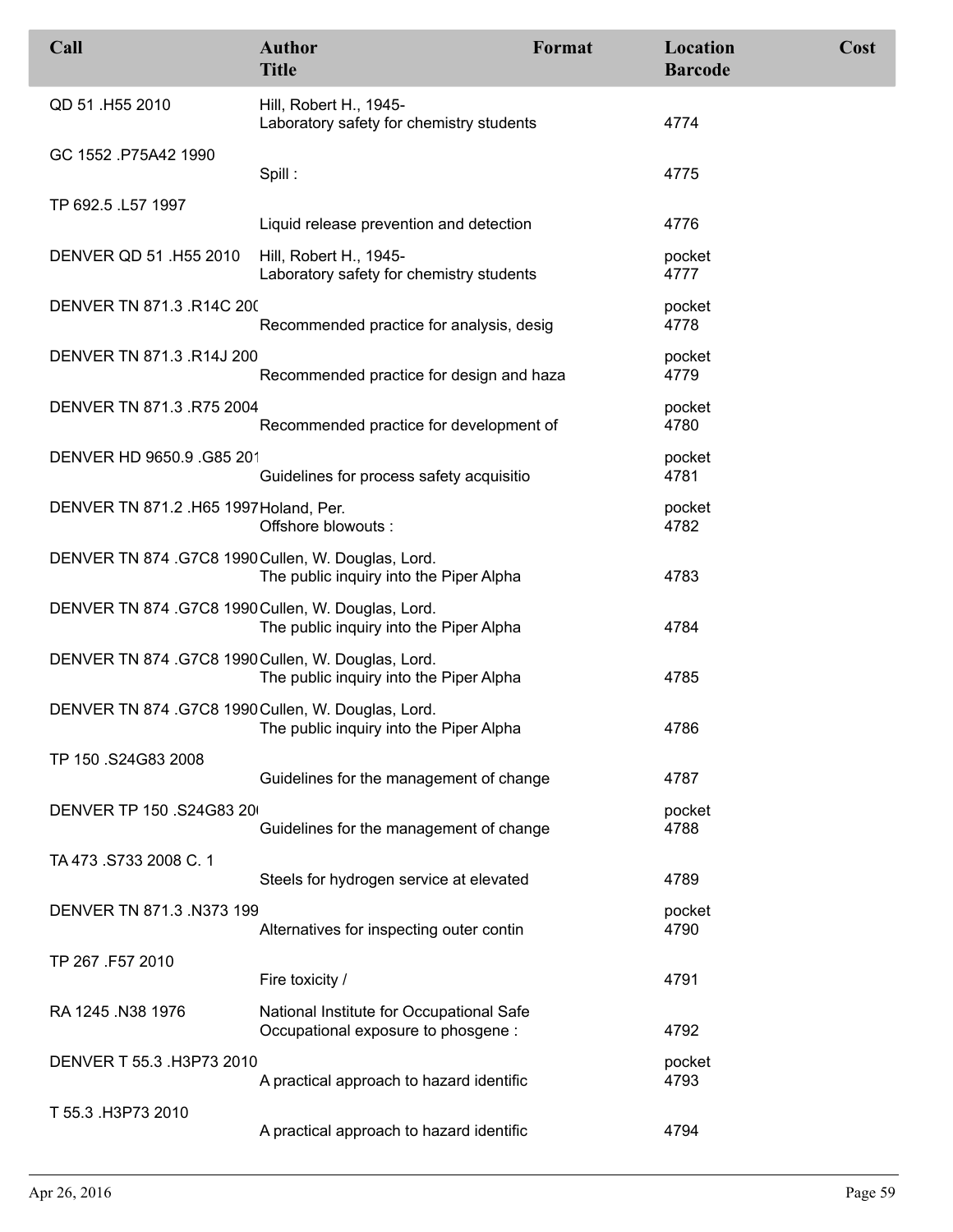| Call                                             | <b>Author</b><br><b>Title</b>                                  | Format | Location<br><b>Barcode</b> | Cost |
|--------------------------------------------------|----------------------------------------------------------------|--------|----------------------------|------|
| HD 61.S886 2010                                  | Sutton, Ian S.<br>Process risk and reliability management      |        | 4795                       |      |
| DENVER HD 61.S886 2010 Sutton, Ian S.            | Process risk and reliability management                        |        | pocket<br>4796             |      |
| DENVER TN 871.3 .V56 2007 Vinnem, Jan Erik.      | Offshore risk assessment :                                     |        | pocket<br>4797             |      |
| <b>DENVER NFPA 2009 V. 17</b>                    | NFPA National fire codes, 2009 :                               |        | pocket<br>4798             |      |
| <b>DENVER NFPA 2009 V. 18</b>                    | NFPA National fire codes, 2009 :                               |        | pocket<br>4799             |      |
| DENVER TD 427 .P4C38 201 Cavnar, Bob, 1953-      | Disaster on the horizon:                                       |        | pocket<br>4800             |      |
| DENVER TD 427 .P4C38 201 Cavnar, Bob, 1953-      | Disaster on the horizon:                                       |        | pocket<br>4801             |      |
| DENVER GC 1221 .F74 2011 Freudenburg, William R. | Blowout in the Gulf:                                           |        | pocket<br>4802             |      |
| TH 9445 .C47G86 2010                             | Guidelines for vapor cloud explosion, pr                       |        | 4803                       |      |
| DENVER HD 7262 .B387 201                         | Behind human error /                                           |        | pocket<br>4804             |      |
| TS 280 .G85 2010                                 | Guidelines:                                                    |        | 4805                       |      |
| TP 245 .C5P6 2005 C. 2                           | <b>Chlorine Institute</b><br>Piping systems for dry chlorine.  |        | 4806                       |      |
| TP 245 .C5P89 2008                               | Chlorine scrubbing systems /                                   |        | 4807                       |      |
| TP 248.3 .G85 2011                               | Guidelines for process safety in bioproc                       |        | 4808                       |      |
| TP 243 .C66S7 2010                               | Standard for flexible, PTFE-lined pigtai                       |        | 4809                       |      |
| HD 61 .H76 2009                                  | Hubbard, Douglas W., 1962-<br>The failure of risk management : |        | 4810                       |      |
| DENVER HD 9574 .M63S84 2Steffy, Loren C.         | Drowning in oil:                                               |        | pocket<br>4811             |      |
| HD 9574 .M63S84 2011                             | Steffy, Loren C.<br>Drowning in oil:                           |        | 4812                       |      |
| DENVER HD 9574 .M63S84 2Steffy, Loren C.         | Drowning in oil:                                               |        | pocket<br>4813             |      |
| DENVER TN 871.3 .L44 2003 Leffler, William L.    | Deepwater petroleum exploration & produc                       |        | pocket<br>4814             |      |
| DENVER TN 871.3 .O 376 20                        | Offshore well construction.                                    |        | pocket<br>4815             |      |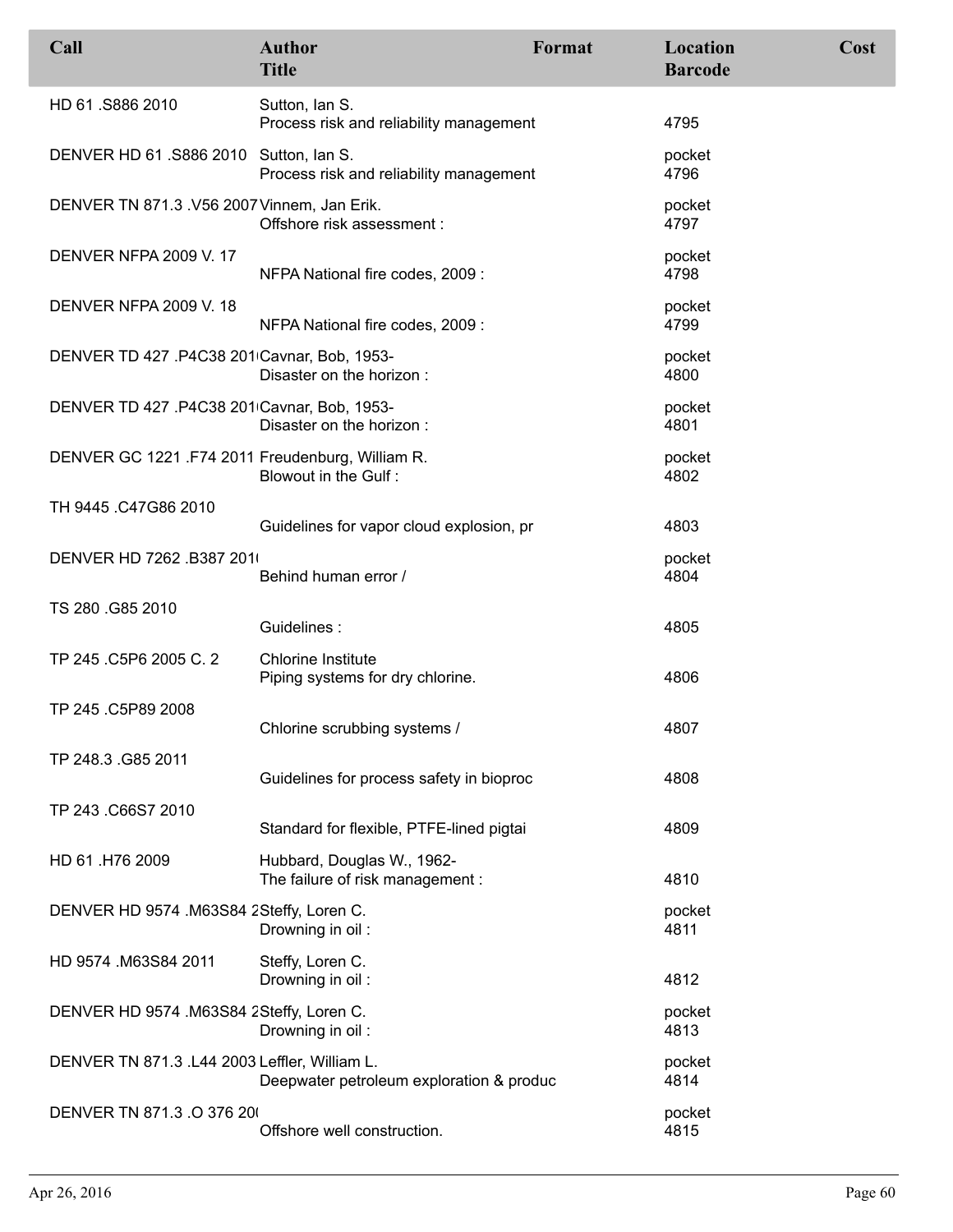| Call                                             | <b>Author</b><br><b>Title</b>                                                                             | Format | Location<br><b>Barcode</b> | Cost |
|--------------------------------------------------|-----------------------------------------------------------------------------------------------------------|--------|----------------------------|------|
| DENVER TN 871.2 .B316 200 Bommer, Paul Michael.  | A primer of oilwell drilling :                                                                            |        | pocket<br>4816             |      |
| DENVER TN 870 .V28 1997 Van Dyke, Kate, 1951-    | Fundamentals of petroleum /                                                                               |        | pocket<br>4817             |      |
| DENVER TN 871.3 .N373 199                        | Alternatives for inspecting outer contin                                                                  |        | pocket<br>4818             |      |
| TP 690.6 .H67 2009 C. 3                          | Hopkins, Andrew, 1945-<br>Failure to learn :                                                              |        | 4819                       |      |
| DENVER TP 690.6 .H67 2009 Hopkins, Andrew, 1945- | Failure to learn :                                                                                        |        | pocket<br>4820             |      |
| TJ 778.G372 2009                                 | Gas turbine applications -- safety /                                                                      |        | 4821                       |      |
| TJ 778.G373 2002                                 | Gas turbines - procurement :                                                                              |        | 4822                       |      |
| TL 553.53 .G7N56 2009                            | The Nimrod review:                                                                                        |        | 4823                       |      |
| DENVER TP 150 .S24M37 20                         | Mary Kay O'Connor Process Safety Center                                                                   |        | pocket<br>4824             |      |
| DENVER HD 9574 .M63S84 2Steffy, Loren C.         | Drowning in oil:                                                                                          |        | pocket<br>4825             |      |
| DENVER BF 448 .D671 1996 Dorner, Dietrich, 1938- | The logic of failure :                                                                                    |        | pocket<br>4826             |      |
| DENVER TN 871.2. S645 199                        | Specification for choke and kill systems                                                                  |        | pocket<br>4827             |      |
| DENVER T 55.3 .H3M28 1999McManus, Neil.          | The HazCom training program /                                                                             |        | pocket<br>4828             |      |
|                                                  | Dongle for ChemCAD.                                                                                       |        | 4829                       |      |
| GC 1221 .U55 2011                                | United States, National Commission on<br>Deep water:                                                      |        | 4830                       |      |
|                                                  | DENVER GC 1221 .U55 2011 United States. National Commission on<br>Deep water: the Gulf oil disaster and t |        | pocket<br>4831             |      |
| TP 690.6 .G84 2009                               | Guidelines for safe work in inert confin                                                                  |        | 4834                       |      |
| HD 7262 .U53 2009 DVD                            | Unclear and present danger:                                                                               |        | 4835                       |      |
| HD 58.7 .C74 2005 DVD                            | Creating a mindful organisation /                                                                         |        | 4836                       |      |
| TP 738 .P77 2005 DVD                             | Preventing disaster:                                                                                      |        | 4837                       |      |
| TP 150 .S24M37P 2009                             | Mary Kay O'Connor Process Safety Ce<br>Papers presented at the 2009 Internation                           |        | 4839                       |      |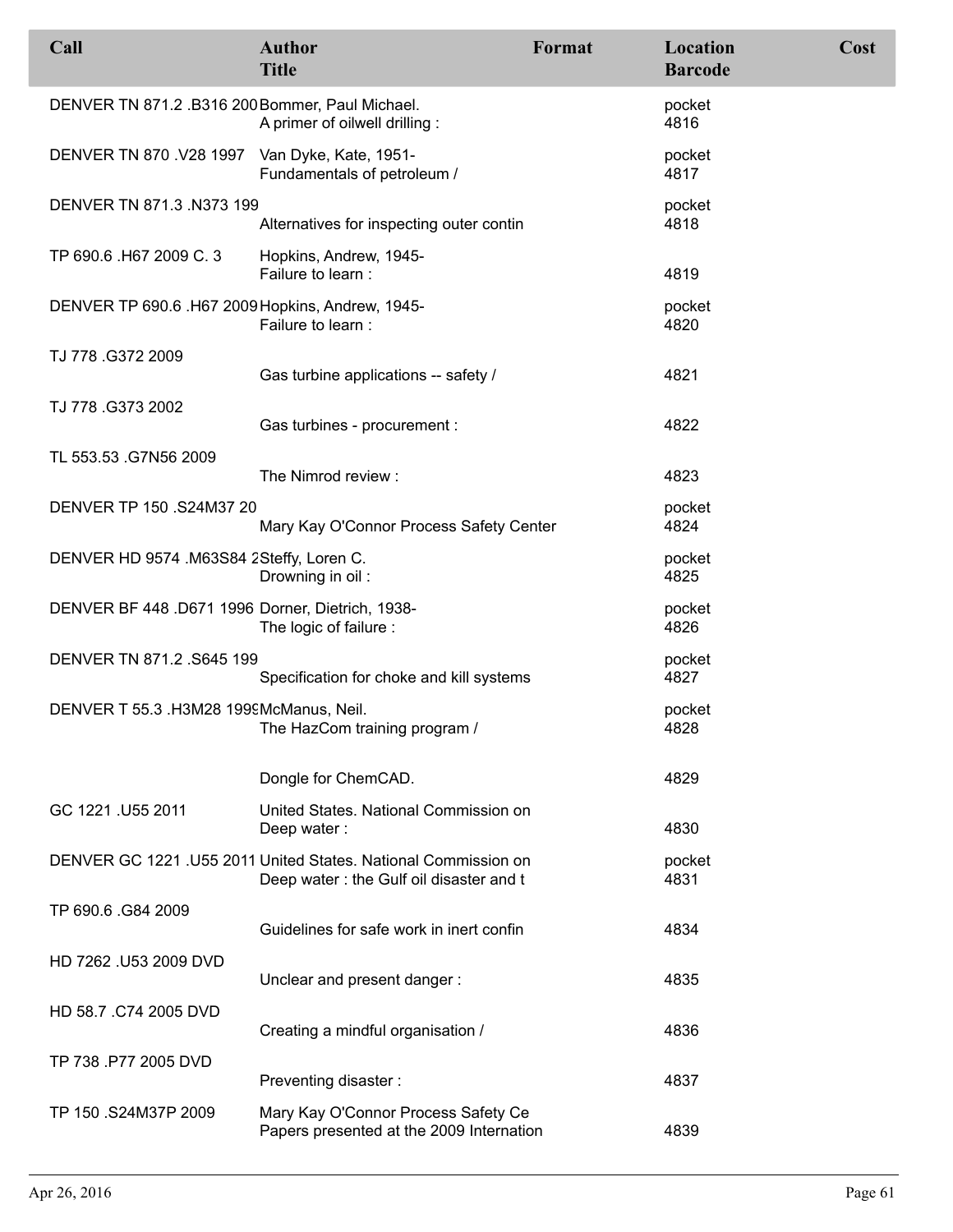| Call                                                | <b>Author</b><br><b>Title</b>                                | Format | Location<br><b>Barcode</b> | Cost |
|-----------------------------------------------------|--------------------------------------------------------------|--------|----------------------------|------|
| GC 1221 .F74 2011                                   | Freudenburg, William R.<br>Blowout in the Gulf:              |        | 4840                       |      |
| TD 427 .P4C38 2010                                  | Cavnar, Bob, 1953-<br>Disaster on the horizon:               |        | 4841                       |      |
| TD 427 .P4R39 2011                                  | Reed, Stanley, 1950-<br>In too deep:                         |        | 4842                       |      |
| DENVER TA 166 .S73 2007                             | Standard practice for human engineering                      |        | pocket<br>4845             |      |
| NFPA 55 - INDIVIDUAL CODE                           | <b>NFPA 55:</b>                                              |        | 4846                       |      |
| DENVER TN 871.2 .R426 200                           | Recommended practice for use and procedu                     |        | pocket<br>4847             |      |
| DENVER TN 871.3 .R14E 199                           | API recommended practice for design and                      |        | pocket<br>4848             |      |
| DENVER TN 871.3 .R14F 200                           | Design, installation, and maintenance of                     |        | pocket<br>4849             |      |
| DENVER TN 871.3 .R14FZ 20                           | Recommended practice for design and inst                     |        | pocket<br>4850             |      |
| DENVER TN 871.3 .R14G 200                           | Recommended practice for fire prevention                     |        | pocket<br>4851             |      |
| DENVER TN 871.5 .R43 2002                           | Recommended practice for training and qu                     |        | pocket<br>4852             |      |
| DENVER TH 9176 .I 57 1984                           | Inspection for fire protection /                             |        | pocket<br>4853             |      |
| DENVER TN 871.5 .S544 200                           | Specification for drilling and well serv                     |        | pocket<br>4854             |      |
| DENVER HD 7269 .P42M62 2Konrad, John.               | Fire on the horizon:                                         |        | pocket<br>4855             |      |
| DENVER TD 427 .P4R39 201 Reed, Stanley, 1950-       | In too deep:                                                 |        | pocket<br>4856             |      |
| DENVER HM 701 .D45 2011 Dekker, Sidney.             | Drift into failure :                                         |        | pocket<br>4857             |      |
| TK 1344 .P4T47 1981                                 | The Three Mile Island nuclear accident:                      |        | 4858                       |      |
| DENVER HD 61.R37 2000                               | Rasmussen, Jens.<br>Proactive risk management in a dynamic s |        | pocket<br>4859             |      |
| HD 7269 .P42M62 2011                                | Konrad, John.<br>Fire on the horizon :                       |        | 4860                       |      |
| TN 871.3 .A28 2011                                  | Achenbach, Joel.<br>A hole at the bottom of the sea:         |        | 4861                       |      |
| DENVER BF 337 .R28H44 20 Heffernan, Margaret, 1955- | Willful blindness:                                           |        | pocket<br>4862             |      |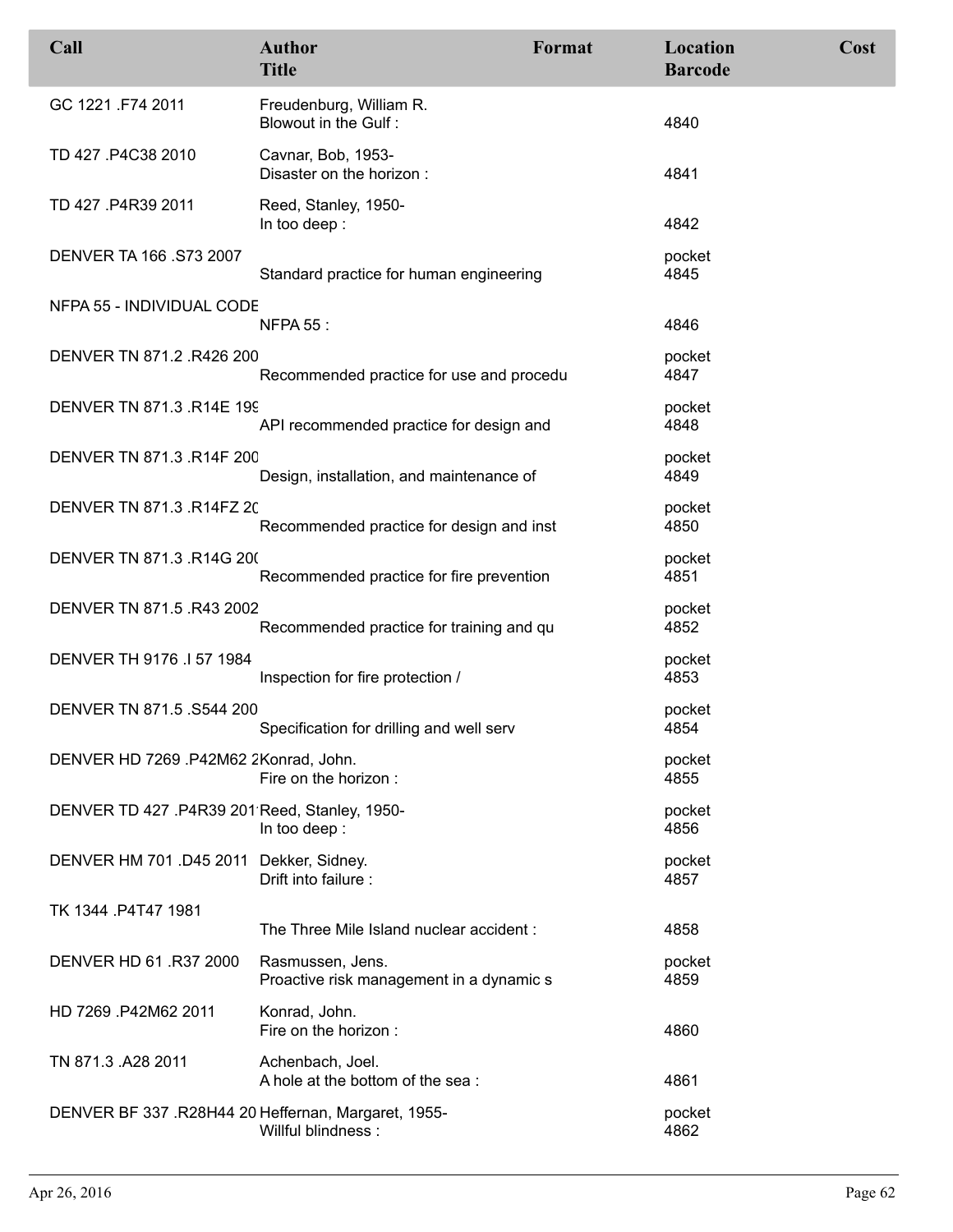| Call                                             | <b>Author</b><br><b>Title</b>                                                                          | <b>Format</b> | Location<br><b>Barcode</b> | Cost |
|--------------------------------------------------|--------------------------------------------------------------------------------------------------------|---------------|----------------------------|------|
| DENVER TN 871.3 .A28 2011 Achenbach, Joel.       | A hole at the bottom of the sea:                                                                       |               | pocket<br>4863             |      |
| TK 1345 .H37W35 2004                             | Walker, J. Samuel.<br>Three Mile Island:                                                               |               | 4864                       |      |
| DENVER TP 149 .A43 1998                          | Loss Prevention [electronic resource] :                                                                |               | pocket<br>4865             |      |
| HD 61.G733 1998                                  | Greenway, A. Roger.<br>Risk management planning handbook:                                              |               | 4866                       |      |
| TA 467 .B335 1996                                | Bain, D. I.<br>Some common corrosion mechanisms leading                                                |               | 4867                       |      |
| TA 467 .S736 2008                                | Standard practice :                                                                                    |               | 4868                       |      |
| NFPA 921 - INDIVIDUAL COD                        | <b>NFPA 921:</b>                                                                                       |               | 4869                       |      |
| HD 49 .S64L3 2011                                | Special issue :                                                                                        |               | 4870                       |      |
| DENVER T 55.3 .A87M34 200Maguire, Richard, 1968- | Safety cases and safety reports :                                                                      |               | pocket<br>4871             |      |
|                                                  | DENVER HD 242.5 .U545 19 United States. Congress. House. Comr<br>Federal minerals royalty management : |               | pocket<br>4872             |      |
| HD 49 .W45 2007                                  | Weick, Karl E.<br>Managing the unexpected :                                                            |               | 4874                       |      |
| HM 701 .D45 2011                                 | Dekker, Sidney.<br>Drift into failure :                                                                |               | 4875                       |      |
| HD 9563 P48 2011                                 | Petroleum terminal encyclopedia :                                                                      |               | 4876                       |      |
| HD 9563 .O 34 2011 CD                            | OPIS [electronic resource] :                                                                           |               | 4877                       |      |
| DENVER TP 155.5 .C76 2011 Crowl, Daniel A.       | Chemical process safety :                                                                              |               | pocket<br>4878             |      |
| DENVER HD 61 .1 58 2009                          | International Organization for Standard<br>Risk management :                                           |               | pocket<br>4879             |      |
| DENVER T 55.3 .H3L494 200 Lewis, Richard J., Sr. | Sax's dangerous properties of industrial                                                               |               | pocket<br>4880             |      |
| DENVER T 55.3 .H3L494 200 Lewis, Richard J., Sr. | Sax's dangerous properties of industrial                                                               |               | pocket<br>4881             |      |
| DENVER T 55.3 .H3L494 200 Lewis, Richard J., Sr. | Sax's dangerous properties of industrial                                                               |               | pocket<br>4882             |      |
| DENVER GC 1221 .S24 2011 Safina, Carl, 1955-     | A sea in flames :                                                                                      |               | 4883                       |      |
| DENVER HD 61.B75 2008                            | British Standards Institution.<br>Risk management :                                                    |               | pocket<br>4884             |      |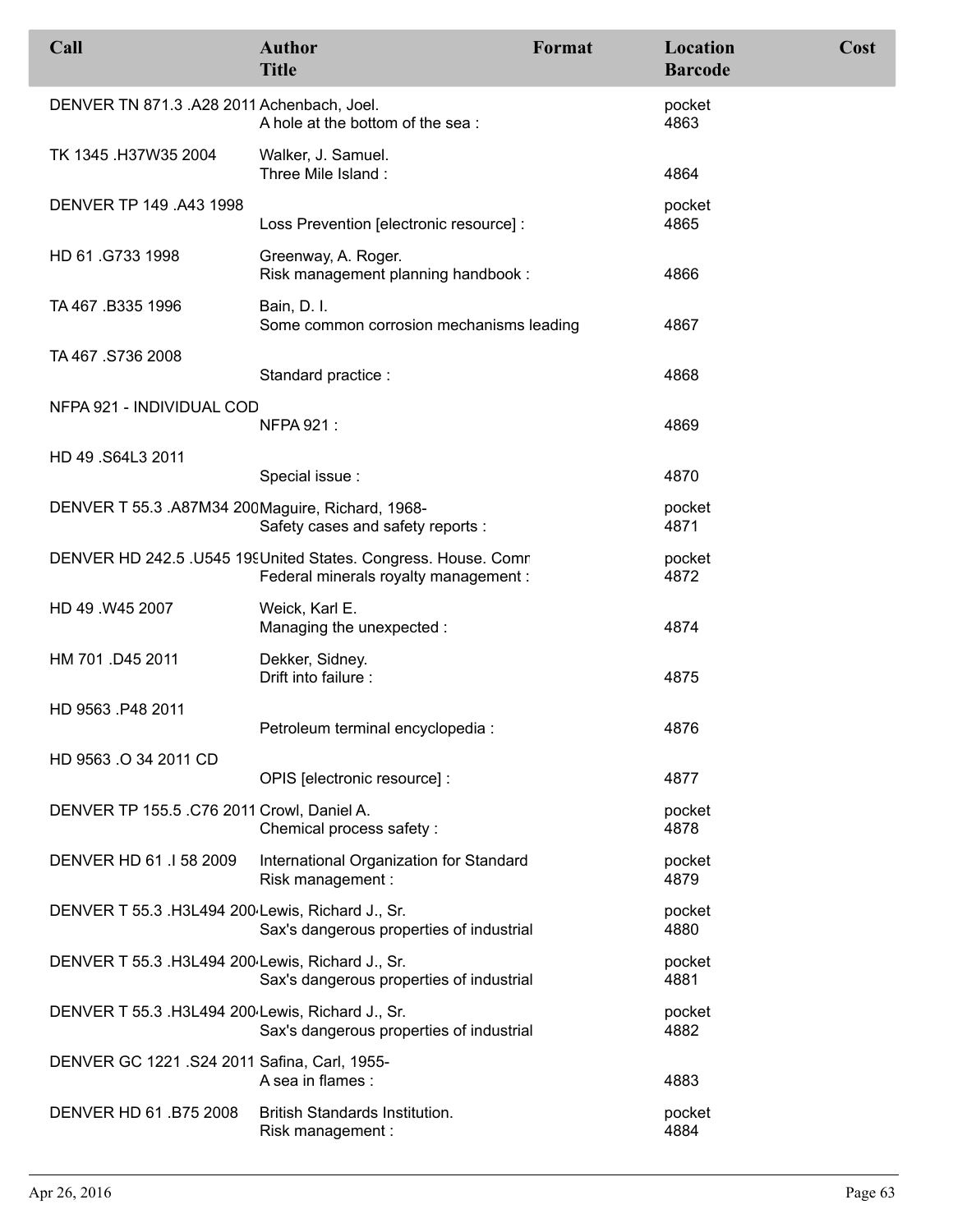| Call                                          | <b>Author</b><br><b>Title</b>            | <b>Format</b> | Location<br><b>Barcode</b> | Cost |
|-----------------------------------------------|------------------------------------------|---------------|----------------------------|------|
| DENVER TC 1665 .P648 2000                     | Petroleum and natural gas industries :   |               | pocket<br>4885             |      |
| DENVER TP 155.5 .G775 199                     | Guidelines for investigating chemical pr |               | pocket<br>4886             |      |
| DENVER T 55.3 .H3H344 200                     | Handbook of chemical health and safety / |               | pocket<br>4887             |      |
| DENVER QD 51 .F989 2000 Furr, A. Keith, 1932- | CRC handbook of laboratory safety /      |               | pocket<br>4888             |      |
| DENVER HF 5549.5 .E43S47 Sepler, Fran A.      | Finding the facts:                       |               | pocket<br>4889             |      |
| DENVER TK 277 .F863 2010                      | Functional safety of electrical/electron |               | 4890                       |      |
| DENVER TK 277 .F863 2010                      | Functional safety of electrical/electron |               | 4891                       |      |
| DENVER TK 277 .F863 2010                      | Functional safety of electrical/electron |               | 4892                       |      |
| DENVER TK 277 .F863 2010                      | Functional safety of electrical/electron |               | 4893                       |      |
| DENVER TK 277 .F863 2010                      | Functional safety of electrical/electron |               | 4894                       |      |
| DENVER TK 277 .F863 2010                      | Functional safety of electrical/electron |               | 4895                       |      |
| DENVER TK 277 .F863 2010                      | Functional safety of electrical/electron |               | 4896                       |      |
| DENVER TK 277 .F863 2010                      | Functional safety of electrical/electron |               | 4897                       |      |
| DENVER HD 58.8 .W446 200 Weick, Karl E.       | Making sense of the organization:        |               | 4898                       |      |
| QC 571 .C638 2010                             | Coatings care:                           |               | 4899                       |      |
| TP 692.5 .D47 2008                            | Design and construction of large, welded |               | 4900                       |      |
| DENVER TP 155.5 .D475 201 de Salis, Clive.    | Using risk graphs for SIL assessment /   |               | pocket<br>4916             |      |
| NFPA 2 - INDIVIDUAL CODES                     | NFPA 2:                                  |               | 4917                       |      |
| TP 690.3 .R58 2008                            | Risk-based inspection technology /       |               | 4918                       |      |
| TP 690.3 .R57 2009                            | Risk-based inspection /                  |               | 4919                       |      |
| <b>DENVER TA 166 .S73 1995A</b>               | Standard practice for human engineering  |               | pocket<br>4920             |      |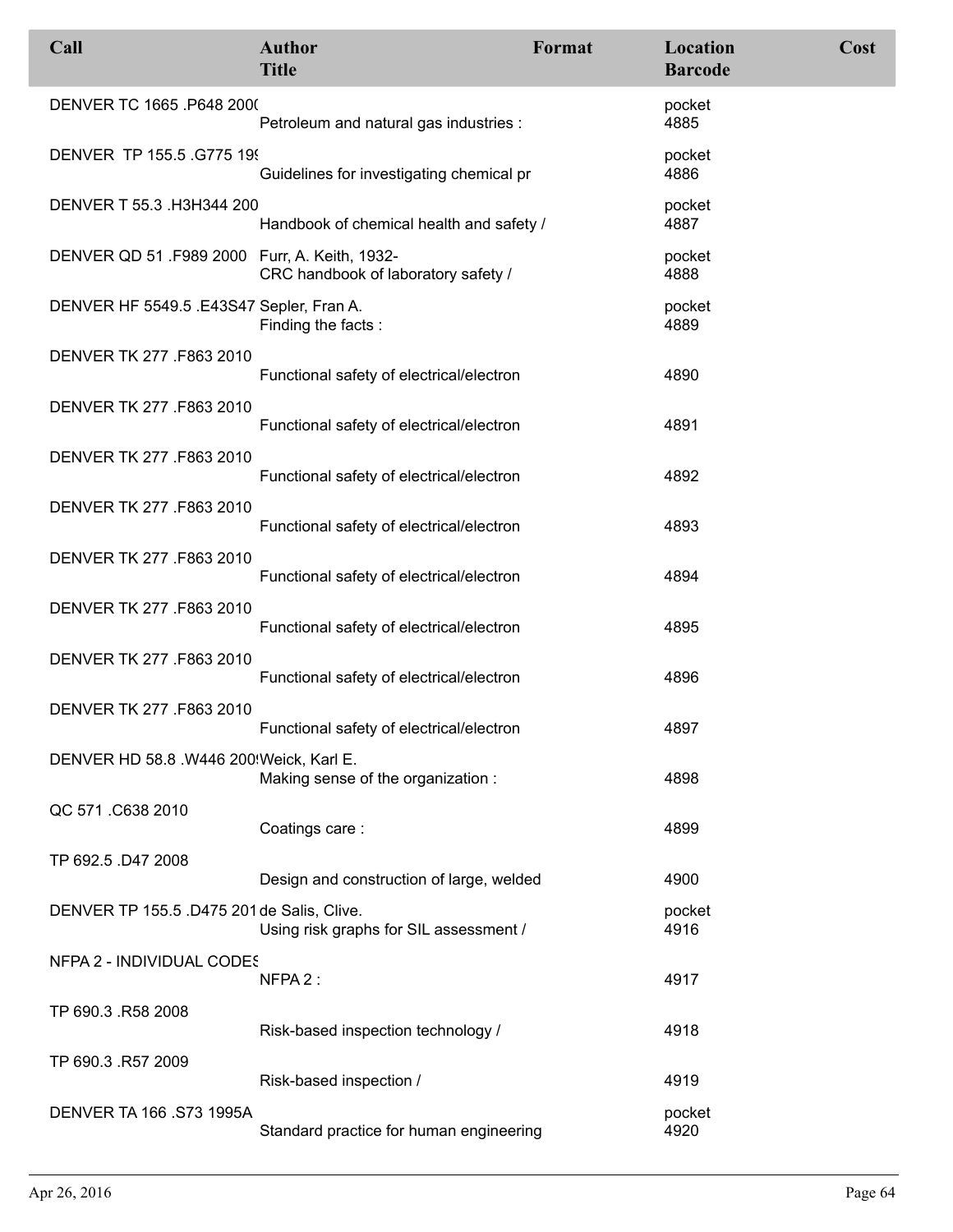| Call                                       | <b>Author</b><br><b>Title</b>                                                                  | Format | Location<br><b>Barcode</b> | Cost |
|--------------------------------------------|------------------------------------------------------------------------------------------------|--------|----------------------------|------|
| DENVER TP 300 .P94 2004                    | Pyrotechnic chemistry /                                                                        |        | pocket<br>4921             |      |
| DENVER TP 300 .F57 1988                    | Fireworks:                                                                                     |        | pocket<br>4922             |      |
| T 55 .C66 2011                             | Conduct of operations and operational di                                                       |        | 4923                       |      |
| NFPA 495 - INDIVIDUAL COD                  | <b>NFPA 495:</b>                                                                               |        | 4924                       |      |
| TP 738 .E78 1999                           | The Esso Longford Gas Plant Accident:                                                          |        | 4925                       |      |
| TP 692.5 .D475 2005 C. 2                   | Design, construction, operation, mainten                                                       |        | 4926                       |      |
| DENVER TN 879.54 .M46 201Menon, E. Shashi. | Working guide to pumps and pumping stati                                                       |        | pocket<br>4927             |      |
| TH 9445 .C47G86 1994                       | Guidelines for evaluating the characteri                                                       |        | 4928                       |      |
| T 55 .S23 2009                             | American national standard safety requir                                                       |        | 4929                       |      |
|                                            | DENVER TP 155.5 .M355 200 Center for Chemical Process Safety Int<br>Making process safety pay: |        | pocket<br>4931             |      |
| TP 155.5 .M355 2001                        | Center for Chemical Process Safety Int<br>Making process safety pay:                           |        | 4932                       |      |
| TA 417.2 .A86 2007                         | ASNT standard for qualification and cert                                                       |        | 4933                       |      |
| TA 417.2 .A768 2007                        | ASNT standard topical outlines for quali                                                       |        | 4934                       |      |
| TN 870 .M63 2001                           | Model risk management plan guidance for                                                        |        | 4935                       |      |
| T 55.3 .H3P78 2011                         | National Research Council.<br>Prudent practices in the laboratory :                            |        | 4936                       |      |
| HV 551.2 .L47 2011                         | LeSage, Paul.<br>Crew resource management :                                                    |        | 4937                       |      |
| DENVER HD 9656 .A2A12 20                   | American National Standard:                                                                    |        | pocket<br>4938             |      |
| QD 516 .E965 1993                          | Explosion protection systems :                                                                 |        | 4939                       |      |
| DENVER T 55 .E94 2011                      | Eves, David.<br>Questioning performance :                                                      |        | pocket<br>4940             |      |
| DENVER TN 871.5 .P47D7 20                  | Petroleum and natural gas industries :                                                         |        | pocket<br>4941             |      |
| DENVER TN 871.5 .P47D71 2                  | Petroleum and natural gas industries :                                                         |        | pocket<br>4942             |      |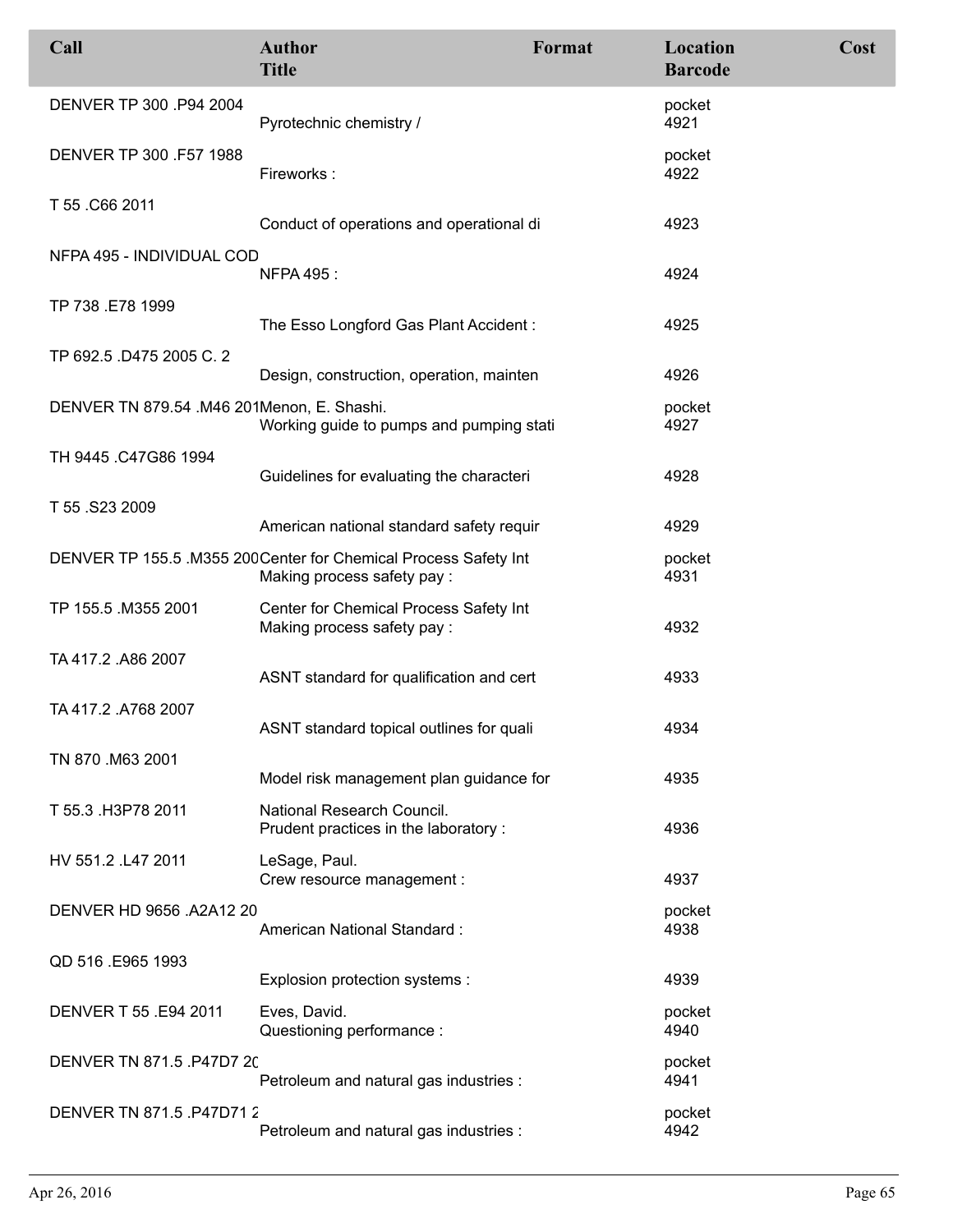| Call                                       | <b>Author</b><br><b>Title</b>                               | Format | Location<br><b>Barcode</b> | Cost |
|--------------------------------------------|-------------------------------------------------------------|--------|----------------------------|------|
| DENVER TN 871.3 .M36 2011Matsen, Bradford. | Death and oil:                                              |        | pocket<br>4943             |      |
| NFPA 484 - INDIVIDUAL COD                  | <b>NFPA 484:</b>                                            |        | 4946                       |      |
| DENVER TC 1665 .G851 200                   | Guidelines for the management of safety                     |        | pocket<br>4947             |      |
| DENVER TC 1665 .G853 200                   | Guidelines for quantitative risk assessm                    |        | pocket<br>4948             |      |
| DENVER TN 871.3 .O 35 200                  | Oil & Gas UK fire and explosion guidance                    |        | pocket<br>4949             |      |
| DENVER TC 1665 .G46C 200                   | General conditions of contract (includin                    |        | pocket<br>4950             |      |
| DENVER TC 1665 .G46D 200                   | General conditions of contract (includin                    |        | pocket<br>4951             |      |
| DENVER TP 155.75 .G823 20                  | Guide to the application of IEC 61511 to                    |        | pocket<br>4952             |      |
| NFPA 56 (PS) - INDIVIDUAL (                | <b>NFPA 56 (PS):</b>                                        |        | 4953                       |      |
| <b>DENVER TC 1665 .G46M 199</b>            | General conditions of contract for mobil                    |        | pocket<br>4954             |      |
| DENVER TC 1665 .G46M NO                    | General conditions of contract for mobil                    |        | pocket<br>4955             |      |
| HD 30.2 .M875 2011                         | Muller, Hunter, 1960-<br>The transformational CIO:          |        | 4956                       |      |
| QA 76.9 .A25T39 2007                       | Taylor, Laura.<br>FISMA certification & accreditation hand  |        | 4957                       |      |
| QA 76.9 .A25H69 2011                       | Howard, Patrick D.<br>FISMA principles and best practices : |        | 4958                       |      |
| HD 30.2 .C55 2011                          | CIO best practices :                                        |        | 4959                       |      |
| HF 5548.4 .A93 2011                        | Auditing cloud computing:                                   |        | 4960                       |      |
| QA 76.9 H94M87 2006                        | Musciano, Chuck.<br>HTML & XHTML:                           |        | 4962                       |      |
| QD 516 .S7261 2010                         | Standard test method for explosibility o                    |        | 4963                       |      |
| QD 516 .S7262 2007                         | Standard test method for minimum explosi                    |        | 4964                       |      |
| HD 7262 .N275 1957                         | Report of important dust explosions :                       |        | 4965                       |      |
| TP 692.5 .T434 2009                        | Technical workshop proceedings :                            |        | 4966                       |      |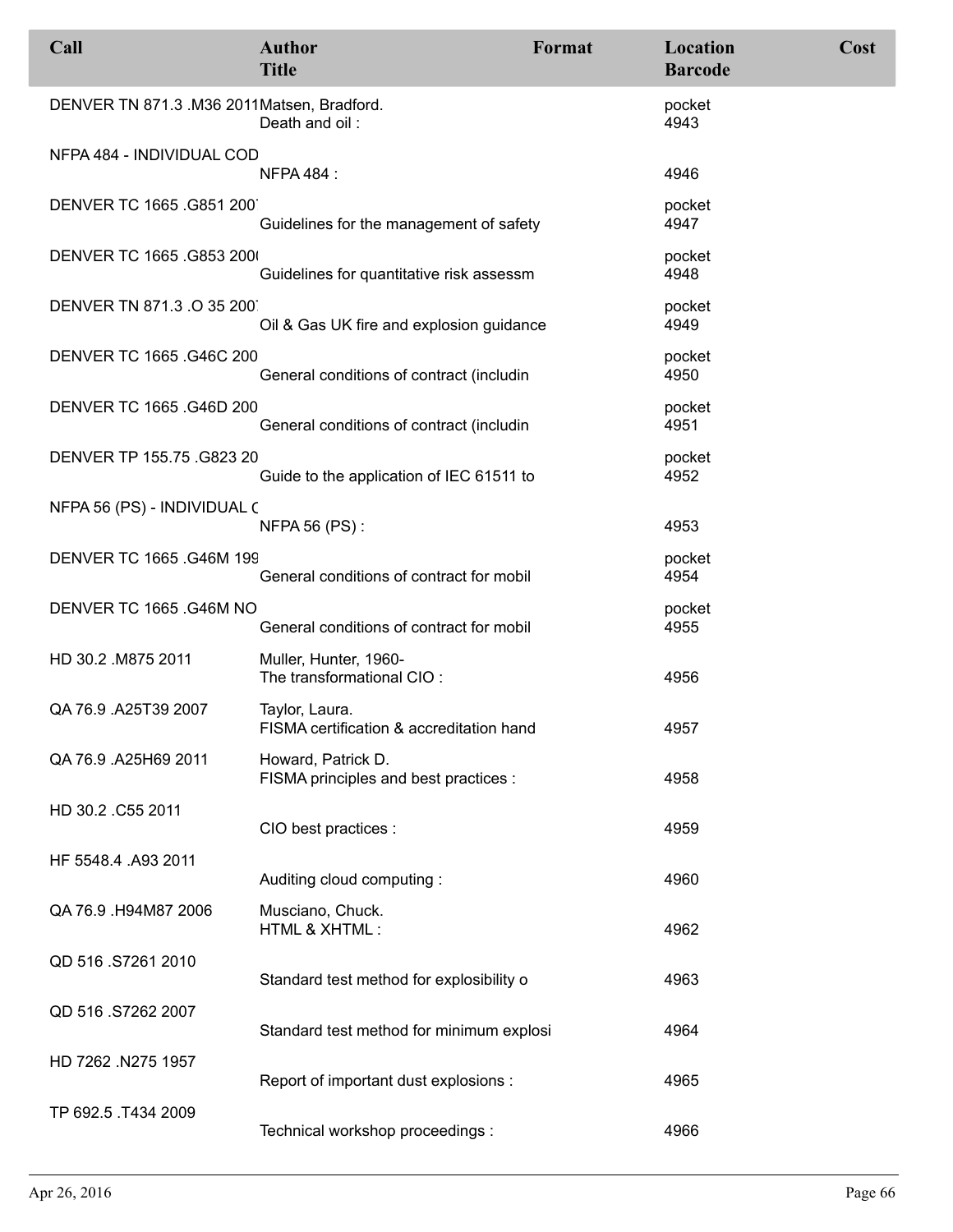| Call                                          | <b>Author</b><br><b>Title</b>                                                                           | Format | Location<br><b>Barcode</b> | Cost |
|-----------------------------------------------|---------------------------------------------------------------------------------------------------------|--------|----------------------------|------|
| HD 30.3 .N66 1995                             | Nonaka, Ikujiro, 1935-<br>The knowledge-creating company:                                               |        | 4968                       |      |
|                                               | DENVER TS 283 .I 535 1993 Institute of Petroleum (Great Britain).<br>Pressure vessel examination /      |        | pocket<br>4969             |      |
|                                               | DENVER TC 1665 .E547 2009Energy Institute (Great Britain).<br>A framework for monitoring the managemen  |        | pocket<br>4970             |      |
| DENVER TP 155.5 .F736 200                     | A framework for the use of key performan                                                                |        | pocket<br>4971             |      |
|                                               | DENVER TC 1665 .E548 200! Energy Institute (Great Britain).<br>Guidance for safer design of offshore in |        | pocket<br>4972             |      |
| TP 223 .A67 2011                              | Ammonia plant safety and related facilit                                                                |        | 4973                       |      |
| NFPA 664 - INDIVIDUAL COD                     |                                                                                                         |        |                            |      |
|                                               | NFPA 664 :                                                                                              |        | 4974                       |      |
| TP 150 .S24M37P 2010                          | Mary Kay O'Connor Process Safety Ce<br>Papers presented at the 2010 Internation                         |        | 4975                       |      |
| DENVER TA 473 .T43 2008                       | The technical basis document for API RP                                                                 |        | 4976                       |      |
| DENVER H 97 .B37 2009                         | Bardach, Eugene.<br>A practical guide for policy analysis :                                             |        | pocket<br>4977             |      |
| DENVER PE 1431 .W65 2007 Williams, Joseph M.  | The craft of argument /                                                                                 |        | pocket<br>4978             |      |
| DENVER HD 5726 .P737 198 Pressman, Jeffrey L. | Implementation:                                                                                         |        | pocket<br>4979             |      |
| NFPA 484 - INDIVIDUAL COD                     | <b>NFPA 484:</b>                                                                                        |        | 4980                       |      |
| DENVER H 97 .P38 1993                         | Patton, Carl V.<br>Basic methods of policy analysis and pla                                             |        | pocket<br>4981             |      |
| NFPA 30 - INDIVIDUAL CODE                     | <b>NFPA 30:</b>                                                                                         |        | 4982                       |      |
| TP 155.5 .K538 2010                           | Kletz, Trevor.<br>Process plants :                                                                      |        | 4983                       |      |
| DENVER TP 155.5 .K538 201 Kletz, Trevor.      | Process plants :                                                                                        |        | pocket<br>4984             |      |
| NFPA 400 - INDIVIDUAL COD                     | <b>NFPA 400:</b>                                                                                        |        | 4985                       |      |
| TP 150 .S24R44 2012                           | Recognizing catastrophic incident warnin                                                                |        | 4986                       |      |
| TP 155.5 .L324 2010                           | The 100 largest losses 1972-2009 :                                                                      |        | 4987                       |      |
| DENVER TP 155.5 .L324 200.                    | The 100 largest losses 1972-2001 :                                                                      |        | pocket<br>4988             |      |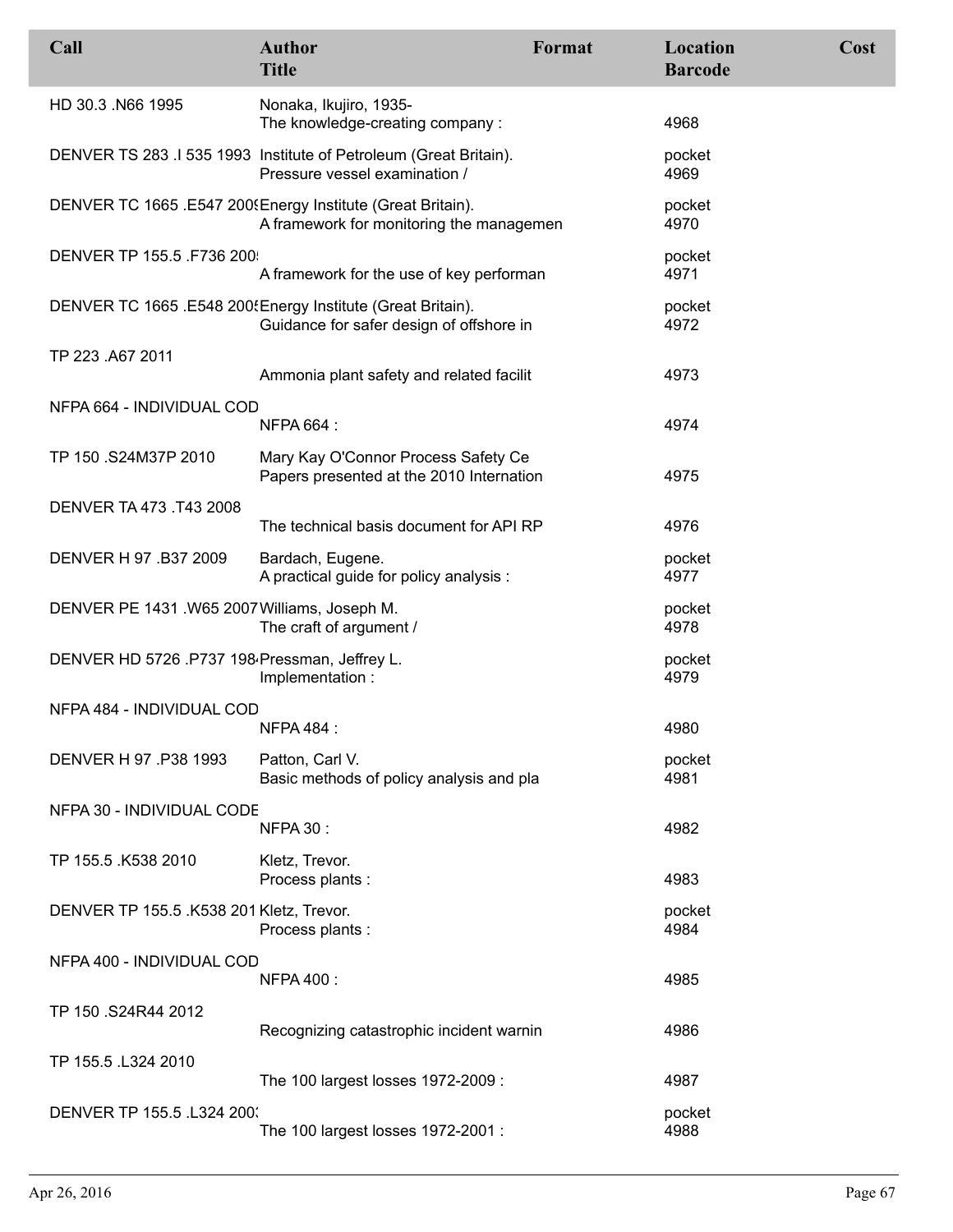| Call                                             | <b>Author</b><br><b>Title</b>                                  | Format | Location<br><b>Barcode</b> | Cost |
|--------------------------------------------------|----------------------------------------------------------------|--------|----------------------------|------|
| DENVER TP 155.5 .L324 2010                       | The 100 largest losses 1972-2009 :                             |        | pocket<br>4989             |      |
| DENVER TP 155.5 .L322 200                        | Large property damage losses in the hydr                       |        | pocket<br>4990             |      |
| T 10.68 .J66 2012                                | Jones, Richard B. (Richard Bradley), 19<br>20% chance of rain: |        | 4991                       |      |
| DENVER TN 871.3 .I 133 200.                      | IADC deepwater well control guidelines [                       |        | 4992                       |      |
| NFPA 15 - INDIVIDUAL CODE                        | <b>NFPA 15:</b>                                                |        | 4993                       |      |
| TN 876 .A3B5 1947                                | Bird, J. Howard.<br>Investigation of explosion at O'Connor E   |        | 4994                       |      |
| TA 480 .Z6P67 1991                               | Porter, Frank, 1927-<br>Zinc handbook:                         |        | 4995                       |      |
| DENVER HD 7262 .P55 1999 Perrow, Charles.        | Normal accidents :                                             |        | pocket<br>4996             |      |
| DENVER QA 76.9 .H85E34 20                        | Effective operator display design /                            |        | pocket<br>4997             |      |
| DENVER T 55.3 .A4A55 2007                        | Alarm systems:                                                 |        | pocket<br>4998             |      |
| DENVER QA 76.9 .H85P76 20                        | Process plant control desks utilising hu                       |        | pocket<br>4999             |      |
| DENVER HD 9571.9.B73L87 Lustgarten, Abrahm.      | Run to failure :                                               |        | 5000                       |      |
| HD 7269 .C45   523 1994                          | Chouhan, T. R.<br>Bhopal, the inside story:                    |        | 5001                       |      |
| KF 3975 .I 58 2009                               | International fire code 2009 /                                 |        | 5002                       |      |
| DENVER TP 245 .H9M39 200                         | Materials for the hydrogen economy /                           |        | pocket<br>5003             |      |
| DENVER TP 738 .H67 2001 (Hopkins, Andrew.        | Lessons from Longford:                                         |        | pocket<br>5004             |      |
| DENVER T 55 .H67 2005 C. 4Hopkins, Andrew.       | Safety, culture and risk:                                      |        | pocket<br>5005             |      |
| DENVER TP 690.6 .H67 2009 Hopkins, Andrew, 1945- | Failure to learn :                                             |        | pocket<br>5006             |      |
| HD 58.9 .S46 2006                                | Senge, Peter M.<br>The fifth discipline:                       |        | 5007                       |      |
| DENVER HD 9569 .E95C65 2Coll, Steve.             | Private empire :                                               |        | pocket<br>5008             |      |
| TP 155.6 .T47 2006                               | Terrorism and the chemical infrastructur                       |        | 5009                       |      |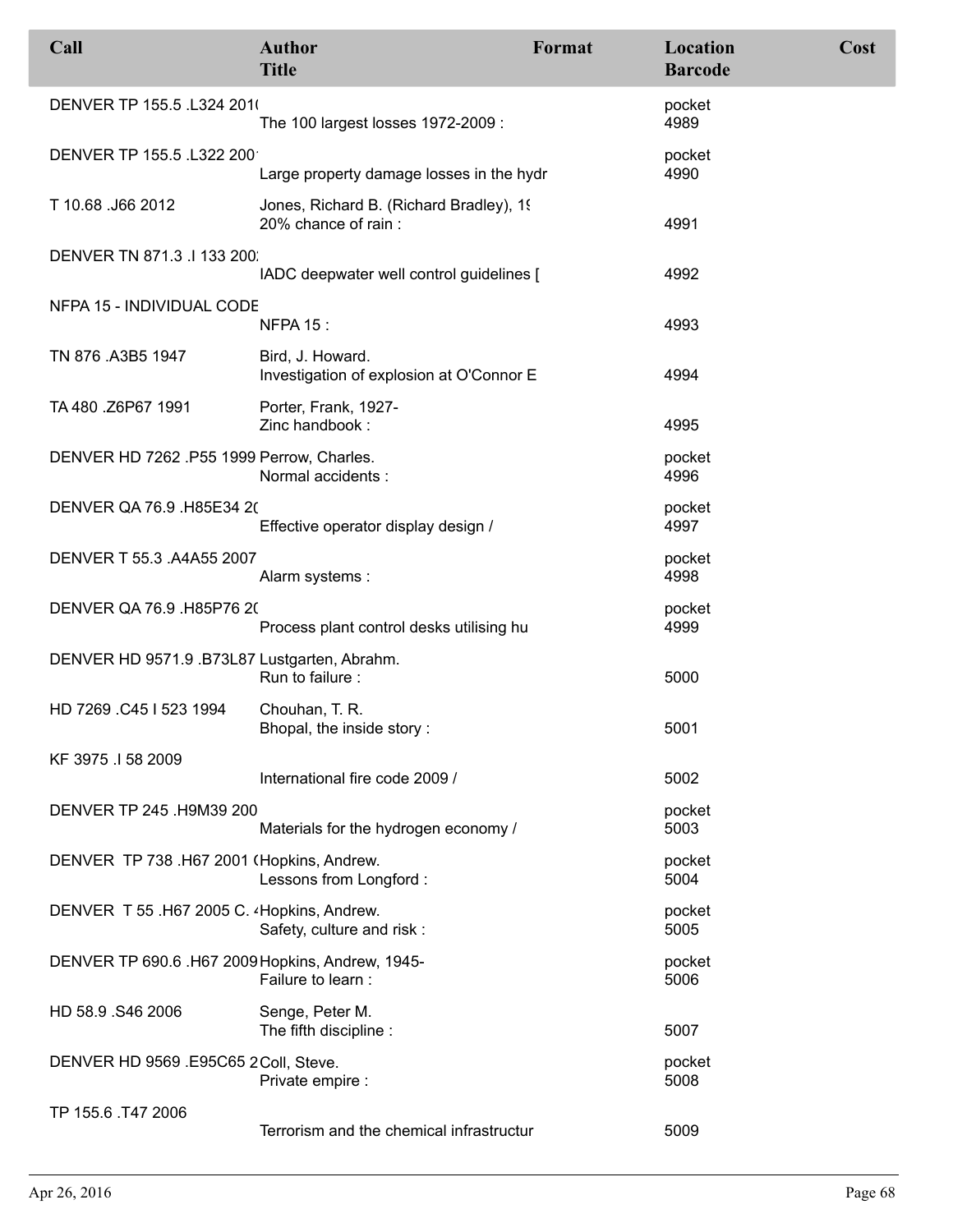| Call                                               | <b>Author</b><br><b>Title</b>            | Format | Location<br><b>Barcode</b> | Cost |
|----------------------------------------------------|------------------------------------------|--------|----------------------------|------|
| DENVER HD 57.7 .L449 2006 Lencioni, Patrick, 1965- | Silos, politics, and turf wars:          |        | pocket<br>5010             |      |
| HD 57.7 .A935 PREVIEW AUI                          | AudioTech business book summaries [sound |        | 5011                       |      |
| DENVER TP 155.5 .K538 201 Kletz, Trevor.           | Process plants :                         |        | pocket<br>5012             |      |
| DENVER TP 149 .G845 1996                           | Guidelines for writing effective operati |        | pocket<br>5013             |      |
| DENVER HD 58.9 .S46 2006 Senge, Peter M.           | The fifth discipline:                    |        | pocket<br>5014             |      |
| DENVER TS 171.4 .N67 2002 Norman, Donald A.        | The design of everyday things /          |        | pocket<br>5015             |      |
| DENVER TP 690 .H34 2004 Meyers, Robert A., ed.     | Handbook of petroleum refining processes |        | pocket<br>5016             |      |
| DENVER HD 7262 .P55 1999 Perrow, Charles.          | Normal accidents :                       |        | pocket<br>5017             |      |
| DENVER TA 166 .K53 2001 CKletz, Trevor A.          | An engineer's view of human error /      |        | pocket<br>5018             |      |
| DENVER TP 150 .S24R44 20                           | Recognizing catastrophic incident warnin |        | pocket<br>5019             |      |
| DENVER TP 155.5 .G765 201                          | Guidelines for engineering design for pr |        | pocket<br>5020             |      |
| DENVER TP 690 .F345 2010 Fahim, Mohamed A.         | Fundamentals of petroleum refining /     |        | pocket<br>5021             |      |
| DENVER TP 149 .G838 1994                           | Guidelines for implementing process safe |        | pocket<br>5022             |      |
| DENVER T 55.3 .H3G853 199                          | Guidelines for postrelease mitigation te |        | pocket<br>5023             |      |
| DENVER TP 155.7 .G85 1993                          | Guidelines for safe automation of chemic |        | pocket<br>5024             |      |
| DENVER TP 149 .G837 1995                           | Guidelines for process safety fundamenta |        | pocket<br>5025             |      |
| DENVER TP 155.5 .M257 200                          | A manager's guide to reducing human erro |        | pocket<br>5026             |      |
| DENVER TP 155.5 .K54 2009 Kletz, Trevor A.         | What went wrong?:                        |        | pocket<br>5027             |      |
| DENVER TP 155.5 .K539 200 Kletz, Trevor A.         | Still going wrong! :                     |        | pocket<br>5028             |      |
| DENVER F 128.5 .V663 2003 Von Drehle, Dave.        | Triangle:                                |        | pocket<br>5029             |      |
| DENVER TP 690 .L484 2008 Leffler, William L.       | Petroleum refining in nontechnical langu |        | pocket<br>5030             |      |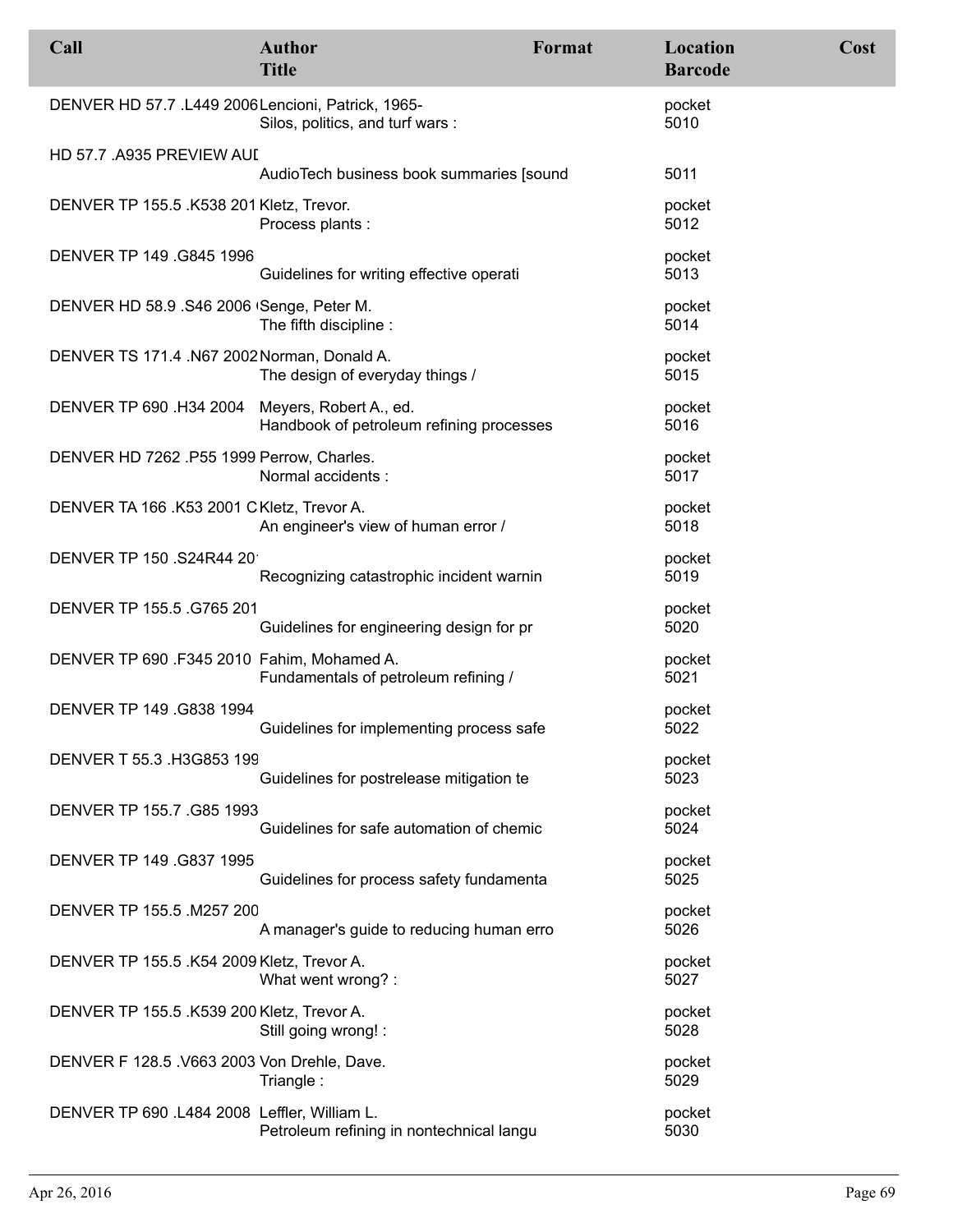| Call                                              | <b>Author</b><br><b>Title</b>                                                                         | Format | Location<br><b>Barcode</b> | Cost |
|---------------------------------------------------|-------------------------------------------------------------------------------------------------------|--------|----------------------------|------|
| DENVER HD 66 .L456 2002 Lencioni, Patrick, 1965-  | The five dysfunctions of a team:                                                                      |        | pocket<br>5031             |      |
| DENVER TS 191 .G85 2006                           | Guidelines for mechanical integrity syst                                                              |        | pocket<br>5032             |      |
| DENVER U 264.3 .S24 1993 Sagan, Scott Douglas.    | The limits of safety:                                                                                 |        | pocket<br>5033             |      |
| DENVER HD 49.W45 2007 CWeick, Karl E.             | Managing the unexpected :                                                                             |        | pocket<br>5034             |      |
| DENVER T 57.95 .H67 2012 (Hopkins, Andrew, 1945-  | Disastrous decisions :                                                                                |        | pocket<br>5035             |      |
| DENVER GE 145 .W67 1994                           | Worst things first? :                                                                                 |        | pocket<br>5036             |      |
| DENVER HC 110 .C63V62 20 Vogel, David, 1947-      | The politics of precaution :                                                                          |        | pocket<br>5037             |      |
| DENVER T 57.95 .H67 2012 (Hopkins, Andrew, 1945-  | Disastrous decisions :                                                                                |        | pocket<br>5038             |      |
| DENVER T 57.95 .H67 2012 (Hopkins, Andrew, 1945-  | Disastrous decisions :                                                                                |        | pocket<br>5039             |      |
| DENVER HD 7262 .K55 1993 Kletz, Trevor A.         | Lessons from disaster:                                                                                |        | pocket<br>5040             |      |
|                                                   | HD 57.7 .A935 NO. 3121 AUD Vaitheeswaran, Vijay V., 1969-<br>Need, speed, and greed [sound recording] |        | 5041                       |      |
| HD 57.7 .A935 NO. 3122 AUDNovak, David, 1953-     | Taking people with you [sound recording]                                                              |        | 5042                       |      |
| HD 57.7 .A935 NO. 6121 AUDChristensen, Clayton M. | How will you measure your life? [sound r                                                              |        | 5043                       |      |
| HD 57.7 .A935 NO. 6122 AUDKaplan, Saul.           | The business model innovation factory [s                                                              |        | 5044                       |      |
| NFPA 86 - INDIVIDUAL CODE                         | NFPA 86 : Standard for ovens and furnace                                                              |        | 5045                       |      |
| NFPA 86 - INDIVIDUAL CODE                         | NFPA 86 : Standard for ovens and furnace                                                              |        | 5046                       |      |
| TP 690.3 .P575 2009                               | Piping inspection code:                                                                               |        | 5047                       |      |
| TJ 930 .B311 2012                                 | Power piping:                                                                                         |        | 5048                       |      |
| HD 9569 .E95C65 2012                              | Coll, Steve.<br>Private empire :                                                                      |        | 5049                       |      |
| HD 57.7 .A935 NO. 7121 AUDRadjou, Navi.           | Jugaad innovation [sound recording] :                                                                 |        | 5050                       |      |
| HD 57.7 .A935 NO. 7122 AUDMuller, Thor, 1971-     | Get lucky [sound recording] :                                                                         |        | 5051                       |      |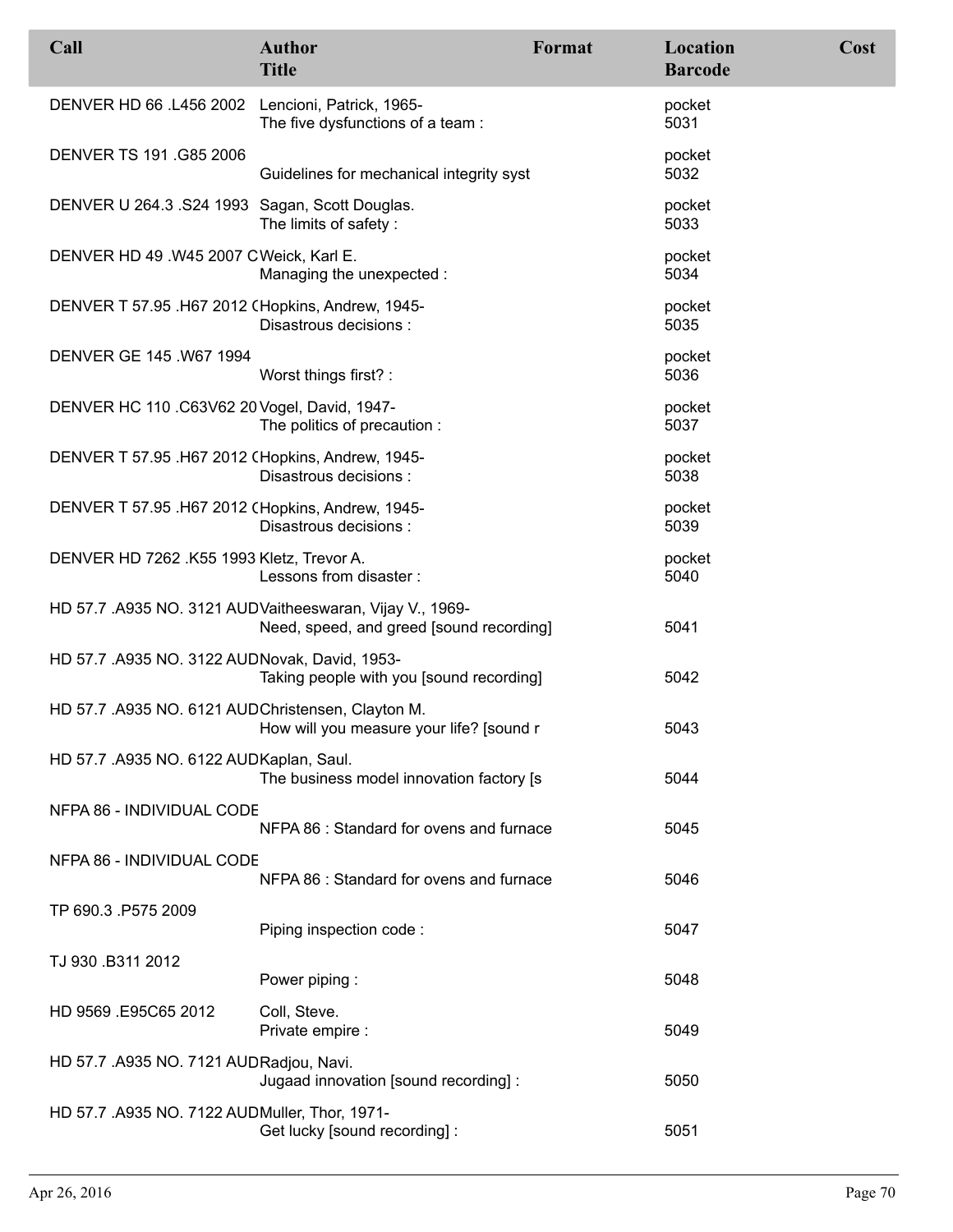| Call                                             | <b>Author</b><br><b>Title</b>                              | Format | Location<br><b>Barcode</b> | Cost |
|--------------------------------------------------|------------------------------------------------------------|--------|----------------------------|------|
| DENVER T 57.95 .H67 2012 (Hopkins, Andrew, 1945- | Disastrous decisions :                                     |        | pocket<br>5052             |      |
| DENVER T 57.95 .H67 2012 (Hopkins, Andrew, 1945- | Disastrous decisions :                                     |        | pocket<br>5053             |      |
| T 57.95 .H67 2012 C. 1                           | Hopkins, Andrew, 1945-<br>Disastrous decisions:            |        | 5054                       |      |
| TP 150 .S24P76 2011                              | Process safety research agenda for the 2                   |        | 5055                       |      |
| DENVER TP 150 .S24P76 20                         | Process safety research agenda for the 2                   |        | pocket<br>5056             |      |
| NFPA 326 - INDIVIDUAL COD                        | <b>NFPA 326:</b>                                           |        | 5057                       |      |
| TP 690.3 .M384 2010                              | Material verification program for new an                   |        | 5058                       |      |
| TP 690.3 .I 58 2009                              | Inspection practices for piping system c                   |        | 5059                       |      |
| NFPA 1081 - INDIVIDUAL CO                        | NFPA 1081:                                                 |        | 5060                       |      |
| HD 57.7 .A935 NO. 8121 AUDBoynton, Andrew C.     | The idea hunter [sound recording] :                        |        | 5061                       |      |
| HD 57.7 .A935 NO. 8122 AUDPearson, Bryan.        | The loyalty leap [sound recording] :                       |        | 5062                       |      |
| DENVER T 57.6 .H647 2012 Hollnagel, Erik, 1941-  | FRAM, the functional resonance analysis                    |        | pocket<br>5063             |      |
| DENVER HD 9656 .A2A12 20                         | American National Standard:                                |        | pocket<br>5064             |      |
| DENVER TS 280 .K52 1996                          | Kiefner, J. F.<br>History of line pipe manufacturing in No |        | pocket<br>5065             |      |
| DENVER TN 879.58 .R47 201                        | Repairing crude oil, liquefied petroleum                   |        | pocket<br>5066             |      |
| DENVER TN 871.3 .C655 200                        | Coiled tubing well control equipment sys                   |        | pocket<br>5067             |      |
| DENVER T 55 .C645 2012                           | Conklin, Todd.<br>Pre-accident investigations :            |        | pocket<br>5068             |      |
| NFPA 600 - INDIVIDUAL COD                        | <b>NFPA 600:</b>                                           |        | 5069                       |      |
| DENVER HD 9656 .A2A12 20                         | American National Standard:                                |        | pocket<br>5070             |      |
| HD 9656 .A2A12 2012 C. 1                         | American National Standard:                                |        | 5071                       |      |
| HD 9656 .A2A12 2012 C. 2                         | American National Standard:                                |        | 5072                       |      |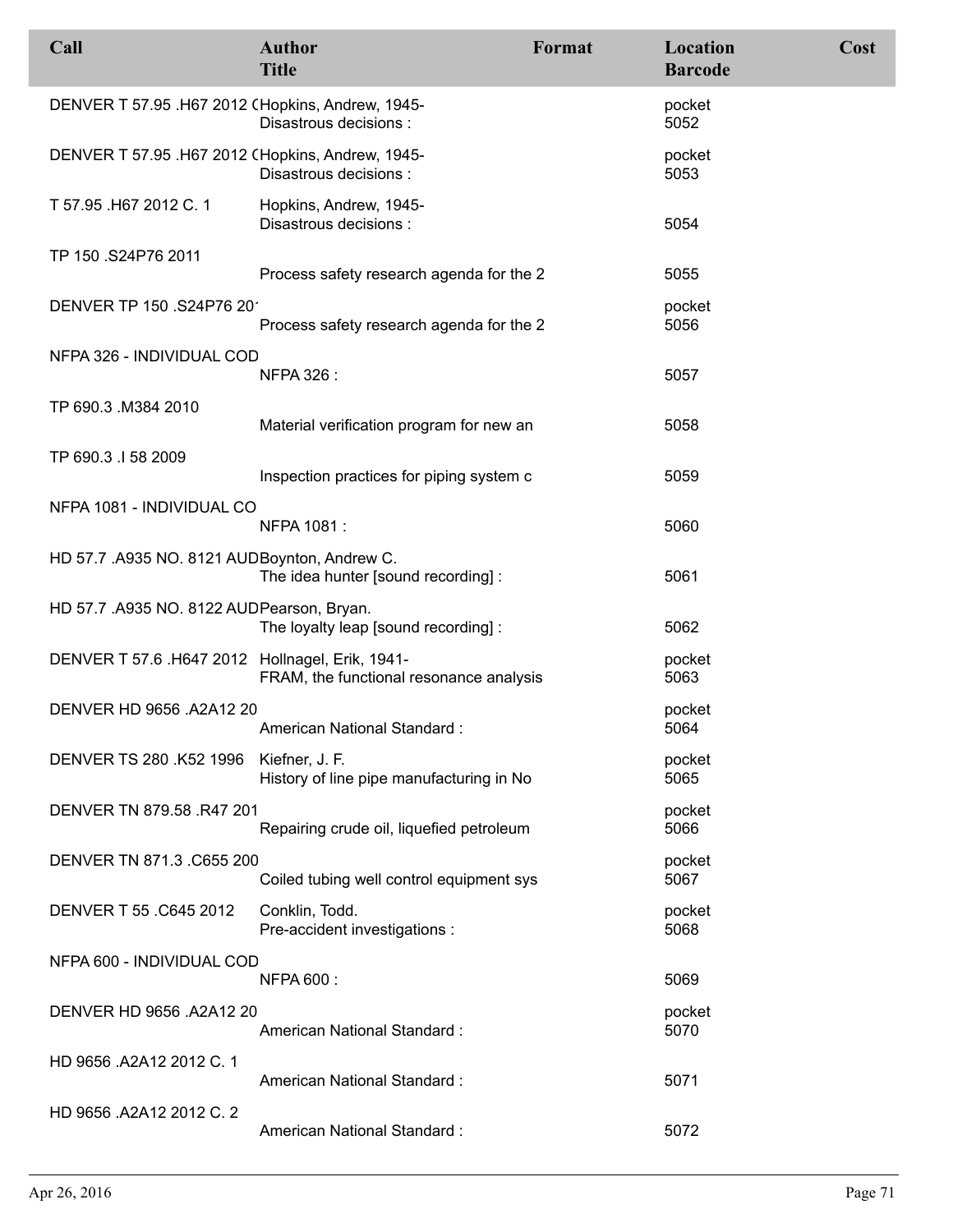| Call                                      | <b>Author</b><br><b>Title</b>                                 | Format | Location<br><b>Barcode</b> | Cost |
|-------------------------------------------|---------------------------------------------------------------|--------|----------------------------|------|
| QD 8.5 .A25 2006 C. 1                     | The ACS style guide:                                          |        | 5073                       |      |
| QD 8.5 .A25 2006 C. 2                     | The ACS style guide:                                          |        | 5074                       |      |
| DENVER QD 8.5 .A25 2006 C                 | The ACS style guide :                                         |        | pocket<br>5075             |      |
| DENVER QD 8.5 .A25 2006 C                 | The ACS style guide:                                          |        | pocket<br>5076             |      |
| DENVER TN 871.2 .B56 2012                 | Blowout prevention equipment systems for                      |        | pocket<br>5077             |      |
| DENVER TA 418.75 .S736 20                 | Standard material requirements :                              |        | pocket<br>5078             |      |
| DENVER HD 9656 .M36 2008 Manuele, Fred A. | Advanced safety management focusing on Z                      |        | pocket<br>5079             |      |
| DENVER TA 418.75 .P48 200!                | Petroleum and natural gas industries :                        |        | pocket<br>5080             |      |
| K 3542 .I 58 2012                         | International mechanical code 2012 /                          |        | 5081                       |      |
| KF 5701 .I 58 2012                        | International building code 2012 /                            |        | 5082                       |      |
| DENVER HD 61 .A51 2011                    | American national standard:                                   |        | pocket<br>5083             |      |
| DENVER HD 61 .A52 2011                    | American national standard:                                   |        | pocket<br>5084             |      |
| DENVER HD 61 .A53 2011                    | American national standard:                                   |        | pocket<br>5085             |      |
| QD 63.5 .C74 2012                         | Creating safety cultures in academic ins                      |        | 5086                       |      |
| DENVER QD 63.5 .C74 2012                  | Creating safety cultures in academic ins                      |        | pocket<br>5087             |      |
| TH 9445 .C47K8 1985                       | Kuchta, Joseph M.<br>Investigation of fire and explosion acci |        | 5088                       |      |
| DENVER HD 9581 .B55 2009 Bills, Kym.      | Offshore petroleum safety regulation :                        |        | pocket<br>5089             |      |
| DENVER TS 156 .R665 2008                  | Root cause analysis handbook :                                |        | pocket<br>5090             |      |
| DENVER TA 462 .G853 2008                  | Guidance for corrosion management in oil                      |        | pocket<br>5091             |      |
| HD 7269 C45U8 2012 C. 1                   | The use and storage of methyl isocyanate                      |        | 5092                       |      |
| HD 7269 .C45U8 2012 C. 2                  | The use and storage of methyl isocyanate                      |        | 5093                       |      |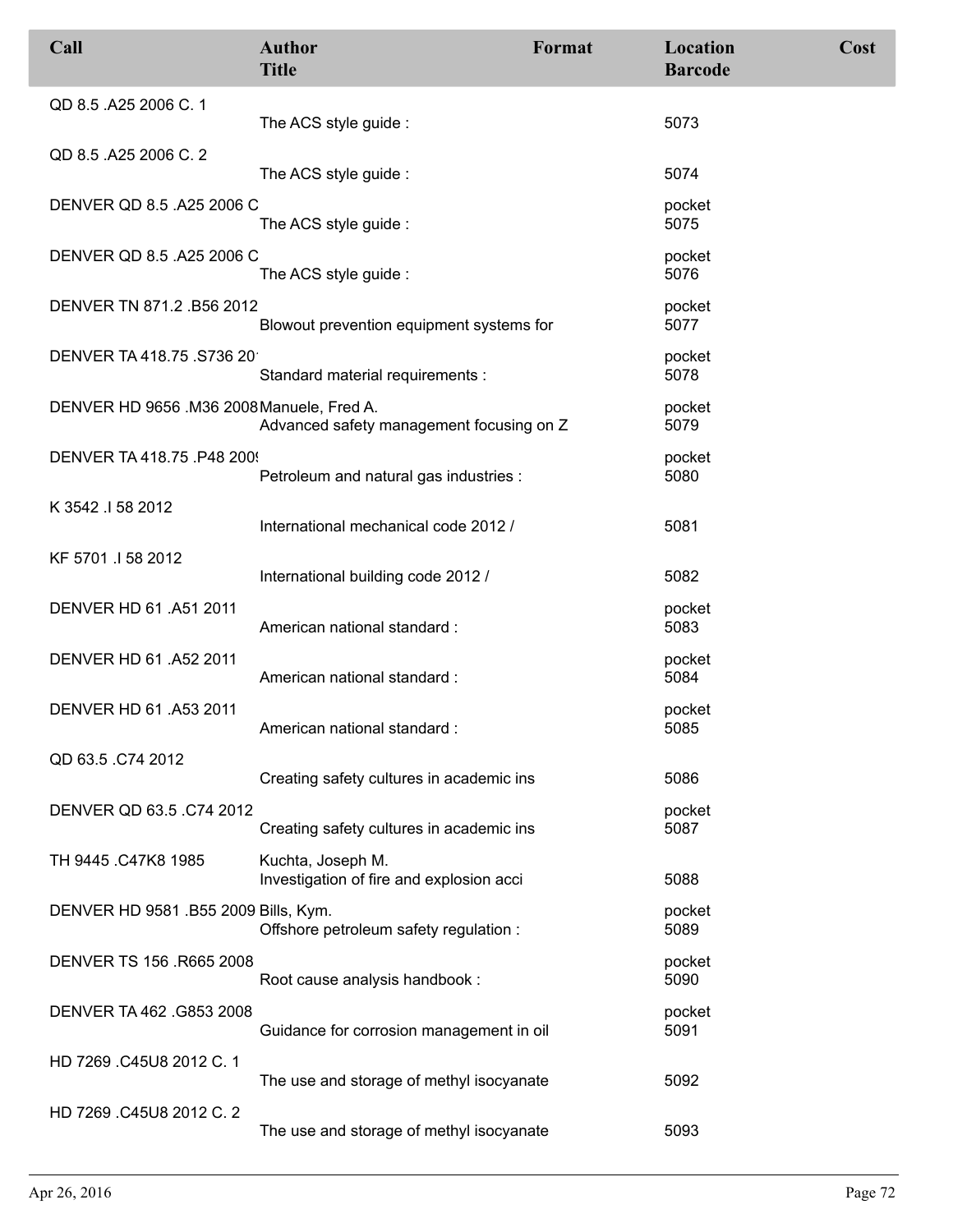| Call                                                | <b>Author</b><br><b>Title</b>                                                     | Format | Location<br><b>Barcode</b> | Cost |
|-----------------------------------------------------|-----------------------------------------------------------------------------------|--------|----------------------------|------|
| DENVER HD 7269 .C45U8 20                            | The use and storage of methyl isocyanate                                          |        | pocket<br>5094             |      |
| DENVER HD 7269 .C45U8 20                            | The use and storage of methyl isocyanate                                          |        | pocket<br>5095             |      |
| DENVER HD 9560.5 .A76 20CAven, Terje.               | Risk management with applications from t                                          |        | pocket<br>5096             |      |
| T 57.95 .H67 2012 C. 2                              | Hopkins, Andrew, 1945-<br>Disastrous decisions :                                  |        | 5097                       |      |
| DENVER KF 1600 R437 2012                            | Regulatory breakdown:                                                             |        | pocket<br>5098             |      |
| DENVER R 729.5 .H4G67 20'Gordon, Suzanne, 1945-     | Beyond the checklist:                                                             |        | pocket<br>5099             |      |
| DENVER R 729.5 .H4G67 20'Gordon, Suzanne, 1945-     | Beyond the checklist:                                                             |        | pocket<br>5100             |      |
| TH 9445 .C47A46 2012                                | American Institute of Chemical Enginee<br>Guidelines for evaluating process plant |        | 5101                       |      |
| DENVER HF 5718.22 .R49 20 Reynolds, Garr.           | Presentation zen :                                                                |        | pocket<br>5102             |      |
| DENVER TH 9445 .C47G86 2                            | Guidelines for vapor cloud explosion, pr                                          |        | pocket<br>5103             |      |
| NFPA 654 - INDIVIDUAL COD                           | <b>NFPA 654:</b>                                                                  |        | 5104                       |      |
| KF 3975 .I 58 2012                                  | International fire code 2012 /                                                    |        | 5105                       |      |
| TP 290 .A5V3 1966                                   | Van Dolah, Robert W.<br>Explosion hazards of ammonium nitrate un                  |        | 5106                       |      |
| R 729.8 F57 2012                                    | First, do less harm :                                                             |        | 5107                       |      |
| DENVER R 729.8 .F57 2012                            | First, do less harm:                                                              |        | pocket<br>5108             |      |
| NFPA 495 - INDIVIDUAL COD                           | <b>NFPA 495 :</b>                                                                 |        | 5109                       |      |
| NFPA 400 - INDIVIDUAL COD                           | <b>NFPA 400:</b>                                                                  |        | 5110                       |      |
| HD 57.7 .A935 NO. 11121 AUILencioni, Patrick, 1965- | The advantage [sound recording] :                                                 |        | 5111                       |      |
| HD 57.7 .A935 NO. 11122 AUIWells, John R.           | Strategic IQ [sound recording] :                                                  |        | 5112                       |      |
| HD 57.7 .A935 NO. 1131 AUD Isson, Jean Paul, 1971-  | Win with advanced business analytics [so                                          |        | 5113                       |      |
| HD 57.7 .A935 NO. 1132 AUD Beaudan, Eric.           | Creative execution [sound recording] :                                            |        | 5114                       |      |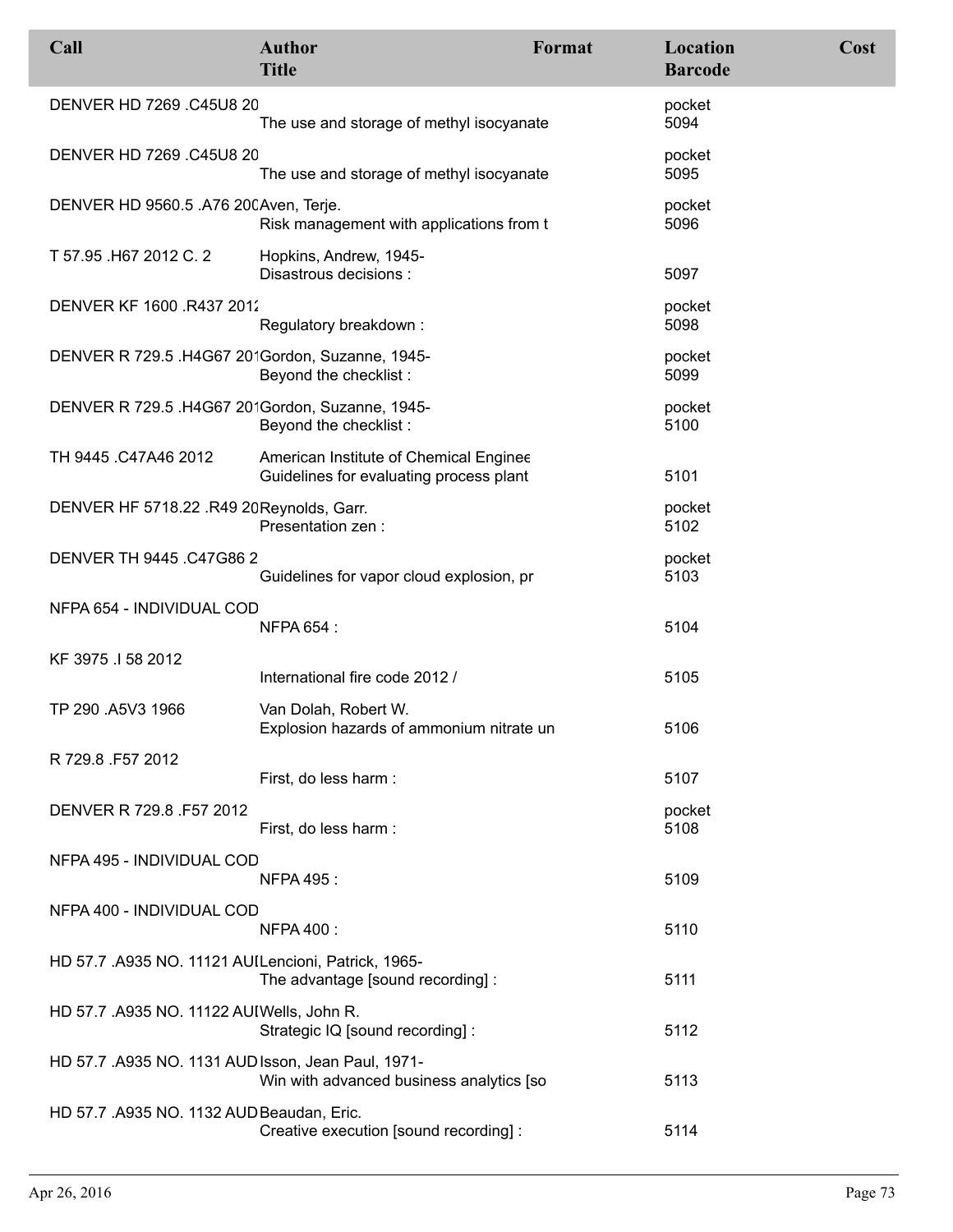| Call                                              | <b>Author</b><br><b>Title</b>                                                                | Format | Location<br><b>Barcode</b> | Cost |
|---------------------------------------------------|----------------------------------------------------------------------------------------------|--------|----------------------------|------|
| HD 57.7 .A935 NO. 2131 AUD Sommers, Cecily, 1961- | Think like a futurist: [sound recording                                                      |        | 5115                       |      |
|                                                   | HD 57.5 .A935 NO. 2132 AUDBak-Maier, Magdalena, 1977-<br>Get productive! [sound recording] : |        | 5116                       |      |
| HD 57.7 .A935 NO. 12121 AU McDonald, Kelly, 1961- | Crafting the customer experience for peo                                                     |        | 5117                       |      |
| HD 57.7 .A935 NO. 12122 AU Zenger, John H.        | How to be exceptional [sound recording]                                                      |        | 5118                       |      |
| HD 9563 .P48 2012                                 | Petroleum terminal encyclopedia :                                                            |        | 5119                       |      |
| HD 9563 .O 34 2012 CD                             | OPIS [electronic resource] :                                                                 |        | 5120                       |      |
| HD 9563 .P482 2012 CD                             | Petroleum terminal encyclopedia [electro                                                     |        | 5121                       |      |
| REF RS 51 .M4 2013                                | The Merck index:                                                                             |        | 5122                       |      |
| TP 690.6 .A571 2011                               | Damage mechanisms affecting fixed equipm                                                     |        | 5123                       |      |
| T 55.3 .H3N38 2010                                | National Fire Protection Association (NI<br>Fire protection guide to hazardous mater         |        | 5124                       |      |
| F 89 W4B37 2012                                   | Barylick, John.<br>Killer show:                                                              |        | 5125                       |      |
| DENVER T 55.25 .H39 2013 Hayes, Jan.              | Operational decision-making in high-haza                                                     |        | pocket<br>5126             |      |
| NFPA 49 - INDIVIDUAL CODE                         | NFPA 49:                                                                                     |        | 5127                       |      |
| NFPA 49 - INDIVIDUAL CODE                         | <b>NFPA 49:</b>                                                                              |        | 5128                       |      |
| DENVER BF 482 .H36 2012                           | The handbook of operator fatigue /                                                           |        | pocket<br>5129             |      |
| T 55.25 .H39 2013                                 | Hayes, Jan.<br>Operational decision-making in high-haza                                      |        | 5130                       |      |
| TP 692.5 .F577 2007 PT. 1                         | Fitness-for-service /                                                                        |        | 5131                       |      |
| TP 692.5 .F577 2009 PT. 2                         | Fitness-for-service example problem manu                                                     |        | 5132                       |      |
| NFPA 472 - INDIVIDUAL COD                         | <b>NFPA 472:</b>                                                                             |        | 5133                       |      |
| NFPA 471 - INDIVIDUAL COD                         | <b>NFPA 471:</b>                                                                             |        | 5134                       |      |
| NFPA 471 - INDIVIDUAL COD                         | <b>NFPA 471:</b>                                                                             |        | 5135                       |      |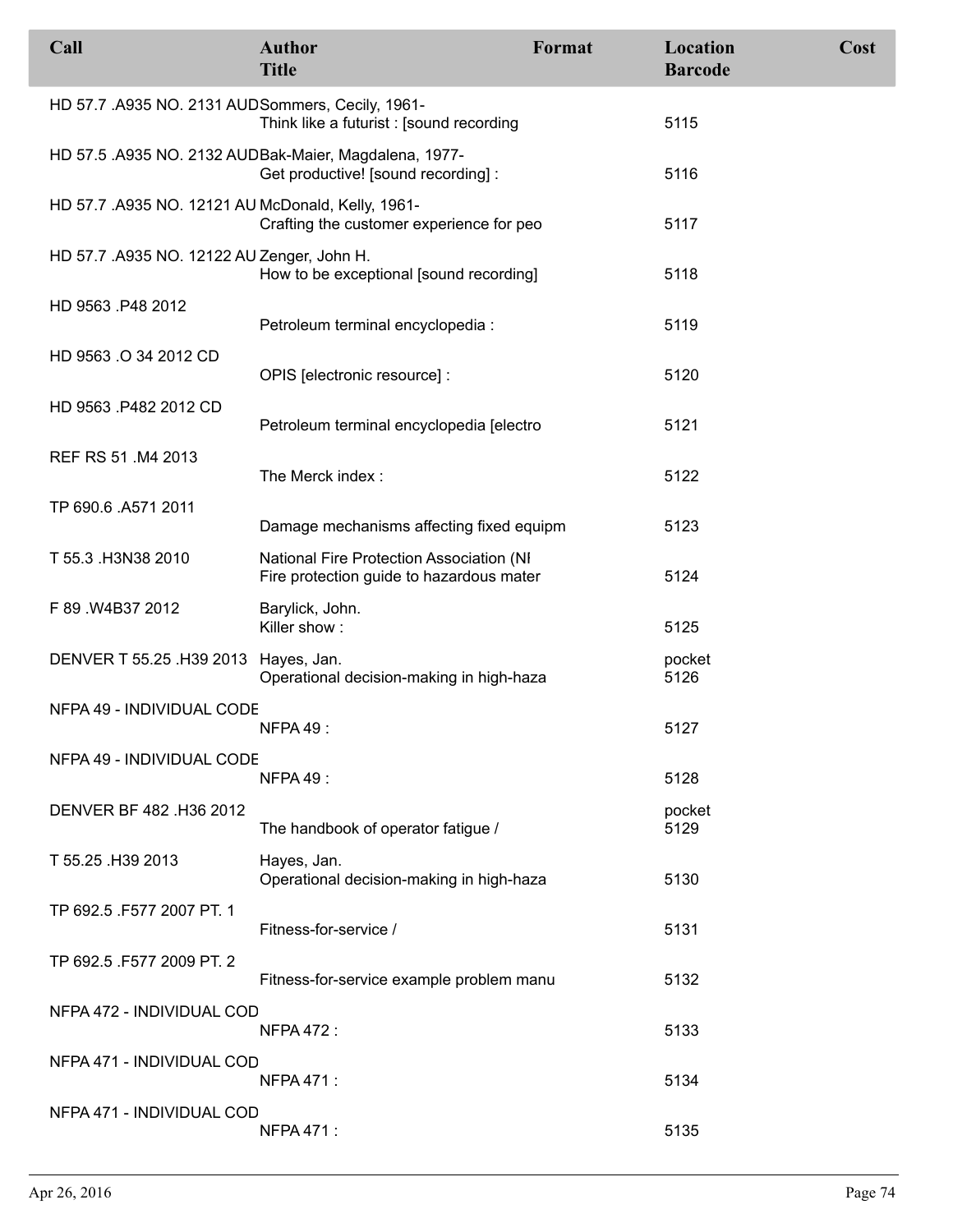| Call                                          | <b>Author</b><br><b>Title</b>            | Format | <b>Location</b><br><b>Barcode</b> | Cost |
|-----------------------------------------------|------------------------------------------|--------|-----------------------------------|------|
| NFPA 473 - INDIVIDUAL COD                     | <b>NFPA 473:</b>                         |        | 5136                              |      |
| TH 9445 .P4F5 2012                            | Fire protection in refineries /          |        | 5137                              |      |
| T 55 .S23 1995                                | American national standard safety requir |        | 5138                              |      |
| NFPA 51B - INDIVIDUAL COD                     | NFPA 51B:                                |        | 5139                              |      |
| NFPA 56 - INDIVIDUAL CODE                     | <b>NFPA 56:</b>                          |        | 5140                              |      |
| DENVER TP 155.5 .H86 2007                     | Human factors methods for improving perf |        | pocket<br>5141                    |      |
| DENVER TP 155.5 .A84 2008 Atherton, John.     | Incidents that define process safety /   |        | pocket<br>5142                    |      |
| DENVER TP 149 .147 2009 C                     | Inherently safer chemical processes :    |        | pocket<br>5143                    |      |
| DENVER TP 155.5 .G784 199                     | Guidelines for design solutions for proc |        | pocket<br>5144                    |      |
| DENVER TP 150 .A23G85 20                      | Guidelines for developing quantitative s |        | pocket<br>5145                    |      |
| DENVER TS 156 .S64Q1 201                      | Specification for quality management sys |        | pocket<br>5150                    |      |
| DENVER TS 156 .S64Q2 201                      | Specification for quality management sys |        | pocket<br>5151                    |      |
| TJ 930 .B31 2012                              | Process piping:                          |        | 5152                              |      |
| TH 9445 .P4F57 2013                           | Fireproofing practices in petroleum and  |        | 5153                              |      |
| TA 166 .S73 2007                              | Standard practice for human engineering  |        | 5154                              |      |
| DENVER TP 690.6 .D635 200 Dobis, Jonathan D.  | Damage mechanisms affecting fixed equipm |        | pocket<br>5155                    |      |
| 1999 CD                                       | Evaluation of the offshore safety legisl |        | 5156                              |      |
| DENVER TA 169 .R466 2011 Hollnagel, Erik, ed. | Resilience engineering in practice :     |        | pocket<br>5157                    |      |
| DENVER HD 9560.5 .R48 201                     | Risk governance of offshore oil and gas  |        | pocket<br>5158                    |      |
| DENVER TA 357.5 .M43M55 'Miller, Richard W.   | Flow measurement engineering handbook /  |        | pocket<br>5159                    |      |
| TA 462 .G853 2008                             | Guidance for corrosion management in oil |        | 5160                              |      |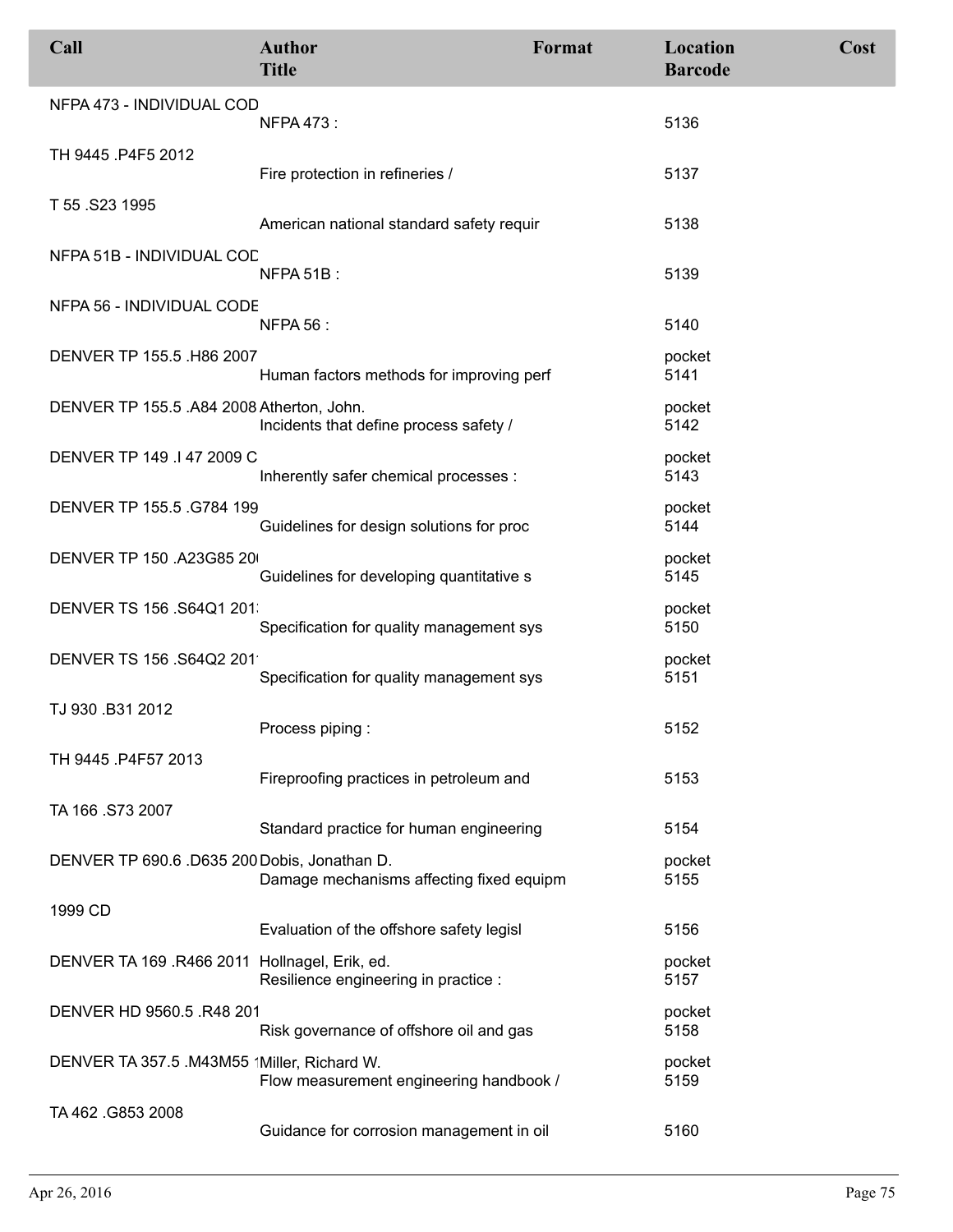| Call                                     | <b>Author</b><br><b>Title</b>                 | Format | Location<br><b>Barcode</b> | Cost |
|------------------------------------------|-----------------------------------------------|--------|----------------------------|------|
| TN 871.3 .D44 2013                       | Deepwater well design and construction /      |        | 5161                       |      |
| NFPA 35 - INDIVIDUAL CODE                | <b>NFPA 35:</b>                               |        | 5162                       |      |
| TA 418.75 .G853 2009                     | Guidelines for avoiding sulfidation (sul      |        | 5163                       |      |
| TA 418.75 .O 947 2004                    | Overview of sulfidic corrosion in petrol      |        | 5164                       |      |
| TN 871.3 .W45 2013                       | Well construction interface document gui      |        | 5165                       |      |
| NFPA 91 - INDIVIDUAL CODE                | NFPA 91:                                      |        | 5166                       |      |
| TS 280 .P574 2004                        | Pipework:                                     |        | 5167                       |      |
| HD 58.9 .F563 2001                       | Final report on leading indictors of hum      |        | 5168                       |      |
| HV 551.3 .L47 2011                       | Lessons learned from the Deepwater Horiz      |        | 5169                       |      |
| TH 9445 .C47P68 2009                     | The potential for vapor cloud explosions      |        | 5170                       |      |
| TP 690.3 .M536 2010                      | Managing ageing plant:                        |        | 5171                       |      |
| TN 879.5 S643 2012                       | Specification for line pipe /                 |        | 5172                       |      |
| TA 168 .L484 2011                        | Leveson, Nancy.<br>Engineering a safer world: |        | 5173                       |      |
| DENVER KF 3775 .C65 2010 Collins, Craig. | Toxic loopholes :                             |        | pocket<br>5174             |      |
| KF 3775 .C65 2010                        | Collins, Craig.<br>Toxic loopholes :          |        | 5175                       |      |
| TH 9445 .M4P76 2008 C. 2                 | Protection against ignitions arising out      |        | 5176                       |      |
| TA 418.75 .P48 2009 PT. 1-3              | Petroleum and natural gas industries :        |        | 5177                       |      |
| TN 871.2 .B56 2012                       | Blowout prevention equipment systems for      |        | 5178                       |      |
| TN 879.58 .R47 2010                      | Repairing crude oil, liquefied petroleum      |        | 5179                       |      |
| TA 418.75 .S736 2012                     | Standard material requirements :              |        | 5180                       |      |
| TN 871.3 .C655 2009                      | Coiled tubing well control equipment sys      |        | 5181                       |      |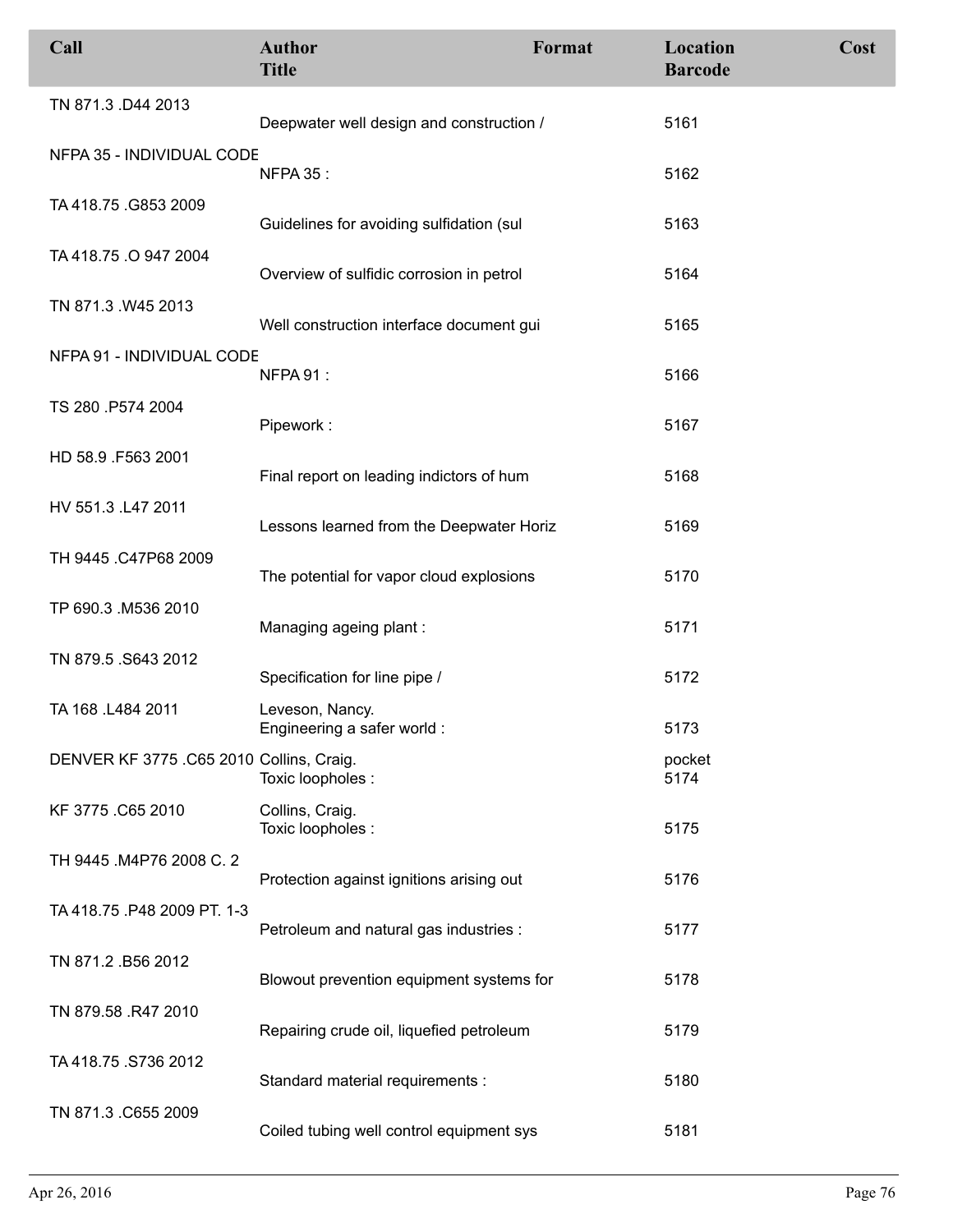| Call                                    | <b>Author</b><br><b>Title</b>                      | Format | Location<br><b>Barcode</b> | Cost |
|-----------------------------------------|----------------------------------------------------|--------|----------------------------|------|
| TA 167 .P733 2002                       | A practical guide to developing reliable           |        | 5182                       |      |
| DENVER NFPA 484 - INDIVID               | <b>NFPA 484:</b>                                   |        | pocket<br>5184             |      |
| NFPA 484 - INDIVIDUAL COD               | <b>NFPA 484:</b>                                   |        | 5185                       |      |
| TA 465 .P748 1990                       | Prevention of brittle fracture of pressu           |        | 5186                       |      |
| G 1297 .K3U5 2004                       | Navigation charts, Kanawha River, Huntin           |        | 5187                       |      |
| TP 155.5 .L324 2014                     | The 100 largest losses 1974-2013 :                 |        | 5188                       |      |
| HD 7262 .R39 2013                       | Reason, James.<br>A life in error:                 |        | 5189                       |      |
| DENVER HD 7262 .R39 2013 Reason, James. | A life in error :                                  |        | pocket<br>5190             |      |
| HD 9653 .A2A12 2005 C. 4                | American National Standard:                        |        | 5191                       |      |
| TP 245 .C5C85 2005                      | Recommendations for prevention of person           |        | 5192                       |      |
| HD 7260 .U558 2013                      | A risk too great:                                  |        | 5193                       |      |
| KF 3567.2 .A13 2014                     | 29 CFR 1910 OSHA general industry regula           |        | 5194                       |      |
| DENVER KF 3567.2 .A13 201               | 29 CFR 1910 OSHA general industry regula           |        | pocket<br>5195             |      |
| NFPA 59A - INDIVIDUAL COD               | Standard for the production, storage and           |        | 5196                       |      |
| RA 1229.5 .T55 2014                     | 2014 TLVs and BEIs:                                |        | 5197                       |      |
| DENVER RA 1229.5 .T55 201               | 2014 TLVs and BEIs:                                |        | pocket<br>5198             |      |
| DENVER RA 1229.5 .G946 20               | 2014 guide to occupational exposure valu           |        | pocket<br>5200             |      |
| DENVER TP 155.5 .H86 2007               | Human factors methods for improving perf           |        | pocket<br>5201             |      |
| DENVER RA 1229.5 .D638 20               | Documentation of the threshold limit val           |        | pocket<br>5202             |      |
| DENVER T 55 .H653 2014                  | Hollnagel, Erik, 1941-<br>Safety-I and safety-II : |        | pocket<br>5203             |      |
| T 55 .H653 2014                         | Hollnagel, Erik, 1941-<br>Safety-I and safety-II : |        | 5204                       |      |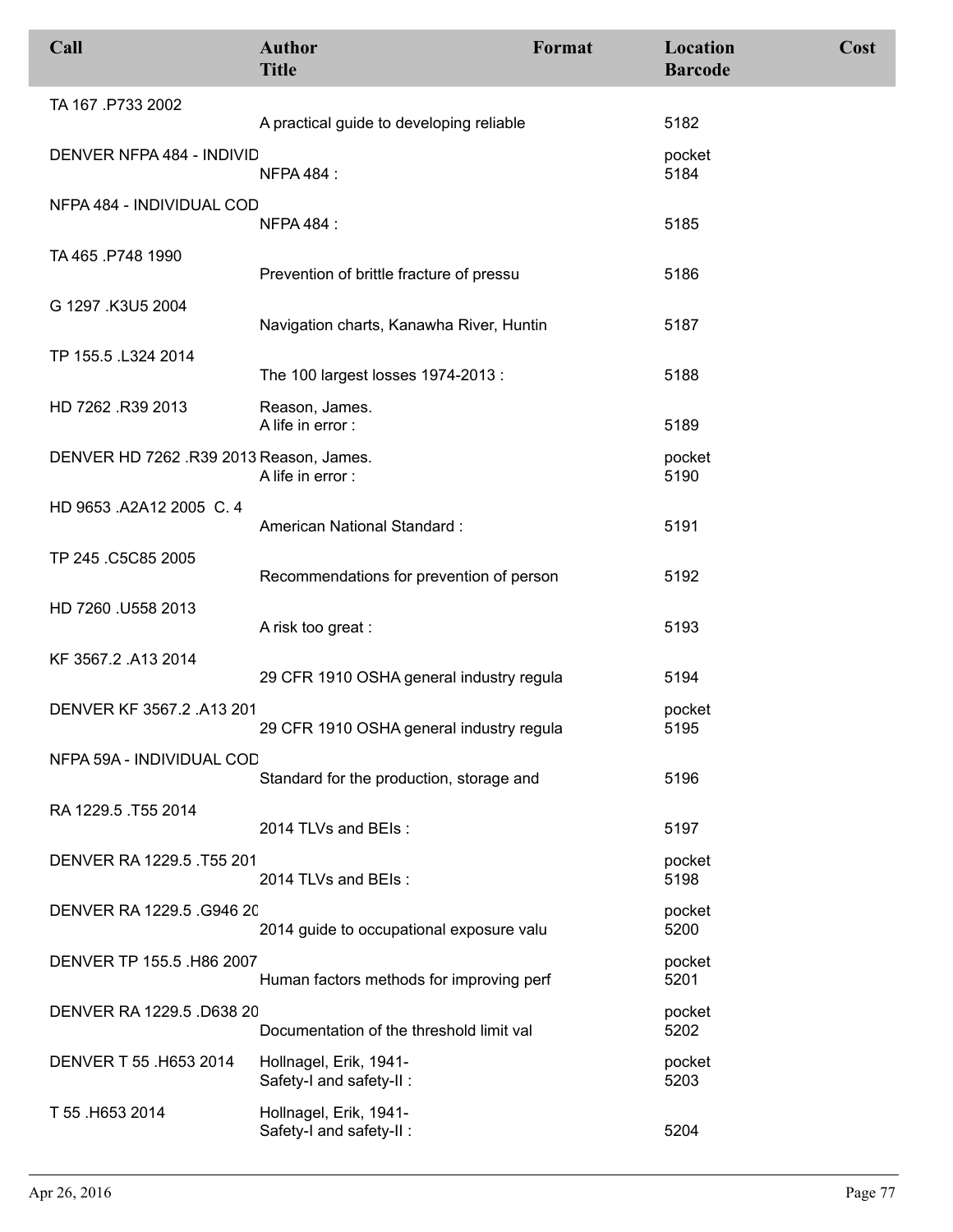| Call                      | <b>Author</b><br><b>Title</b>                                                     | Format | Location<br><b>Barcode</b> | Cost |
|---------------------------|-----------------------------------------------------------------------------------|--------|----------------------------|------|
| DENVER TA 492 .W4G85 199  | Guidance on methods for assessing the ac                                          |        | pocket<br>5205             |      |
| T 59.7 .D44 2014          | Dekker, Sidney.<br>Safety differently:                                            |        | 5206                       |      |
| DENVER T 59.7 .D44 2014   | Dekker, Sidney.<br>Safety differently:                                            |        | pocket<br>5207             |      |
| NFPA 704 - INDIVIDUAL COD | <b>NFPA 704:</b>                                                                  |        | 5208                       |      |
| TA 401 .A613 [DATES VARY  |                                                                                   |        |                            |      |
|                           | Annual book of ASTM standards:                                                    |        | 5209                       |      |
| TP 492.7 .A43 2013        | American Society of Mechanical Engine<br>Refrigeration piping and heat transfer c |        | 5210                       |      |
| TA 473 S733 2008 C. 2     |                                                                                   |        |                            |      |
|                           | Steels for hydrogen service at elevated                                           |        | 5211                       |      |
| TP 690.3 .G77 2014        | Pressure-relieving and depressuring syst                                          |        | 5212                       |      |
| TS 214 .G85 2008          | Guidance for the identification and cont                                          |        | 5213                       |      |
| HD 9663 .P473 1984        | Percival, Arthur.<br>The great explosion at Faversham. 2 Apri                     |        | 5214                       |      |
| T 55.3 .H3G74 2008        | Guidance on safety performance indicator                                          |        | 5215                       |      |
| T 55.3 .H3G75 2008        | Guidance on safety performance indicator                                          |        | 5216                       |      |
| NFPA 654 - INDIVIDUAL COD |                                                                                   |        |                            |      |
|                           | <b>NFPA 654:</b>                                                                  |        | 5217                       |      |
| NFPA 654 - INDIVIDUAL COD | <b>NFPA 654:</b>                                                                  |        | 5218                       |      |
| T 59 P763 2006            | Procedures for standards development /                                            |        | 5219                       |      |
| DENVER NFPA 654 - INDIVID | <b>NFPA 654:</b>                                                                  |        | 5220                       |      |
| HD 61 .R569 2000          | Risk management and society /                                                     |        | 5221                       |      |
| T 55 .S2151 2012          | Safety engineering /                                                              |        | 5222                       |      |
| T 55 .S23 1977            | American national standard safety requir                                          |        | 5223                       |      |
| T 55 .S23 1989            | American national standard safety requir                                          |        | 5224                       |      |
| TP 200 F355 2013          | Failure to act:                                                                   |        | 5225                       |      |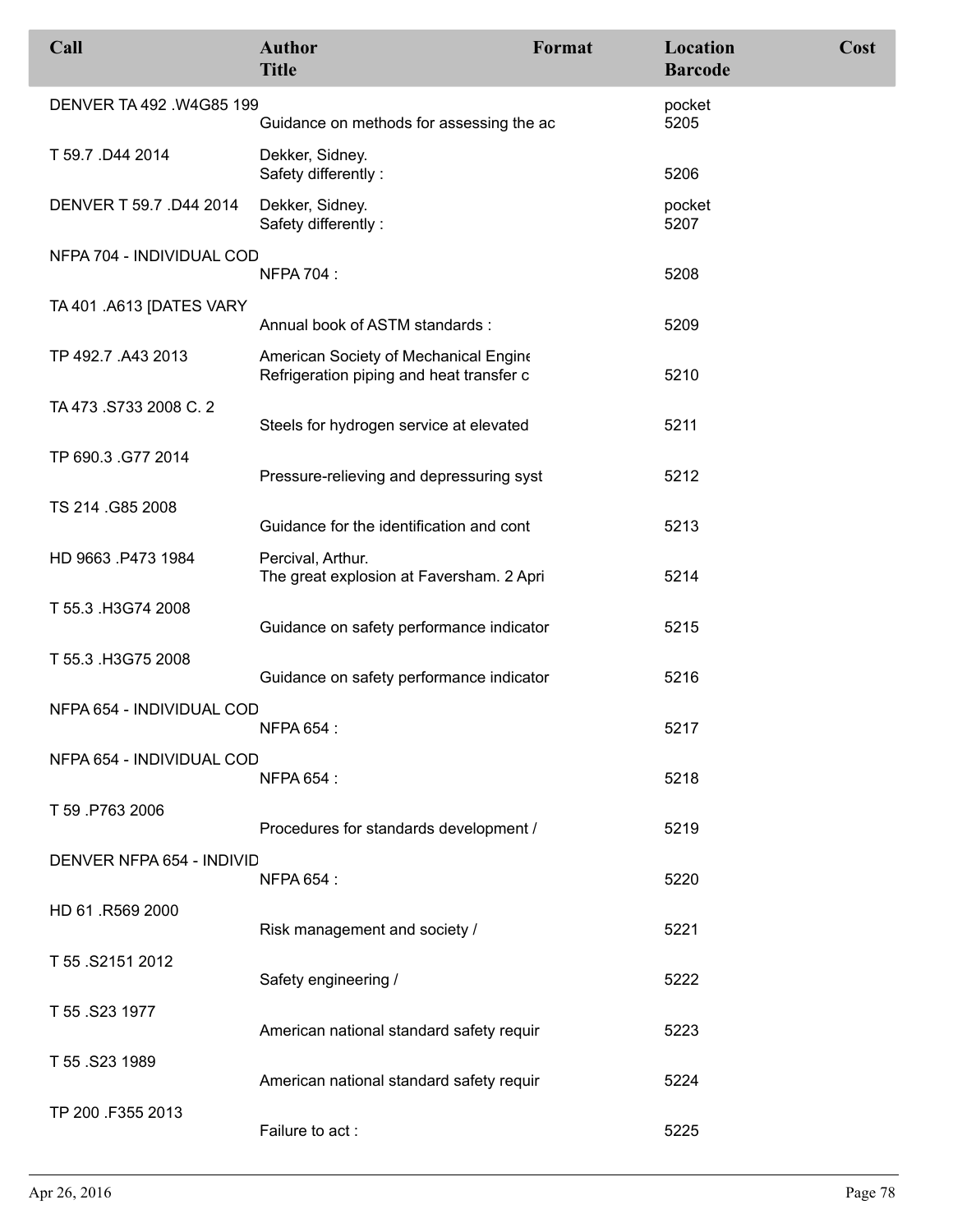| Call                      | <b>Author</b><br><b>Title</b>                                  | Format | <b>Location</b><br><b>Barcode</b> | Cost |
|---------------------------|----------------------------------------------------------------|--------|-----------------------------------|------|
| TP 223 .A447 1999         | American national standard for equipment                       |        | 5226                              |      |
| TP 223 .G85 2002          | Guidelines for start-up, inspection and                        |        | 5227                              |      |
| TP 223 .G84 1997          | Guidelines for IIAR minimum safety crite                       |        | 5228                              |      |
| DENVER TH 7692 .A512 2012 | American national standard:                                    |        | 5229                              |      |
| DENVER NFPA 30 - INDIVIDU | <b>NFPA 30:</b>                                                |        | pocket<br>5231                    |      |
| NFPA 55 - INDIVIDUAL CODE | <b>NFPA 55:</b>                                                |        | 5232                              |      |
| NFPA 91 - INDIVIDUAL CODE | NFPA 91:                                                       |        | 5233                              |      |
| TJ 263 .A474 2010         | The standards of the Brazed Aluminium PI                       |        | 5234                              |      |
| TS 283 .P747 2014         | Pressure equipment integrity incident in                       |        | 5235                              |      |
| T 59.7 .H655 2014         | Hollaway, D. M. A.<br>Human factors analysis and classificatio |        | 5236                              |      |
| TS 156.8 .C365 [N.D       | CDOIF Guideline -- Human factors review                        |        | 5237                              |      |
| TA 169 .I 584 2014        | Integrity operating windows /                                  |        | 5238                              |      |
| TP 692.5 .O 947 2012      | Overfill protection for storage tanks in                       |        | 5239                              |      |
| HD 7260 .A19 2007         | Safe operation of hydrofluoric acid alky                       |        | 5240                              |      |
| TP 692.5 .A43 2014        | Tank inspection, repair, alteration, and                       |        | 5241                              |      |
| KF 9350 .S74 2015         | Steinzor, Rena.<br>Why not jail? :                             |        | 5242                              |      |
| TA 166 .H863 2006         | Human factors tool for existing operatio                       |        | 5243                              |      |
| TP 155.5 .M356 2012       | The major accident failure rates project                       |        | 5244                              |      |
| DENVER TA 473 .S733 2008  | Steels for hydrogen service at elevated                        |        | pocket<br>5245                    |      |
| TA 472 .S736 2011         | Standard specification for seamless ferr                       |        | 5246                              |      |
| TH 7684 15153 2013        | Industrial ventilation :                                       |        | 5247                              |      |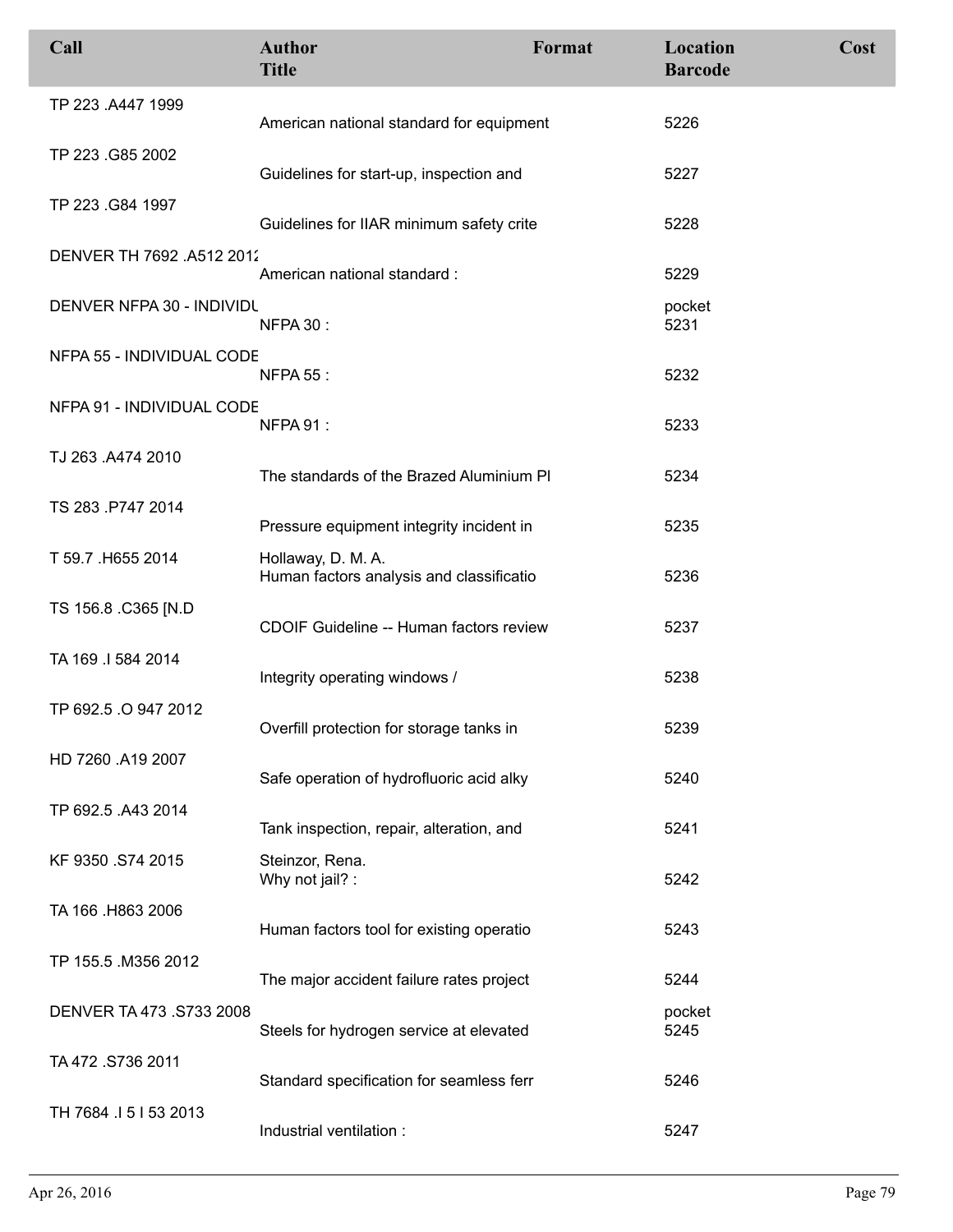| Call                                            | <b>Author</b><br><b>Title</b>                                      | Format | <b>Location</b><br><b>Barcode</b> | Cost |
|-------------------------------------------------|--------------------------------------------------------------------|--------|-----------------------------------|------|
| T 55.3 .H3G853 2011                             |                                                                    |        |                                   |      |
|                                                 | Guidance on human factors safety critica                           |        | 5248                              |      |
| DENVER KF 9350 .S74 2015 Steinzor, Rena.        | Why not jail? :                                                    |        | pocket<br>5250                    |      |
| DENVER TA 409 .B37 1987                         | Barsom, John M., 1938-<br>Fracture and fatigue control in structur |        | pocket<br>5251                    |      |
| DENVER RA 1229.5 .T55 201                       | 2015 TLVs and BEIs:                                                |        | pocket<br>5252                    |      |
| RA 1229.5 .T55 2015                             |                                                                    |        |                                   |      |
|                                                 | 2015 TLVs and BEIs:                                                |        | 5253                              |      |
| DENVER HD 7262 .H67 2015 Hopkins, Andrew, 1945- | Risky rewards:                                                     |        | pocket<br>5254                    |      |
| DENVER TP 738 .H67 2012 (Hopkins, Andrew.       | Lessons from Longford :                                            |        | pocket<br>5255                    |      |
| DENVER TP 738 .H67 2012 (Hopkins, Andrew.       | Lessons from Longford:                                             |        | pocket<br>5256                    |      |
| NFPA 30 - INDIVIDUAL CODE                       |                                                                    |        |                                   |      |
|                                                 | <b>NFPA 30:</b>                                                    |        | 5257                              |      |
| TP 155.5 .M365 2007                             | Management of hazards associated with lo                           |        | 5258                              |      |
| HD 61 .F385 2010                                | Fatigue risk management systems for pers                           |        | 5259                              |      |
| NFPA 901 - INDIVIDUAL COD                       |                                                                    |        |                                   |      |
|                                                 | <b>NFPA 901:</b>                                                   |        | 5260                              |      |
| NFPA 902 - INDIVIDUAL COD                       | <b>NFPA 902:</b>                                                   |        | 5261                              |      |
| NFPA 903 - INDIVIDUAL COD                       |                                                                    |        |                                   |      |
|                                                 | <b>NFPA 903:</b>                                                   |        | 5262                              |      |
| NFPA 904 - INDIVIDUAL COD                       | <b>NFPA 904:</b>                                                   |        | 5263                              |      |
| DENVER TP 738 .H67 2012 (Hopkins, Andrew.       | Lessons from Longford :                                            |        | pocket<br>5264                    |      |
| HD 7262 .H67 2015                               | Hopkins, Andrew, 1945-<br>Risky rewards:                           |        | 5265                              |      |
| RA 1229.5 .G946 2015                            | 2015 guide to occupational exposure valu                           |        | 5266                              |      |
| DENVER RA 1229.5 .G946 20                       |                                                                    |        |                                   |      |
|                                                 | 2015 guide to occupational exposure valu                           |        | 5267                              |      |
| DENVER TP 155.75 .G854 20                       | Guidelines for initiating events and ind                           |        | pocket<br>5268                    |      |
| DENVER TP 690.3 .L53 2009 Lieberman, Norman P.  | Troubleshooting process operations /                               |        | pocket<br>5269                    |      |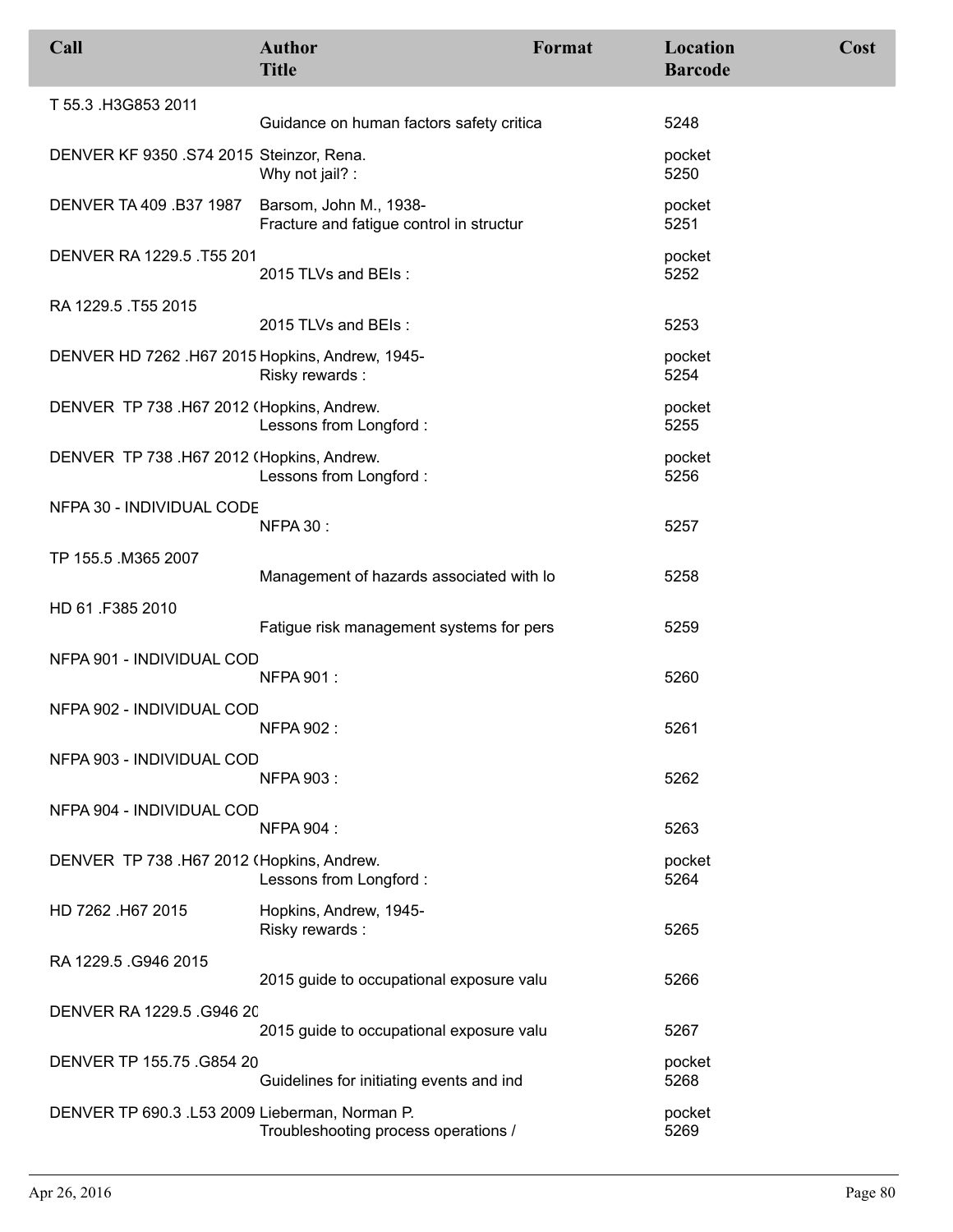| Call                      | <b>Author</b><br><b>Title</b>                   | Format | Location<br><b>Barcode</b> | Cost |
|---------------------------|-------------------------------------------------|--------|----------------------------|------|
| DENVER TS 283 .A85HA 201  | 2013 ASME boiler and pressure vessel cod        |        | pocket<br>5270             |      |
| T 55 .C645 2012           | Conklin, Todd.<br>Pre-accident investigations : |        | 5271                       |      |
| TP 149 .G835 2011         | Guidelines for auditing process safety m        |        | 5272                       |      |
| DENVER TP 149 .G835 2011  | Guidelines for auditing process safety m        |        | pocket<br>5273             |      |
| T 55 .M566 2014           | Safety requirements for full body harne         |        | 5274                       |      |
| TP 223 .I 47 2015         | Implementing process safety management f        |        | 5275                       |      |
| TP 223 .U53 2014          | Understanding industrial refrigeration f        |        | 5276                       |      |
| DENVER TP 690.3 .S594 PT. | Sizing, selection, and installation of p        |        | pocket<br>5277             |      |
| DENVER TP 690.3 .S594 PT. | Sizing, selection, and installation of p        |        | pocket<br>5278             |      |
| TP 149 .G837 1995 C. 2    | Guidelines for process safety fundamenta        |        | 5279                       |      |
| NFPA 400 - INDIVIDUAL COD | <b>NFPA 400:</b>                                |        | 5280                       |      |
| TP 690.3 .G77 2008        | Pressure-relieving and depressuring syst        |        | 5281                       |      |
| TP 690.3 .S594 PT. 2 2015 | Sizing, selection, and installation of p        |        | 5282                       |      |
| TP 690.3 .S594 PT. 1 2014 | Sizing, selection, and installation of p        |        | 5283                       |      |
| TP 761.C65S24 2015        | Standard for safe handling of compressed        |        | 5284                       |      |
| DENVER TH 9445 .P4F5 201. | Fire protection in refineries /                 |        | pocket<br>5285             |      |
| HV 551.2 .S44 2006        | Seeds of disaster, roots of response:           |        | 5286                       |      |
| DENVER HV 551.2 .S44 2006 | Seeds of disaster, roots of response:           |        | pocket<br>5287             |      |
| DENVER TP 155.5 .G775 199 | Guidelines for investigating chemical pr        |        | pocket<br>5288             |      |
| DENVER TP 155.5 .G775 199 | Guidelines for investigating chemical pr        |        | pocket<br>5289             |      |
| DENVER TP 155.5 .G775 199 | Guidelines for investigating chemical pr        |        | pocket<br>5290             |      |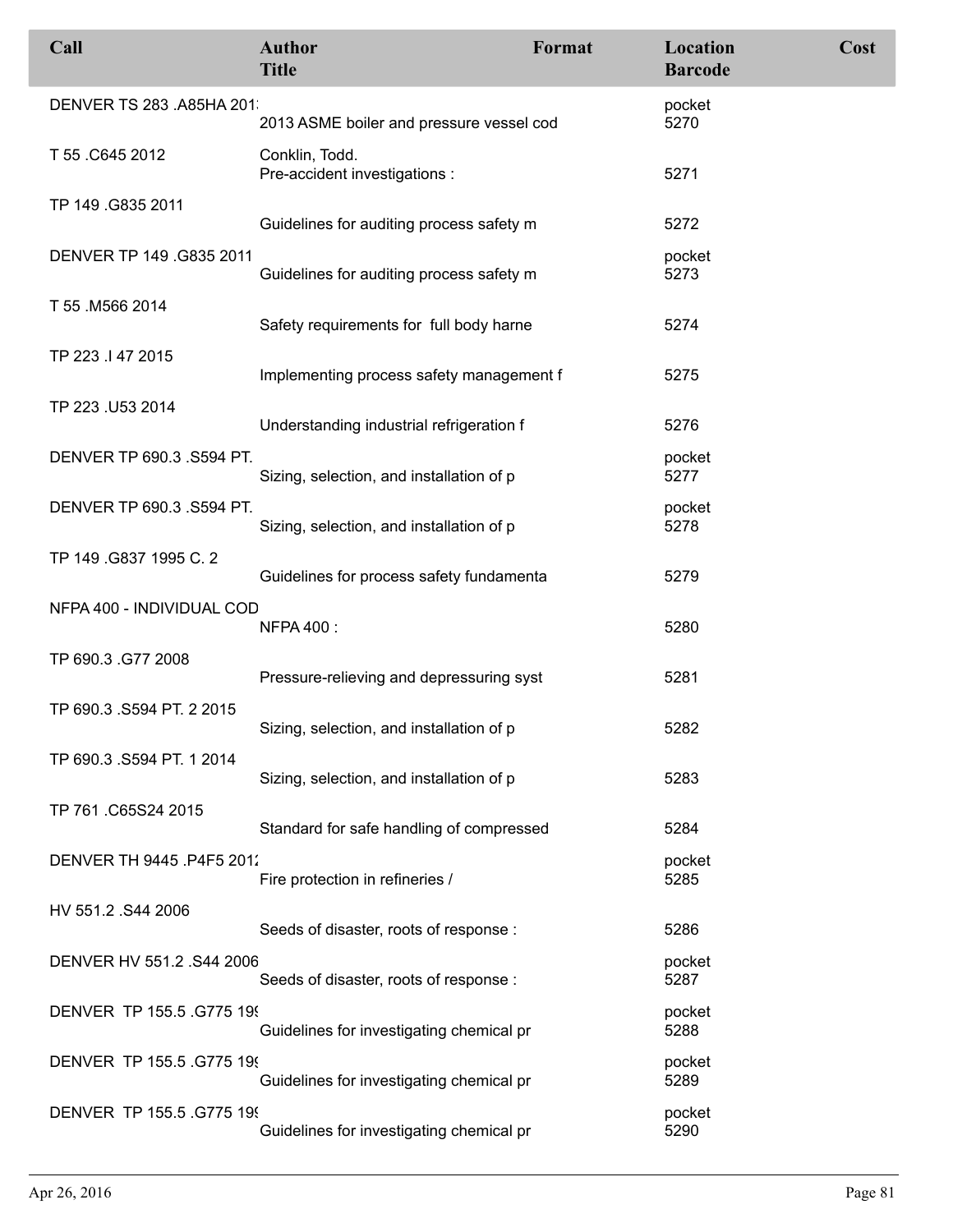| Call                                            | <b>Author</b><br><b>Title</b>                                                                                 | Format | Location<br><b>Barcode</b> | Cost |
|-------------------------------------------------|---------------------------------------------------------------------------------------------------------------|--------|----------------------------|------|
| DENVER TP 155.5 .T65 1995                       | Tools for making acute risk decisions wi                                                                      |        | pocket<br>5291             |      |
| DENVER TK 9152 .R427 1994 Rees, Joseph V.       | Hostages of each other:                                                                                       |        | pocket<br>5292             |      |
| DENVER TP 155.5 .G778 199                       | Guidelines for preventing human error in                                                                      |        | pocket<br>5293             |      |
| DENVER TP 155.5 .G785 198                       | Guidelines for technical management of c                                                                      |        | pocket<br>5294             |      |
| DENVER TP 150 .S24G8 200                        | Guidelines for risk based process safety                                                                      |        | pocket<br>5295             |      |
|                                                 | DENVER TP 150 .S24J64 200 Johnson, Robert W. (Robert William), 19<br>Essential practices for managing chemica |        | pocket<br>5296             |      |
|                                                 | DENVER TP 150 .S24D47 20 Great Britain. Health and Safety Execul<br>Designing and operating safe chemical re  |        | pocket<br>5297             |      |
| DENVER TP 155 .K544 1989 Kletz, Trevor A.       | Improving chemical engineering practices                                                                      |        | pocket<br>5298             |      |
| DENVER TH 9445 .P4F5 200!                       | Fire protection in refineries /                                                                               |        | pocket<br>5299             |      |
| DENVER TA 169.7 .S244 199                       | Safety management systems in the process                                                                      |        | pocket<br>5300             |      |
| DENVER T 55 .M3563 2002                         | Marszal, Edward M.<br>Safety integrity level selection :                                                      |        | pocket<br>5301             |      |
| DENVER HD 58.82 .K667 20CKoornneef, Florus.     | Organised learning from small-scale inci                                                                      |        | pocket<br>5302             |      |
| DENVER SH 157.85 .A7Q9 2(Quirolo, DeeVon.       | Bring back the Gulf:                                                                                          |        | pocket<br>5303             |      |
| DENVER TP 150 .S24C24 20                        | Managing chemical reactivity hazards and                                                                      |        | pocket<br>5304             |      |
| DENVER RA 1215 .S58 2002                        | Sittig's handbook of toxic and hazardous                                                                      |        | pocket<br>5305             |      |
| DENVER RA 1215 .S58 2002                        | Sittig's handbook of toxic and hazardous                                                                      |        | pocket<br>5306             |      |
| DENVER TH 9115 .N37 2003                        | Fire protection handbook /                                                                                    |        | pocket<br>5307             |      |
| DENVER TH 9115 .N37 2003                        | Fire protection handbook /                                                                                    |        | pocket<br>5308             |      |
| DENVER TP 149 .I 47 2009 C                      | Inherently safer chemical processes :                                                                         |        | pocket<br>5309             |      |
| DENVER HD 58.9 .C635 2003 Cochran, Craig.       | The continual improvement process :                                                                           |        | pocket<br>5310             |      |
| DENVER HD 58.82 .K393 201Kayes, D. Christopher. | Organizational resilience :                                                                                   |        | pocket<br>5311             |      |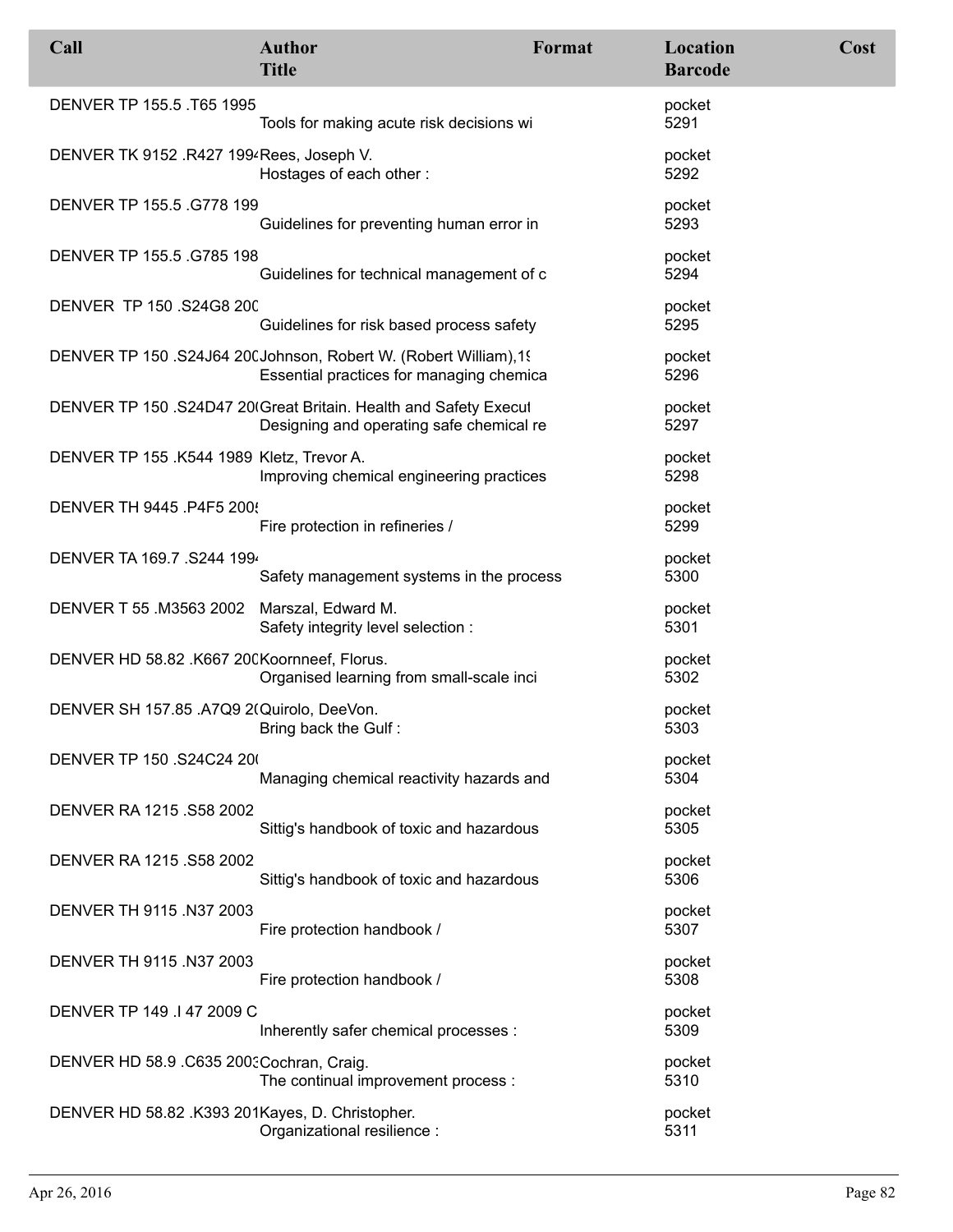| Call                                         | <b>Author</b><br><b>Title</b>                                  | Format | Location<br><b>Barcode</b> | Cost |
|----------------------------------------------|----------------------------------------------------------------|--------|----------------------------|------|
| DENVER TS 283 .A85HA 201                     | 2015 ASME boiler and pressure vessel cod                       |        | 5312                       |      |
| DENVER TS 155.7 .I 876 201                   | Environmental management systems :                             |        | pocket<br>5313             |      |
| S 631 .F478 2010                             | Fertilizer 101 :                                               |        | 5314                       |      |
| DENVER TP 155.7 .R56 1996                    | Risk assessment in the process industrie                       |        | pocket<br>5315             |      |
| DENVER TA 169.7 .P574 201.                   | Pipeline safety management systems /                           |        | pocket<br>5316             |      |
| DENVER T 55.3 .H3H87 1998 Hurst, Nick W.     | Risk assessment :                                              |        | pocket<br>5317             |      |
| NFPA 30 - INDIVIDUAL CODE                    | <b>NFPA 30:</b>                                                |        | 5318                       |      |
| DENVER T 55 .Q85 2014                        | Quinlan, Michael, 1951-<br>Ten pathways to death and disaster: |        | pocket<br>5319             |      |
| HD 7260 .A19 2013                            | Safe operation of hydrofluoric acid alky                       |        | 5320                       |      |
| KF 3975 .I 58 2015                           | International fire code 2015 /                                 |        | 5321                       |      |
| DENVER TS 156.8 M363 200                     | Management of alarm systems for the proc                       |        | pocket<br>5322             |      |
| RA 592 .N5F34 2013                           | Fagin, Dan.<br>Toms River:                                     |        | 5323                       |      |
| DENVER HD 61.S59 1987                        | The Social and cultural construction of                        |        | pocket<br>5324             |      |
| DENVER KF 3300 .P75 1988 Priest, W. Curtiss. | Risks, concerns, and social legislation                        |        | pocket<br>5325             |      |
| DENVER TC 1665 .G47 2007 Gerwick, Ben C.     | Construction of marine and offshore stru                       |        | pocket<br>5326             |      |
| DENVER TC 1800 .P35 2008 Palmer, Andrew C.   | Subsea pipeline engineering /                                  |        | pocket<br>5327             |      |
| HD 7260 .H93 1993                            | Hydrogen fluoride study:                                       |        | 5328                       |      |
| DENVER HD 7260 .A19 2013                     | Safe operation of hydrofluoric acid alky                       |        | pocket<br>5329             |      |
| T 54 .R43 2016                               | Reason, James.<br>Organizational accidents revisited /         |        | 5330                       |      |
| DENVER TP 690.3 .A 49 2009                   | Inspection of pressure-relieving devices                       |        | pocket<br>5331             |      |
| DENVER HD 7260 .U558 201                     | A risk too great :                                             |        | pocket<br>5332             |      |